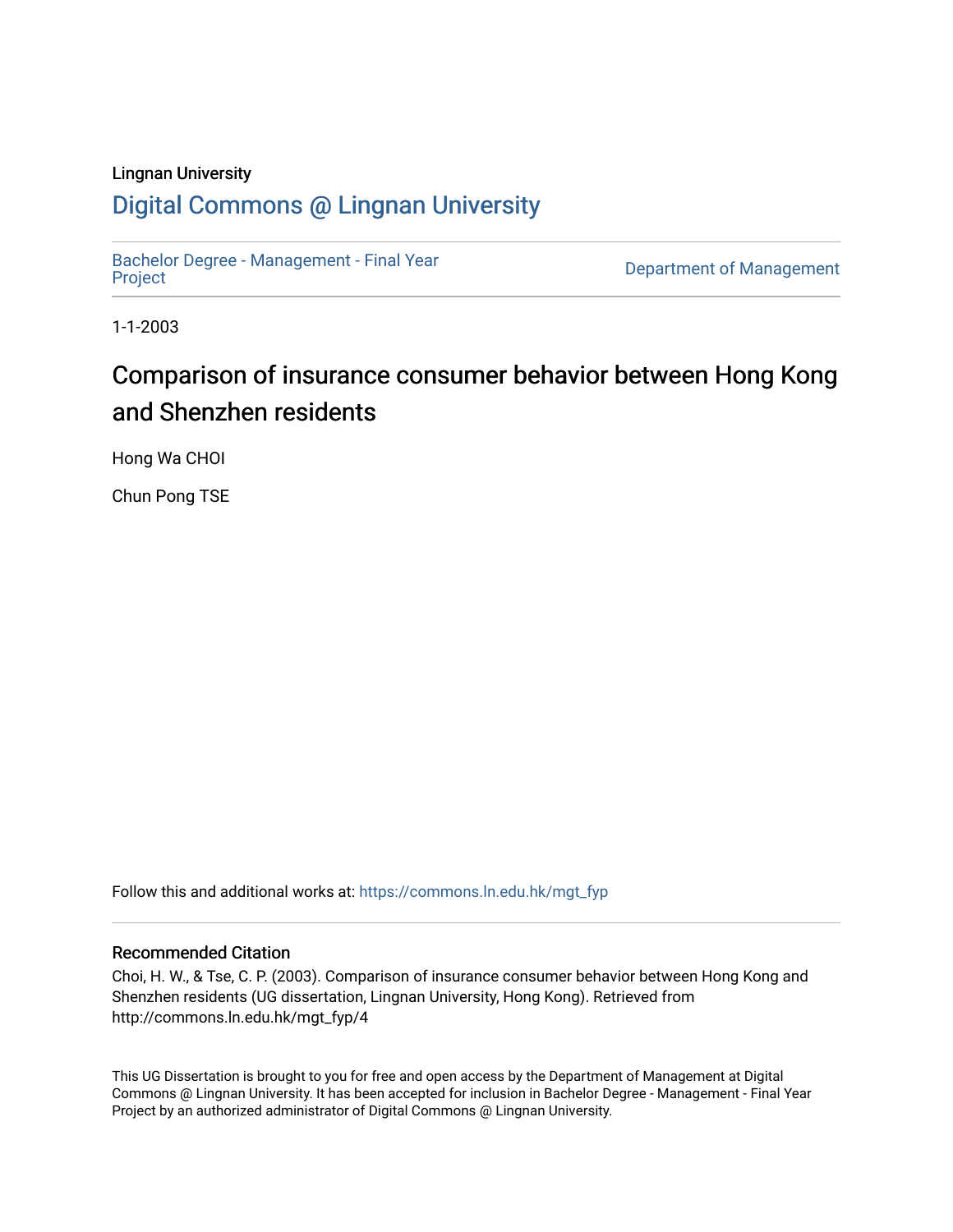**Final Year Project Advisor: Dr. Yu Zi-you** 

*Final Year Project* 

Research Topic:

# *Comparison of insurance consumer behavior between Hong Kong and Shenzhen* residents

**By** 

# **Choi Hong Wa 1036161**

**Tse Chun Pong 1082419**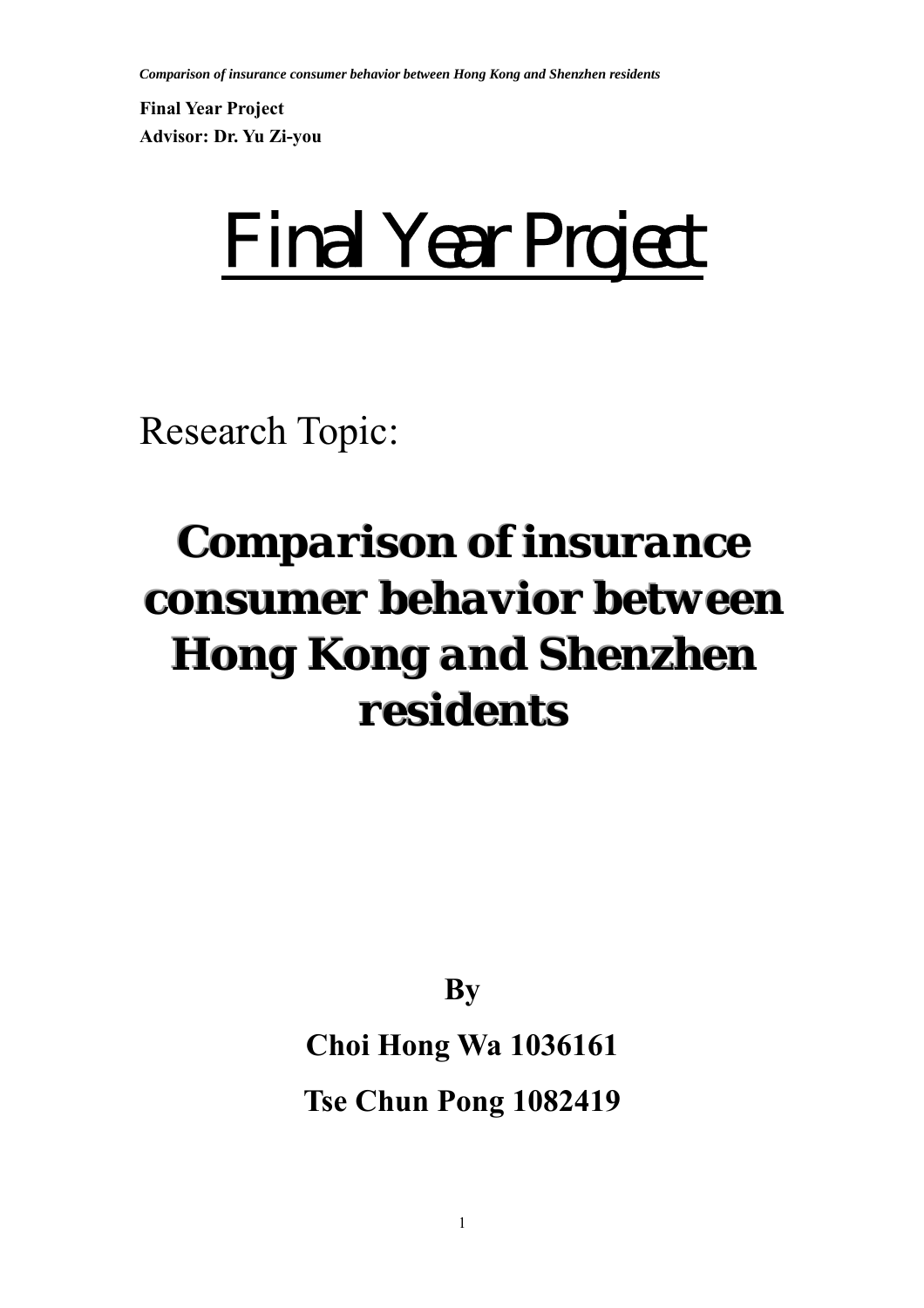#### **ACKNOWLEDGEMENTS**

This dissertation would not have been competed without the efforts and help pf many people. We welcome this opportunity to extend our sincere appreciation to our project advisor, Dr. Yu Zi-you, Associate Professor of the Department of Management of Lingnan University. She spent a great many hours in reading, directing, and providing the best advice and counsel. We must say that we are fortunate to have worked with Dr. Yu, who was always there whenever we needed help.

Our special thanks must be given to our friends and classmates of the class of Risk and Insurance Management: Mr. Sam Chung Yuk Hon, Mr. Zuo Zhi and Ms. Wong Yi Man. They encouraged us to move forward step by step and provided generous help whenever they could. We would also like to give thanks to our interviewees of the questionnaires too.

Finally, we owe the greatest debt to Dr. Yu, whose support and encouragement helped us to complete our final year project.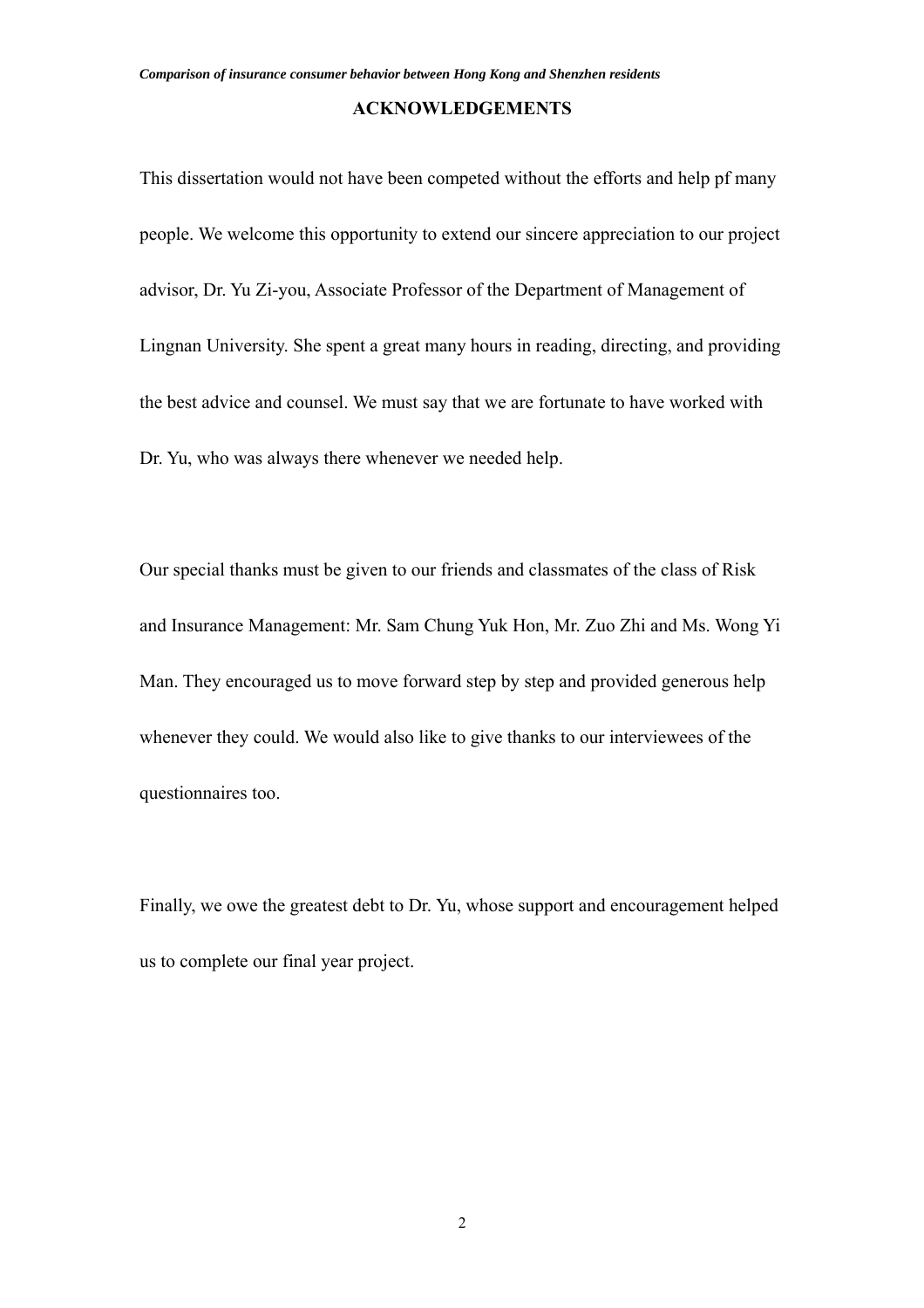# **Content**

| <b>Chapter One</b> | <b>Introduction</b> |
|--------------------|---------------------|
|                    |                     |

- **1.1 General Background of Insurance market in Hong Kong and Shenzhen**
- **1.2 History of insurance market in Hong Kong**
- **1.3 History of insurance market in Hong Kong**
- **1.4 Objective of the paper**
- **1.5 Literature Review**

#### **Chapter Two Insurance Policy**

- **2.1 Definition of Insurance Policy**
- **2.2 Types of Insurance Policy**

#### **Chapter Three Methodology**

- **3.1 Survey**
	- **3.1.1 Purpose of survey**
	- **3.1.2 Questionnaire design**
	- **3.1.3 Survey Distribution**
- **3.2 Sampling and Data Collection**
	- **3.2.1 Response Rate**
	- **3.2.2 Data Analysis**
	- **3.2.3 Hypothesis Testing**

#### **Chapter Four Survey Result and Analysis**

- **4.1 Summary of Collected Questionnaires**
- **4.2 Output Analysis Question 1 17**
- **4.3 Output Analysis Question 18 23 (personal information)**
- **4.4 Output analysis of Question 5**
- **4.5 Output Analysis of Question 15**
	- **4.5.1 In terms of Income level**
	- **4.5.2 In terms of Age range**
	- **4.5.3 In terms of Education level**
	- **4.5.4 In terms of Marital Status**
- **4.6 Output Analysis of Question 17**
	- **4.6.1 In terms of Marital Status**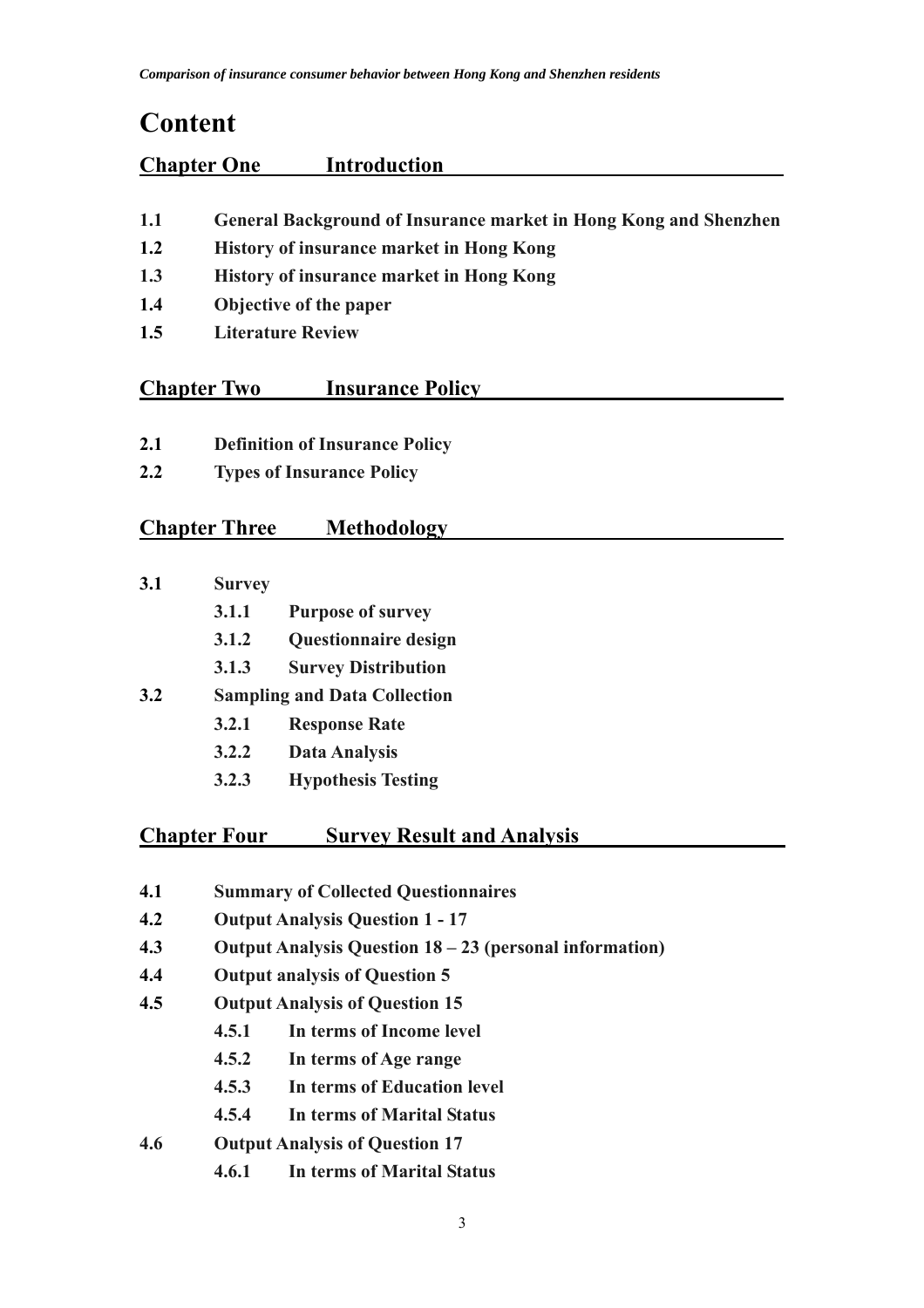- **4.6.2 In terms of Education level**
- **4.6.3 In terms of Income level**
- **4.7 4.6.4 In terms of Age range**

## **Chapter Five Recommendations and Limitations**

- **5.1 Comments and Recommendations**
- **5.2 Limitations**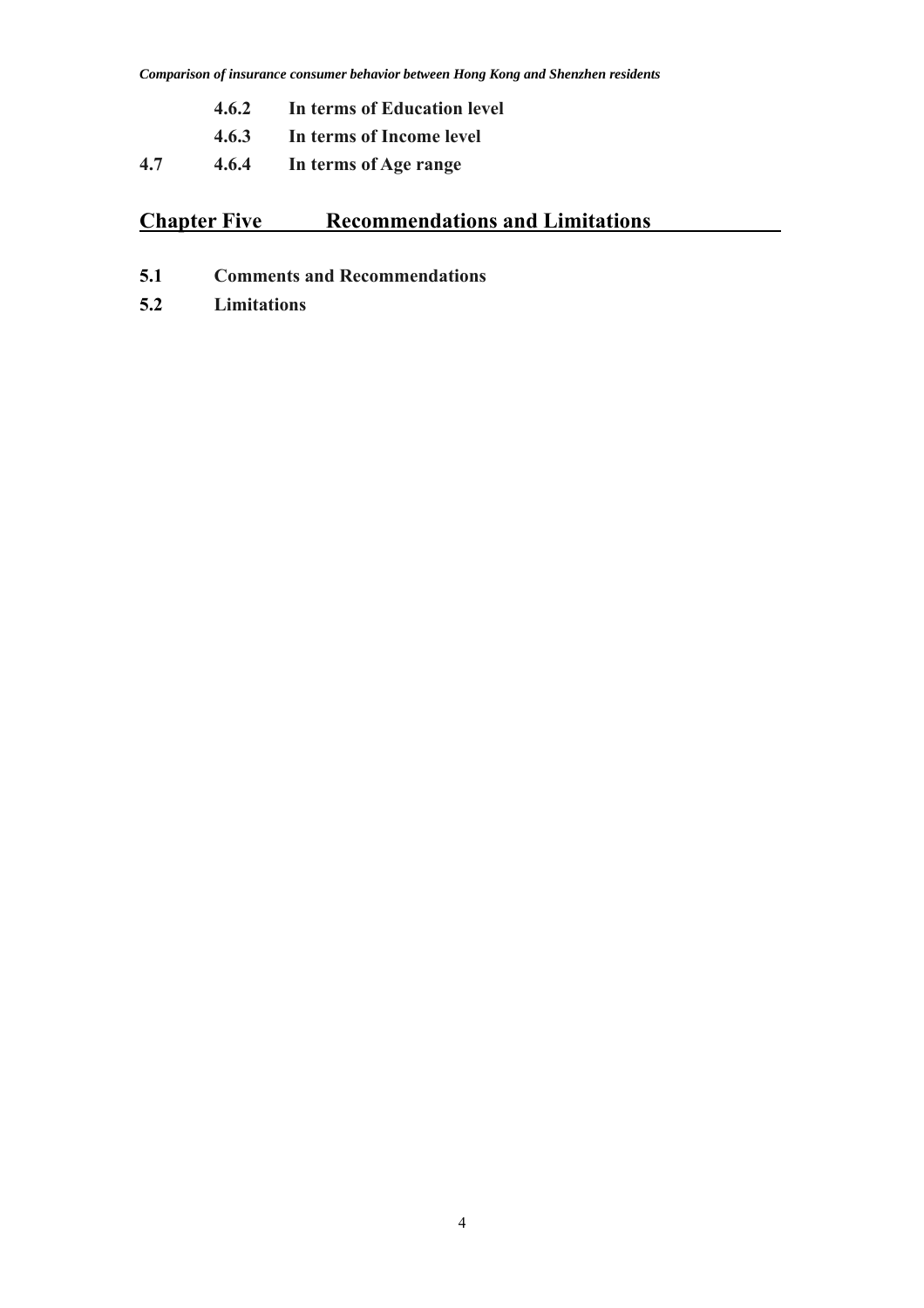#### **Chapter One Introduction**

#### **1.1 General Background**

The insurance industry is sustained increasing within these years in Hong Kong . According to the latest audited returns filed by the insurers, total gross premiums grew by 18.5% to HK\$76.3 billion, representing 5.9% of the Hong Kong Gross Domestic Product. The statistics included Property and Liability Insurance companies. After 1997, there is recession in Hong Kong and most of the industries are facing difficulties like the restaurants, property companies. However, there is an increase in Hong Kong's insurance industry.

Shenzhen is the special region next to Hong Kong. After 1997, many Hong Kong residents liked going back to Shenzhen to consume. The reason is that the price index of Shenzhen is relatively lower than Hong Kong. Hong Kong residents become one new consuming force in Shenzhen. However, it does not happen in insurance market. Although the insurance market in China becomes better, the consumer behavior does not like the general products. What is the factors affecting this behavior?

On 11<sup>th</sup> December 2001, China has completely entered the World Trade Organization. It is a breakthrough to insurance industry of China as it opened the market to the West.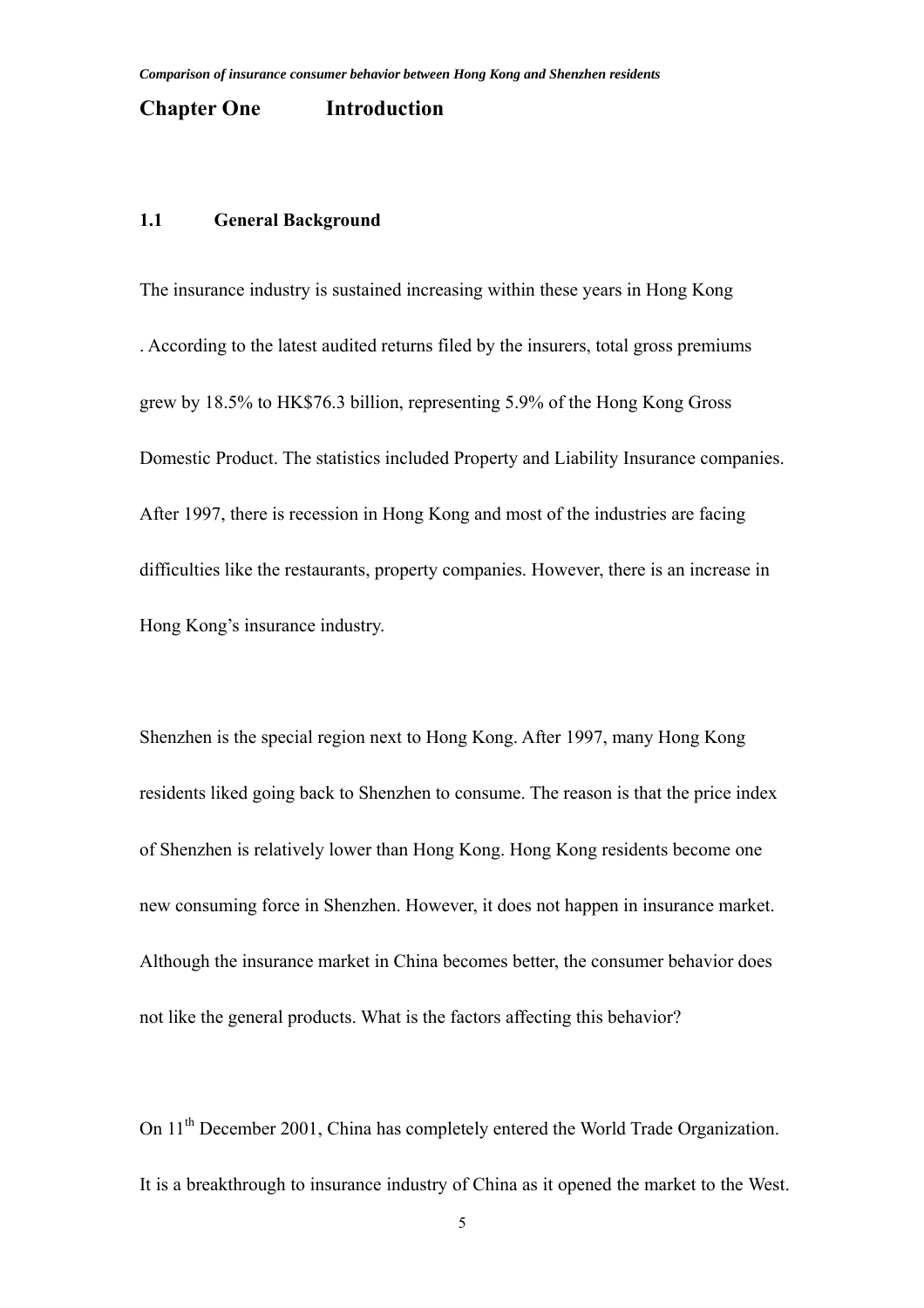Some foreign insurance companies prepared to enter the China. For example, Prudential Assurance Company has got the license in China. The change is great in the market. There is new development in Chinese insurance market. Shenzhen is one of the special administrative regions in China, the effects of entering World Trade Organization is not small. How can the entry of World Trade Organization affect the insurance market in Shenzhen? In addition, how the change affects the consumer behavior? Hong Kong is also the special administrative region in China. Is the consumer behavior different from the Shenzhen after entering WTO?

After the 911 incident, people's insurance demand increases, both in Hong Kong and in China. The risk management becomes more popular. Buying insurance is one method to transfer the risk to the insurance companies. However, there are differences between Hong Kong and Shenzhen. According to Economic Daily on 2nd December, there is an article talked about China's insurance industry that has not been developed yet. Unlike Hong Kong, China's insurance policies are not good at all. First, their policies are not diversified. They can only buy the narrow range of life insurance products such as whole life insurance and life insurance with saving. Some policies like investment linked and annuity are not common in China. The type of insurance products is limited in China. This is one weakness of Chinese Insurance market. The second one is the price of the insurance products. The tradition types such as whole

6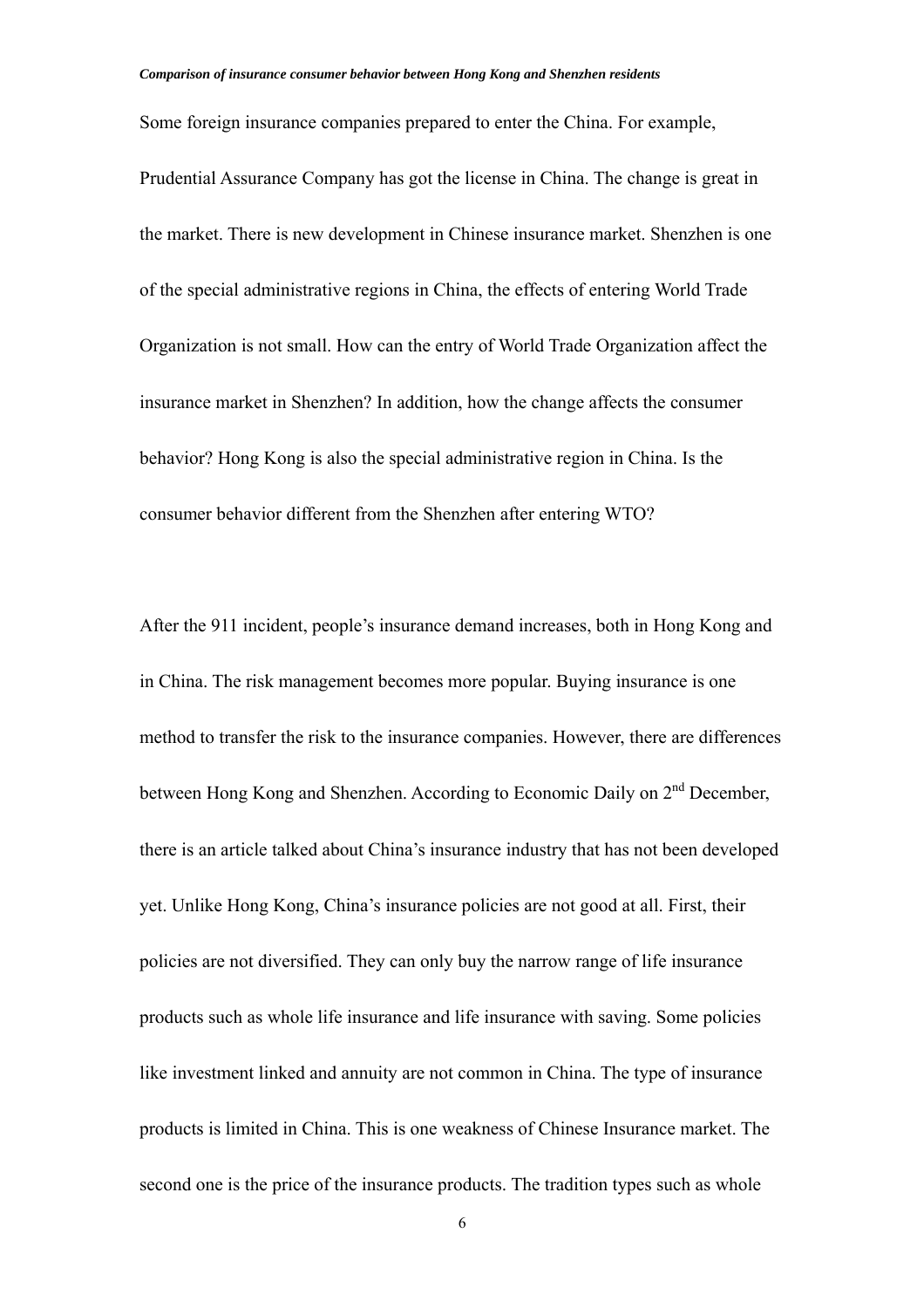life insurance commonly more expensive than investment linked. As a result, the price is expensive. Many Shenzhen citizens bought the "underground policy" in Hong Kong. Therefore, in our research, we can also focus on the price comparison and the product comparison between Hong Kong and Shenzhen. We also want to find out the citizens in Shenzhen use what point of view towards the insurance product and what are their wants in order to solve the problem of "underground policy".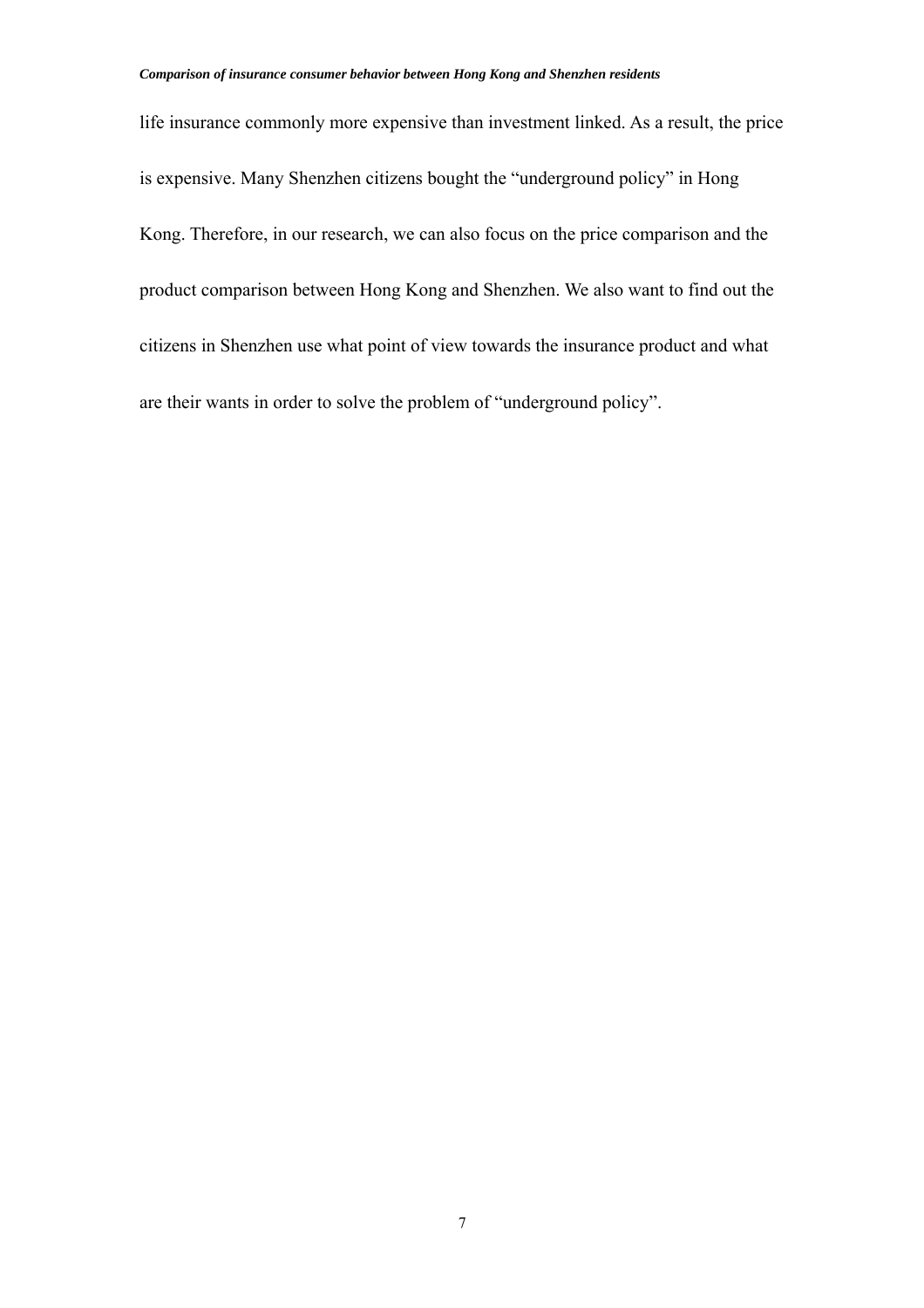#### **1.2.1 History of insurance market in Hong Kong**

The insurance industry in Hong Kong has been developed for 161 years. In 1841, when there was trade, insurance products were found. In that time, insurance products mainly were fire insurance, marine insurance and other general insurance. According to the Office of the Commissioner of Insurance in 1995, there were 27 of 50 largest insurance companies had office operated in Hong Kong. Hong Kong is one of the large insurance centres in the world. The total gross premiums were 5.9% of Gross Domestic Products in Hong Kong. The insurance industry had a rapid growth within few years. The market is a potential one, and the industry is estimated to grow in the future.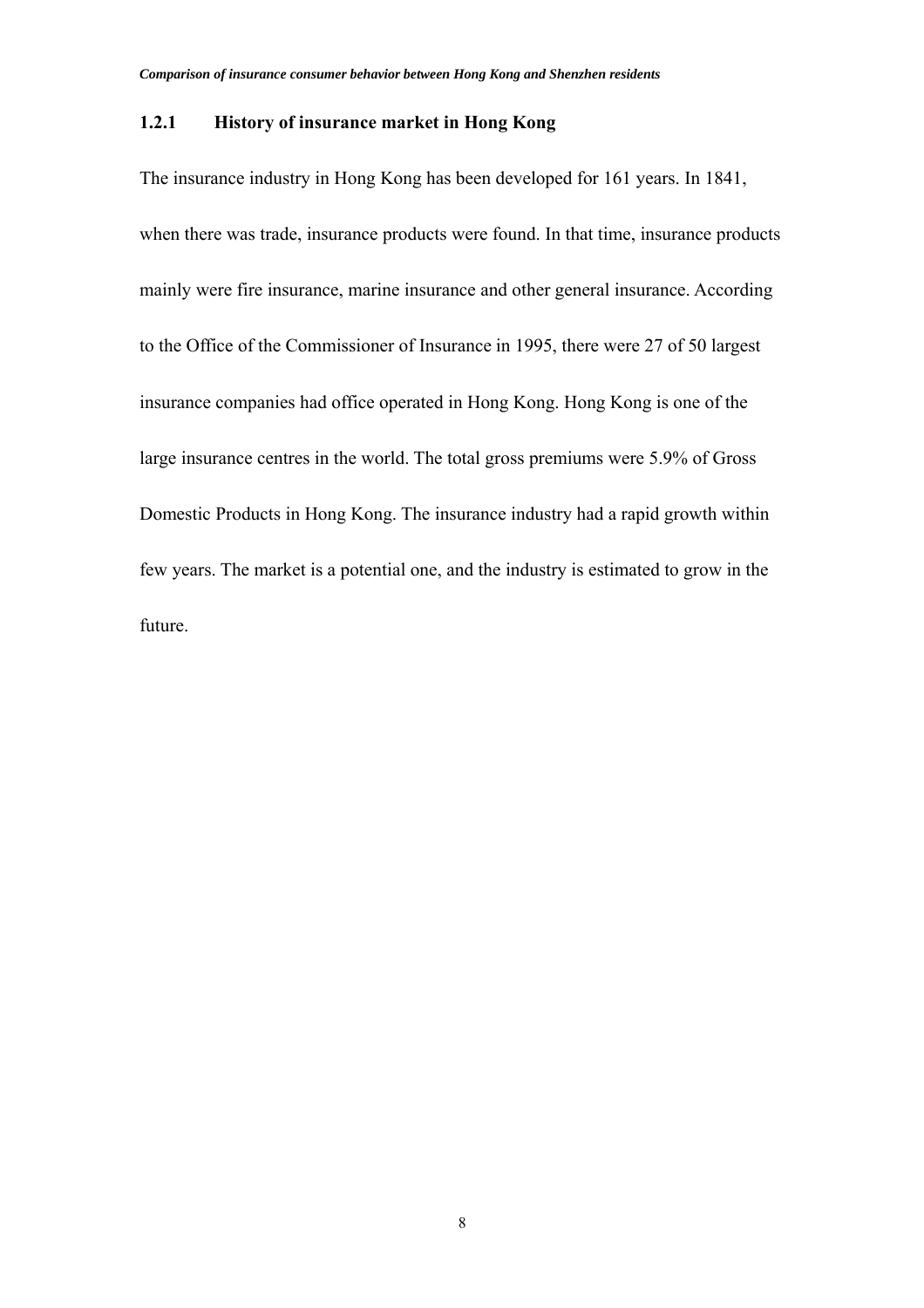#### **1.2.2 History of insurance market in China**

In 1805, the earliest insurance company in China was found. It was set up by British businessman. The first Chinese insurance company operated in 1895 in Shanghai. Insurance products in early period were also marine insurance. It was because Britain traded their products like opium and traded out silk, tea and china back to Britain. Marine insurance was needed. The Insurance had been developed until the foundation of the People Republic of China. The communist fought against the capitalists in China. Insurance was one of the targets. Therefore, the insurance development had stopped until 1980s. After 1980s, the insurance market developed again in China. Some new insurance started their business in China like People's Insurance Company. The Insurance Law was made. In 2001, China entered World Trade Organization. It estimated that there will be a new era in insurance market in China.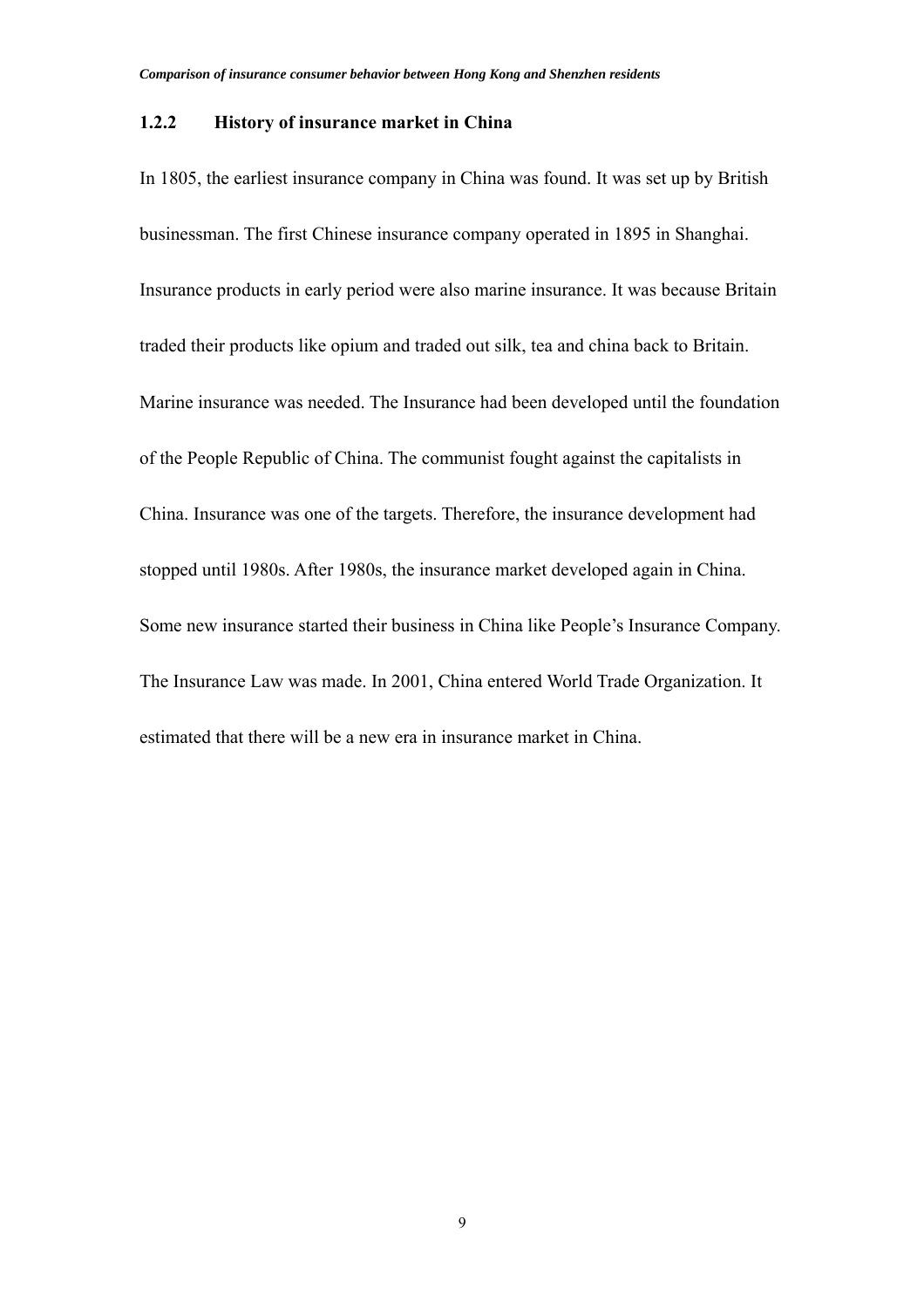#### **1.3 Objective**

In the demander side, our research's objective is to find out the difference of consumer behaviour in insurance market between Hong Kong and Shenzhen. We hope that the research would help the consumers in both regions have a clear mind towards insurance products and How to choose the insurance products. What kind of factors contribute to choose the insurance products. This would provide a clear mind to the consumers.

In the supplier side, our objective is to find out the difference for the insurance companies. The results may help them to find out which policies are good to consumer. It can be used to improve their policies and the whole insurance industry in both regions. Fastening the economic development as insurance become more important in financial market. In another side, "underground policy" is a problem to China. We want to find out the reason of the problem and to minimize the economical loss of China in insurance.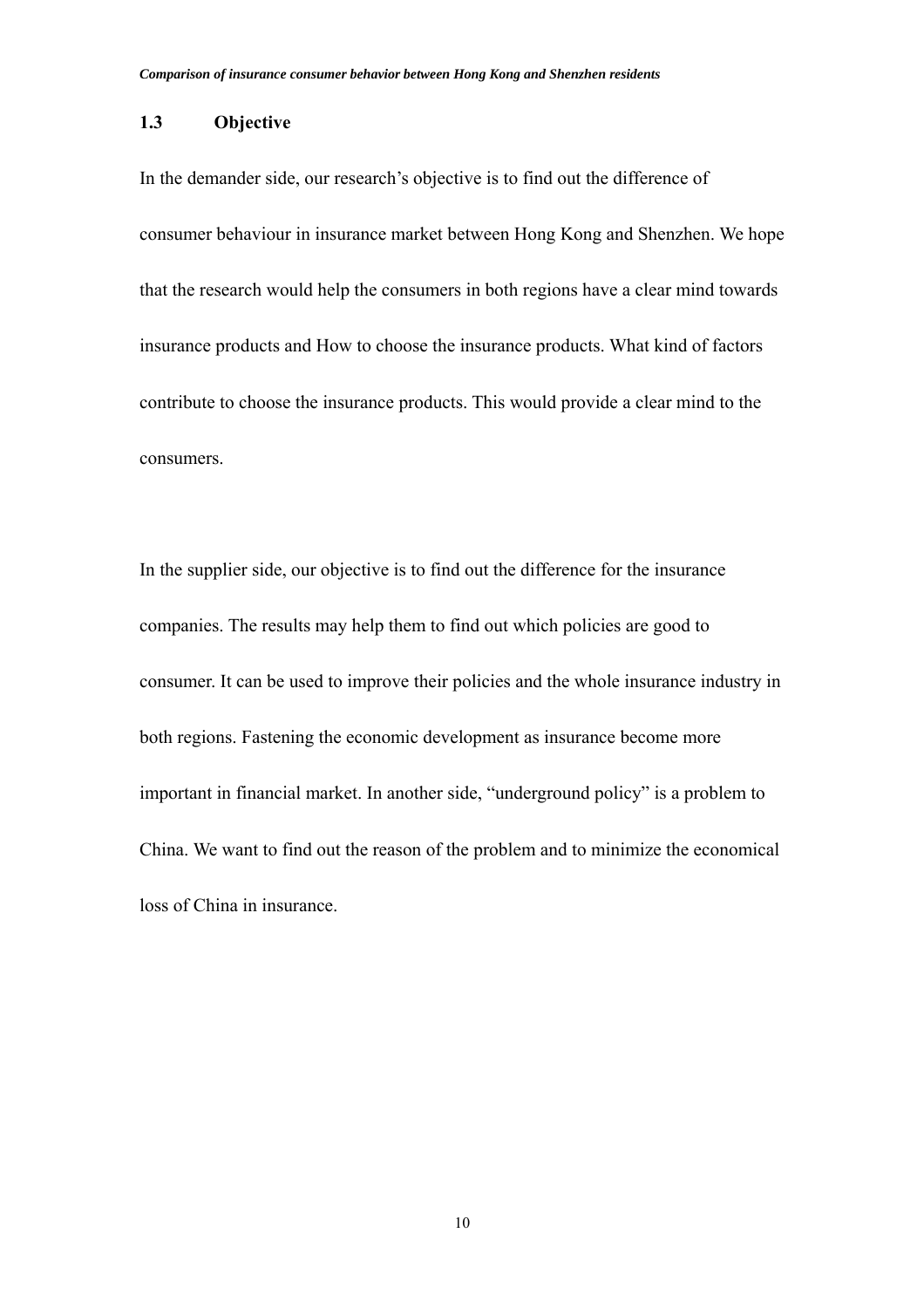#### **1.4 Literature Review**

There are many different sources of customer value, whatever in each industry. Price seems the most significant factor to influence the buying behaviour of a person. As many economists believe that price can affect human behaviour most. According to H. Oh, price has been found to be an important source of customer value that influences humans' purchasing decision (Oh, 1999). 'The analysis of whether or not consumers react differently to perceived gains compared to perceived losses is mixed, but is generally supportive of asymmetric reference price effects' (Putler, 1992). Nevertheless, some scholars also doubt that price may not be the most important factor to affect buying behaviour. Customers are willing to pay high price if they perceive significant value. Value also has to do with the perceived benefits of purchasing from a specific store or buying a specific product. Benefits may include the reputation of the company, the brand name, extra services, and reliability of the product and so on (Murphy, 2002). The quality of product also is a main factor-affecting people's buying behavior (Bolton and Drew, 1991).

Although both Hong Kong residents and Shenzhen residents are mostly the Chinese and the boundary difference is just a river, there is still a difference in their buying consideration. One survey in 2001 (Tse, 2001) shown that in a catering industry, one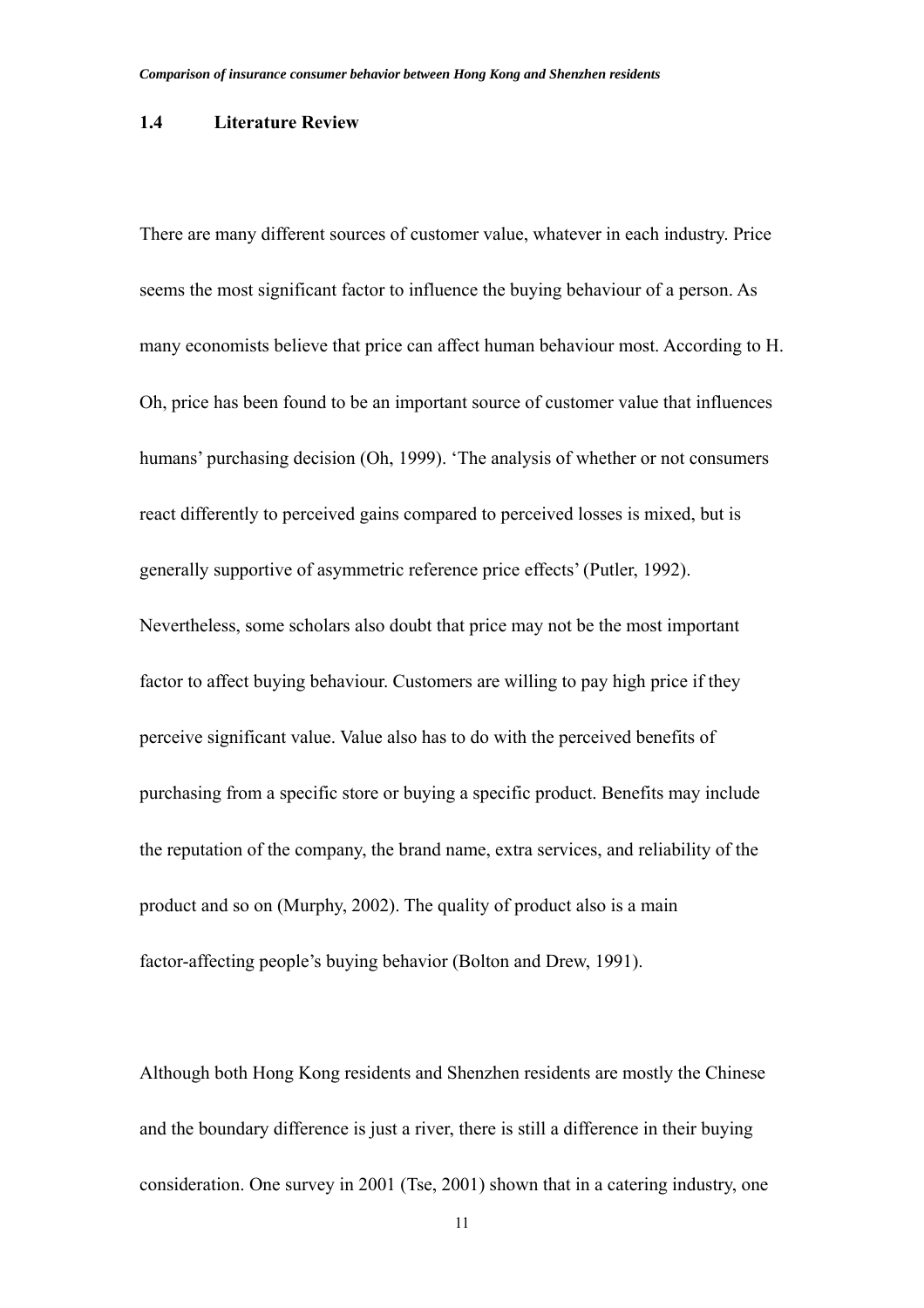kind of service industry, Hong Kong people prefer a lower price than a higher quality of service. Price is more important than service. In comparison in gender, female seems more concern about the price. In comparison in educational level, low education level group concern more the price than the quality of service. Therefore, it seems that customers in Hong Kong are nevertheless unwilling to pay an extra amount for a higher level of service in catering industry. Therefore, restaurant managers might be better off to maintain an acceptable level of service and more important is keeping the price as low as possible. What do we learn from this survey? Actually, Insurance industry also is one kind of industry. Is the consumer behavior of Hong Kong people in buying a life insurance product the same as their behavior in catering industry? If so, price would be the most attractive factor for people to buy a life insurance product in Hong Kong. However, on the other hand, some researches show that the loyalty of customers would be the main factor to affect customers' consumption in catering service. It is very important if the relationship between a restaurant and customer is good (Kivela, Inbakaran, Reece, 2000). Then, which one is more suitable to apply in a life insurance industry? In our view, consumer behavior in life insurance product is very complicatedly. Different characteristics of people would have different opinion; moreover, different periods of time also have different results. Therefore, it is difficult for us to conclude that which one is more suitable in explaining the life insurance industry. However, these were not invaluable, can be viewed as a comparison for us in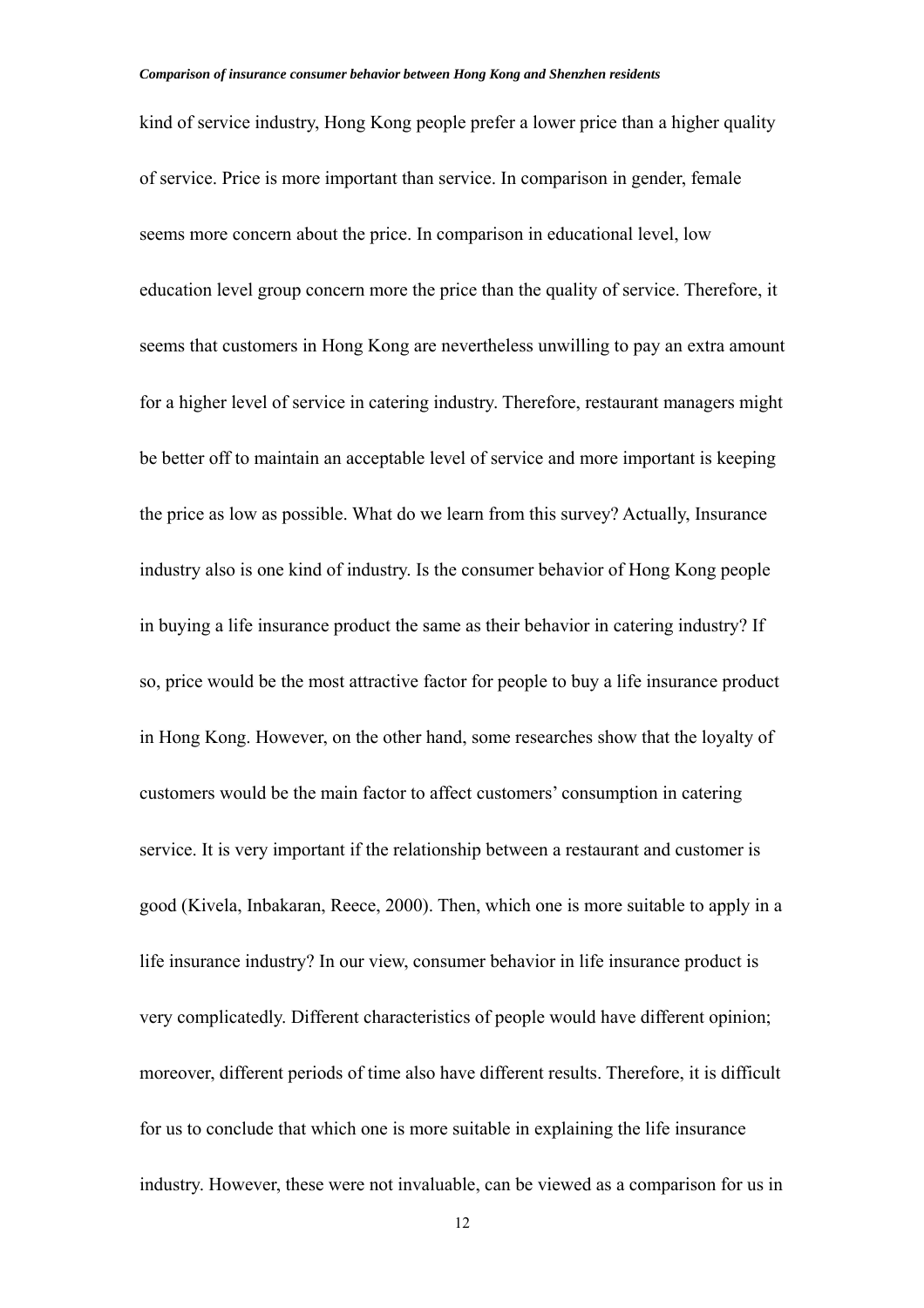this paper.

In Shenzhen, the consumer behaviour of buying life insurance products is changing. As China enters WTO, many multinational corporations would enter the China market within 5 years. Besides, as residents' living standard is improving time to time, Shenzhen residents not only concern about the price, but also concern about the quality, when they are making buying decision. Moreover, many Shenzhen residents are seeking high quality of living or even some of them think consumption as entertainment. Traditionally, the Chinese cultural values is a significant factors in a Shenzhen residents buying behaviour, as well as consumption experiences is very significant too (Yau, 1994). Moreover, many researches shown that many urban Chinese, especially the new generation, own major durable goods, use electronic media for news and entertainment, and prefer brand name products and foreign goods. 'Most Chinese consumers, such as the working poor and salary class, are ideologically conservative and socially inactive. Members of the little rich segment, having a higher level of income than the average Chinese household, feel less satisfied with their lives and are sometimes less likely to purchase brand name products and foreign goods' ( Cui and Liu, 2001). Some people say that as China is a collective culture, it helps Chinese gaining more psychological security (Sun; Chen; Tammy & Stella, 2000). If this is true, we can expect that most Shenzhen residents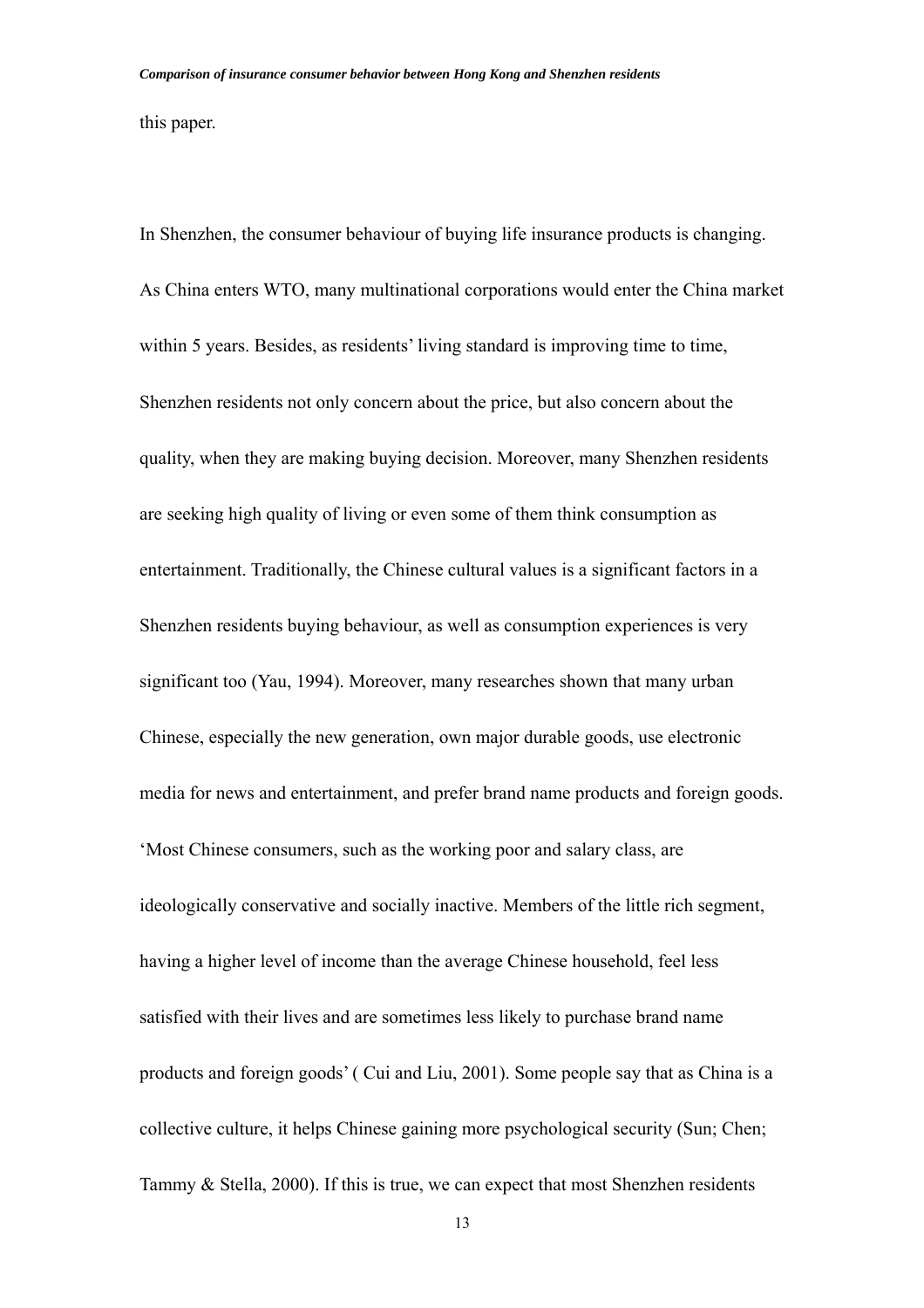will seek their life insurance products in the consideration of brand name or goodwill of the insurance company.

In fact, there are many research papers talking different country residents' buying behavior of life insurance product. In the U.S., according to Chen; Wong & Lee (2001), 'the aging of the American population over the past few decades has affected U.S. life insurance purchases, and to separate the presence of age, period, and cohort effects that have influenced the trends'. Briefly speaking, when comparing the data from 1990s to 1970s, the residents in U.S. bought less life insurance policies. Moreover, the chances in the population age structure have little effect on the change in the purchase rate. Furthermore, age effect is more sensitive to male than female in the purchase rate. This finding is very useful for life insurance companies in U.S. because they may have to separate the male consumers from female consumers because they have different life insurance purchasing behaviors.

Besides, in Singapore, a research, in the case of life insurance industry, has been done to find out the relationship between lifestyles and sources of customer value in 2001 (Tang, 2001). ' The findings revealed that customer segments by marital and personal income were differentiated significantly when considering product quality, whereas personal income subgroups derived value from the price factor differently. The study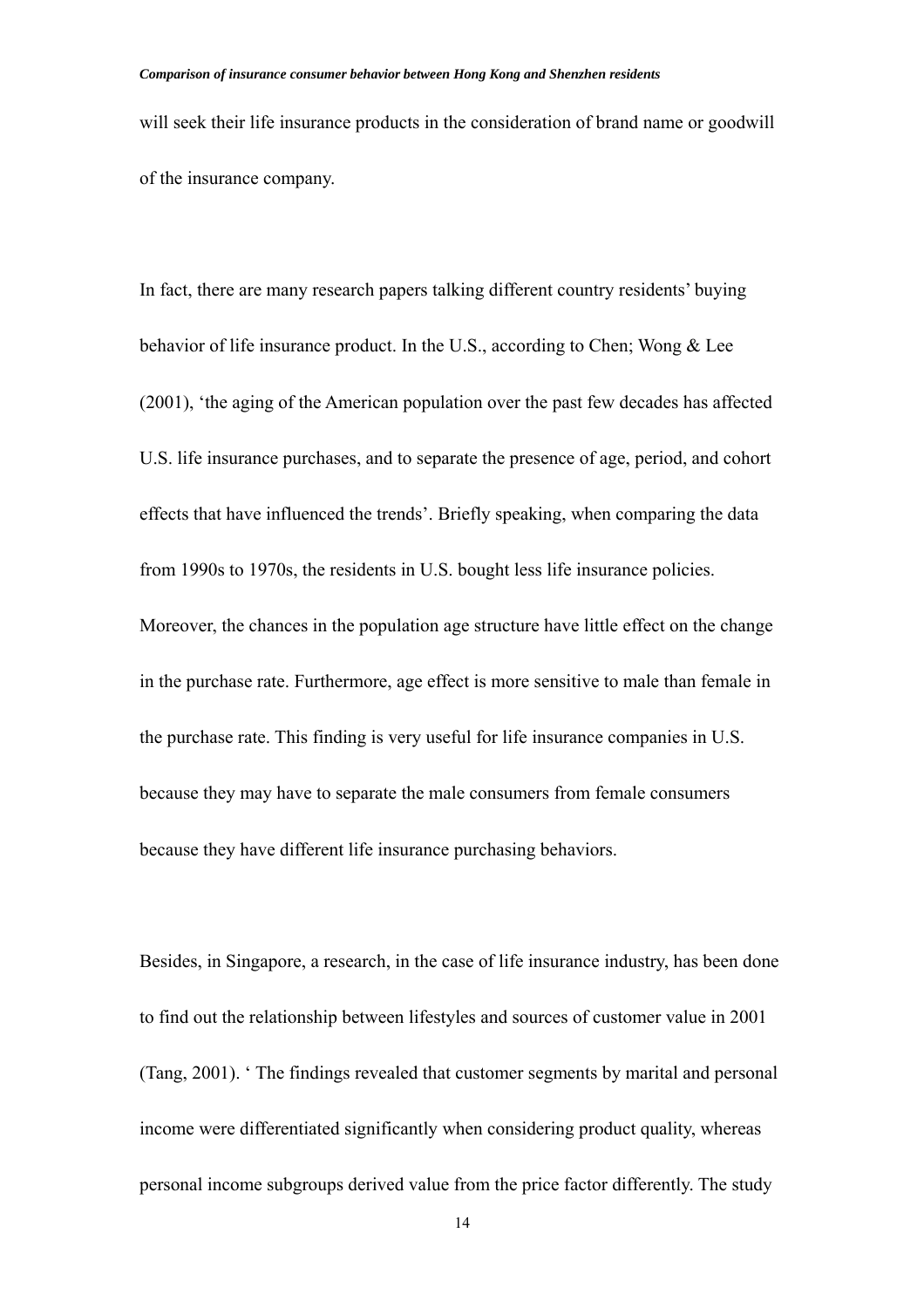revealed that customers who are single place a lower order of importance in purchasing life insurance and tend to derive ore value from relational qualities'. Moreover, we can find something from Tang's research that is the trust and confidence of customers to the insurance company is very important. On the other hand, the research also stated that if the income of customers is high, the resident would more concern about the value adding factors, such as service quality or after sale quality and so on. Therefore, when a life insurance company focuses on the high income group as their target market, they needs to provide excellent service and competitive pricing. Besides, according to Tang (2001), 'The finding implied that service quality was the "core" factor to all customer segments. Among sources of customer value, product quality was the least important in adding value to customers' life insurance purchase decisions. This could be due to the fact that customers had little knowledge of various life insurance product offerings and were unable to differentiate between their "sacrifices" and "benefits" based on product offerings, or may perceive little difference in the product offerings of different providers'. As the per capita GNP of Singapore's resident is quite high, it can be imagined that they would request excellent quality of service in their life insurance products. Many economists say that the economy of Hong Kong is very similar to the counterpart of Singapore. Then, Does the consumer behaviour of Hong Kong resident buying life insurance product also similar to the counterpart of Singapore? This is a very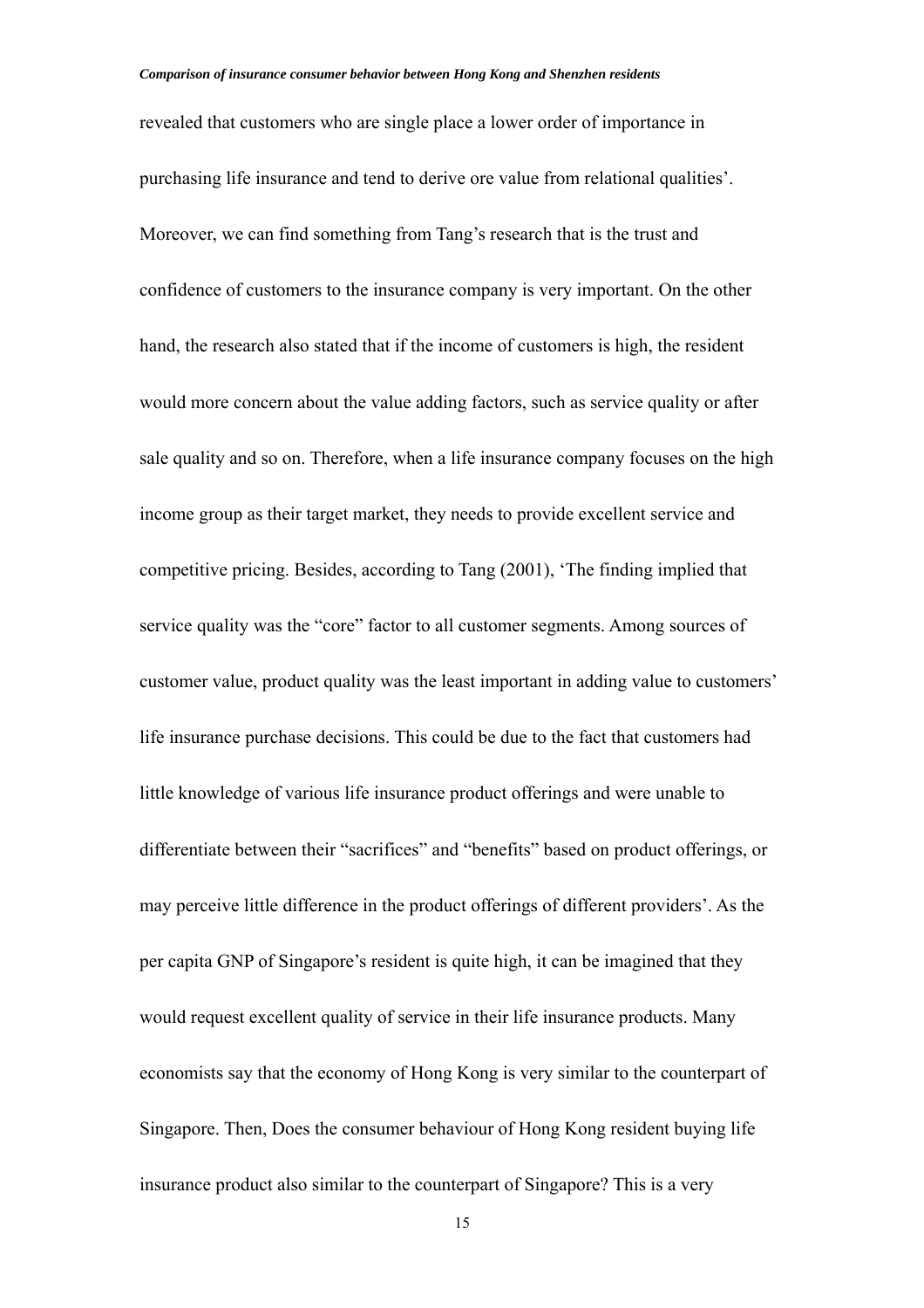interesting tropic that we shall show it in the coming parts.

Apart from the U.S. and Singapore, European residents have different considerable factors in purchasing a life insurance policy. Kuusela & Mark (1998) have done a research on this. According to Kuusela & Mark, a potential policy buyer needs to take more responsibility to selecting a good life policy because there are many options for them. The findings of the research are that different people have different decision strategies to eliminate options from a fixed availability set and to make a final choice from the remaining consideration set. For example, a low educated person often make their decision based on the image of the insurance company or even they did not understand some of the data, while a high educated person was more prone to eliminate options based on under-performance on a specific attribute. Therefore, in this research, we can see that low educated level European residents would select a life insurance product in the consideration of the company's brand name or the company's goodwill, but if the residents are high educated level, they would consider many factors together with the goodwill of the company. Now, the average educated level of Hong Kong residents is higher than the counterpart of Shenzhen residents. Then, does the real situation of consumer behaviour in life policy is similar to Kuusela & Mark's research? That's also a reason that we are interesting in this topic-Comparing the consumer behaviour of Hong Kong residents and Shenzhen residents.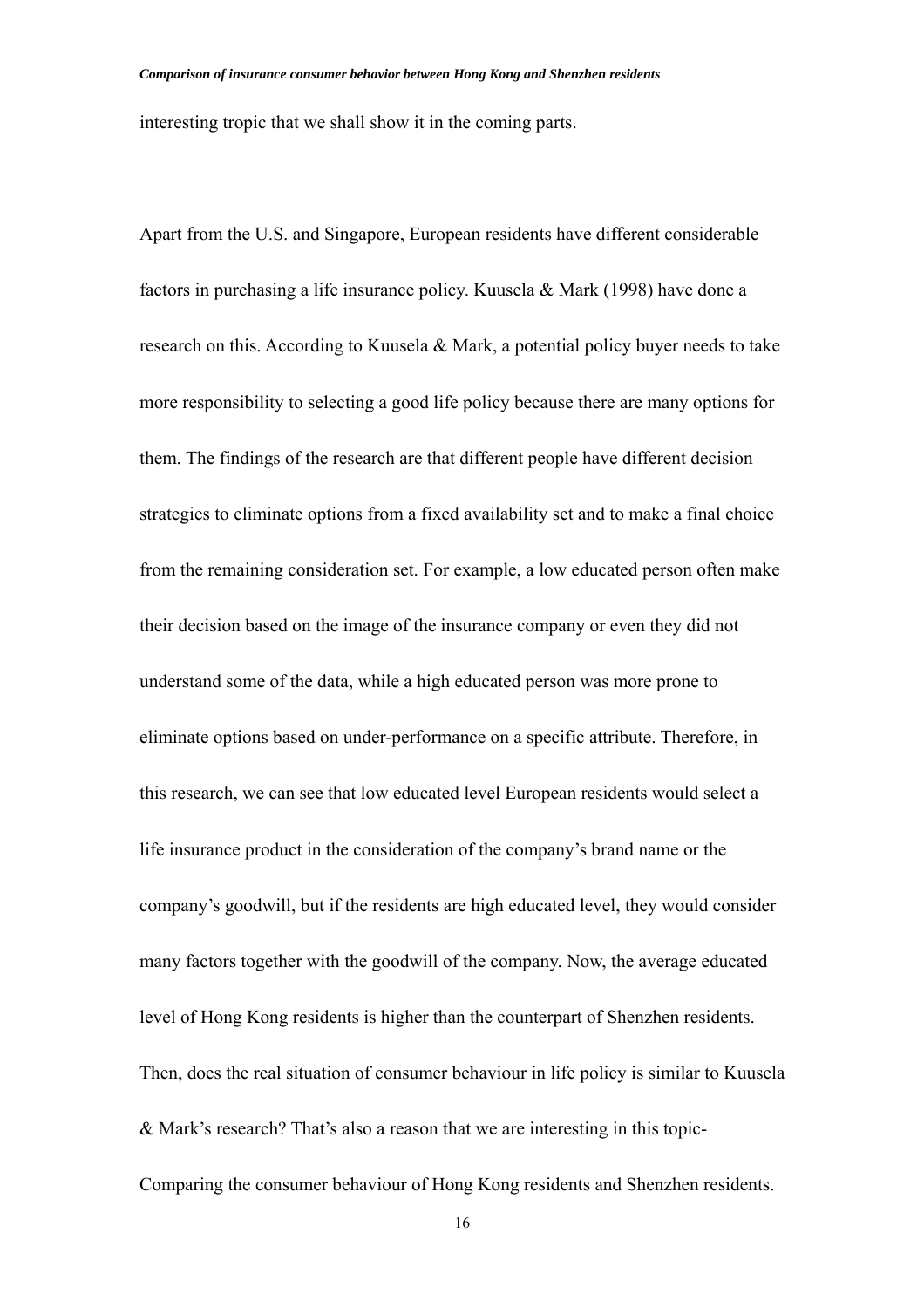We shall do the survey and the analysis in the following sections.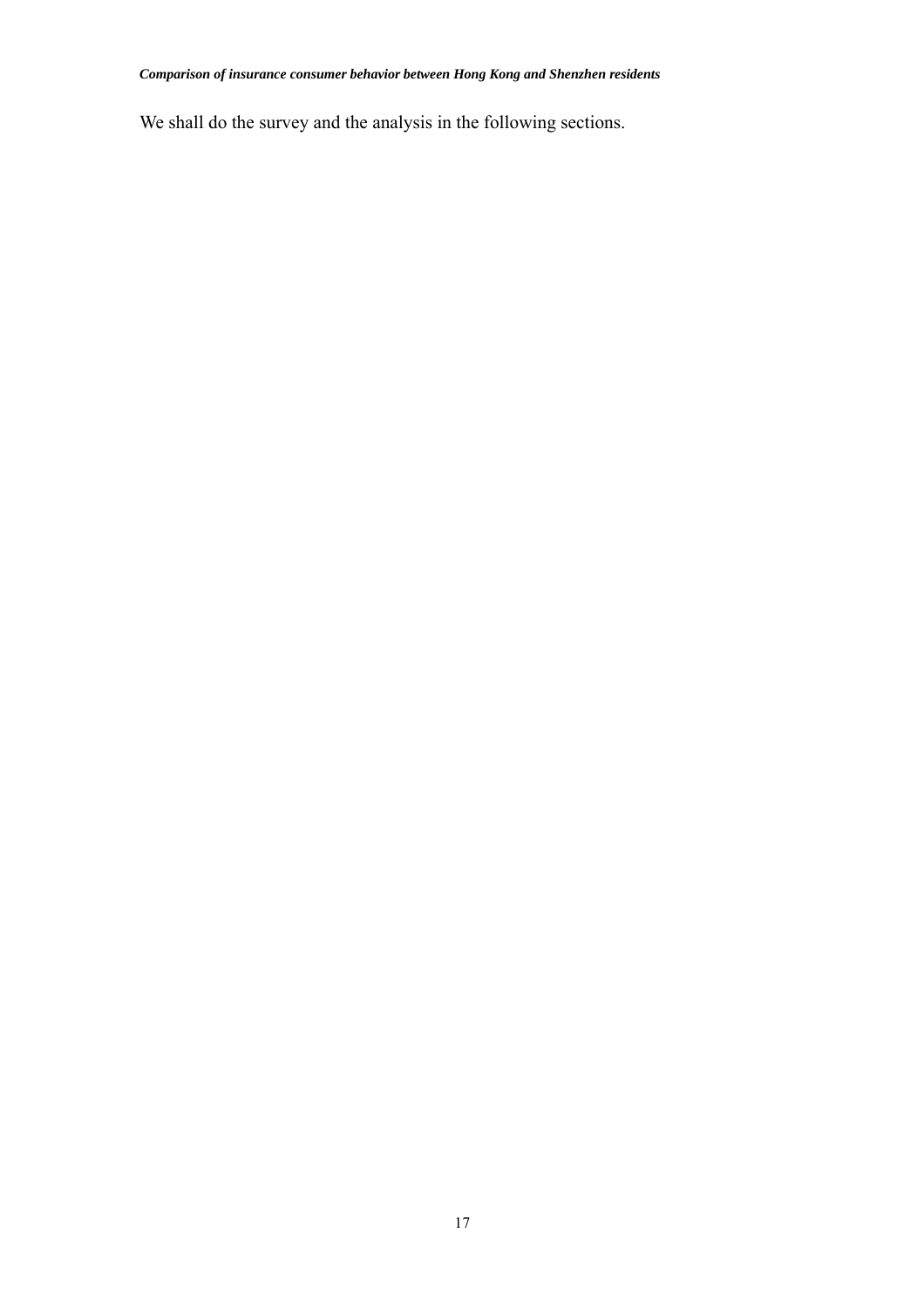#### **Chapter Two Insurance policy**

#### **2.1 Definition of insurance policy**

Many people heard about insurance, what is the meaning of insurance? There is no definite answer. Actually, Insurance is a board and generic term but normally the function of insurance is used to lessen the systematic risk. Insurance is the pooling of fortuitous losses by transfer of such risks to insurers, who agree to indemnity insureds for such losses, to provide other pecuniary benefits on their occurrence, or to render services connected with the risk<sup>1</sup>. Insurance policy simply means the contract, which provides a certain type of protection from risk, written to both insurer and insured. The major types of insurance can be classify as private insurance, including life and health insurance, property and liability insurance etc., and government insurance which include social insurance and so on (Rejda, 2001).

 $\overline{a}$ 

<sup>1</sup> By Bulletin of the Commission on Insurance Terminology of the American Risk and Insurance Association, ( October 1965)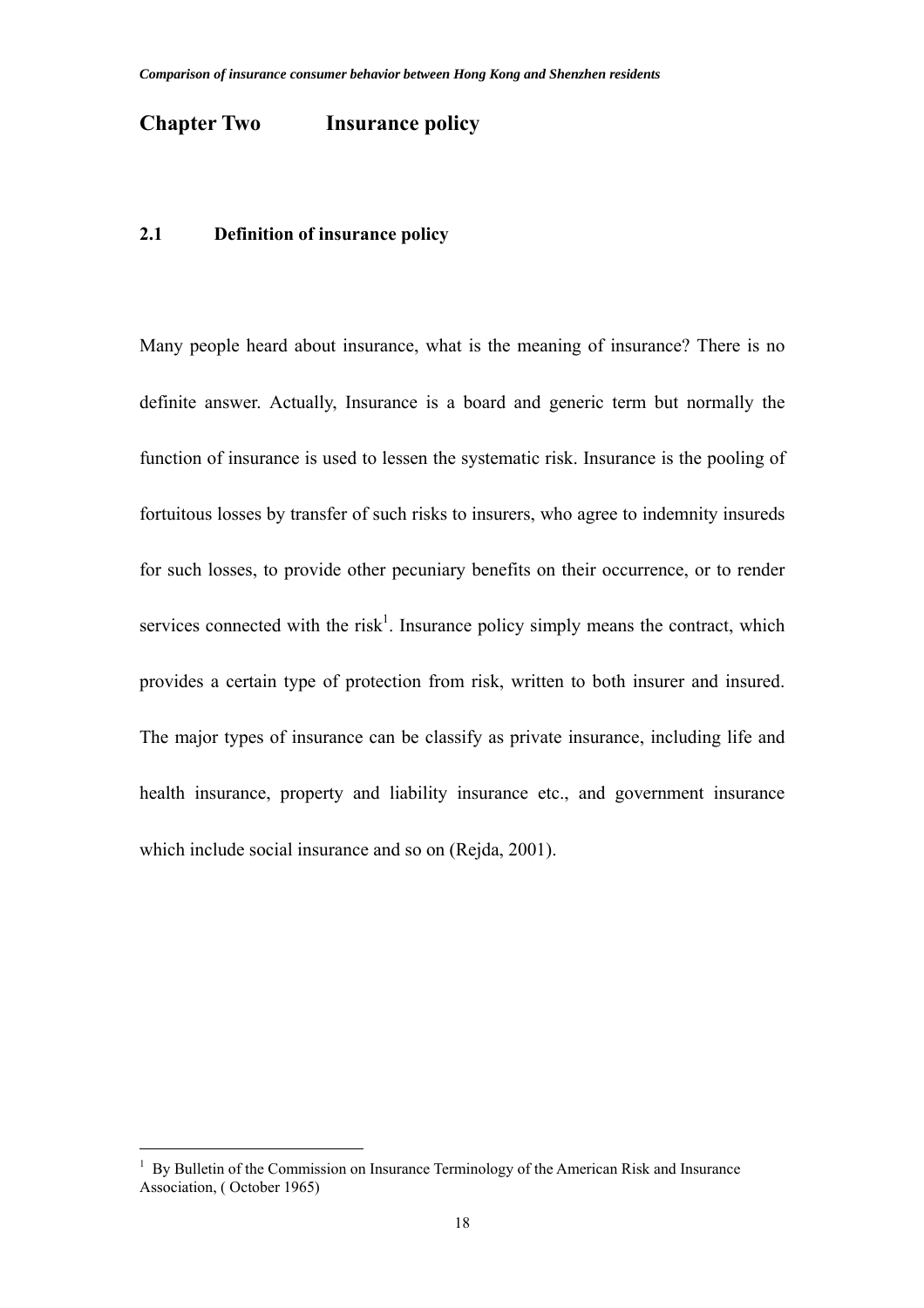#### **2.2 Types of Insurance**

Insurance can be divided into private insurance and government insurance. Private insurance can be classified into life and health insurance on the one hand, property and liability insurance on the other hand. Government insurance can be classified into social insurance and other government insurance plans. In this research project, the topic mainly focused on the private insurance. Therefore, the government insurance will be neglected in the afterwards.

#### **Types of Insurance in private insurance**

#### 1. **Life Insurance**

*"Life Insurance is a method by which a group of people may cooperate to ameliorate the loss resulting from the premature death members of a group. The insuring organization collects contributions from each member, invests these contributions, guarantees both their safety and a minimum interest return, and distributes benefits to the estates of the members who die." (Greene, p.379, 1984)*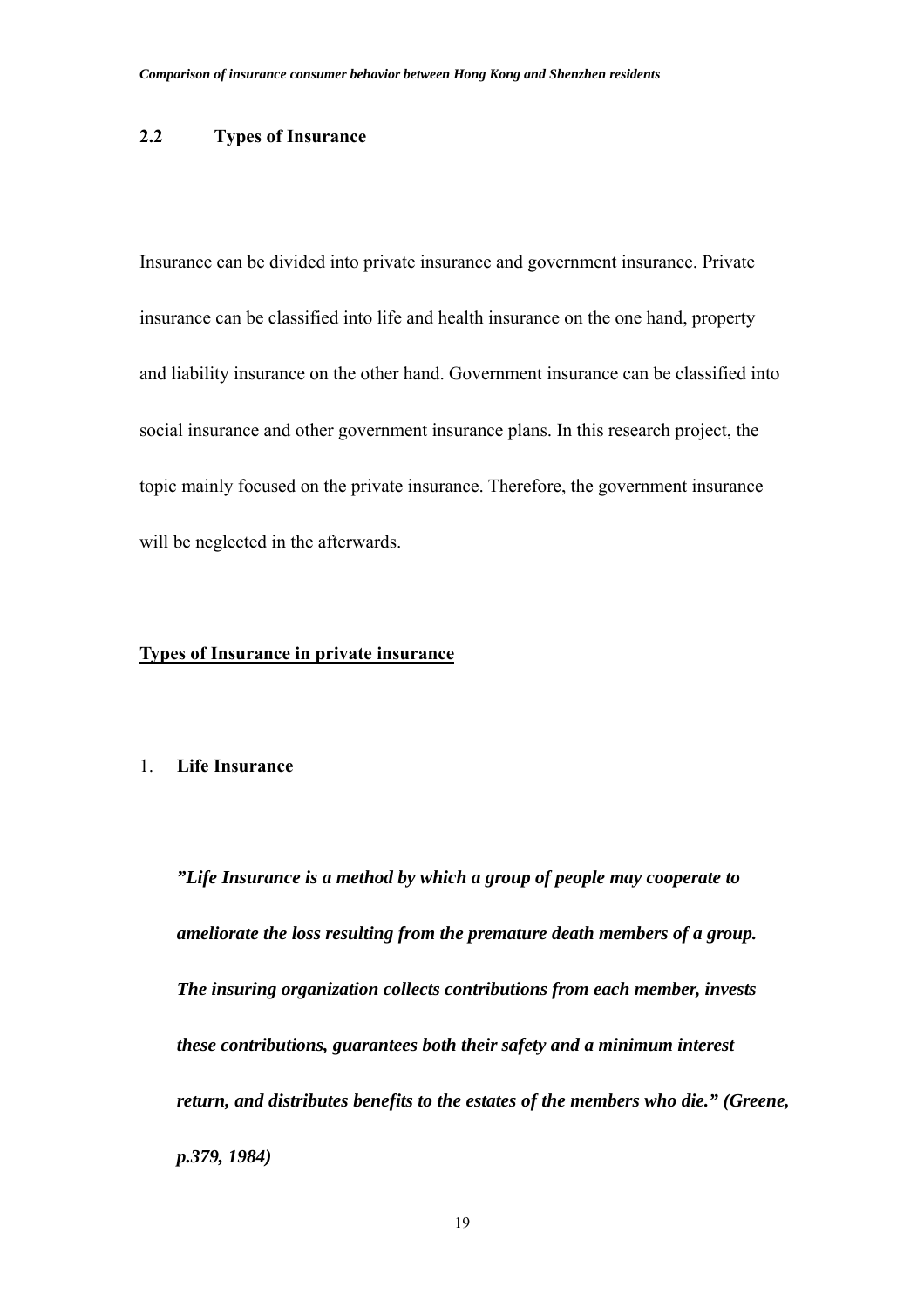Nowadays, Life Insurance can be divided into two main types, one is with saving function, and another one is only term insurance. The term insurance carried the main function of the Life insurance. The premium is the lowest. It is because there are no other functions like saving and investment in term life insurance. The second one is the saving insurance. It has the function of the life insurance and saving. When a people buy the insurance policy, he or she pays the premium; a part of the premium will be distributed to the accumulated cash value. The cash value is the accumulated value that people extra paid in the premium. By extension, some insurance companies provide the investment function in saving insurance. The two kinds of insurance also are the life insurance that commonly found in Hong Kong and Shenzhen.

#### 2. **Health Insurance**

*" The types of insurance that provides indemnification for expenditures and loss of income resulting from the loss of health." (Greene, p.379, 1984)*  The Committee on Health Insurance Terminology of the American Risk and Insurance Association (ARIA) has recommended the definition of Health Insurance as "insurance against loss by sickness or bodily injury". They also use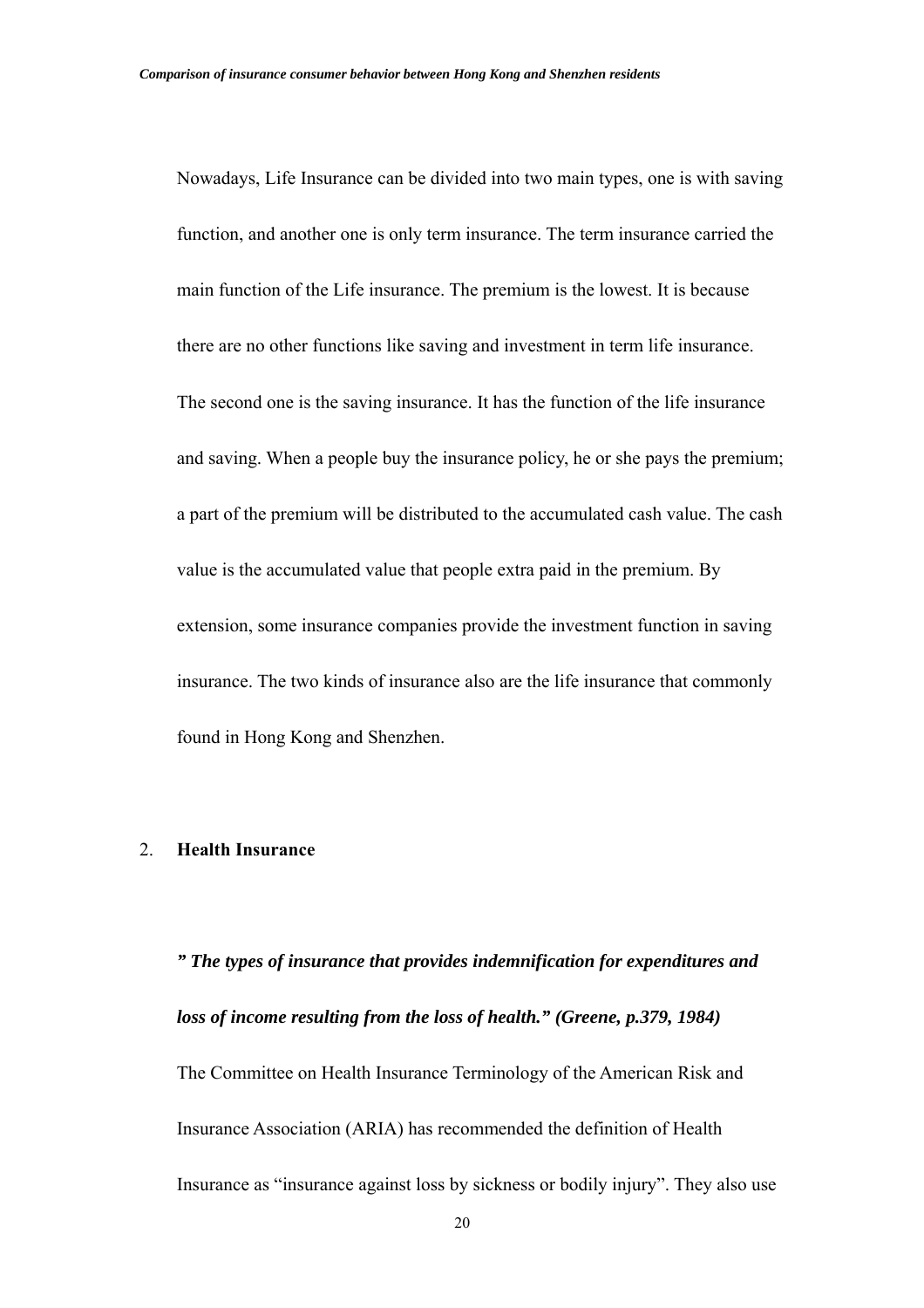"medical expense insurance" to embrace other types of health insurance.

In the health insurance, there are six main types of benefits offered in the contracts: hospitalization, surgical, regular medical, major medical, disability income and dental.

In Hong Kong and Shenzhen, health insurance becomes more important. Hong Kong SAR Government proposed to stop social health care program and suggested that the user pays for his or her own use.

3. Properties and Liability Insurance

T**here are several types of property and liability insurance. In Hong Kong, Property and Liability Insurance is the same as General Insurance. One method of classifying insurance that used in Hong Kong's Insurance Intermediaries Quality Assurance Scheme is called the functional method. Insurance classifications are according to the basic subject matter of the insurance. There are four categories under this classification and General Insurance includes covers of all types. The categories are:**

 (i) Insurances of the Person: the subject matter is a human person's life, limbs or health, or medical expenses. In General insurance, this will include Personal Accident Insurance.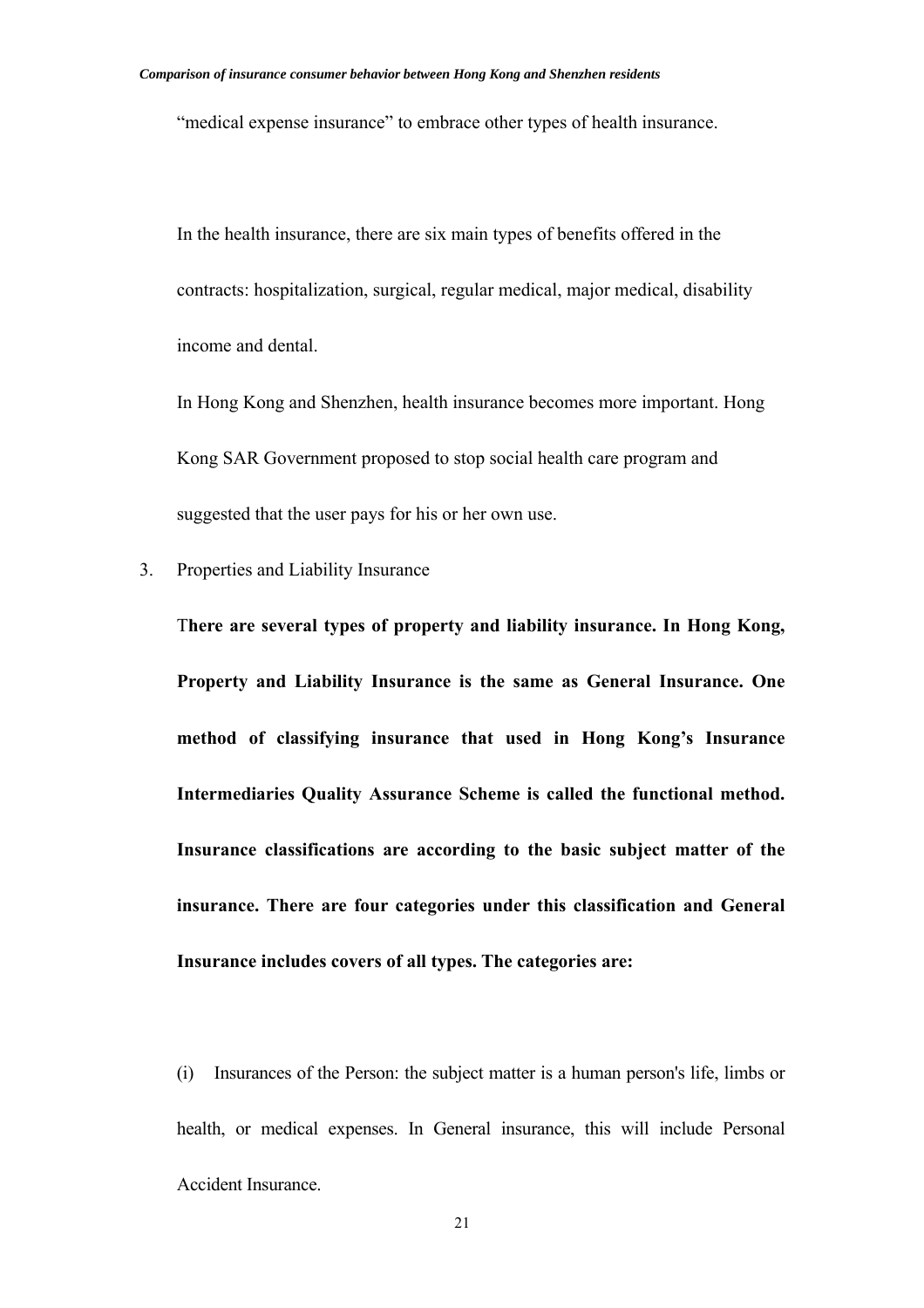(ii) Insurances of Property: the subject matter consists of physical things, such as buildings, ships, motor vehicles, etc. The protection of properties are provided my the General Business Insurance Companies.

 (iii) Insurances of Pecuniary Interests: these are financial interests with the relative insurances relating to loss of wealth or future income, including such classes as Fidelity Guarantee, Consequential Loss, etc.

 (iv) Insurances of Liabilities*:* these cover liabilities arising at law for the death, bodily injury, disease, loss of, or damage to property of third parties. For example, Professional Liability Insurance is one kind of insurance for liability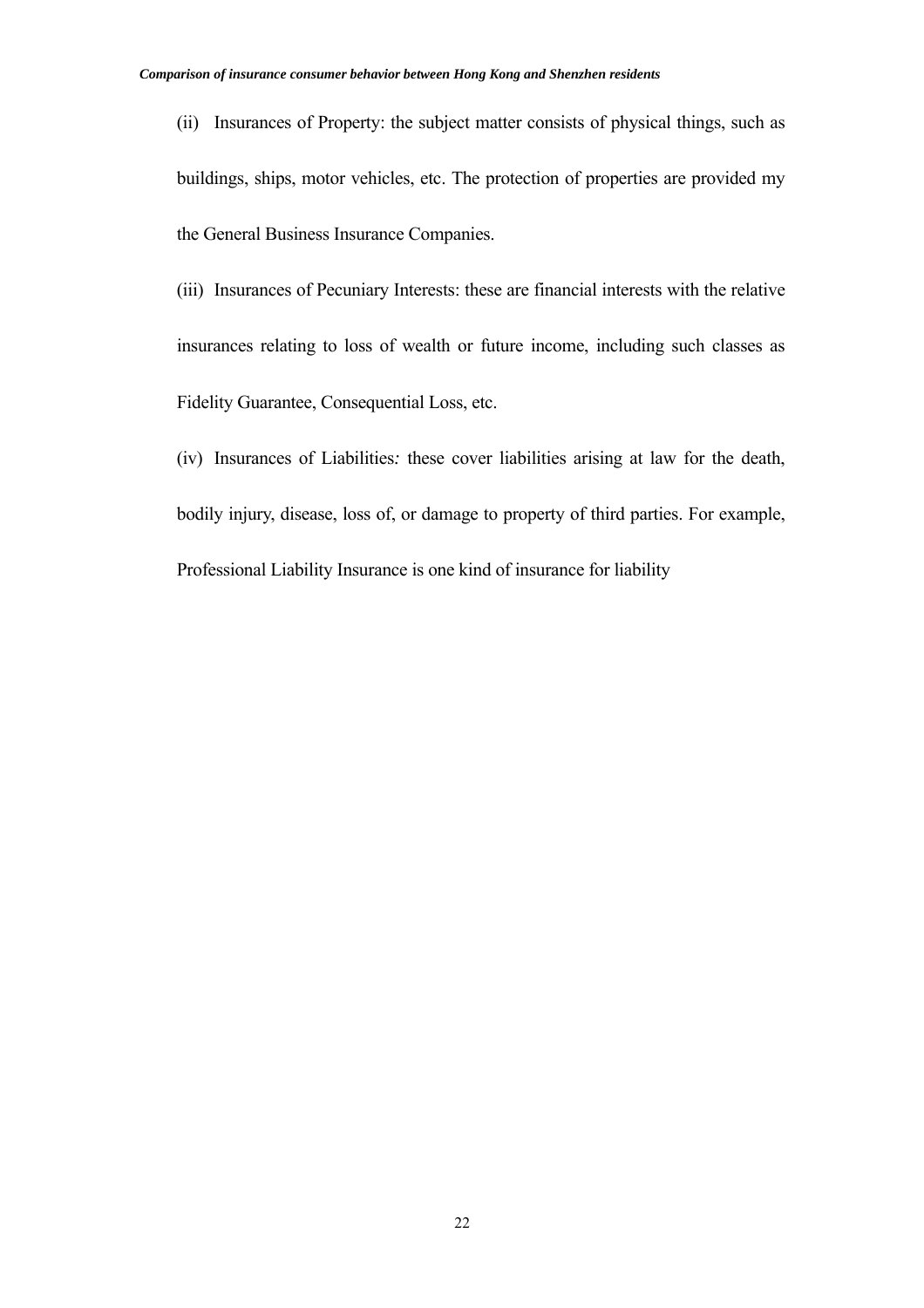#### **Chapter Three Methodology**

In this project, the objective is to find out whether there is difference of consumer

behavior between Shenzhen and Hong Kong. In order to achieve this objective, we

have used "survey" as our information collection and our targets are the residents in

Hong Kong and Shenzhen. We collected the information from them and analyzed the

information and proceed them into data to help us to find out the results.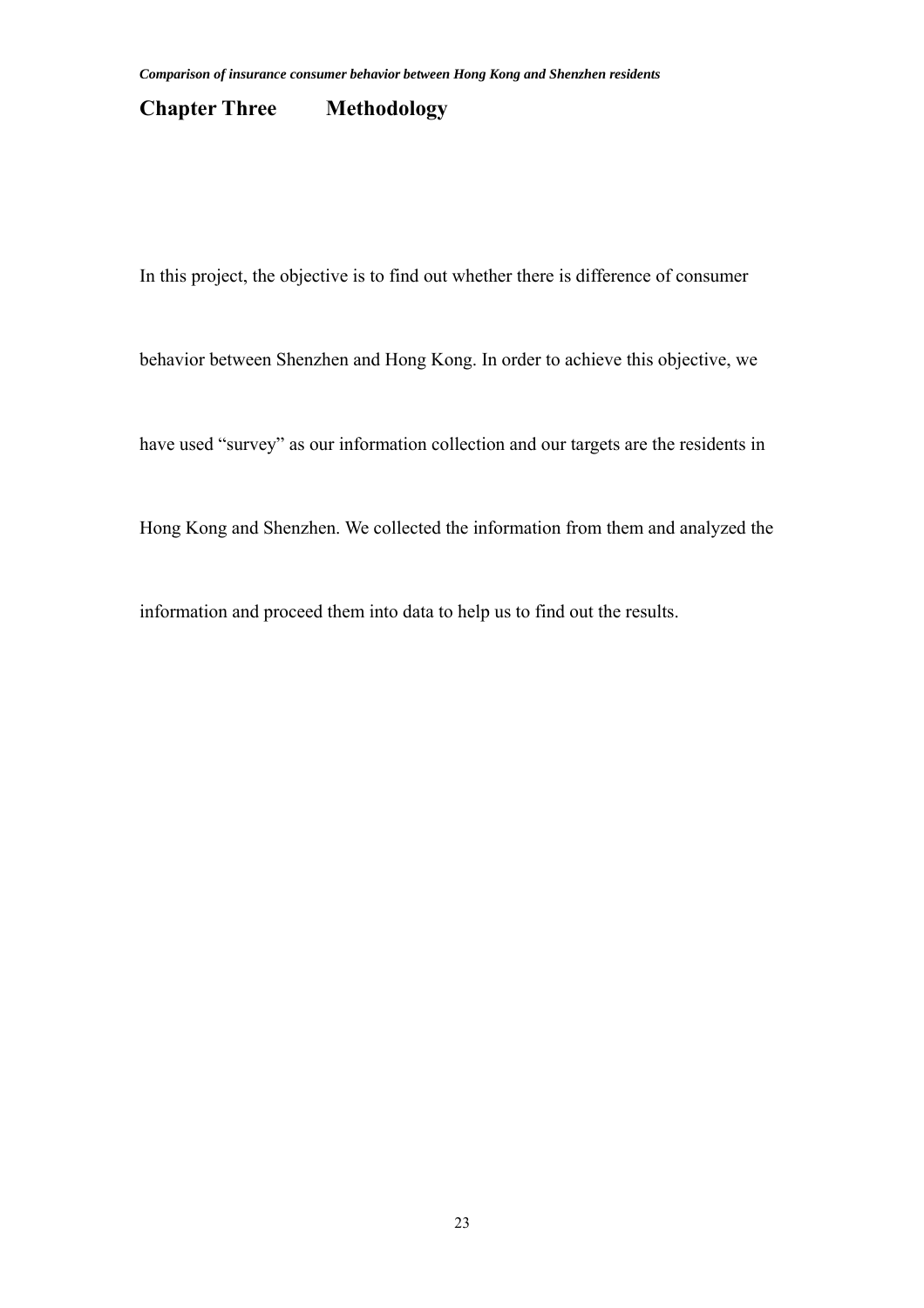#### **3.1 Survey**

Survey is the major source in this project to collect the information.

#### **3.1.1 Purpose of the survey**

The survey is conducted to collect the information from residents in Hong Kong and Shenzhen. Data is used to judge out research hypotheses and to determine the behavior of the samples. In this survey, mainly concern about the behavior of them.

#### **3.1.2 Questionnaire Design**

In our questionnaires, it can be divided into two parts. One is to collect the information of residents to evaluate the insurance consumer behavior. It started from Question 1 to Question 17. In these questions, we tried to test their factors of consideration on the nature of insurance, insurance company, insurance products etc. The second part is the personal information. We collect the information and used to evaluate the consumer behavior in terms of different categories like age range and education level.

In the questionnaires, we mainly sent out the Chinese version and the English version is mainly reference. We designed the questions from the hypothesis of our project in the preliminary stage.

We mainly used forced options as our questions answer. Multiple-choice questions are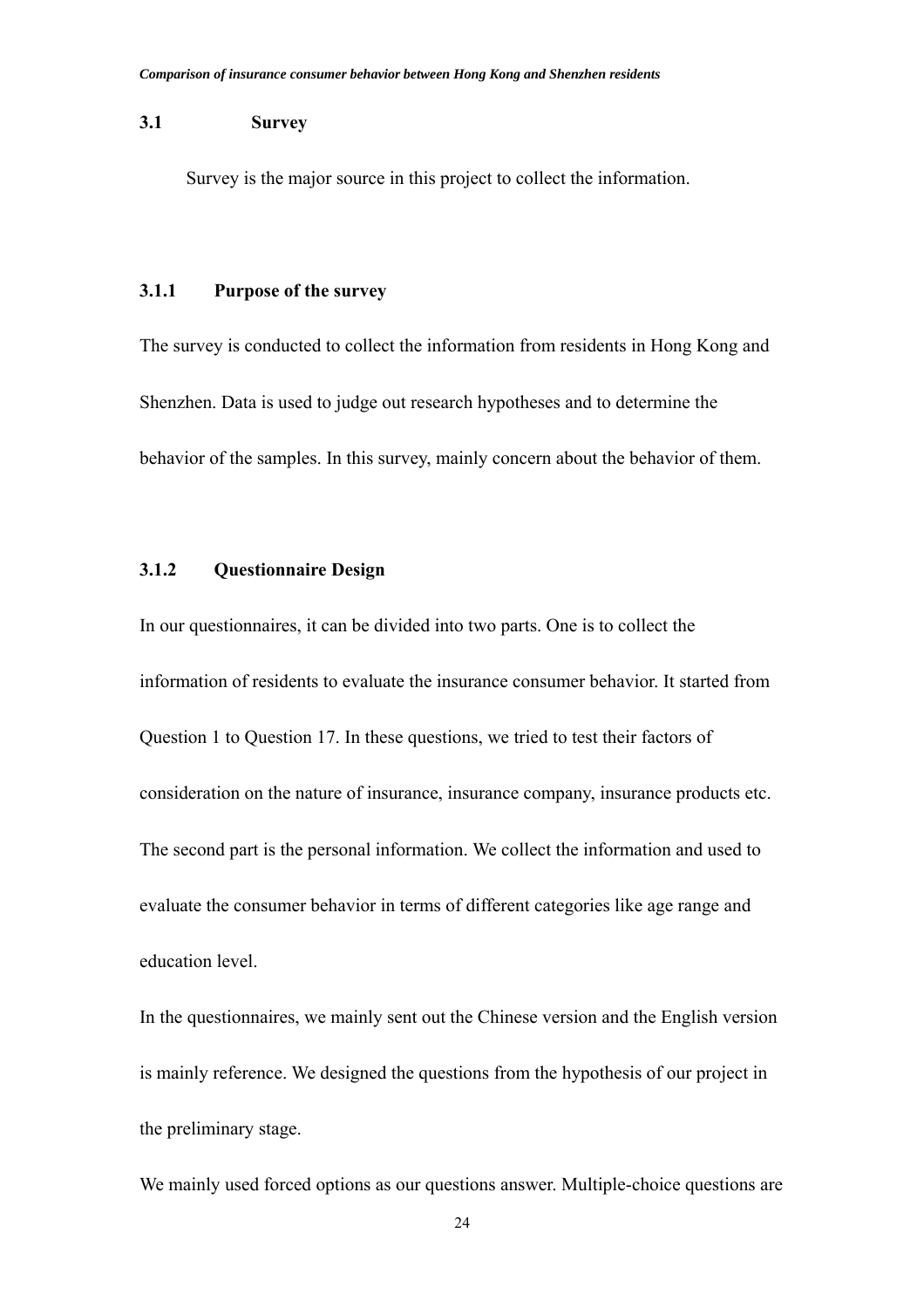given that they should choose their own choices. In some questions, we put "others" to let the respondents to answer the questions that have not shown in the answers. In Question 15, we use the degree of importance from 1 to 5 to find out the importance of the functions.

#### **3.1.3 Survey Distribution**

In Hong Kong, we distributed the survey in three ways: First one is to do the survey in Tuen Mun. Second one is to use e-mail to send the survey to people. Some people forwarded the e-mail to their friends. We received the questionnaires from them later. The last one is to use the fax machine to fax the questionnaires to our friends. With the above three methods, we can receive 93 copies.

In Shenzhen, we mainly do the survey in the street. In January, we went back to Shenzhen and distributed the survey to the residents in the street. We used two to three days in Shenzhen's street and received questionnaires at the same day.

25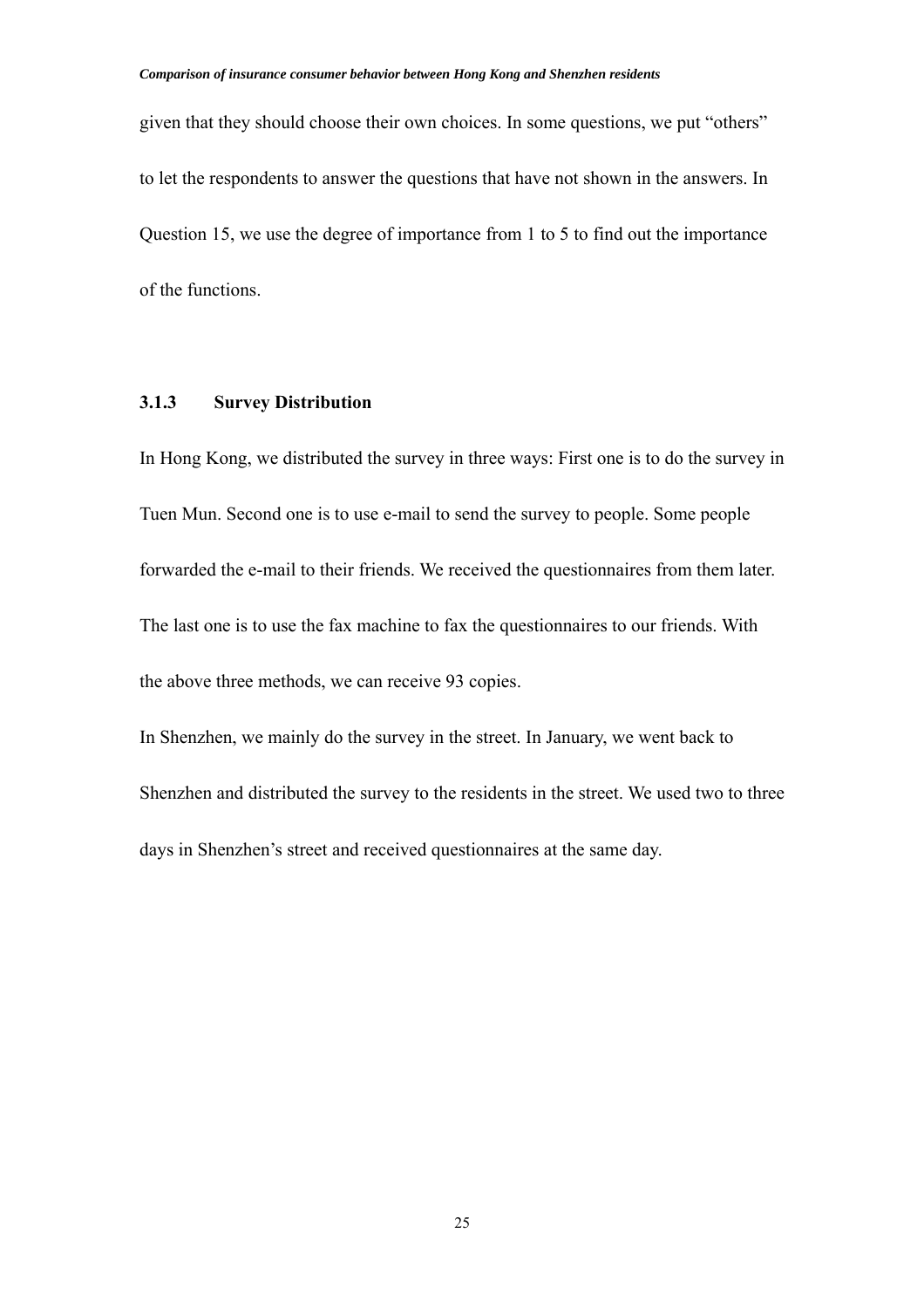#### **3.2 Sampling and Data Collection**

As we wanted to obtain the information about the response of residents in insurance selling to compare, Hong Kong residents and Shenzhen residents are our target respondents.

#### **3.2.1 Rate of response**

The overall response rate is higher than 90% because we mainly used face-to-face interview.. It is within our estimation. Another reason is that most of our friends are our respondents. We can have a higher response rate.

#### **3.2.2 Data Analysis**

In Hong Kong, our target sample size is between 120 and 150, but we only distributed about 100 copies. The survey completed in Hong Kong is 93 copies.

In Shenzhen, our target sample size is the same as Hong Kong. Because of time and safety, we stopped to do the survey when the number of questionnaires received reaching 90 copies. At the end, the total sample size is 90 in Shenzhen.

#### **3.2.3 Hypothesis Testing**

In order to analyze the importance between the functions of insurance policy, we have used the hypothesis testing. A statistical hypothesis is an assumption or statement,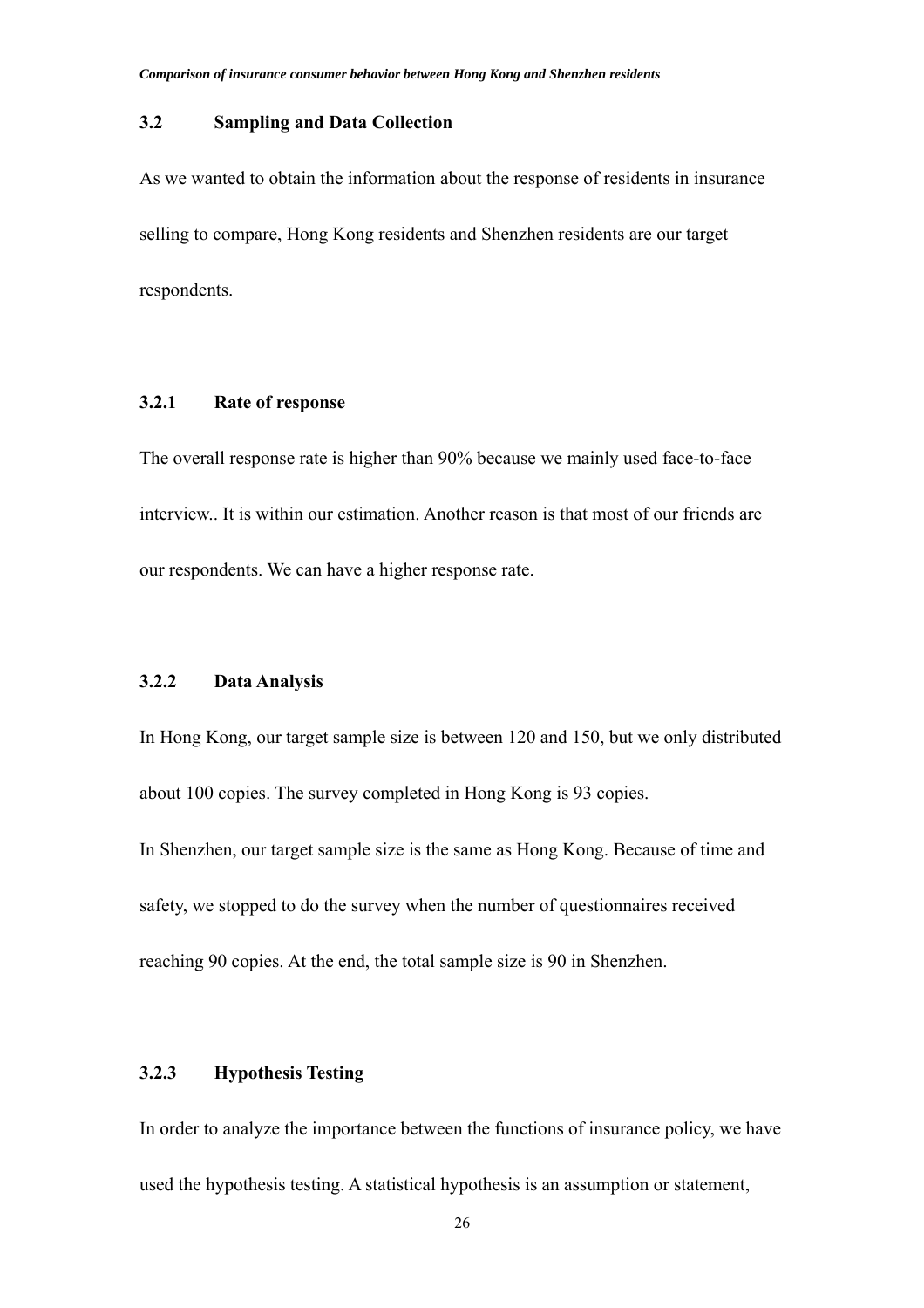which may or may not be true, concerning the parameters of one or more populations. The objectives of a statistical test is to test whether a hypothesis is true or not, based on sample information.

We do not know whether a hypothesis is true or not unless we examine the entire population. However, in most cases, we contain information from a random sample and then draw our conclusion. Evidence from the sample inconsistent with the stated hypothesis leads to its rejection whereas evidence supporting the hypothesis leads to its acceptance. The acceptance of a hypothesis is a result of insufficient evidence to reject it and does not imply that it is true.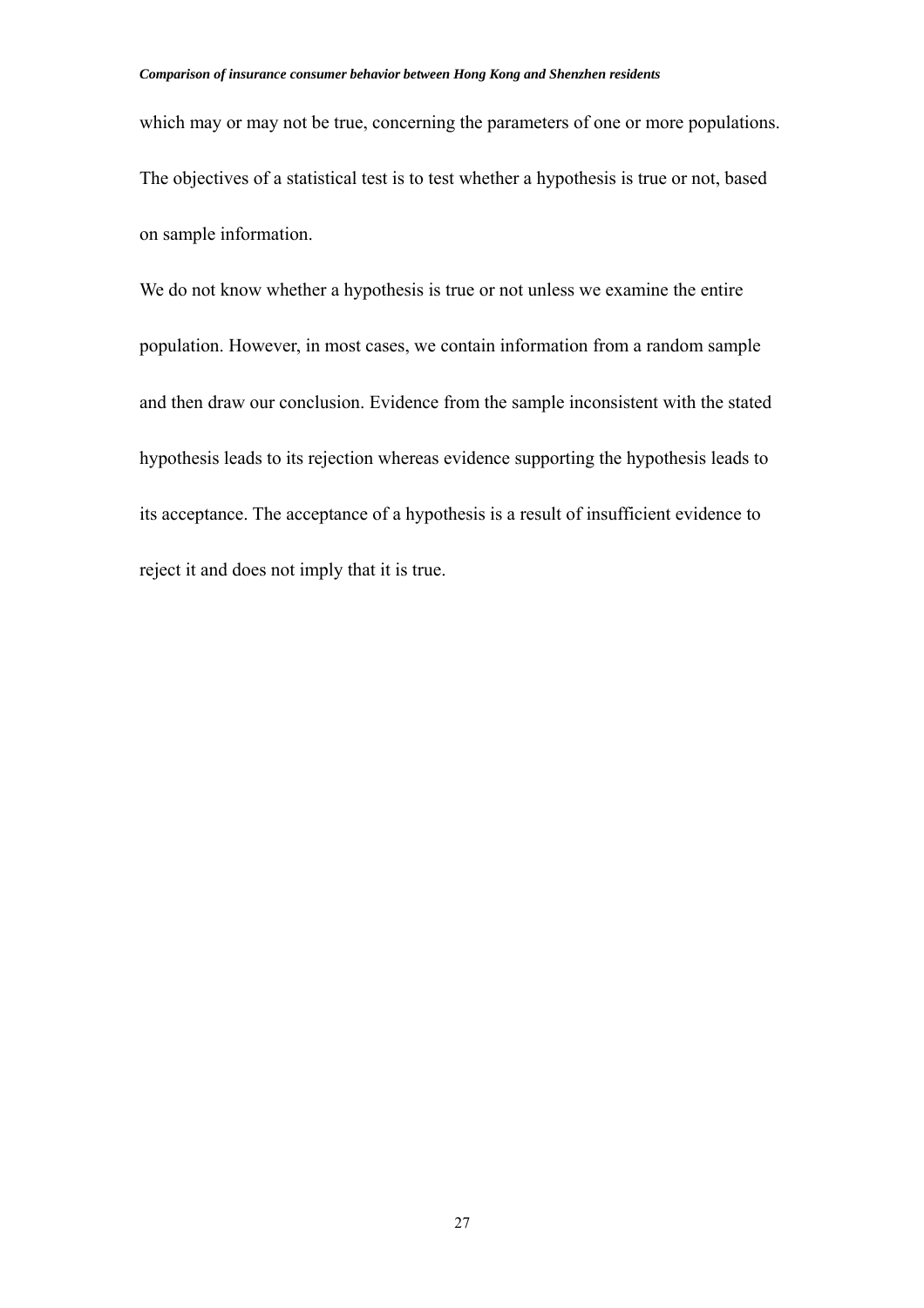#### **Chapter Four Survey result & Analysis**

4.1 Summary of collected Questionnaires

We sent out 100 copies in both Hong Kong and Shenzhen. We received 93 copies in Hong Kong and 90 copies in Shenzhen. For those Hong Kong respondents, the data would be in deep colour; while for those Shenzhen respondents, the data would be in light colour.

#### **4.2 Output analysis of Question 1 to 17**

Q1: Are you Hong Kong/Shenzhen resident?

| Hong Kong   | <i>Shenzhen</i> |                |
|-------------|-----------------|----------------|
| $93(100\%)$ | $90(100\%)$     | Yes            |
| $0(0\%)$    | $0(0\%)$        | N <sub>0</sub> |

Output Analysis:

The simple size of Hong Kong's and Shenzhen's survey is 93 and 90 respectively. All respondents are the right person of our survey, i.e. there are 100% Hong Kong residents and 100% Shenzhen residents.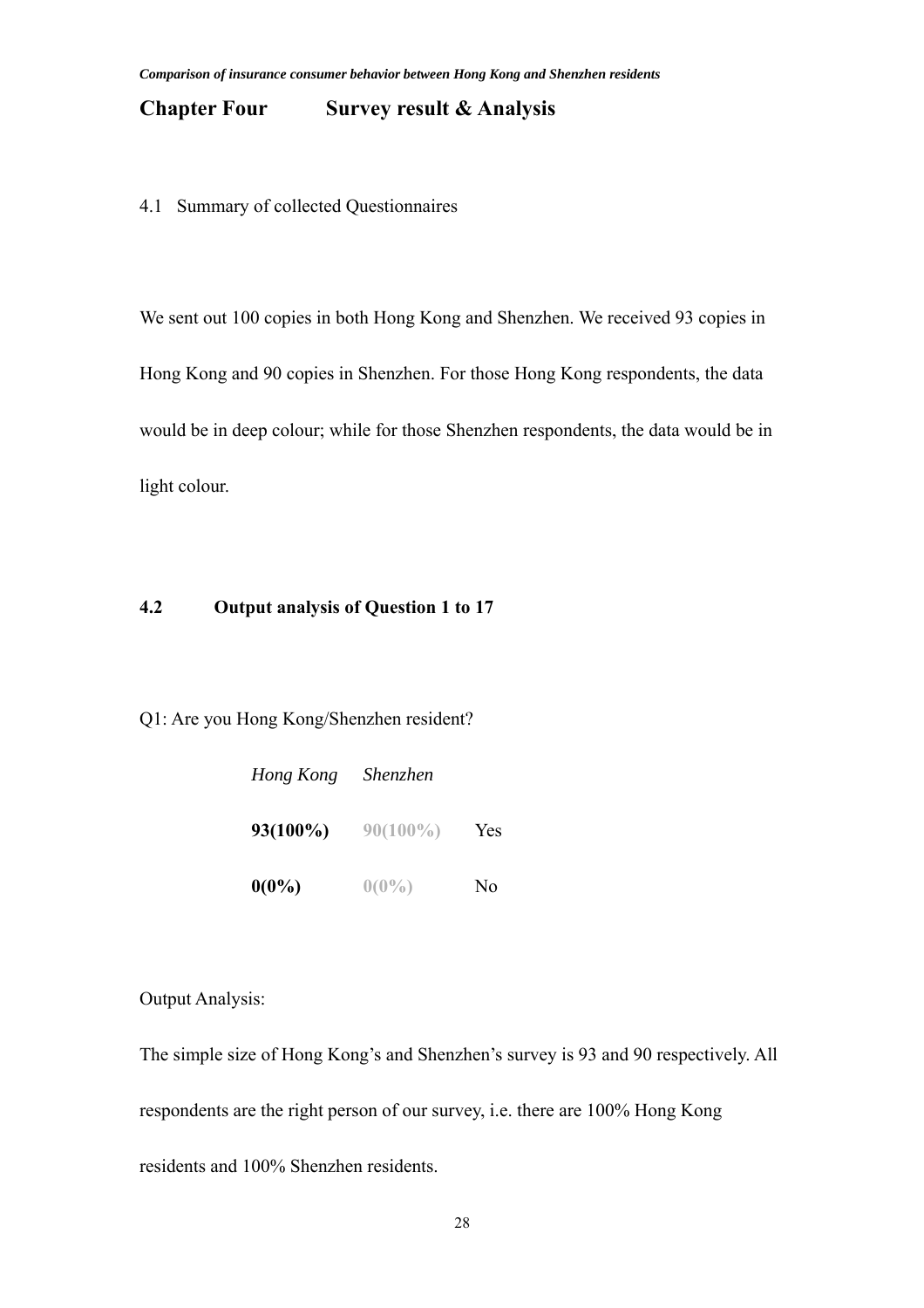Q2: Do your family and you buy any insurance?

| $64(68.82\%)$ | $68(75.56\%)$ | Yes.           |
|---------------|---------------|----------------|
| 29(31.18%)    | $22(24.44\%)$ | N <sub>0</sub> |

Output Analysis:

There are 68.82% of the Hong Kong respondents or their family who have brought at least one insurance product; while 75.56% of Shenzhen respondents or their family who have brought at least one insurance product. This seems that the insurance sense of Hong Kong residents and Shenzhen residents are very similar.

Q3: how many insurance products do your family totally own?

| 16(25%)       | 18(26.47%)    | one         |
|---------------|---------------|-------------|
| $33(51.56\%)$ | $41(60.29\%)$ | two to four |
| 12(18.75%)    | $6(8.82\%)$   | five to six |
| $3(4.69\%)$   | $3(4.41\%)$   | six above   |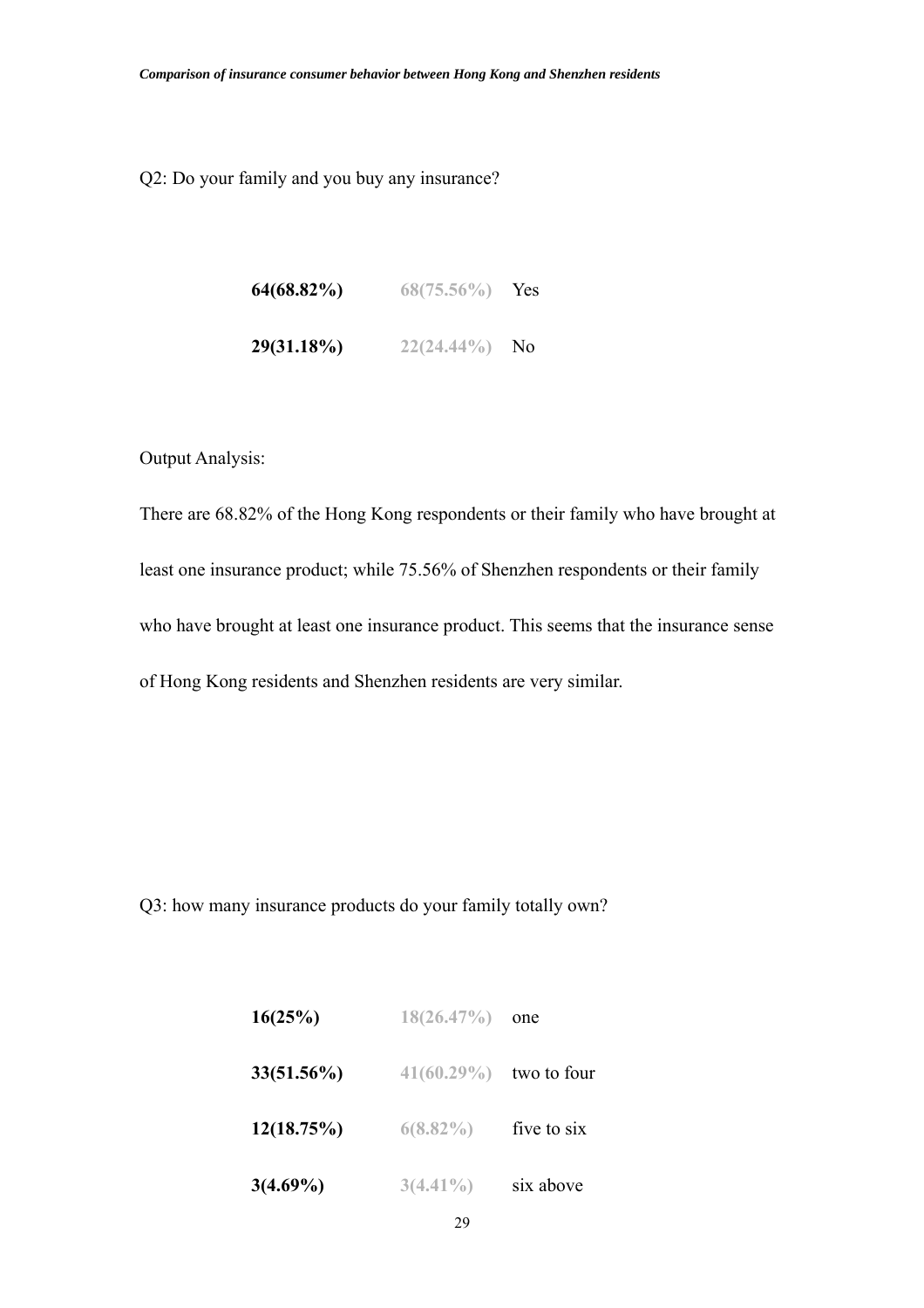#### Output Analysis:

There are 51.56% and 60.29% of the Hong Kong residents' family and Shenzhen residents' family owning two to four insurance products respectively.

We can see that, as we said above, the insurance sense of both Hong Kong residents and Shenzhen residents are very similar. Most family owning two to four products because, no matter Hong Kong or Shenzhen, the member size of family is below five people newspaper.

Q4: Whom is the member your insurance product for?

| 60(93.75%)    | $32(47.06\%)$ | self     |
|---------------|---------------|----------|
| $15(23.44\%)$ | $16(23.53\%)$ | spouse   |
| $8(12.5\%)$   | $11(16.18\%)$ | children |
| $14(21.88\%)$ | $29(42.65\%)$ | parent   |
| $1(1.56\%)$   | $11(16.18\%)$ | other    |

Output Analysis:

In the data, there are most Hong Kong respondents, 93.85%, buying insurance for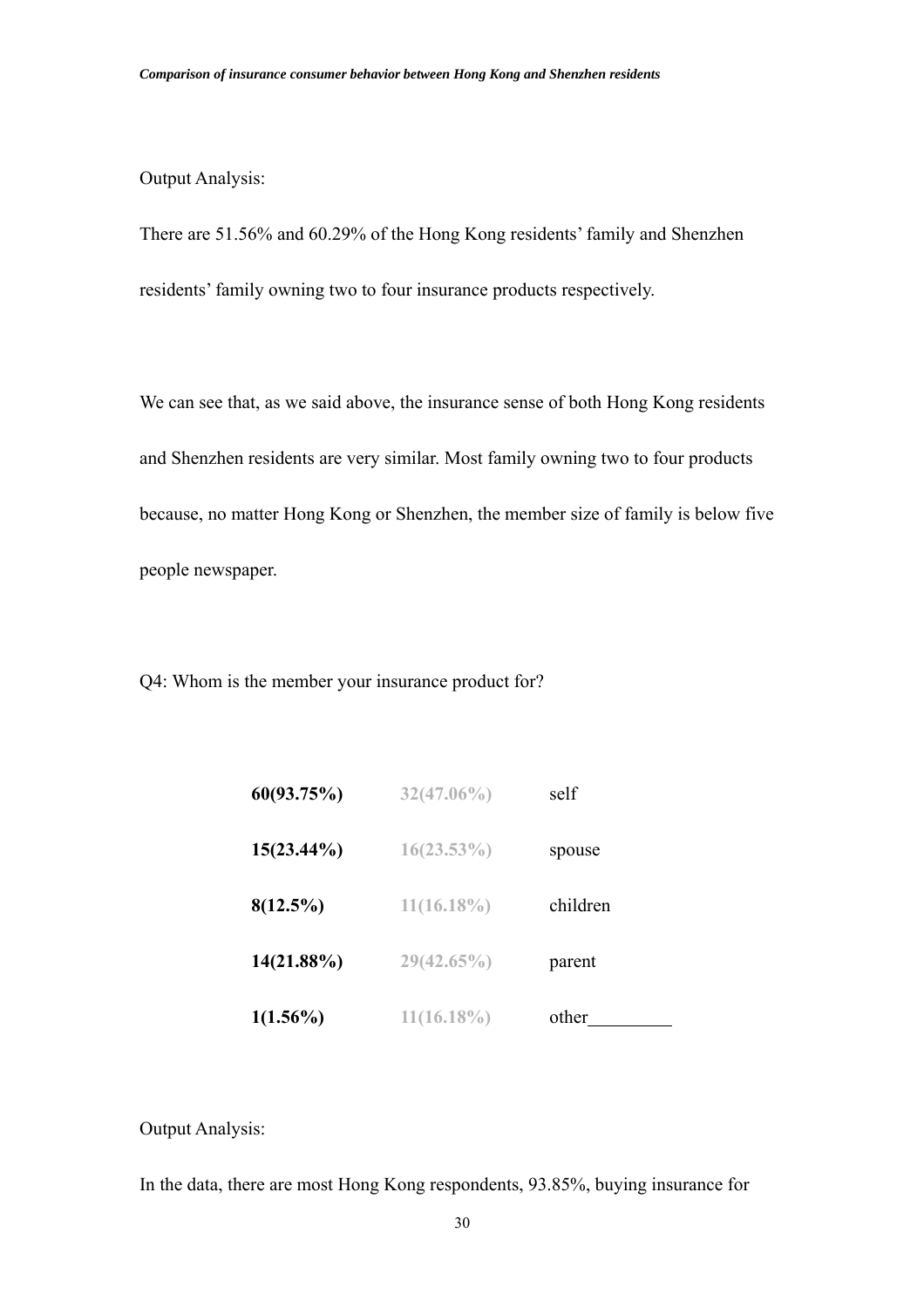them and only 21.88% would buy for their parents. On the other hand, 47.06% of Shenzhen respondents would but insurance for them. But about 42.65% of the Shenzhen respondents would buy insurance for their parents.

We can see that Hong Kong residents would be more individualistic. This may be the result of westernization in Hong Kong where has exited for a long time.

Q5: What kind of insurance product did you buy?

| 57(89.06%)    | 38(55.88%)    | life insurance     |
|---------------|---------------|--------------------|
| 40(62.5%)     | $34(50\%)$    | accident insurance |
| $31(48.44\%)$ | $31(45.59\%)$ | health insurance   |
| $8(12.5\%)$   | 18(26.47%)    | property insurance |
| $2(3.13\%)$   | $3(4.12\%)$   | other              |

#### Output Analysis:

There are 89.06% of the Hong Kong respondents would buying life insurance but only 55.88% of the Shenzhen respondents would buying life insurance. Only 12.5% of the Hong Kong respondents would have property insurance, while 26.47% of the Shenzhen respondents have property insurance.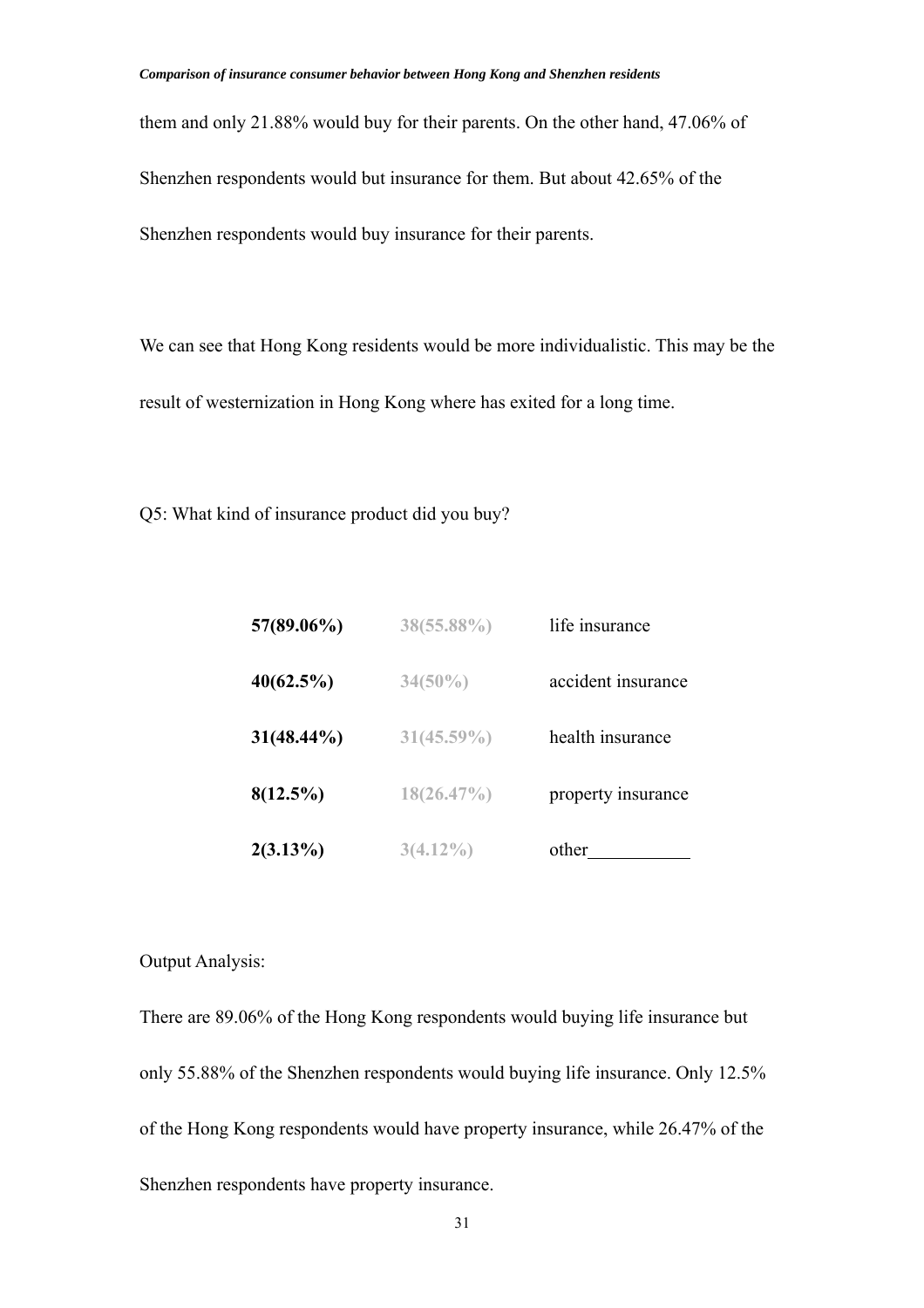This finding shows that Hong Kong people would more concern their life or their beneficiary's living but Shenzhen people would more concern their wealth. This may be as the result of more cars in Shenzhen.

Q6a: Which company did your insurance product from? ( Hong Kong )

| $18(28.13\%)$   | Prudential                 |  |
|-----------------|----------------------------|--|
| $11(17.19\%)$   | Manulife                   |  |
| $7(10.94\%)$    | <b>ING</b>                 |  |
| $5(7.81\%)$     | AXA                        |  |
| $4\binom{0}{0}$ | HengSeng Life Insurance    |  |
| 4(6.15%)        | <b>HSBC</b> Life Insurance |  |
| 20(30.77%)      | AIA                        |  |
| $2(3.08\%)$     | Others:                    |  |

Q6b: Which Company did your insurance product from? ( Shenzhen )

| 35(51.47%) | China Life Insurance    |  |
|------------|-------------------------|--|
| 22(32.35%) | China Ping An Insurance |  |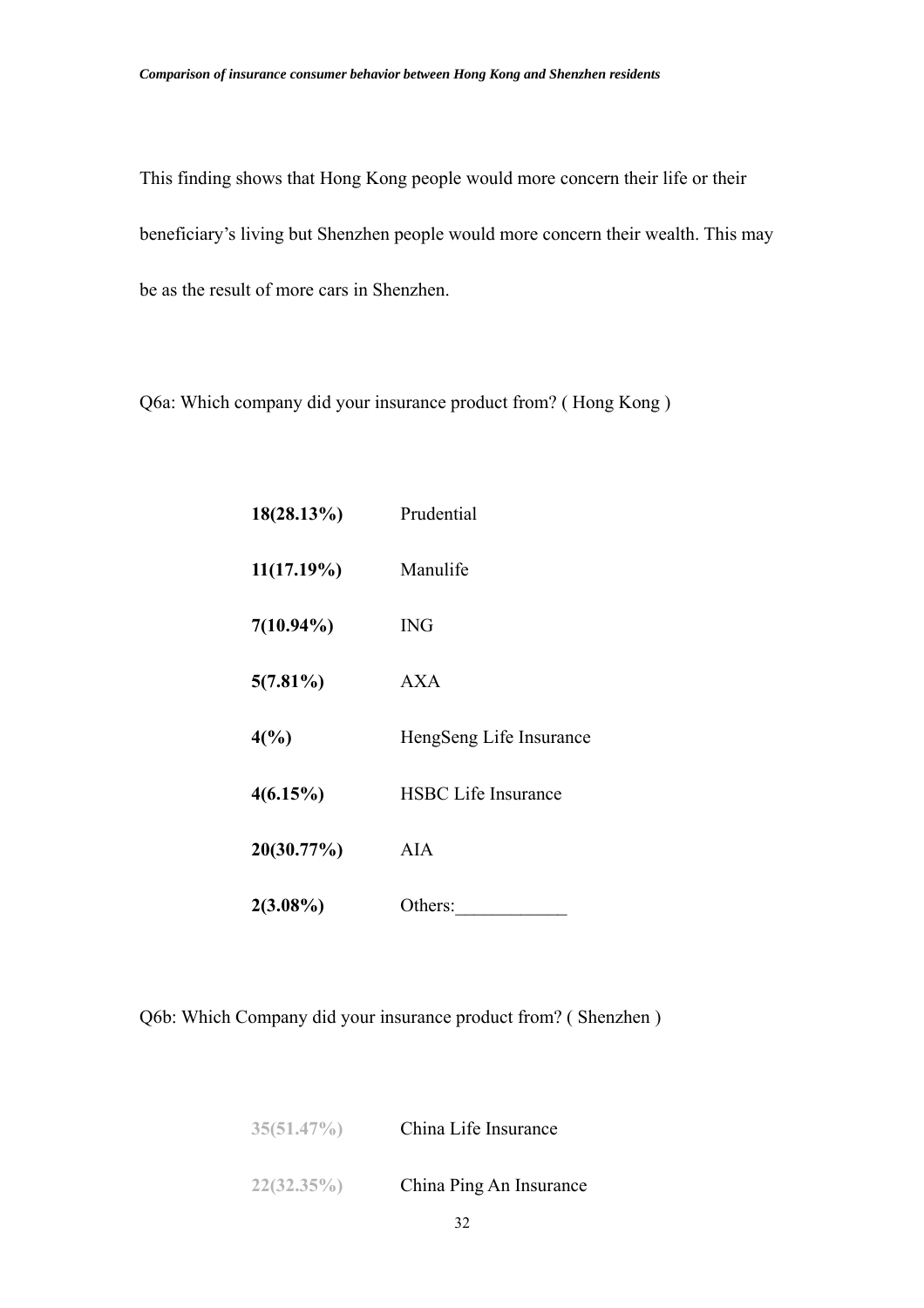| 5(7.35%)      | Pacific Insurance |  |
|---------------|-------------------|--|
| $11(16.18\%)$ | AIA               |  |
| $9(13.24\%)$  | Others:           |  |

#### Output Analysis:

The finding of Q6a shows that most Hong Kong respondents would buy their insurance from AIA. The interesting point is that there are still less people buying their insurance from bank. Only 6.15% of the respondents would buy insurance from both HengSeng bank and HSBC. So, we expect that at this moment, most Hong Kong people would like to buy insurance from traditional life insurance company but not buy from banks. However, we cannot ignore the growth of bancassurance.

The finding of Q6b shows that most Shenzhen respondents would buy their insurance form China life Insurance Company. It is because it is the largest insurance company in China.

Q7: Why did you choose this company?

**0(0%) 9(13.24%)** local company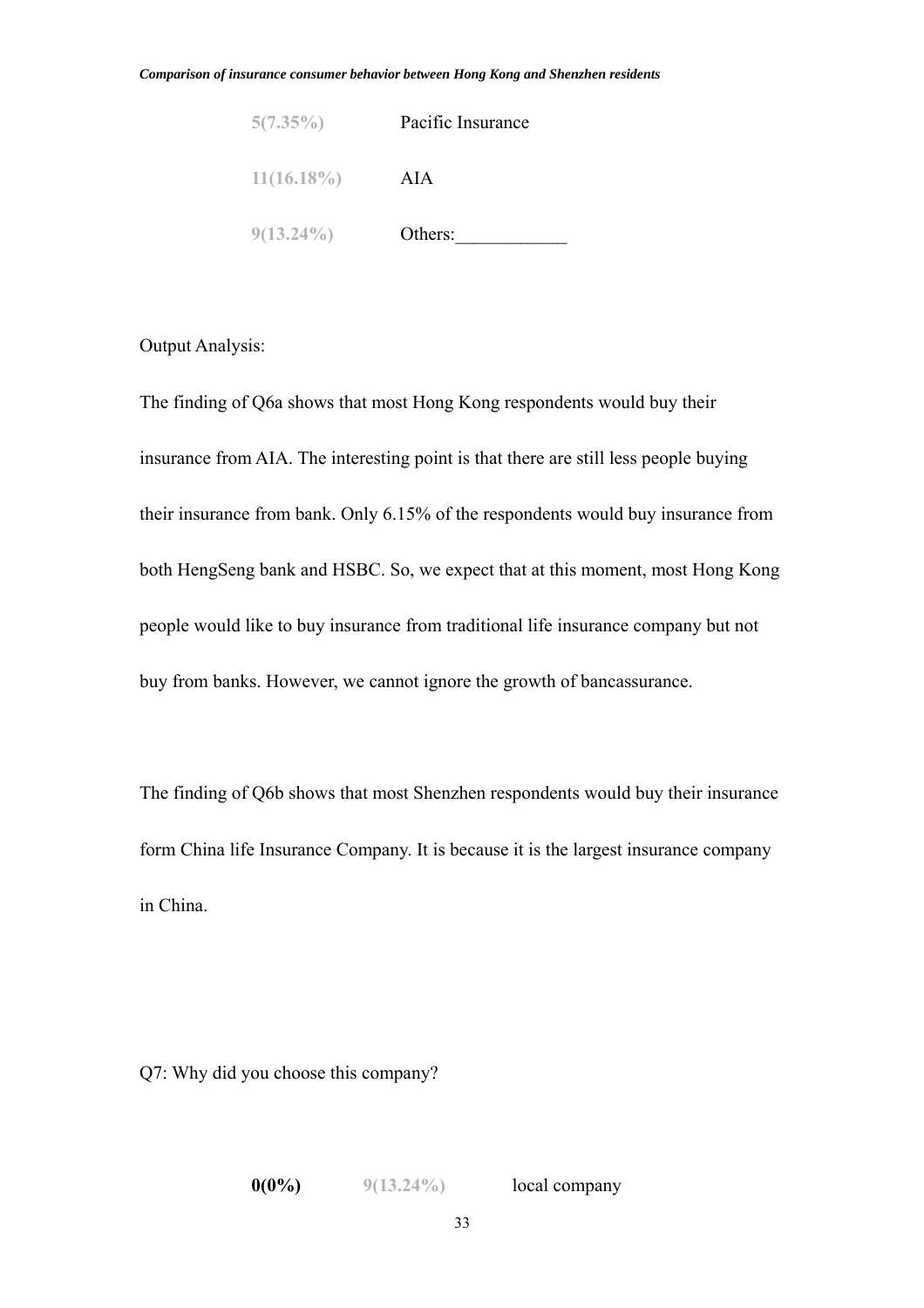| $7(10.93\%)$ | $1(1.02\%)$   | foreign company             |
|--------------|---------------|-----------------------------|
| 12(18.75%)   | $9(9.18\%)$   | good reputation             |
| 48(75%)      | 32(32.65%)    | referring from relatives    |
| $6(9.38\%)$  | $6(6.12\%)$   | established for a long time |
| $3(4.69\%)$  | $8(8.16\%)$   | influenced by mass media    |
| $1(1.54\%)$  | $10(10.20\%)$ | others:                     |

#### Output Analysis:

Most people would choose insurance company as the reason of referring from relatives in both Hong Kong and Shenzhen. There are 75% of the Hong Kong respondents, but only 32.65% of the Shenzhen respondents would be this reason. Some interesting points are, firstly, 13.24% of the Shenzhen respondents would buy from the company, which are local company but none in Hong Kong counterparts. On the other hand, there are 10.93% of the Hong Kong people would but from the company, which is foreign company, but only 1.02% of the Shenzhen counterparts.

Q8: How did you know the product of this company?

**25(39.06%) 32(47.06%)** relative

34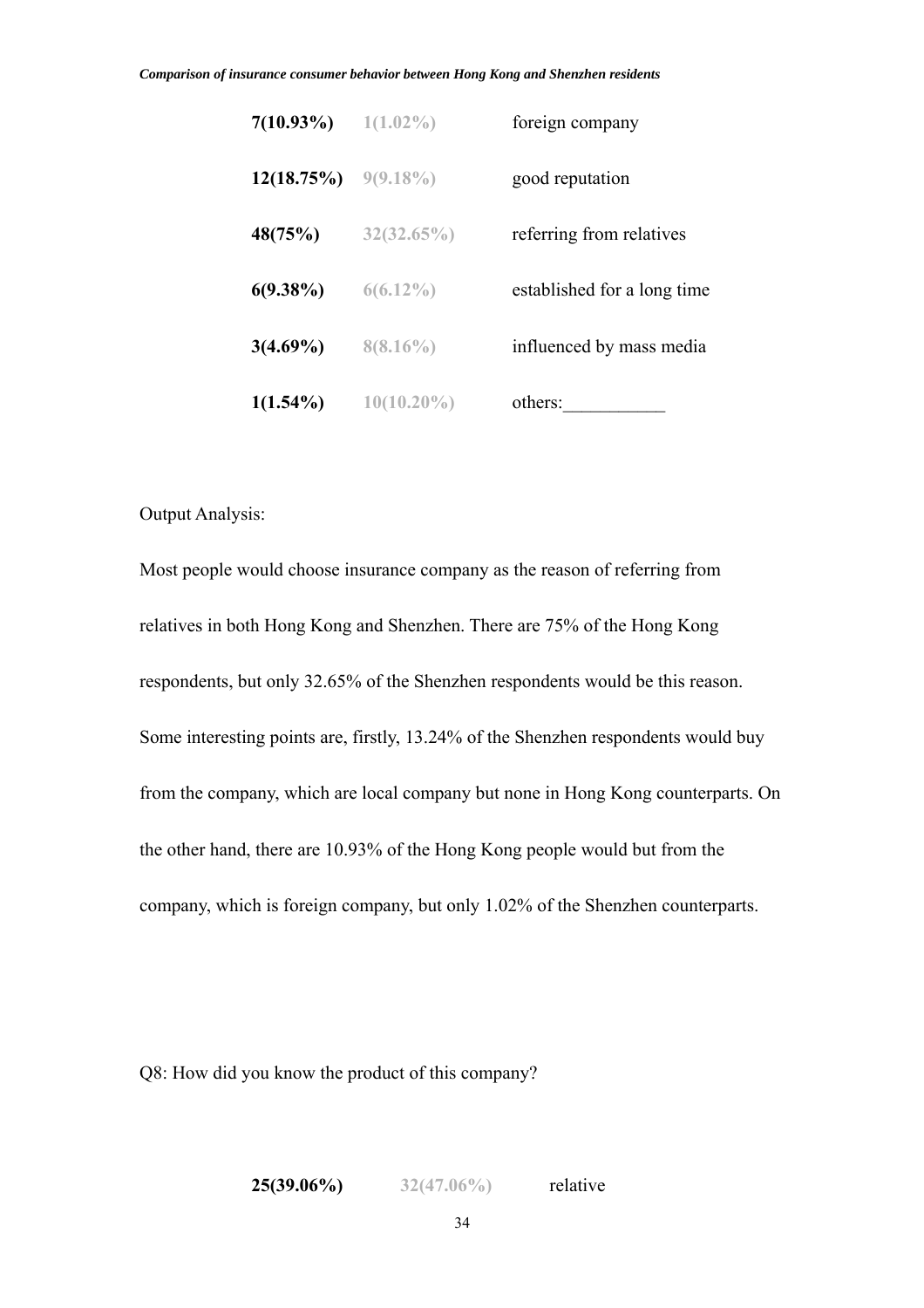| $31(48.44\%)$ | $19(27.94\%)$  | friend               |
|---------------|----------------|----------------------|
| $6(9.38\%)$   | $10(14.71\%)$  | family member        |
| $0(0\%)$      | $3(4.41\%)$    | neighbor             |
| 14(21.88%)    | $14(20.59\%)$  | television           |
| $0(0\%)$      | $1(1.47\%)$    | film                 |
| $3(4.68\%)$   | $3(4.41\%)$    | radio                |
| $6(9.38\%)$   | $13(19.012\%)$ | magazine / newspaper |
| $9(14.06\%)$  | $0(0\%)$       | road show            |
| $1(1.56\%)$   | $0(0\%)$       | internet             |
| $0(0\%)$      | 5(7.35%)       | others:              |

#### Output Analysis:

There are 48.44%, 39.06% and 21.88% of the Hong Kong respondents known their insurance products from their friends, relatives and television respectively. On the other hand, there are 47.06%, 27.94% and 20.19% of the Shenzhen respondents knowing their insurance products from their relatives, friends and television respectively.

So, we can see that both Hong Kong people and Shenzhen people the means of knowing insurance products are very similar. But Hong Kong people would trust their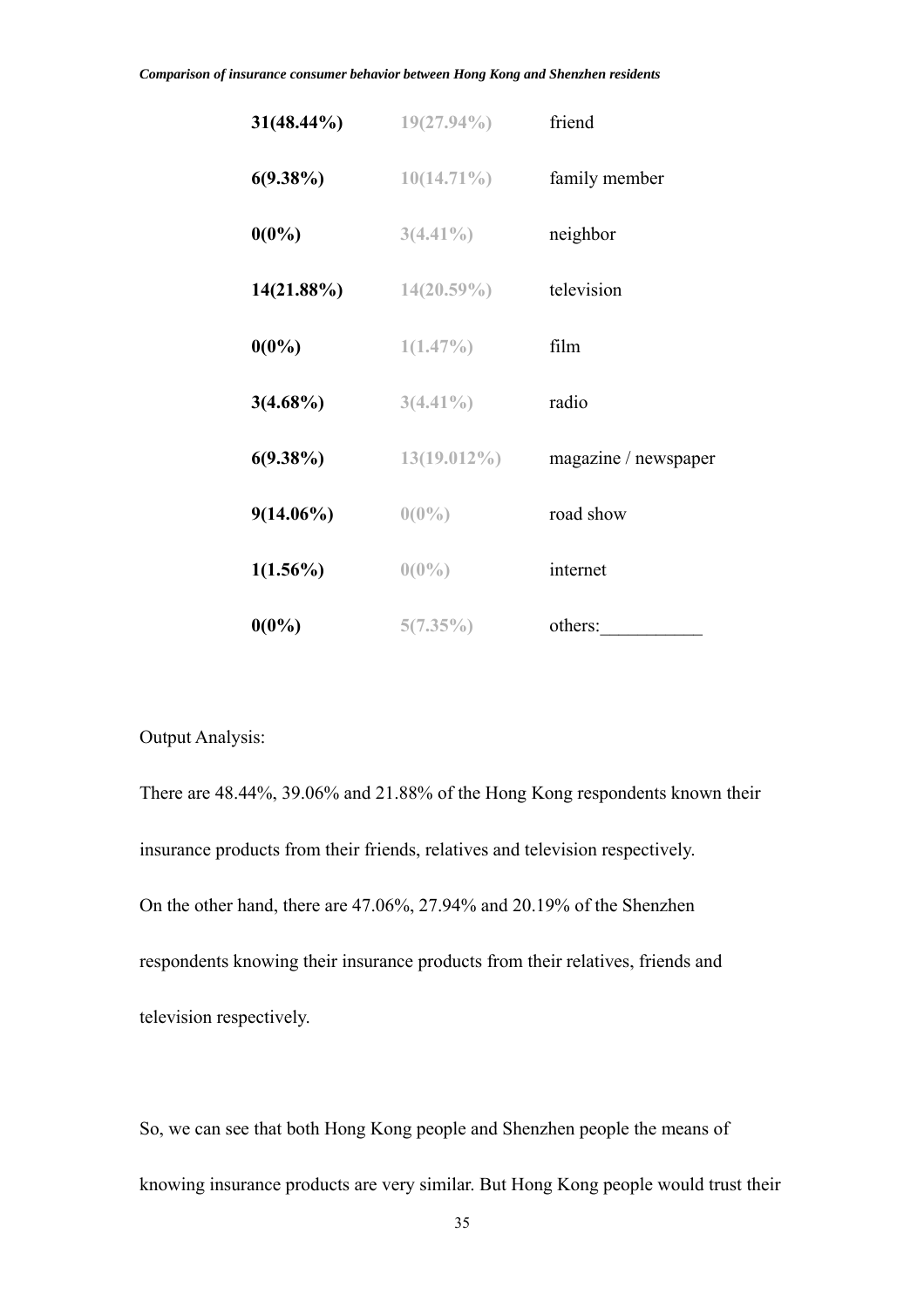friends more than their relatives, while Shenzhen people just as the opposite.

Q9: According to your insurance product, what type of insurance is it?

|              | 58(90.63%) $32(47.06\%)$ | whole life insurance |
|--------------|--------------------------|----------------------|
| $9(14.06\%)$ | $40(58.82\%)$            | term insurance       |

## Output Analysis:

There are 90.63% of the Hong Kong respondents buying while life insurance but only 47.06% of the Shenzhen respondents buying whole life insurance. Most Shenzhen respondents would buy term insurance (58.82%).

It is because there are more Shenzhen people buying property insurance, which most be term insurance. In contrast, most Hong Kong respondents buy life insurance which mostly are whole life insurance.

Q10: What paying methods are you using?

**41(64.06%) 18(26.47%)** monthly payment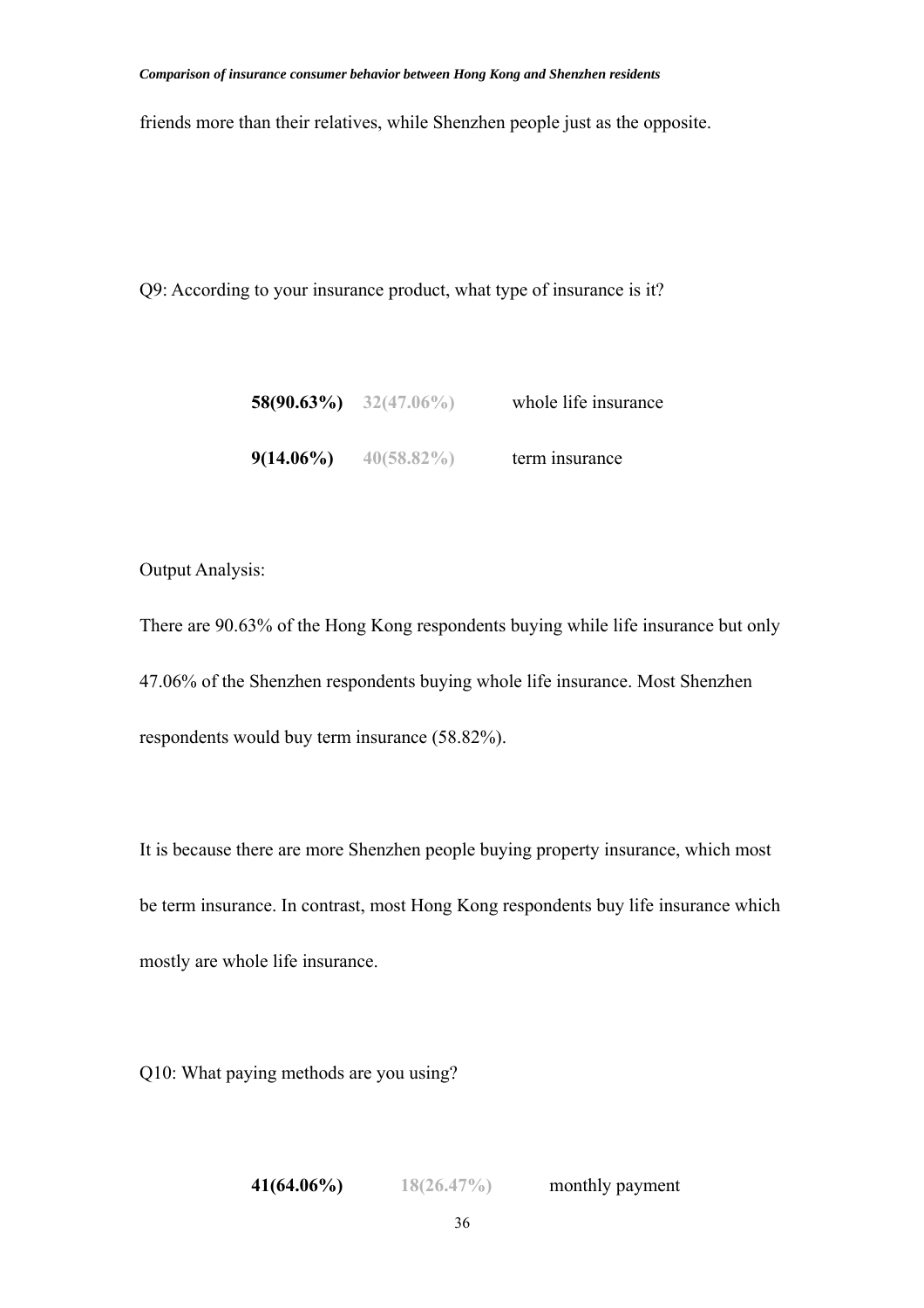| $0(0\%)$    | $3(4.41\%)$  | seasonally payment   |
|-------------|--------------|----------------------|
| $1(1.56\%)$ | $9(13.24\%)$ | semi-annual payment  |
| 22(34.38%)  | $34(50\%)$   | annual payment       |
| $0(0\%)$    | $4(5.88\%)$  | totally paid at once |

Output Analysis:

This question is testing the attitude of people's paying method. There are 64.06% of the Hong Kong respondents choosing monthly payment but only 26.47% of the Shenzhen respondents Most of the Shenzhen respondents, 50%, would choose annual payment, but only 34.38% of the Hong Kong respondents choosing this paying method.

Q11: How much did you pay for the product each month?

| 4  | $(6.25\%)$  | 17(25%)       | \$200 or below |
|----|-------------|---------------|----------------|
| 9  | $(14.06\%)$ | $30(44.12\%)$ | \$201-\$500    |
| 29 | $(45.31\%)$ | $10(14.71\%)$ | \$501-\$1000   |
| 17 | $(26.56\%)$ | $7(10.29\%)$  | \$1001-\$2000  |
| 4  | $(6.25\%)$  | $2(2.94\%)$   | \$2001-\$3000  |
|    | $(1.56\%)$  | $2(2.94\%)$   | \$3001-\$4000  |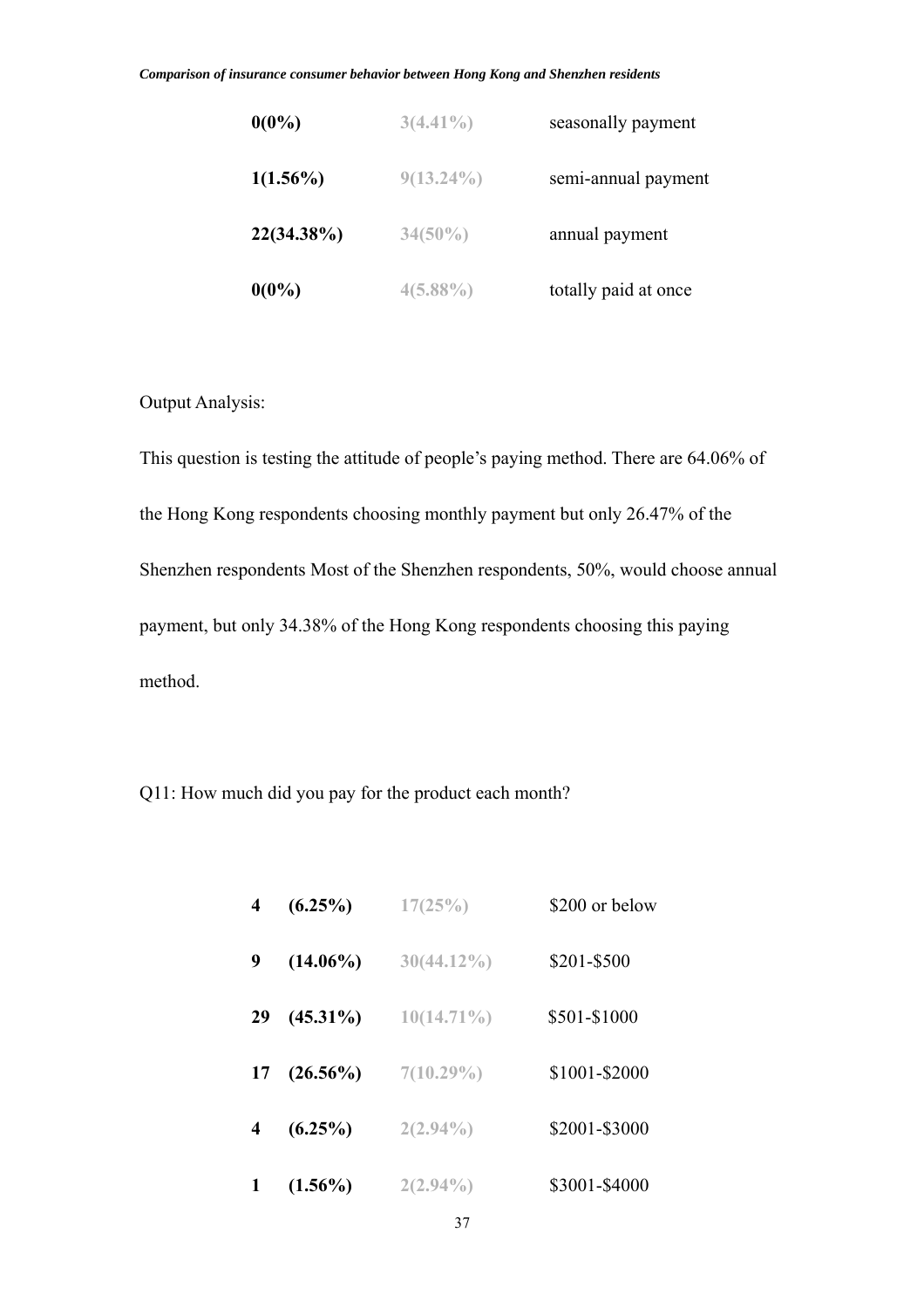**0 (0%) 0(0%)** \$4001 or above

Output Analysis:

There are almost half of the respondents (45.31%) are paying \$501 - \$1000 each month for insurance in Hong Kong, while there are almost half of the respondents (44.12%) are paying \$201 - \$500 each month for insurance in Shenzhen. That result can be explained by the situation of difference living standard level between Hong Kong and Shenzhen.

Q12: If your salary increases, what insurance will you buy then?

| 36 | $(56.25\%)$ | $15(22.06\%)$ | life insurance     |
|----|-------------|---------------|--------------------|
| 15 | $(23.44\%)$ | $14(20.59\%)$ | accident insurance |
| 16 | (25%)       | $31(45.59\%)$ | health insurance   |
| 10 | $(15.63\%)$ | $11(16.18\%)$ | property insurance |
| 0  | $(0\%)$     | $10(14.71\%)$ | other:             |

Output Analysis:

There are 56.25% of the Hong Kong respondents would be willing to buy more life insurance if their salary increases. There are 45.59% of the Shenzhen respondents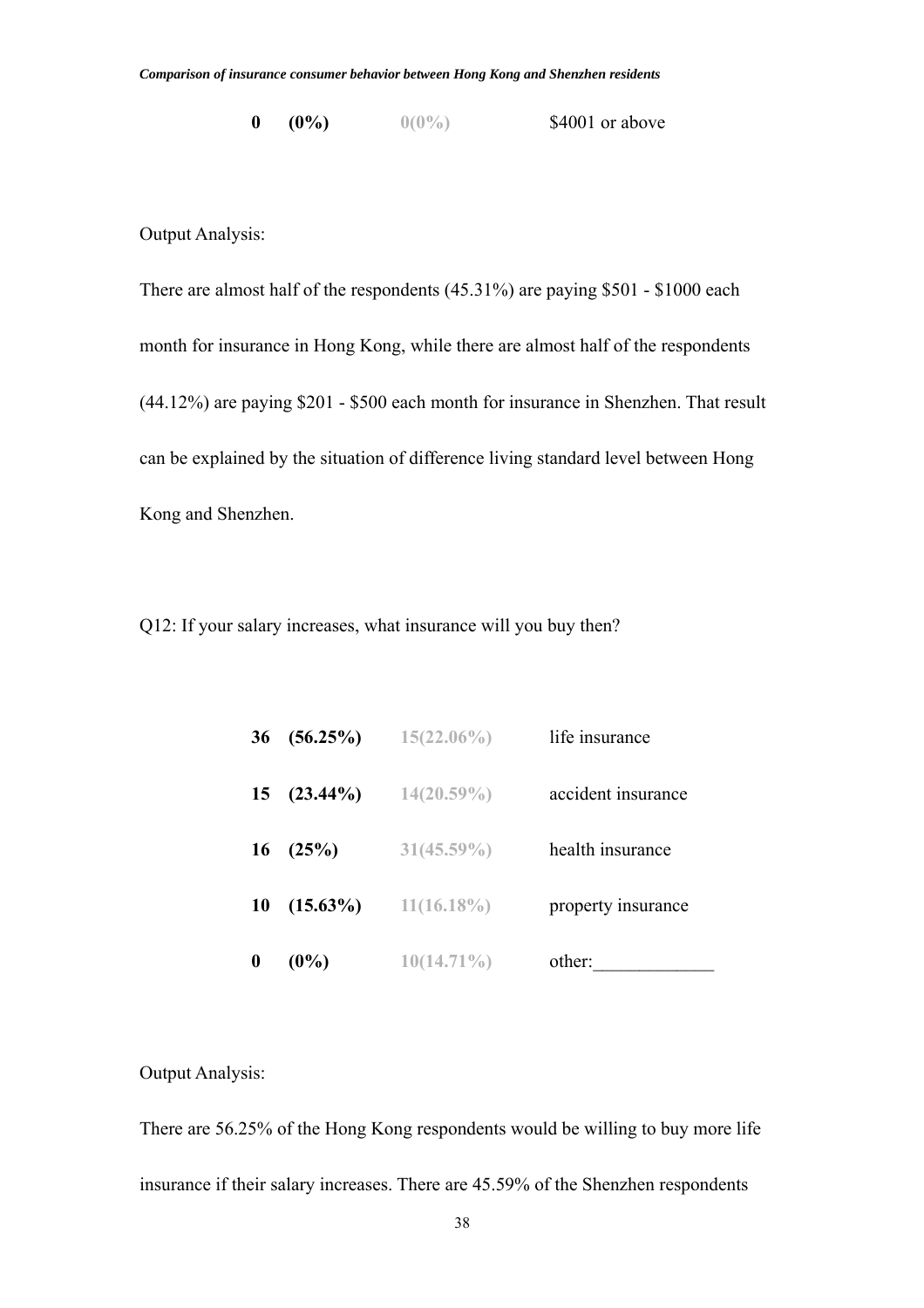would be willing to buy health insurance if salary increases.

We can see that Hong Kong people feeling their life insurance protection are not enough. So, they want to enlarge the protection if necessary. In contrast, Shenzhen people would be willing to buy variety of insurance, such as health insurance.

Q13: What functions does your present insurance product have?

| 57 | $(89.06\%)$ | $25(36.76\%)$ | death protection    |
|----|-------------|---------------|---------------------|
| 8  | $(12.5\%)$  | $33(48.53\%)$ | pension fund        |
| 25 | (37.5%)     | $15(22.06\%)$ | saving              |
| 45 | $(70.31\%)$ | $42(61.76\%)$ | accident protection |
| 6  | $(9.38\%)$  | $9(13.24\%)$  | others:             |

## Output Analysis:

There are 89.06% of the Hong Kong respondent's insurance products having death protection now. In Shenzhen, most respondents, 48.53%, have pension funds as a function in their insurance product.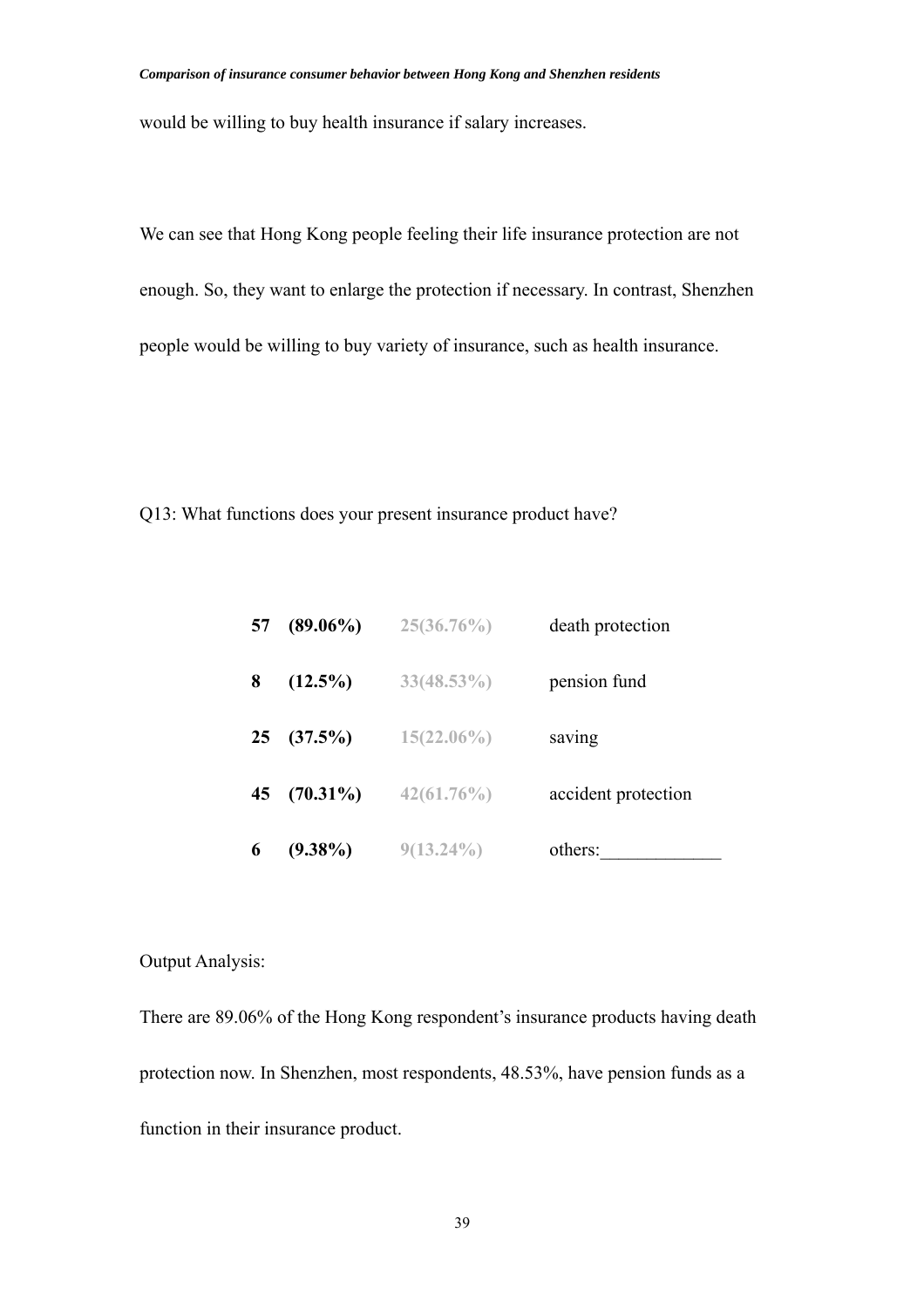This finding shows that Hong Kong people's sense of insurance is not good enough. They even do not know what is their insurance need. They just want to enlarge their insured sum but actually, it may be a waste. In Shenzhen, people always think insurance as pension fund. So, we can see that, in the eyes of Shenzhen residents, the main function of insurance is preparing money for future uses but not for protect family members. It may be as the result of lacking a well-established social welfare system in China now.

Q14: In your opinion, what is the main objective of buying insurance?

|                      | <b>71(76.34%)</b> $72(80\%)$ | protecting family member                      |
|----------------------|------------------------------|-----------------------------------------------|
| 17(18.27%) $9(10\%)$ |                              | saving                                        |
| $0(0\%)$             | $0(0\%)$                     | trendy                                        |
|                      | $1(1.08\%)$ $4(4.44\%)$      | referring by relative, so I need to have once |
| $0(0\%)$             | $2(2.22\%)$                  | everybody own an policy, so do                |
| $4(4.30\%)$          | $0(0\%)$                     | no idea                                       |
| $0(0\%)$             | $3(3.33\%)$                  | others:                                       |

Output Analysis: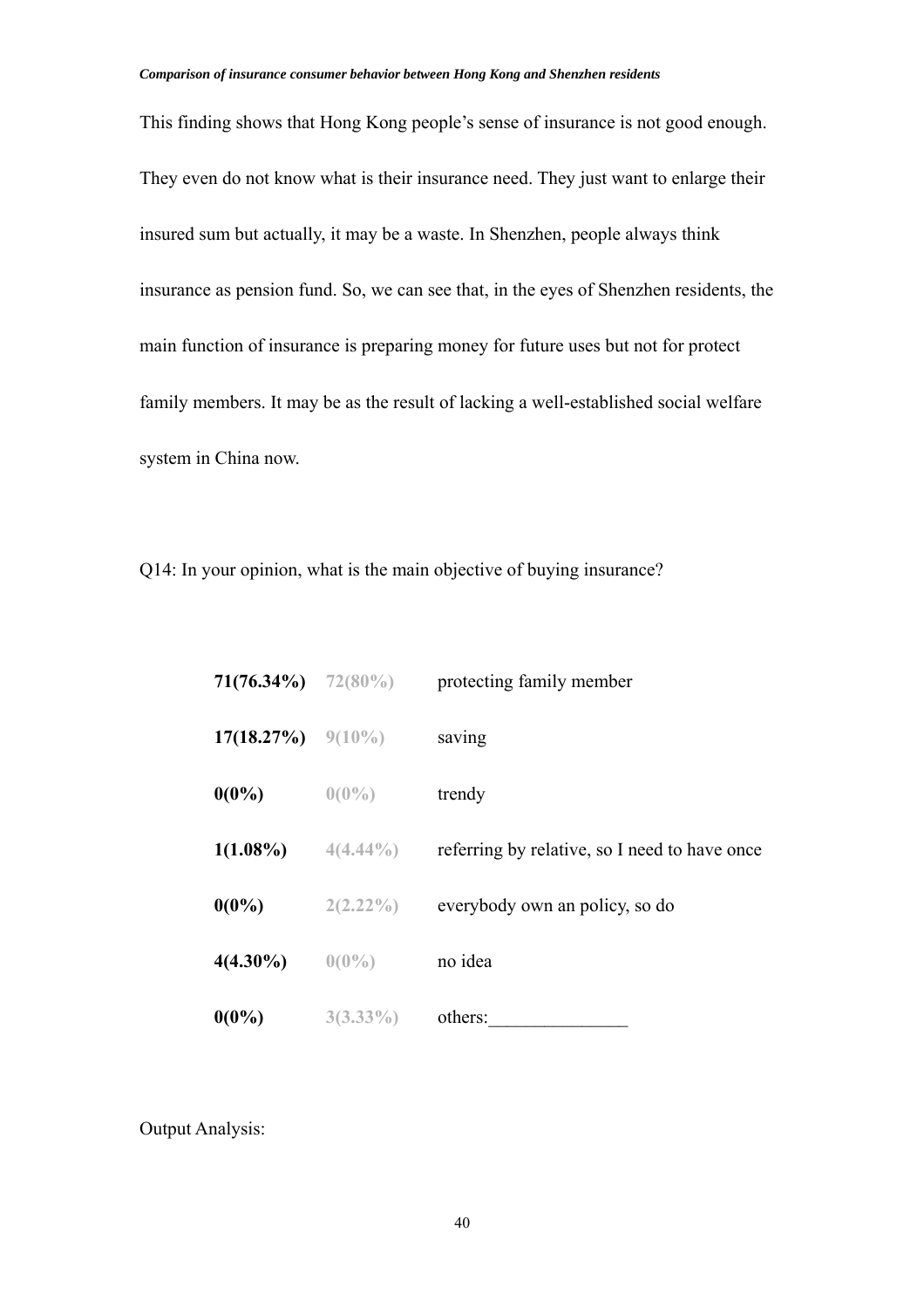Both Hong Kong and Shenzhen residents' main objective is to protect their family members from insurance. In the survey, sample in both places chose this choice around 80%. (Hong Kong-76.34%, Shenzhen-80%). Protection to family is very important in making decision to buy insurance.

Q15: in your opinion, how is the importance of the following functions?

|                            | no need                 | not really                                              | fair | importance                                                                                                                        | Most       |
|----------------------------|-------------------------|---------------------------------------------------------|------|-----------------------------------------------------------------------------------------------------------------------------------|------------|
|                            |                         | useful                                                  |      |                                                                                                                                   | importance |
| death                      | $(1.08\%)$              | $ 4 (4.30\%)$                                           |      | $ 10 (10.75\%) 49 (52.69\%) 29 (31.18\%)$                                                                                         |            |
| protection                 | 7(7.78%)                | $10(11.11\%)$ $25(27.78\%)$ $35(38.89\%)$ $13(14.44\%)$ |      |                                                                                                                                   |            |
| pension fund $ 4 (4.30\%)$ |                         |                                                         |      | $\left 12\right\rangle(12.90\%)$ $\left 43\right\rangle(46.24\%)$ $\left 27\right\rangle(29.03\%)$ $\left 7\right\rangle(7.53\%)$ |            |
|                            | $5(5.56\%)$             | $6(6.67\%)$                                             |      | $14(15.56\%)$ 47 (52.22%) 18 (20%)                                                                                                |            |
| saving                     | $ 4 (4.30\%)$           | $ 11 (11.83\%) $                                        |      | $ 36 (38.71\%) 30 (32.26\%) 12 (12.90\%)$                                                                                         |            |
|                            | $10(11.11\%)$ $9(10\%)$ |                                                         |      | 35 (38.89%) 30 (33.33%) 6 (6.67%)                                                                                                 |            |
| health                     | 2(2.15%)                | 3(3.23%)                                                |      | $ 28 (30.11\%)  43 (46.24\%)  17 (18.28\%)$                                                                                       |            |
| protection                 | 2(2.22%)                | 2(2.22%)                                                |      | 10 (11.11%) 44 (48.89%) 32 (35.56%)                                                                                               |            |
| accident                   | 2(2.15%)                | 3(3.23%)                                                |      | $ 25 (26.88\%) 45 (48.39\%) 18 (19.35\%)$                                                                                         |            |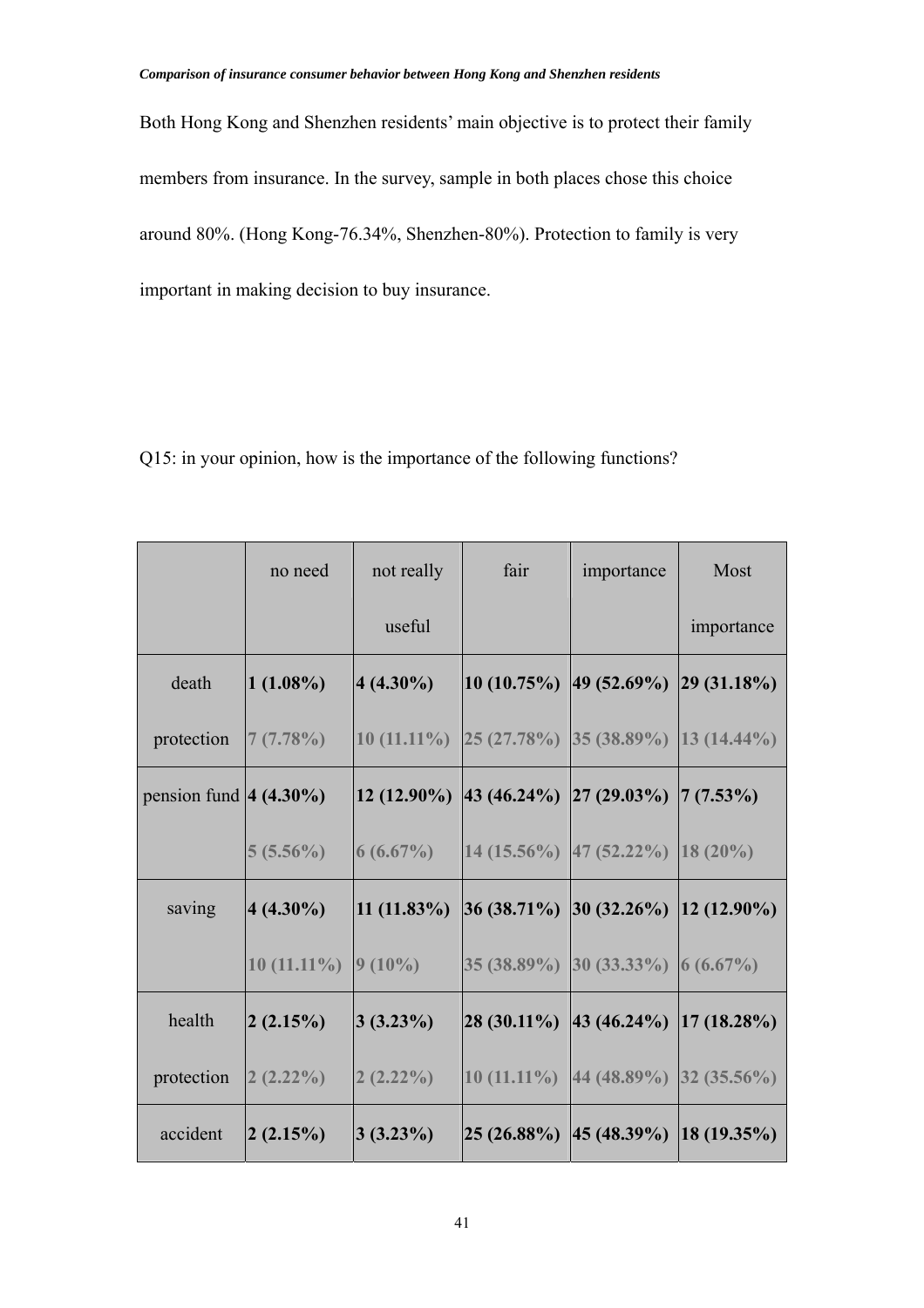| protection $8(8.89\%)$ |          | $3(3.33\%)$   | $16(17.78\%)$ 42 (46.67%) 21 (23.33%)                     |  |
|------------------------|----------|---------------|-----------------------------------------------------------|--|
| disability             | 3(3.23%) | $ 4 (4.30\%)$ | $ 33 (35.48\%) 41 (44.09\%) 12 (12.90\%)$                 |  |
| protection             |          |               | $14(15.56\%)$ 10 (11.11%) 23 (25.56%) 34 (37.78%) 9 (10%) |  |

The data will be analyzed in 4.3

Q16: What is the age for a resident to buy his/her insurance that is the suitable?

| $6\degree$       | $(6.45\%)$  | $2(2.22\%)$         | no need     |
|------------------|-------------|---------------------|-------------|
| 35 <sup>5</sup>  | $(37.63\%)$ | $39(43.33\%)$ 0-18  |             |
|                  | 41 (44.09%) | $30(33.33\%)$ 19-30 |             |
| 10               | $(10.75\%)$ | $10(11.11\%)$ 31-40 |             |
| $\mathbf{1}$     | $(1.08\%)$  | $4(4.44\%)$         | $41 - 50$   |
| $\boldsymbol{0}$ | $(0\%)$     | $5(5.56\%)$         | 50 or above |

Output Analysis:

The two ranges, age 0 –18 (Hong Kong –37.63%, Shenzhen-43.33%) and age 19 – 30 (Hong Kong 44.09%, Shenzhen-33.33%), are the biggest that people will choose to buy insurance policies. Within these two ranges, the insurance product will be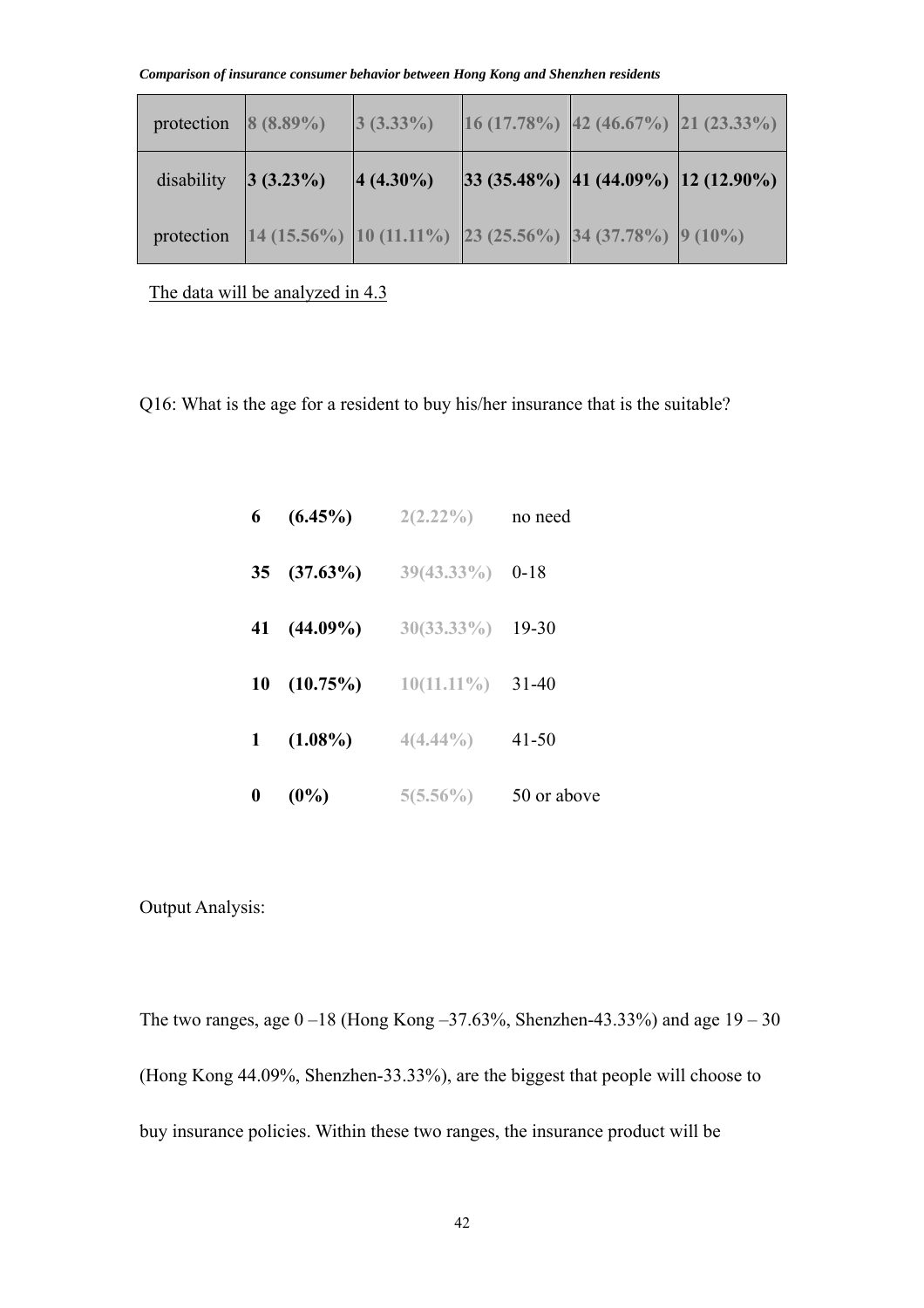relatively cheaper when we compare with their salaries. In the second range (19-30), people start to plan for their lives. Therefore, most people chose these two ranges.

Q17: When you are deciding to buy insurance, what factors would you need to consider? (You can give more than 1 answer)

|  |                                       | 51 (54.84%) $40(44.44\%)$ area of protection covered               |
|--|---------------------------------------|--------------------------------------------------------------------|
|  |                                       | 42 $(45.16\%)$ 68(75.56%) reputation of company                    |
|  |                                       | 37 (39.78%) $26(28.89\%)$ profession of salesperson                |
|  |                                       | <b>23</b> $(24.73\%)$ $19(21.11\%)$ attitude of salesperson        |
|  | 69 (74.19%) $39(43.33\%)$ premium     |                                                                    |
|  | 45 (48.39%) $46(51.11\%)$ insured sum |                                                                    |
|  |                                       | 12 $(12.90\%)$ 11(12.22%) relative's opinion                       |
|  |                                       | 11 $(11.83\%)$ 32(35.56%) operation situation of insurance company |
|  | <b>0</b> (0%) $2(2.22\%)$ others:     |                                                                    |

The data will be analyzed in 4.4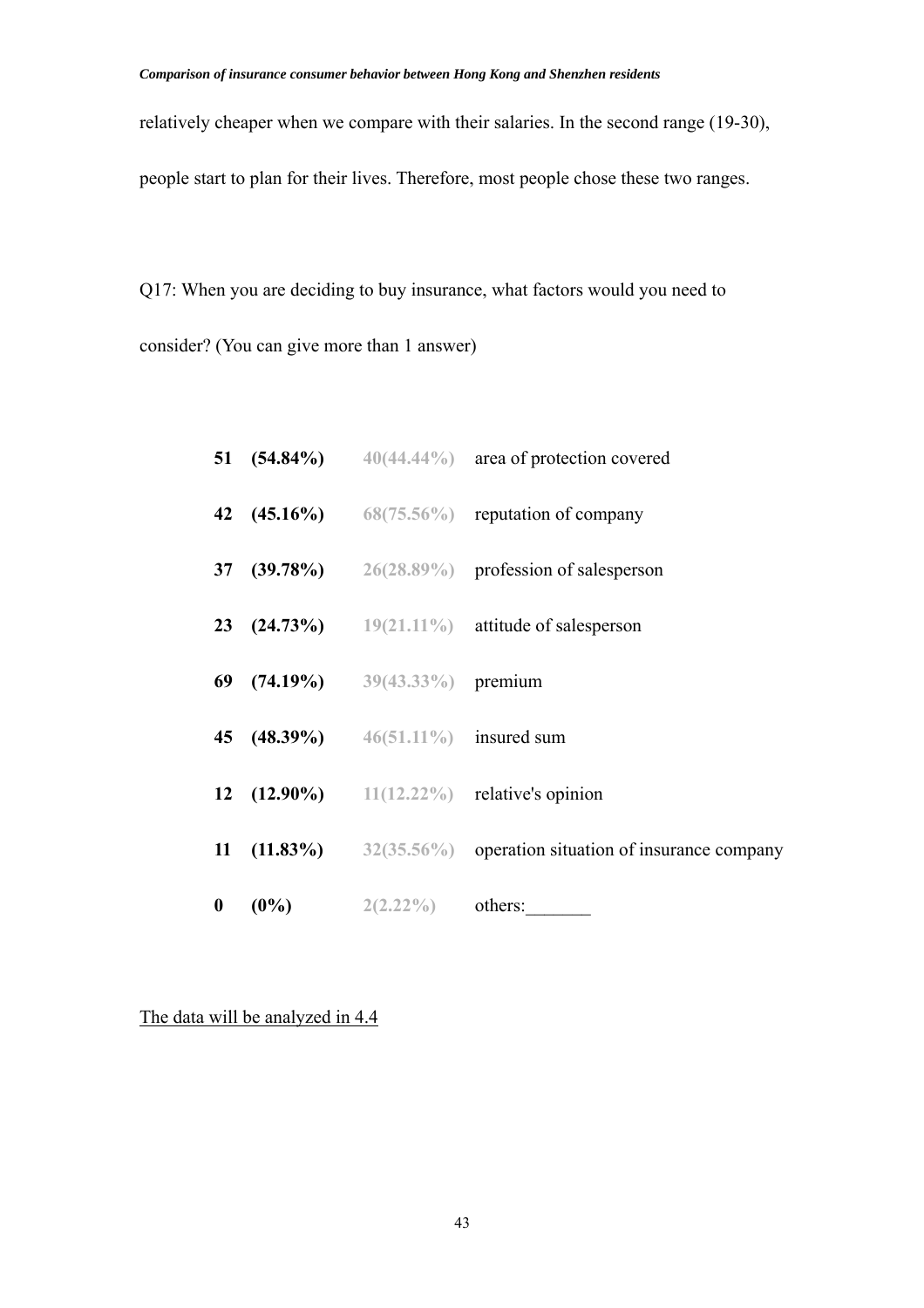### **Output Analysis of Personal Information (Q18 – Q23)**

Q18: What is your gender?

|  | 56 $(60.22\%)$ | $39(43.33\%)$ | Male |
|--|----------------|---------------|------|
|--|----------------|---------------|------|

**37 (39.78%) 51(56.67%)** female

Output Analysis:

In Hong Kong, male interviewers are more than the female interviewers. There are 60.22% of male respondents and 39.78% of female respondents. However, in Shenzhen, the statistics is vice versa. Female respondents are more than the male interviewers. There are 43.33% of male respondents and 56.67% of female respondents

Q19: What is your marital status?

| 59 $(60.22\%)$ | 33(36.67%) Single  |          |
|----------------|--------------------|----------|
| $33(35.48\%)$  | 56(62.22%) Married |          |
| $1(1.07\%)$    | $1(1.11\%)$        | Divorced |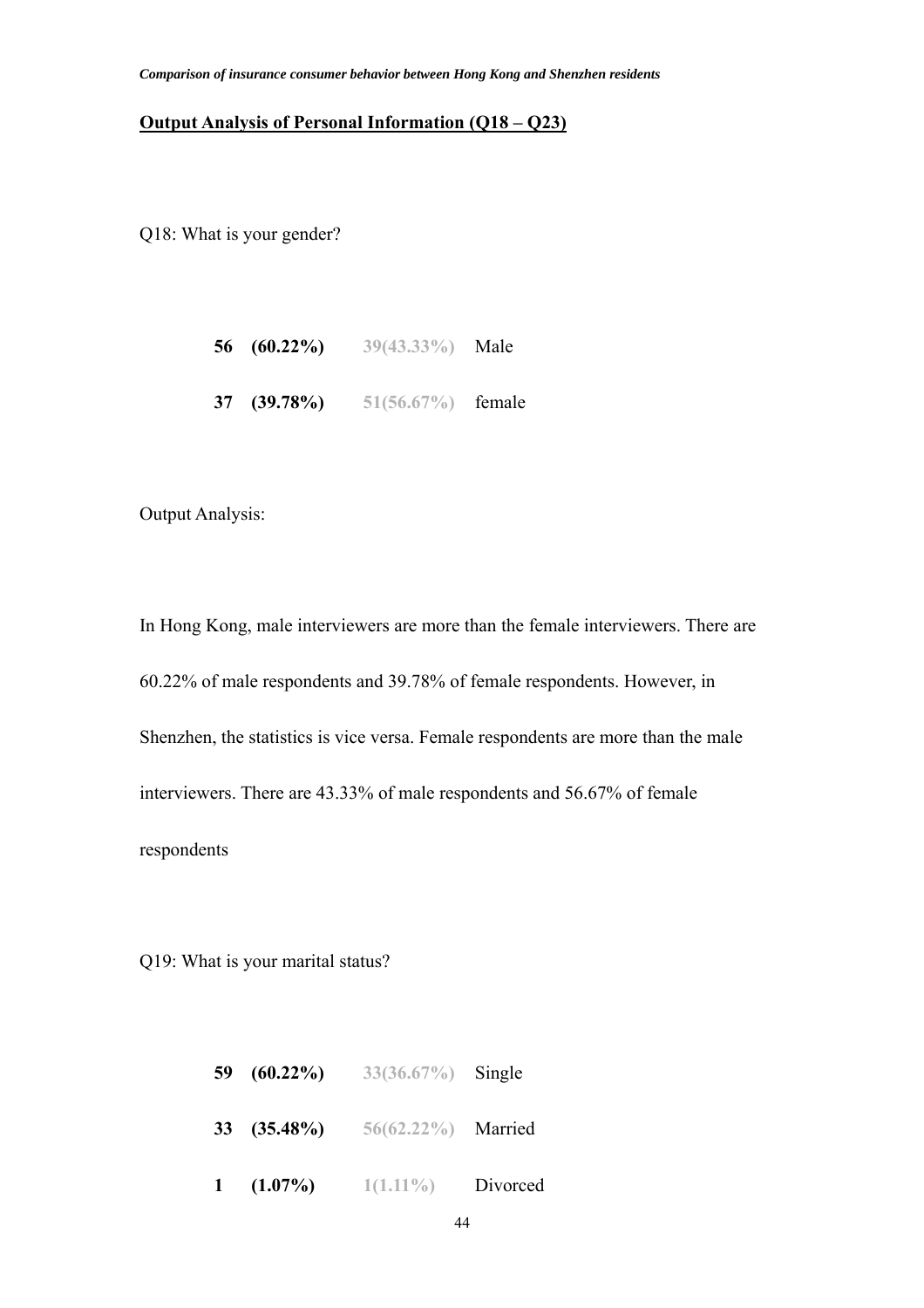Output analysis:

In the survey, Hong Kong's interviewers are commonly single (60.22%). Nevertheless, in Shenzhen, there are 62.22% of samples got married. Family concept is also a factor that affect human to plan their future.

Q20: What is your age?

| $\boldsymbol{0}$ | $(0\%)$       | $0(0\%)$      | $0 - 15$    |
|------------------|---------------|---------------|-------------|
| 43               | $(46.24\%)$   | $49(52.13\%)$ | $16 - 25$   |
| 25               | $(26.88\%)$   | $36(27.66\%)$ | 26-35       |
|                  | $16(17.20\%)$ | $4(14.89\%)$  | 36-45       |
| 9                | $(9.88\%)$    | $1(1.06\%)$   | $46 - 55$   |
| 0                | $(0\%)$       | $0(0\%)$      | 56 or above |

Output Analysis:

In the survey, the results of both places are similar. The groups mainly distributed in the range 16-25 and 26-35. This is related to their occupation. In Hong Kong, the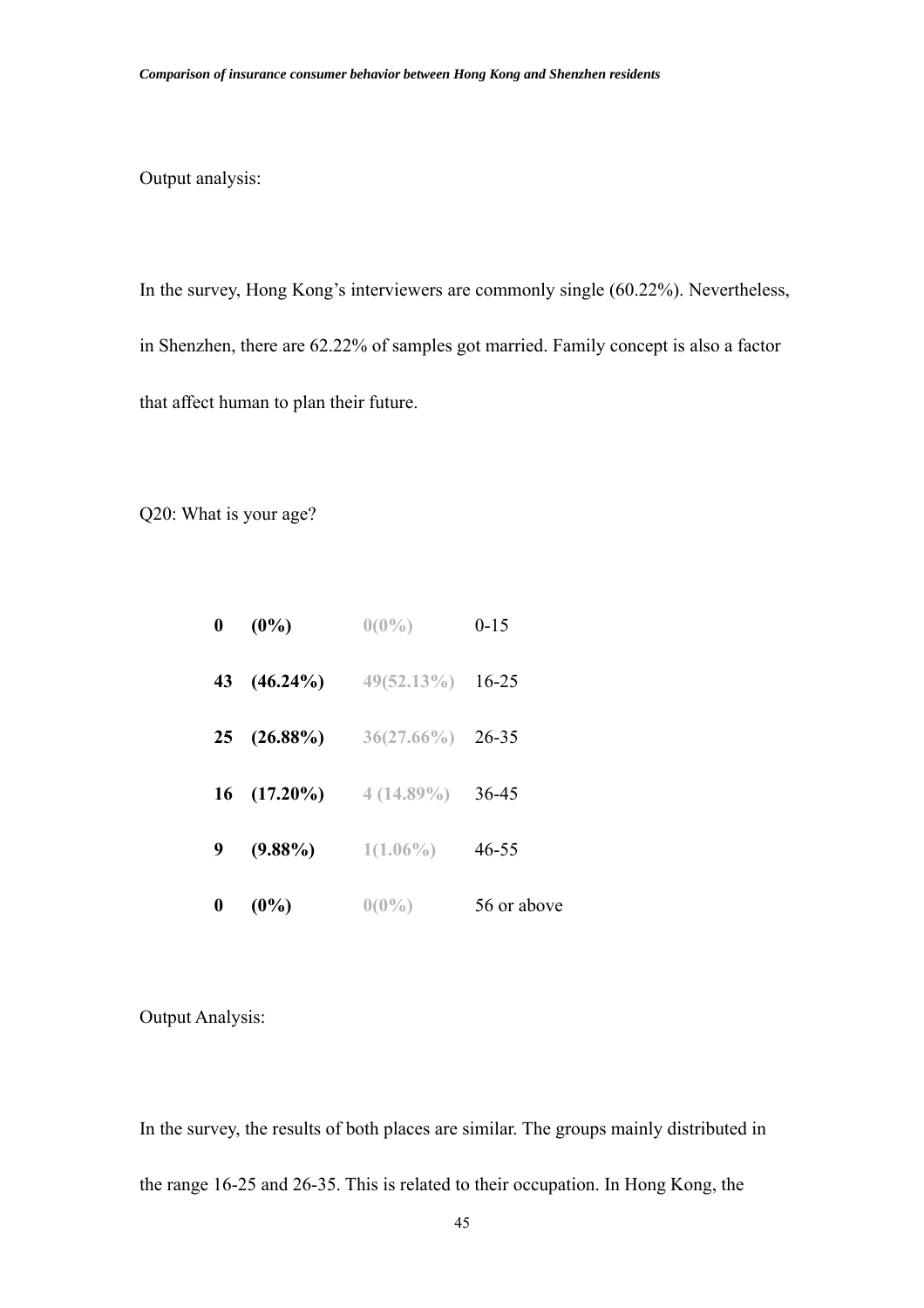students are the major groups. Therefore, the result in Hong Kong is tended to

distribute in  $16 - 25$ .

Q21a: What is your monthly salary? (Hong Kong)

| 27 | $(29.03\%)$ | \$5000 or below  |
|----|-------------|------------------|
| 19 | $(20.43\%)$ | \$5000-\$10000   |
| 15 | $(16.13\%)$ | \$10001-\$15000  |
| 23 | (24.73%)    | \$15001-\$20000  |
| 7  | $(7.52\%)$  | \$20001-\$25000  |
| 2  | $(2.15\%)$  | \$25001-\$30000  |
|    | $(0\%)$     | \$30000 or above |

Q21b: What is your monthly salary? (Shenzhen)

| 15 | $(16.67\%)$ | \$1000 or below |
|----|-------------|-----------------|
| 28 | $(31.11\%)$ | \$1000-\$2000   |
| 20 | $(22.22\%)$ | \$2001-\$3000   |
| 13 | $(14.44\%)$ | \$3001-\$4000   |
| 6  | $(6.67\%)$  | \$4001-\$5000   |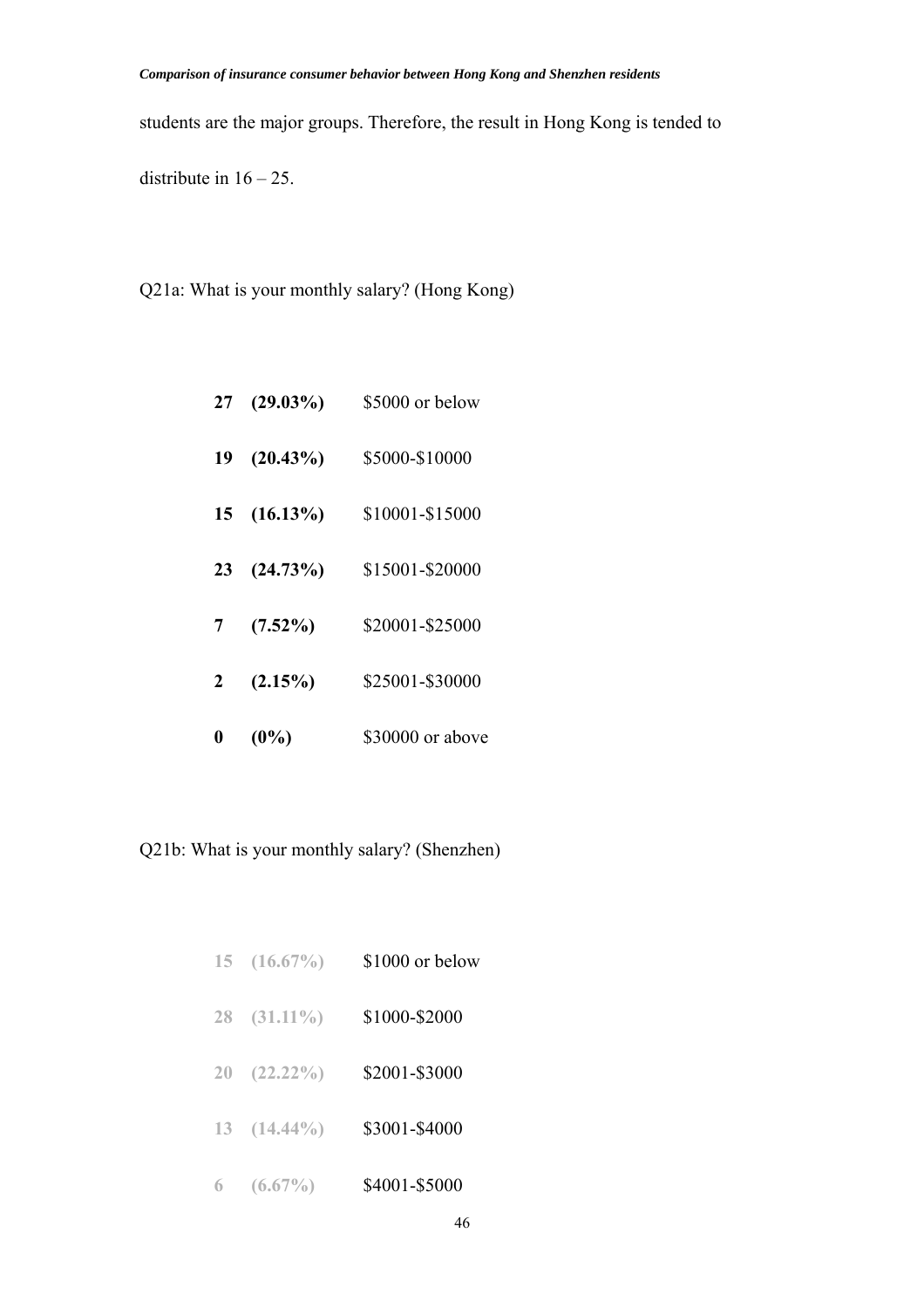- **3 (3.33%)** \$5001-\$6000
- **5 (5.56%)** \$6000 or above

Output analysis:

Income is one of important factors contributes to the consumer behavior to buy insurance.

In Hong Kong, 23.4% of samples are students. Therefore, the result of income level reflects that there are 29.79%of samples are in the income range \$5000 or below. Another major group is \$15,001 - \$20,000. There are 24.47%.

in the range \$2,001 - \$3,000. These two groups are the middle class in Shenzhen. The income level can let them to afford the expenditure in insurance.

In Shenzhen, 31.11% of samples are in the range of \$1,000 - \$2,000 and 22.22% are

Q22: What is your occupation?

| $\mathbf{0}$     | $(0\%)$ | $3(3.33\%)$ | academic researcher |
|------------------|---------|-------------|---------------------|
| $\bf{0}$         | $(0\%)$ | $5(5.56\%)$ | advertiser          |
| $\boldsymbol{0}$ | $(0\%)$ | $8(8.89\%)$ | art worker          |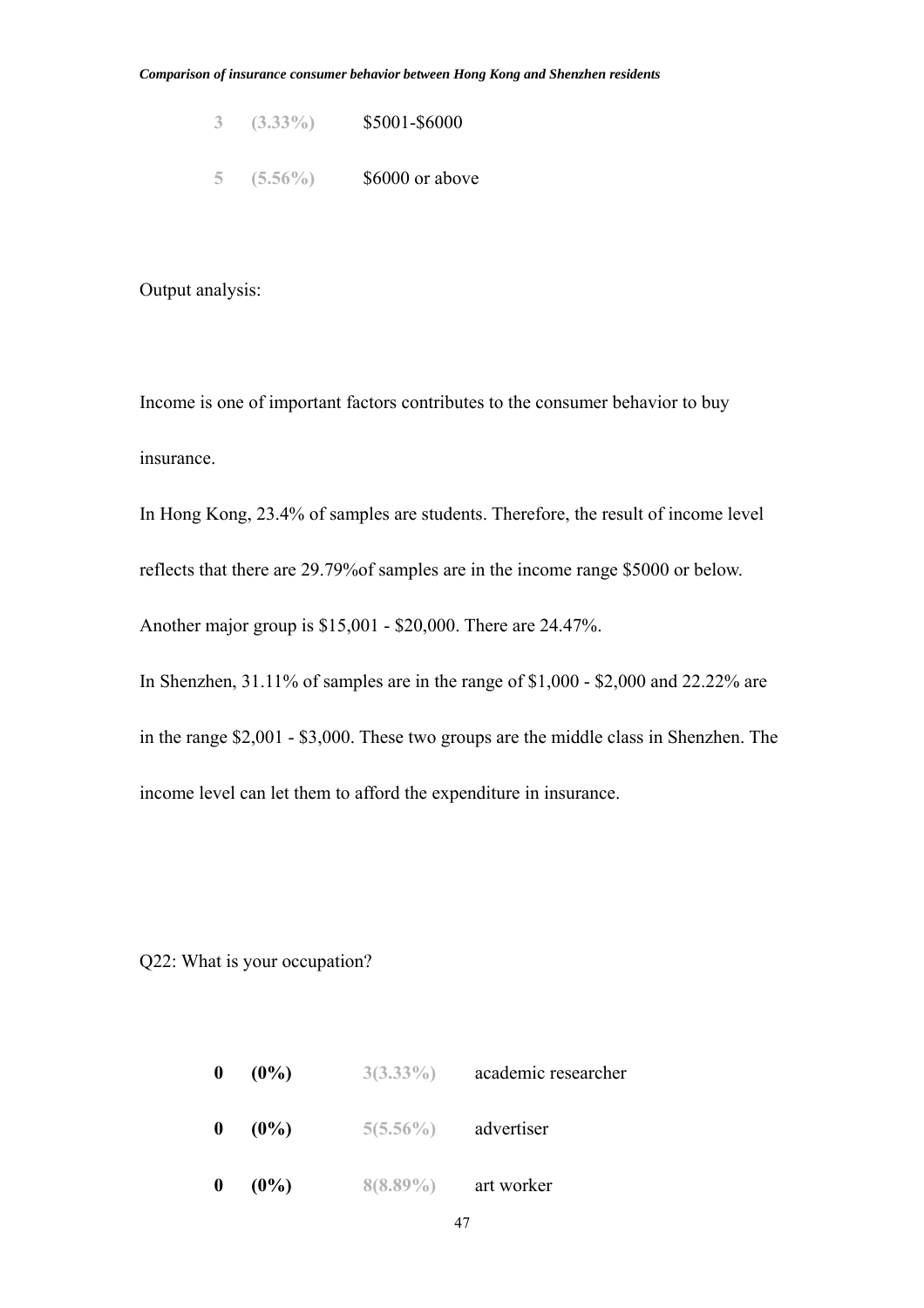| $\mathbf{2}$     | (2.15%)              |                                         | $6(6.67\%)$ product manager          |
|------------------|----------------------|-----------------------------------------|--------------------------------------|
| $\mathbf{1}$     | $(1.08\%)$           | $2(2.22\%)$                             | lawyer or relative occupation        |
| $\boldsymbol{0}$ | $(0\%)$              | $0(0\%)$                                | retired                              |
| 8                | $(8.60\%)$           | $5(5.56\%)$                             | administrative officer               |
| 5                | $(5.38\%)$           | 7(7.78%)                                | sales intermediate                   |
| $\boldsymbol{2}$ | (2.15%)              | $1(1.11\%)$                             | mass media worker                    |
| $\boldsymbol{0}$ | $(0\%)$              | $2(2.22\%)$                             | secretary                            |
| $\boldsymbol{0}$ | $(0\%)$              | $2(2.22\%)$                             | investment consultant                |
| $\boldsymbol{2}$ | (2.15%)              |                                         | $4(4.44\%)$ customer service officer |
| $\mathbf{1}$     | $(1.08\%)$           | $1(1.11\%)$                             | engineer                             |
| 3                | $(3.23\%)$           | $5(5.56\%)$                             | clerk                                |
| $\boldsymbol{2}$ | (2.15%)              | $8(8.89\%)$                             | accountant or relative occupation    |
| 21               | $(22.58\%)$          | $9(10\%)$                               | student                              |
| $\mathbf{2}$     |                      |                                         | $(2.15\%)$ $1(1.11\%)$ self-employed |
| 9                |                      | $(9.67\%)$ $4(4.44\%)$                  | <b>CEO</b>                           |
|                  |                      | 13 $(13.98\%)$ 17(18.89%) civil servant |                                      |
|                  |                      | 10 $(10.75\%)$ $0(0\%)$                 | human resource officer               |
| 12               | $(12.90\%)$ $0(0\%)$ |                                         | others:                              |

Output analysis: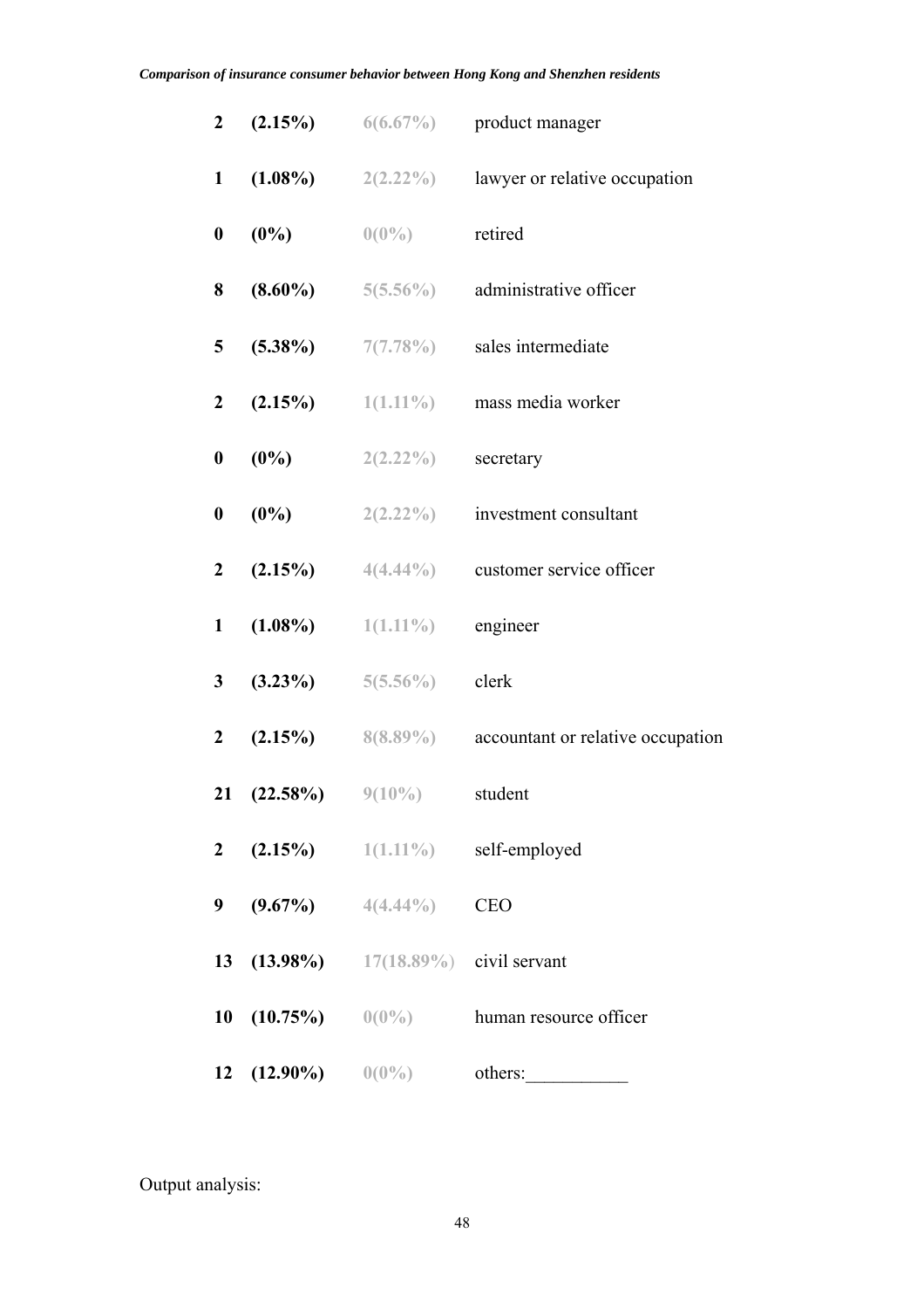The distribution of sample in occupation in Hong Kong is not good when compared to Shenzhen. The major group in Hong Kong is Student. There is 23.4% of the sample belonging to student. Compare with Hong Kong, the sample distribution is good and it is a smooth distribution. The major group is civil servant (18.89%)

#### Q23: What is your education level?

| 3 <sup>7</sup>   |             | $(3.22\%)$ 1(1.11%) | primary school or below     |
|------------------|-------------|---------------------|-----------------------------|
| 40               | $(43.01\%)$ | $19(21.11\%)$       | secondary school            |
| 48               | $(51.61\%)$ |                     | $62(68.89\%)$ undergraduate |
| $2^{\circ}$      | $(2.15\%)$  | $5(5.56\%)$         | post-graduate               |
| $\mathbf{0}$     | $(0\%)$     | $0(0\%)$            | PHD or above                |
| $\boldsymbol{0}$ | $(0\%)$     | $3(3.33\%)$         | others:                     |

Output analysis:

The education level of the samples is comparatively high. Most of them are the undergraduates. In Hong Kong, 49 samples (52.01%) are undergraduates. In Shenzhen, 68.89% are undergraduates. Should be the education level affecting the consumer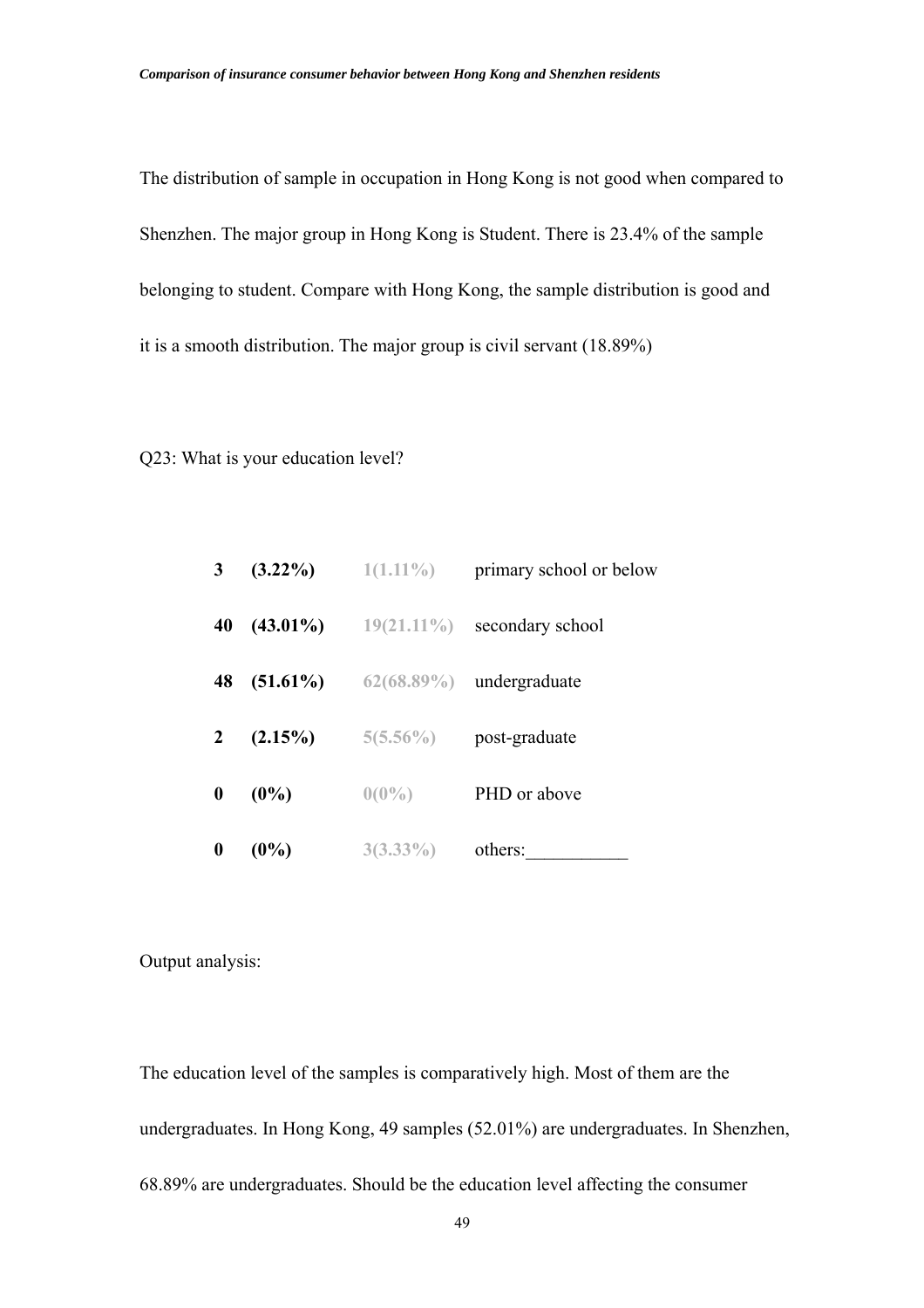behavior of buying insurance? The paper will evaluate the result in next chapter.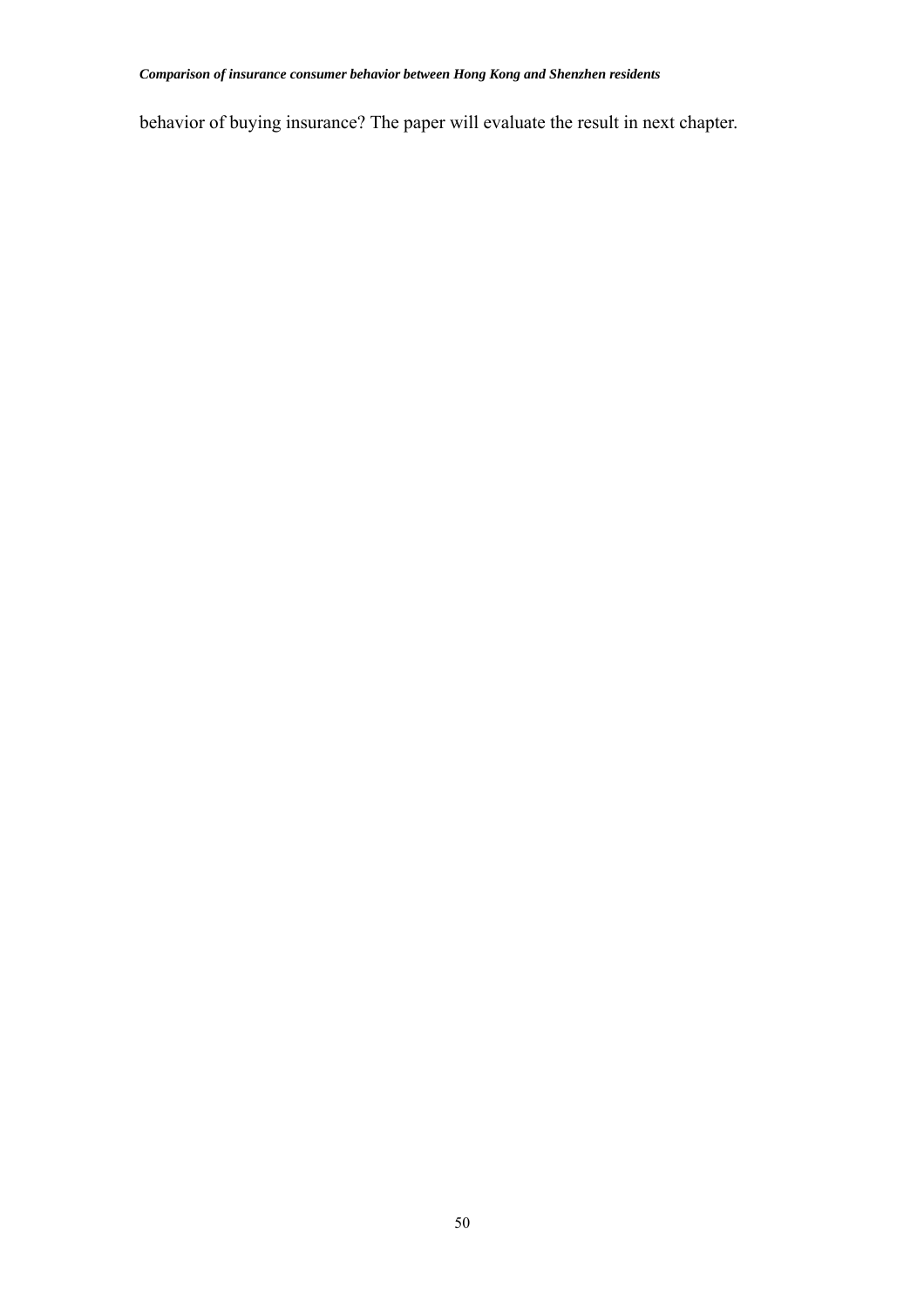# **4.4 Output analysis of Q5 (special analysis)**

# **What kind of insurance people bought (in term of income level)**

|                | Life           |       |                |       |           |       |           |             |             |              |
|----------------|----------------|-------|----------------|-------|-----------|-------|-----------|-------------|-------------|--------------|
|                | Insurance      |       | Accident       |       | Health    |       | Property  |             |             |              |
|                |                | %     | Insurance      | %     | Insurance | %     | Insurance | %           | others      | %            |
| 5000 or below  | 9              | 15.52 | 6              | 14.63 | 3         | 9.38  | 0         | 0           | $\mathbf 0$ | $\Omega$     |
| 5001 - 10000   | 8              | 13.79 | $\overline{2}$ | 4.88  | 3         | 9.38  |           | 12.5        |             | 50           |
| 10001 - 15000  | 13             | 22.41 | 11             | 26.83 | 10        | 31.25 | 0         | 0           | 1           | 50           |
| 15001 - 20000  | 19             | 32.76 | 13             | 31.71 | 9         | 28.13 | 5         | 62.5        | 0           | $\Omega$     |
| 20001 - 25000  | 7              | 12.07 | $\overline{7}$ | 17.07 | 5         | 15.66 |           | 12.5        | 0           | $\Omega$     |
| 25001 - 30000  | $\overline{2}$ | 3.45  | 2              | 4.88  | 2         | 6.25  |           | 12.5        | $\Omega$    | $\Omega$     |
| 30000 or above | 0              | 0     | 0              | 0     | 0         | 0     | 0         | $\mathbf 0$ | 0           | $\mathbf{0}$ |

Table 1: Hong Kong case (% to the specific item buyer)

| Table 2: Shenzhen case (% to the specific item buyer) |  |  |  |
|-------------------------------------------------------|--|--|--|
|-------------------------------------------------------|--|--|--|

|               | Life      |       | Accident       |       | Health         |       | Property  |       |                |       |
|---------------|-----------|-------|----------------|-------|----------------|-------|-----------|-------|----------------|-------|
|               | Insurance | %     | Insurance      | %     | Insurance      | %     | Insurance | %     | others         | %     |
| 1000 or below | 7         | 18.42 | 4              | 11.76 | 6              | 19.36 | 2         | 11.11 | 0              | 0     |
| $1001 - 2000$ | 10        | 26.32 | 13             | 38.24 | 8              | 25.81 | 8         | 44.44 | 1              | 33.33 |
| 2001-3000     | 10        | 26.32 | 5              | 14.71 | 6              | 19.36 |           | 5.56  | $\overline{2}$ | 66.67 |
| 3001-4000     | 7         | 18.42 | 5              | 14.71 | 5              | 16.13 | 4         | 5.56  | 0              | 0     |
| 4001-5000     | 2         | 5.26  | $\overline{2}$ | 5.88  | 2              | 6.45  | 3         | 16.67 | 0              | 0     |
| 5001-6000     | 2         | 5.26  |                | 2.94  | 2              | 6.45  | 2         | 11.11 | 0              | 0     |
| above 6000    | 0         | 0     | 4              | 11.77 | $\overline{2}$ | 6.45  | 4         | 5.56  | 0              | 0     |

Life Insurance: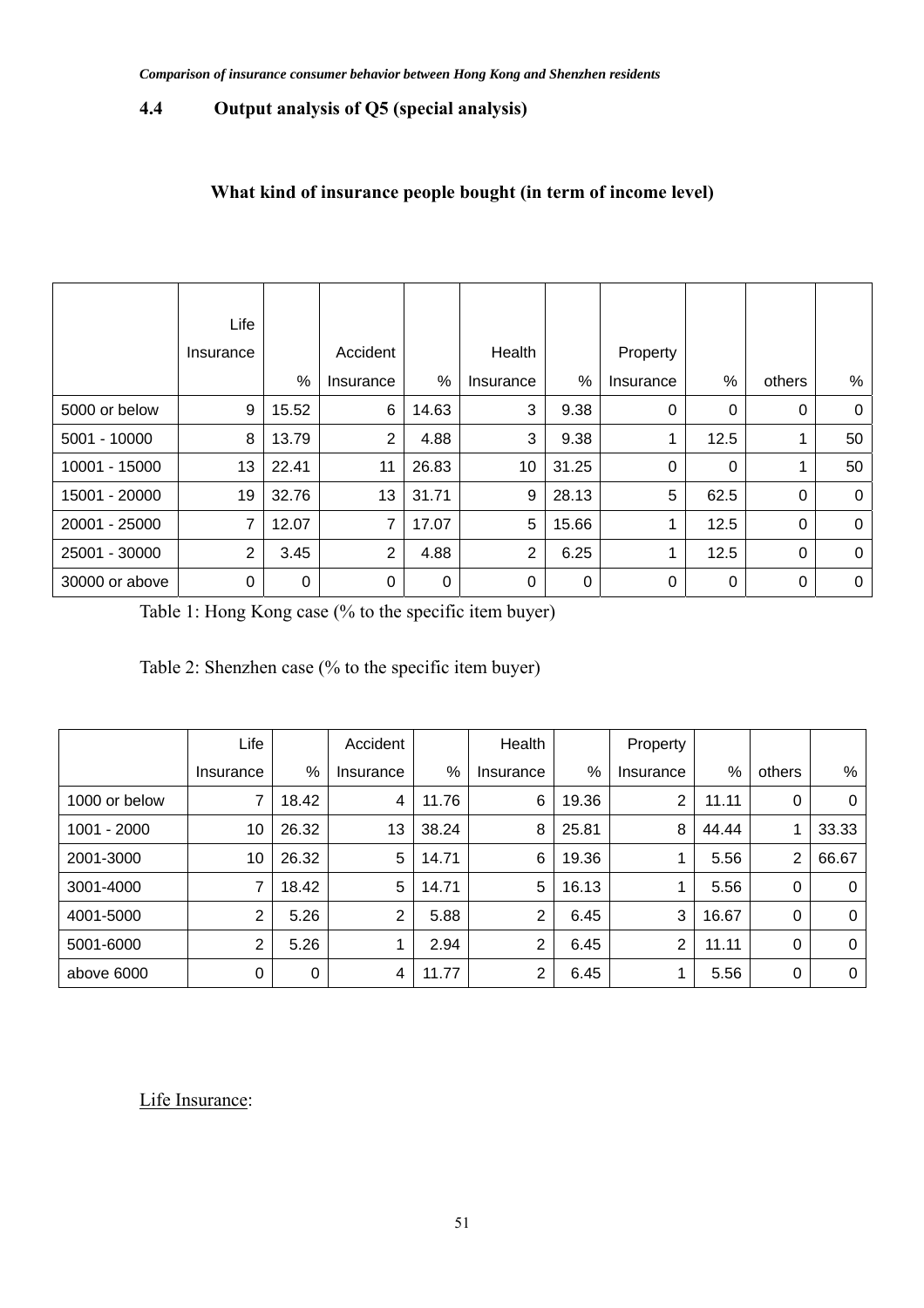Form table 1, we can see that most middle income group of Hong Kong, i.e. salary \$15000 to \$20000, would bought life insurance. There are 32.76% of the total respondents buying life insurance in Hong Kong. In contrast, in table 2, most middle income group of Shenzhen, i.e. salary between 1000 and 3000, bought would buy life Insurance too. This counted about 54.64% of the respondents who buy life insurance in Shenzhen.

This is because most people, both in Hong and Shenzhen, would think that life insurance is the most important one, among all kinds of insurance. Moreover, most life insurance products, both in Hong Kong and Shenzhen, always contain some saving components. So, most residents would see life insurance products as a mean of saving. Therefore, they rather buy life insurance products than others if they have money. Most middle income group would buy life insurance because some extra money can be saved in the income group, while, in low income group, no extra money can be saved for saving; in high income group, people would buy less life insurance because they would buy other investment products, such as securities, mutual funds and so on, for saving but insurance products.

#### Accident Insurance: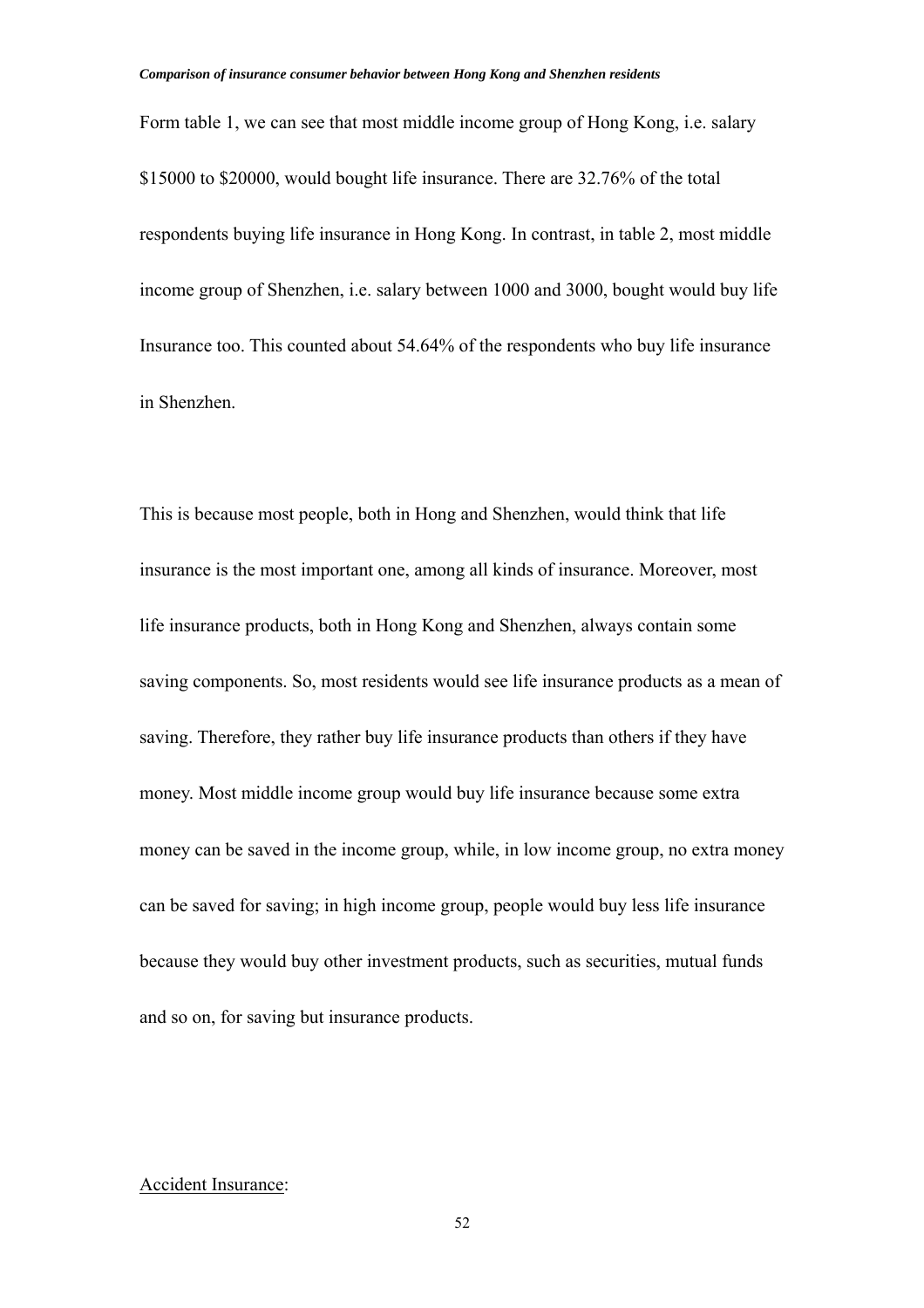In table 1, we can see that most middle-income group, \$15000-\$20000, of the Hong Kong residents would buy accident insurance. There are about 31.71% of the respondents who have accident insurance. On the other hand, in table 2, 38.24% of the Shenzhen respondents who have accident insurance is come from the relatively low-income group, i.e., \$1000-\$2000.

This is because, as we mentioned, most Hong Kong residents, especially in low-income group, are lacking in the sense of insurance. They just see insurance products as a mean of saving. So, normally, when people have some extra money, they prefer buying life insurance to other insurances. Cross the boundary, in Shenzhen, as the lack of well developed transport system or highway, the risk of accident happen is much higher than in Hong Kong. So, people would be more willing to buy accident insurances in order to protect themselves, no matter in low-income group or high-income group.

Health Insurance:

In table 1, we can see that most middle-income group, \$15000-\$20000, of the Hong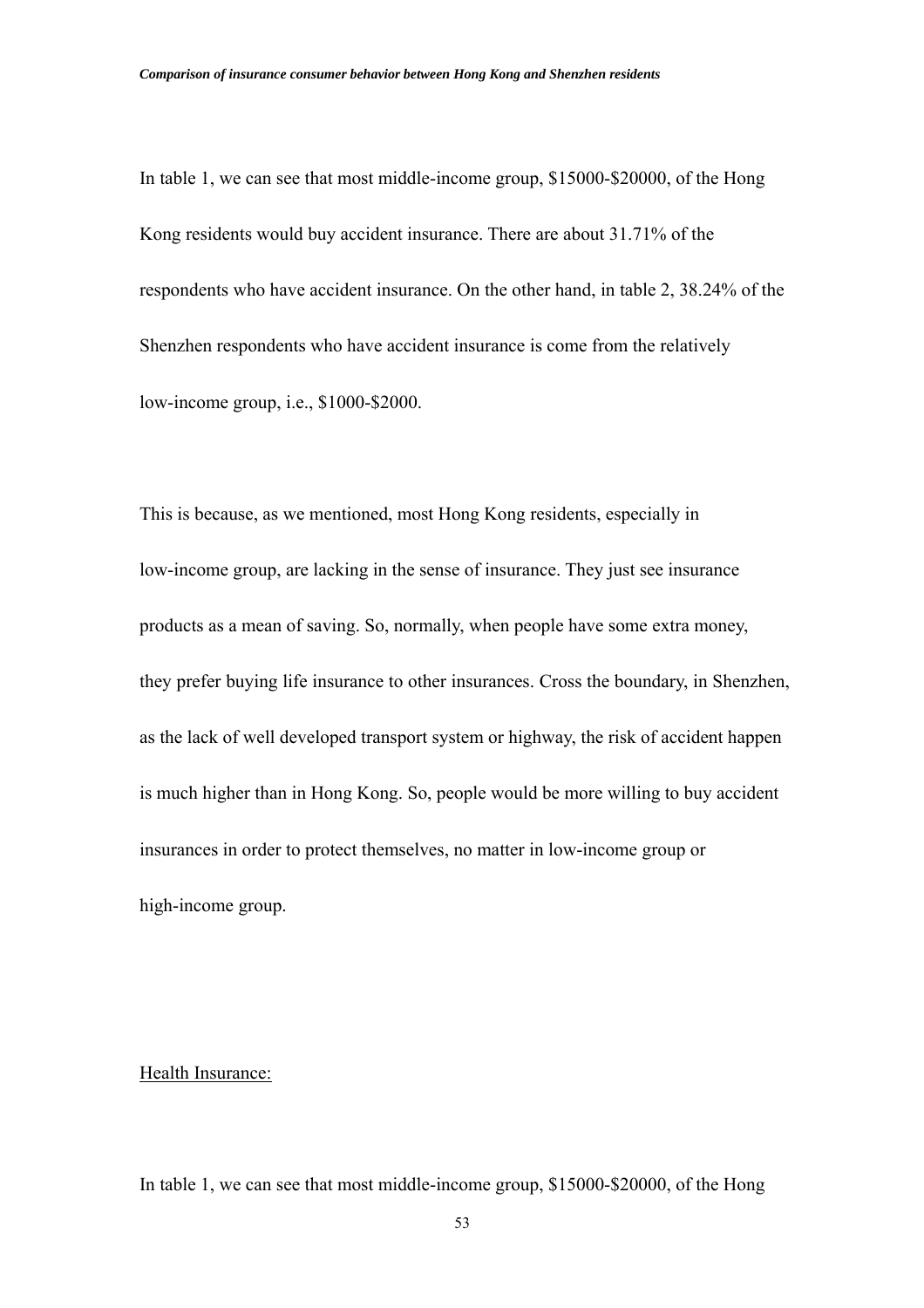Kong residents would buy health insurance. There are about 31.25% of the respondents who have health insurance. In table 2, in Shenzhen, 25.81% of the respondents who have health insurances is come from the relatively low-income group, i.e. \$1000-\$2000.

This is because the public medical welfare in Hong Kong is relative good than in the counterpart in Shenzhen. Therefore, low-income group in Hong Kong would not be willing to buy health insurance. But in Shenzhen, low-income group would also buy health insurance because the medical fee in China is quite high for low-income group.

#### Property Insurance:

In Hong Kong, there are less people buying property insurance. You can find this in table 1. However, in Shenzhen, there are relatively more people buying property insurance. This is because there are more automobile in China that there are legal requirement on automobile insurance. So, a relatively high proportion of people would buy property insurance in Shenzhen than in Hong Kong.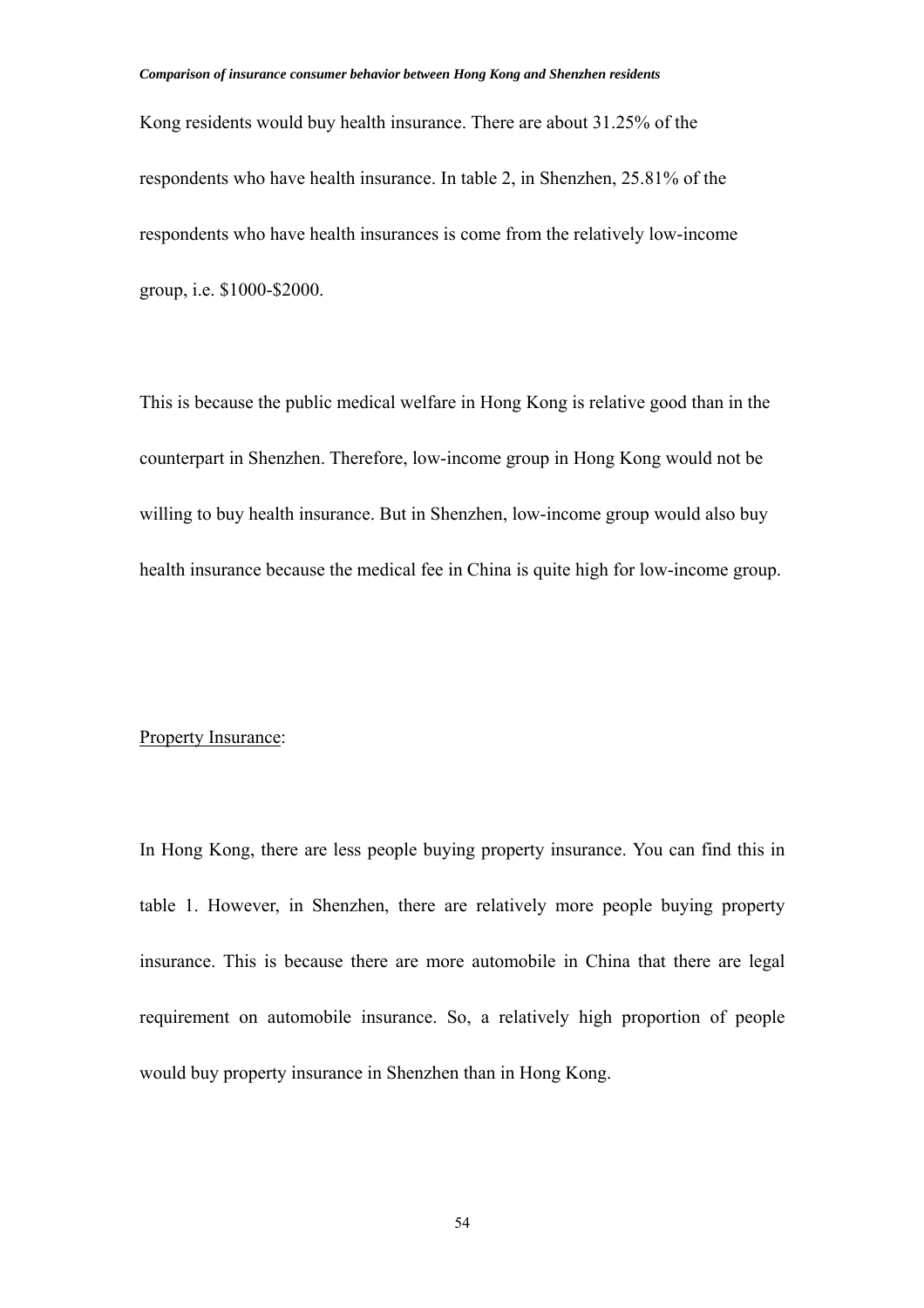| Table 3: Hong Kong case (% to the specific item buyer) |                   |          |               |          |            |        |            |          |              |                  |  |  |
|--------------------------------------------------------|-------------------|----------|---------------|----------|------------|--------|------------|----------|--------------|------------------|--|--|
|                                                        | Life              |          |               | Accident |            | Health |            | Property |              |                  |  |  |
|                                                        | <b>Ilnsurance</b> |          | %I Insurancel | %        | Insurancel | %      | Insurancel | %        | Others       | $\frac{0}{0}$    |  |  |
| primary level or below                                 | 3                 | 5.17     |               | 2.44     |            |        |            | 0        | O            | $\boldsymbol{0}$ |  |  |
| secondary level                                        |                   | 20 34.48 | 13            | 31.71    | 11         | 34.38  | 4          | 50       |              | 50               |  |  |
| undergraduate                                          |                   | 32 55.17 | 26            | 63.42    | 19         | 59.38  | 4          | 50       |              | 50               |  |  |
| post-graduated                                         | 2                 | 3.45     |               | 2.44     | 2          | 6.25   | 0          | $\Omega$ | 0            | $\boldsymbol{0}$ |  |  |
| PhD or above                                           |                   | 0        |               |          |            |        | 0          | $\Omega$ | <sub>0</sub> | $\boldsymbol{0}$ |  |  |
| <b>lothers</b>                                         |                   |          |               |          |            |        | 01         | 0        | 0            | $\boldsymbol{0}$ |  |  |

# **What kind of insurance people bought (in term of education level)**

Table 4: Shenzhen case (% to the specific item buyer)

|                        | Life        |          | Accident   |          | Health     |       | Property  |          | <b>Other</b> |                  |
|------------------------|-------------|----------|------------|----------|------------|-------|-----------|----------|--------------|------------------|
|                        | Ilnsurancel | %        | Insurancel | %        | Insurancel | %     | Insurance | %        | sl           | $\frac{0}{0}$    |
| primary level or below |             | 2.63     |            |          |            |       |           | 0        | 0            | $\boldsymbol{0}$ |
| secondary level        |             | 4 10.53  |            | 514.71   | 3          | 9.68  |           | 5.56     |              | 1 33.33          |
| undergraduate          |             | 30 78.95 |            | 27 79.41 | 26         | 83.87 |           | 14 77.78 |              | 2 66.67          |
| post-graduated         | 3           | 7.90     |            | 0        |            | 3.23  |           | 2 11.11  | $\Omega$     | $\overline{0}$   |
| PhD or above           |             | 0        |            | 0        |            | 0     | OI        | 0        | 0l           | $\mathbf{0}$     |
| <b>lothers</b>         |             | 0        | 2          | 5.88     |            | 3.23  |           | 5.56     | 0            | $\boldsymbol{0}$ |

From the tables above (table 3 & table 4), we can see that, both in Hong Kong and

Shenzhen, the higher the education, more insurance, no matter in life insurance,

accident insurance, health insurance and health insurance, would be bought.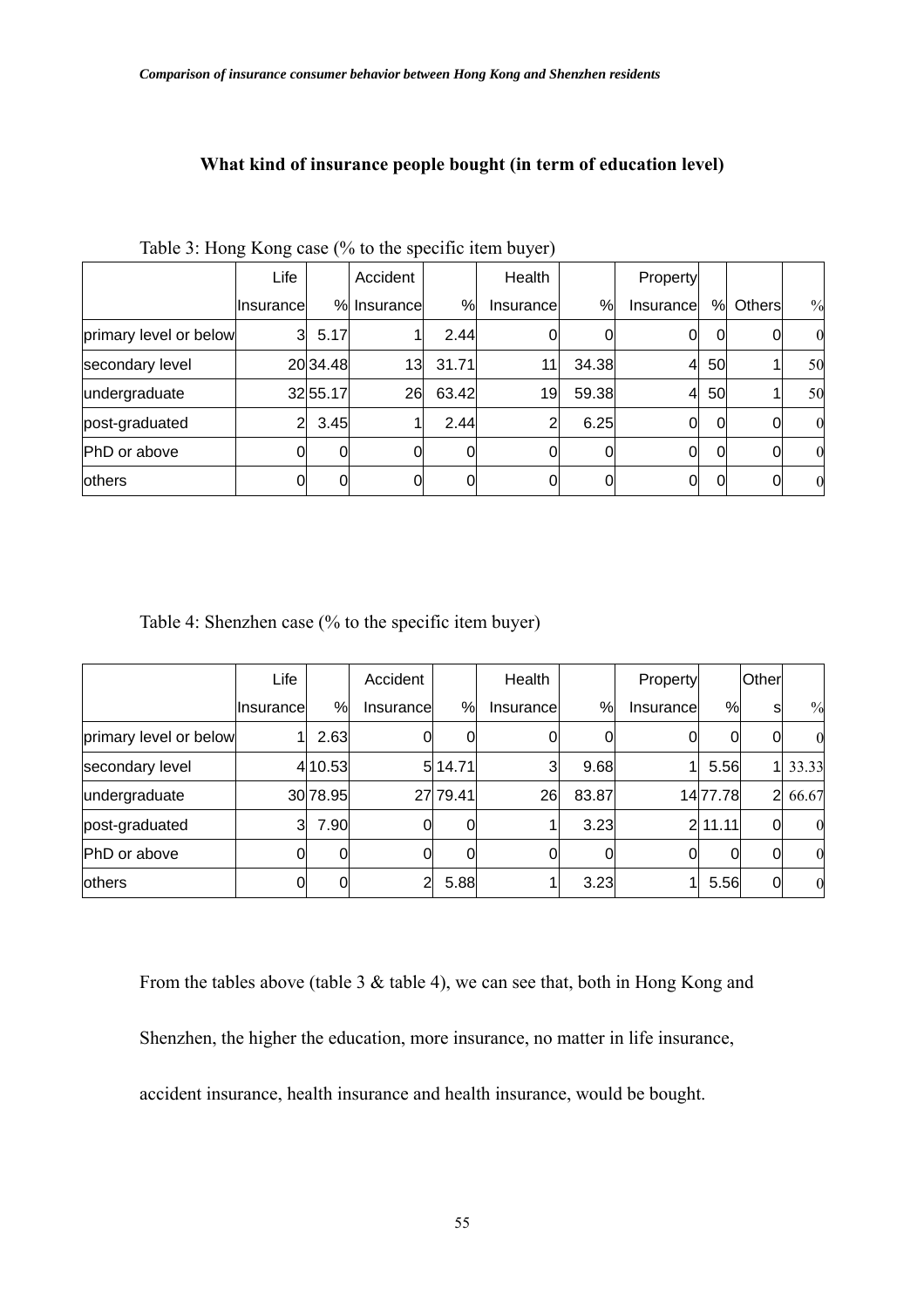Caution: The finding may not be the real situation as the limitation of sampling that

we can discuss it in the later chapter.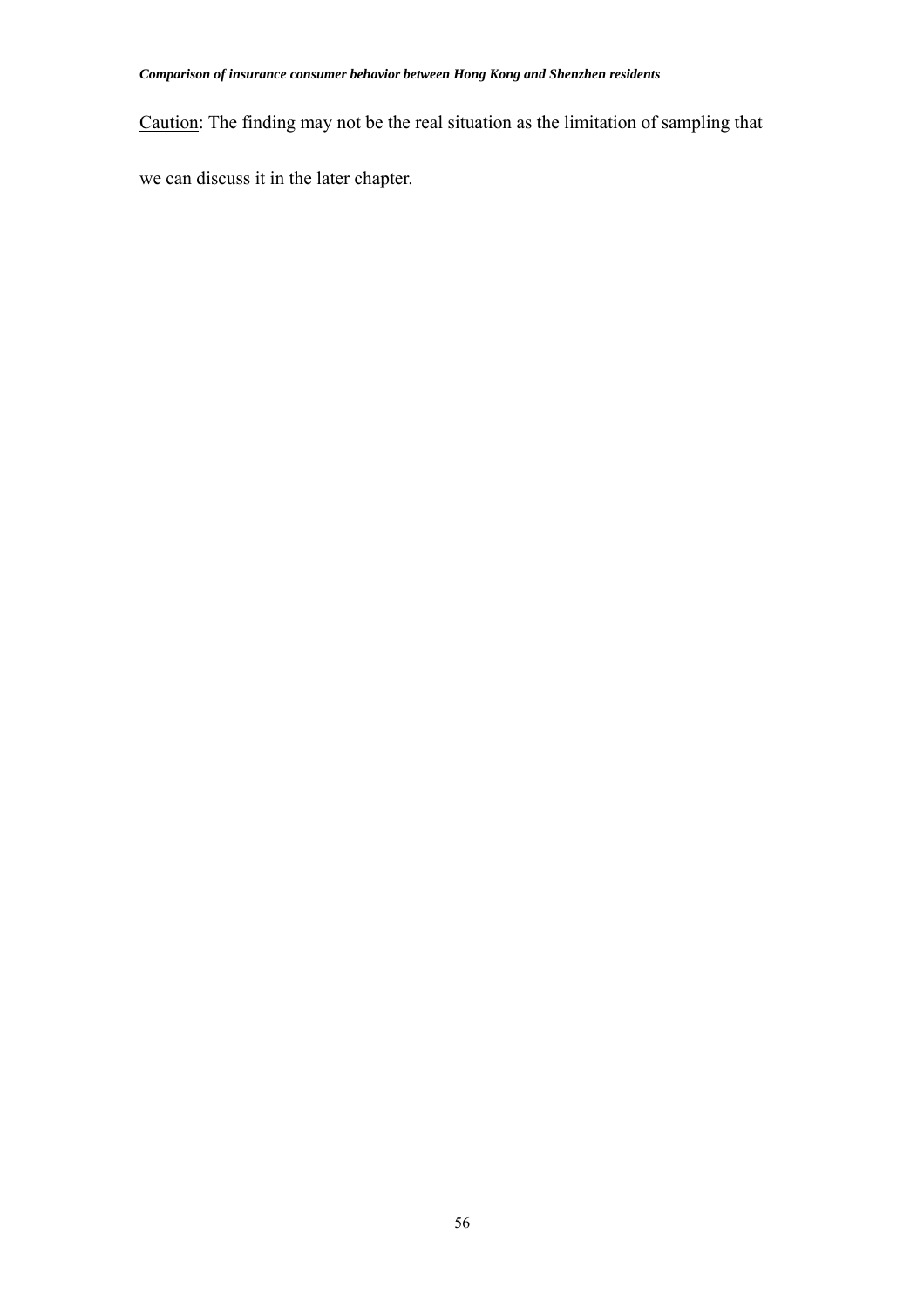## **What kind of insurance people bought (in term of age)**

|             | Lifel |       | %Accident |       | %Health |       | %Property       |      | %Others | $\%$        |
|-------------|-------|-------|-----------|-------|---------|-------|-----------------|------|---------|-------------|
| $0 - 15$    |       |       | 0         |       |         | Ul    | 0               | 0    |         | 0           |
| 16-25       | 13    | 22.81 | 9         | 21.43 |         | 21.88 | <sub>0</sub>    |      |         | 100         |
| 26-35       | 22    | 38.60 | 17        | 40.48 | 12      | 37.5  | $\mathbf{3}$    | 37.5 |         | $\mathbf 0$ |
| 36-45       | 15    | 26.32 | 13        | 30.95 | 12      | 37.5  | $5\overline{)}$ | 62.5 |         | 0           |
| 46-55       |       | 12.28 | 3         | 7.14  |         | 3.13  | O               |      |         | $\mathbf 0$ |
| 56 or above | 0     |       | 0         |       |         | 01    | <sup>O</sup>    |      |         | $\mathbf 0$ |

Table 5: Hong Kong case (% to the specific item buyer)

Table 6: Shenzhen case (% to the specific item buyer)

|             | $L$ ifel |       | %Accident    |          | %Health      |       | %Property |       | %Others | %              |
|-------------|----------|-------|--------------|----------|--------------|-------|-----------|-------|---------|----------------|
| $0 - 15$    |          |       | 0            |          | 0            |       |           |       |         | 0              |
| 16-25       | 22       | 57.90 | 19           | 55.88    | 13           | 41.94 |           | 38.89 | 3       | 100            |
| 26-35       | 14       | 36.84 | 14           | 41.18    | 18           | 58.07 | 9         | 50    |         | $\overline{0}$ |
| 36-45       |          | 2.63  | <sub>0</sub> |          | $\Omega$     |       |           | 5.56  |         | 0              |
| 46-55       |          | 2.63  |              | 2.94     | <sub>0</sub> |       |           | 5.56  |         | 0              |
| 56 or above | 0        | 0     | 0            | $\Omega$ | <sub>0</sub> |       |           |       |         | $\overline{0}$ |

In table 5, there are 38.6%, 40.48%, 37.5% and 37.5% of the Hong Kong respondents buying life insurance, accident insurance, health insurance and property insurance respectively when they are in age 26-35. We can find that most Hong Kong residents would buy insurance in their age 26 to age 35 because the income receiving in this age would be quite stable. Therefore, normally, they can save some extra money to buy insurances in this age range.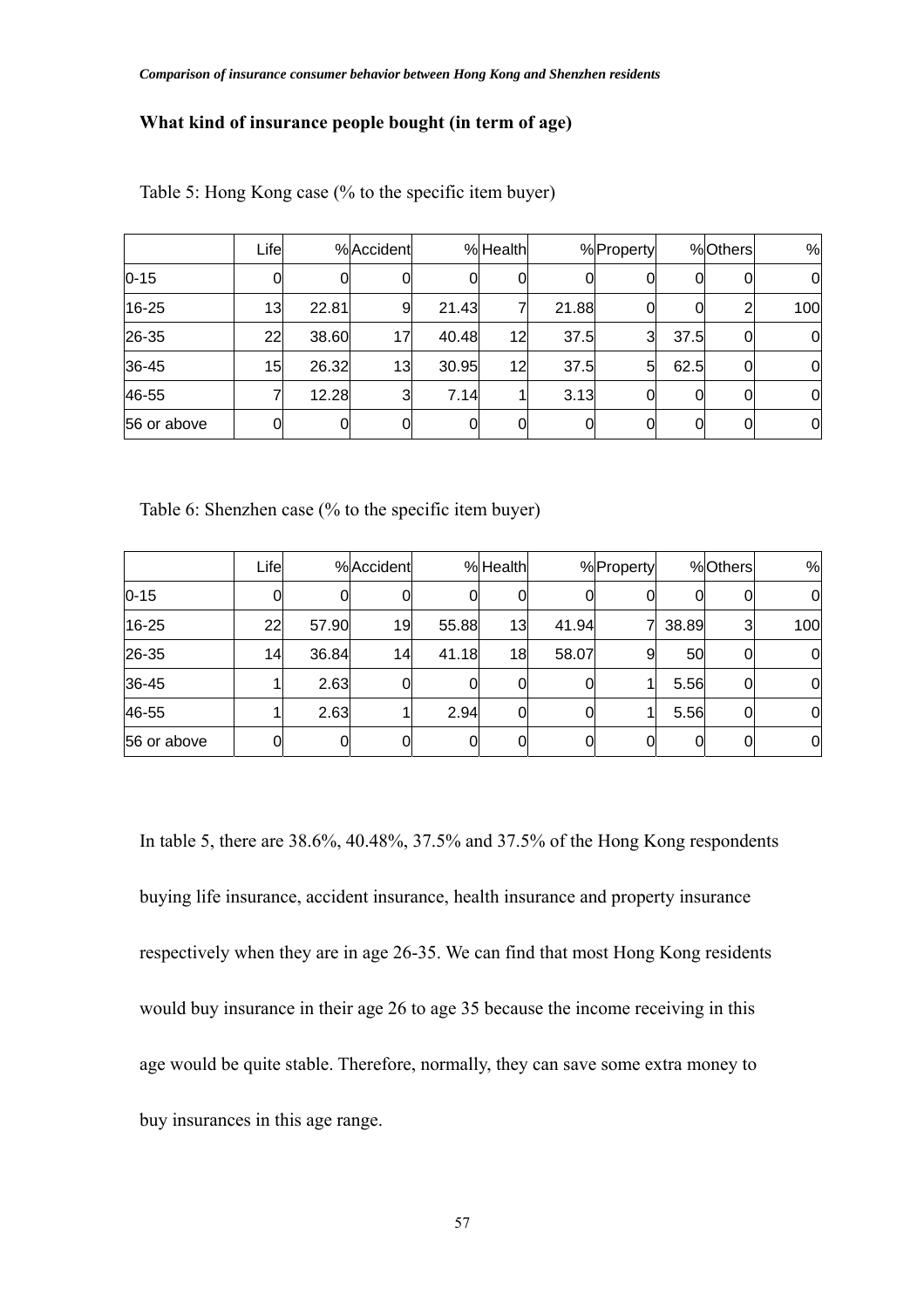In table 6, there are 57.9% and 55.88% of the Shenzhen respondents buying life insurance and accident insurance when they are in age 16-25. Moreover, there are 58.02% and 50% of the Shenzhen respondents buying health insurance and property insurance when they are in age 26-35. We can find that most Shenzhen residents would buy life insurance and accident insurance when they are young or at the year they start their career. While most Shenzhen residents would buy health and property insurance in the time which they can save some extra money such as at 26 to 35. Then, this shows that in the mind of Shenzhen residents, life and accident insurances but health and property insurance are more necessary in the early year.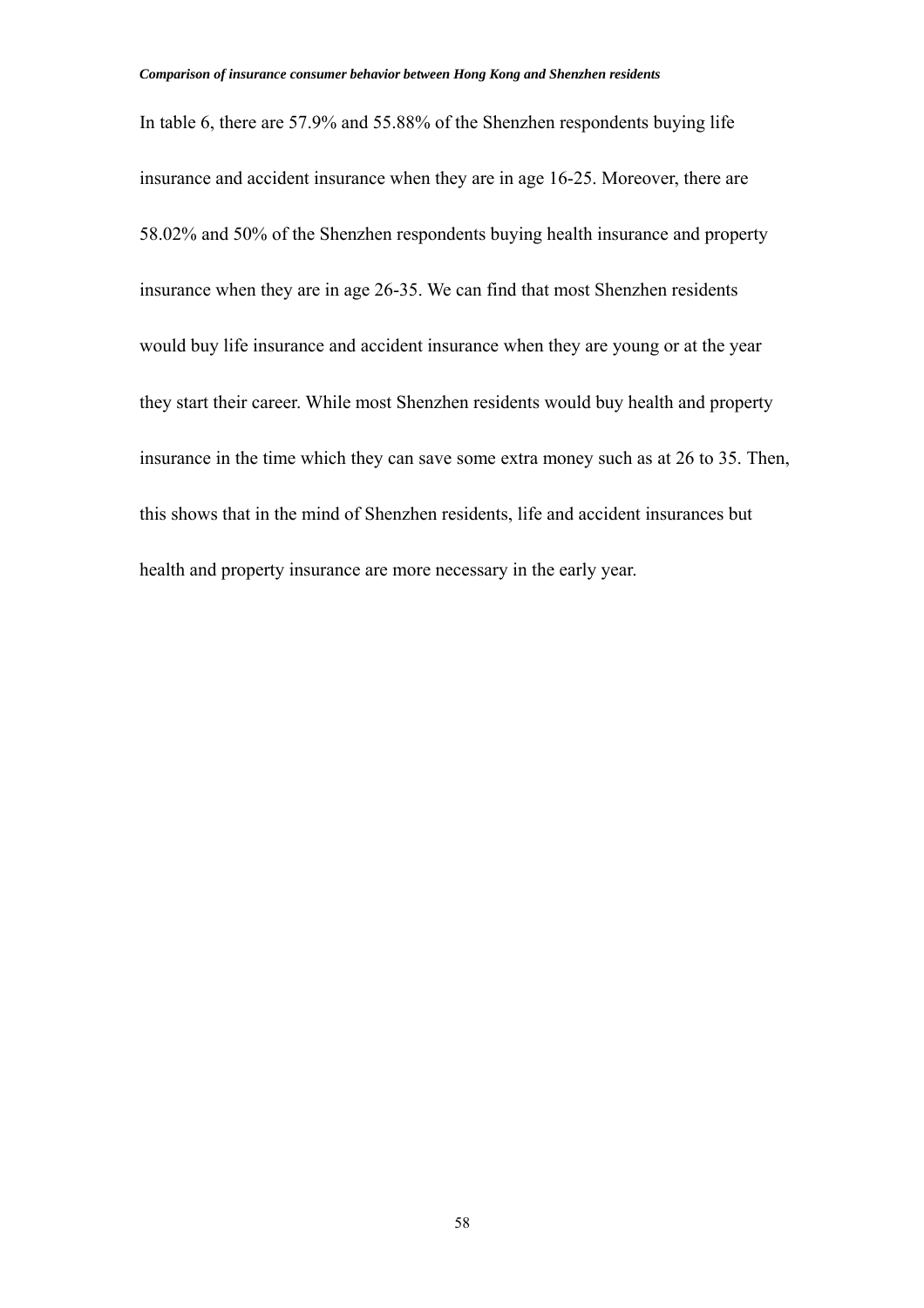## **What kind of insurance people bought (in term of marital status)**

|                | ∟ifel |       | %Accident |       | % Health |       | %Property |       | % Others | %    |
|----------------|-------|-------|-----------|-------|----------|-------|-----------|-------|----------|------|
| <b>Married</b> | 28    | 84.85 | 21        | 63.64 | 17       | 51.51 |           | 18.18 |          | 0    |
| Single         | 29    | 48.3  | 20        | 33.33 | 15       | 25    | ົ         | 3.33  | ⌒        | 3.33 |
| devoice        |       | 100   |           |       |          |       |           |       | 0        | 0    |

Table 7 Hong Kong case (% to the specific marital status)

Table 8: Shenzhen case (% to the specific marital status)

|         | Lifel |       | %Accident | %     | Health |       | %Property |       | % Others | %    |
|---------|-------|-------|-----------|-------|--------|-------|-----------|-------|----------|------|
| Married | 26    | 78.79 | 20        | 60.61 | 25     | 75.76 | 9         | 27.27 | ว        | 9.09 |
| Single  | 12    | 21.43 | 13        | 23.21 | 16     | 28.57 | 9         | 16.07 |          | .79  |
| devoice | 01    |       |           | 100   |        | 0     |           | 0     |          | 0    |

In table 7 and table 8, we can find that married people would tend to buy insurance than single person, both in Hong Kong and Shenzhen. This may because a married person would has a higher insurance need. As a married person, he/she needs to take care his/her family and protect his/her family. Therefore, married people would tend to buy insurances than those single people.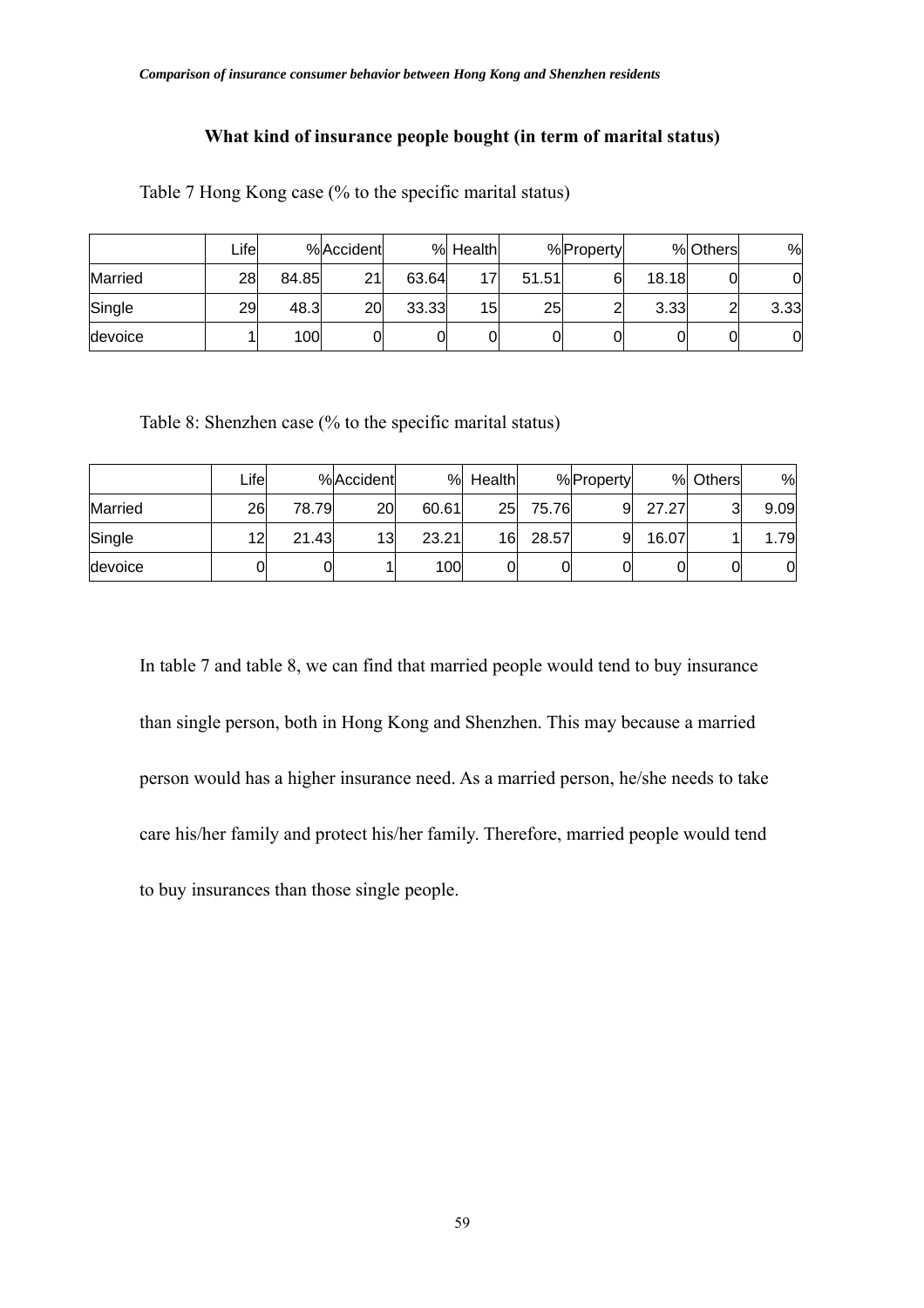#### **4.5 Analysis of the question 15**

Q15: In your opinion, how is the importance of the following functions?

# **The numbers and percentages of result in Q15 Black words: Hong Kong Blue words: Shenzhen**

|                            | no need       | not really             | fair           | importance      | Most              |
|----------------------------|---------------|------------------------|----------------|-----------------|-------------------|
|                            |               | useful                 |                |                 | importance        |
| death                      | $1(1.08\%)$   | $4(4.30\%)$            | $ 10(10.75\%)$ | 49 (52.69%)     | 29(31.18%)        |
| protection                 | 7(7.78%)      | $10(11.11\%)$          | 25 (27.78%)    | 35 (38.89%)     | $13(14.44\%)$     |
| pension fund $ 4 (4.30\%)$ |               | $ 12 \ (12.90\%)$      | 43 (46.24%)    | $27(29.03\%)$   | $ 7(7.53\%)$      |
|                            | $5(5.56\%)$   | $6(6.67\%)$            | 14 (15.56%)    | 47 (52.22%)     | $18(20\%)$        |
| saving                     | $4(4.30\%)$   | $11(11.83\%)$          | $36(38.71\%)$  | $ 30 (32.26\%)$ | $ 12 (12.90\%)$   |
|                            | $10(11.11\%)$ | $9(10\%)$              | 35 (38.89%)    | 30 (33.33%)     | $6(6.67\%)$       |
| health                     | 2(2.15%)      | 3(3.23%)               | $ 28(30.11\%)$ | 43 (46.24%)     | $17(18.28\%)$     |
| protection                 | $2(2.22\%)$   | $2(2.22\%)$            | $10(11.11\%)$  | 44 (48.89%)     | $32(35.56\%)$     |
| accident                   | 2(2.15%)      | 3(3.23%)               | 25(26.88%)     | 45 (48.39%)     | $ 18(19.35\%)$    |
| protection                 | $8(8.89\%)$   | $3(3.33\%)$            | $16(17.78\%)$  | 42 $(46.67\%)$  | $21(23.33\%)$     |
| disability                 | $3(3.23\%)$   | $4(4.30\%)$            | 33 (35.48%)    | 41 (44.09%)     | $ 12 \ (12.90\%)$ |
| protection                 | 14 (15.56%)   | $11.11\%$<br><b>10</b> | $23(25.56\%)$  | 34 (37.78%)     | $9(10\%)$         |

Table 15-1

Before analysis, we changed the data into numbers. (Table15-2)

| Data        | no need | not really | fair | important | Most      |
|-------------|---------|------------|------|-----------|-----------|
|             |         | useful     |      |           | important |
| Represented |         |            |      |           |           |
| number      |         |            |      |           |           |

We used the numbers to represent their importance and then used the results to calculate the mean and variance of different items. The mean and the variance are shown in the following tables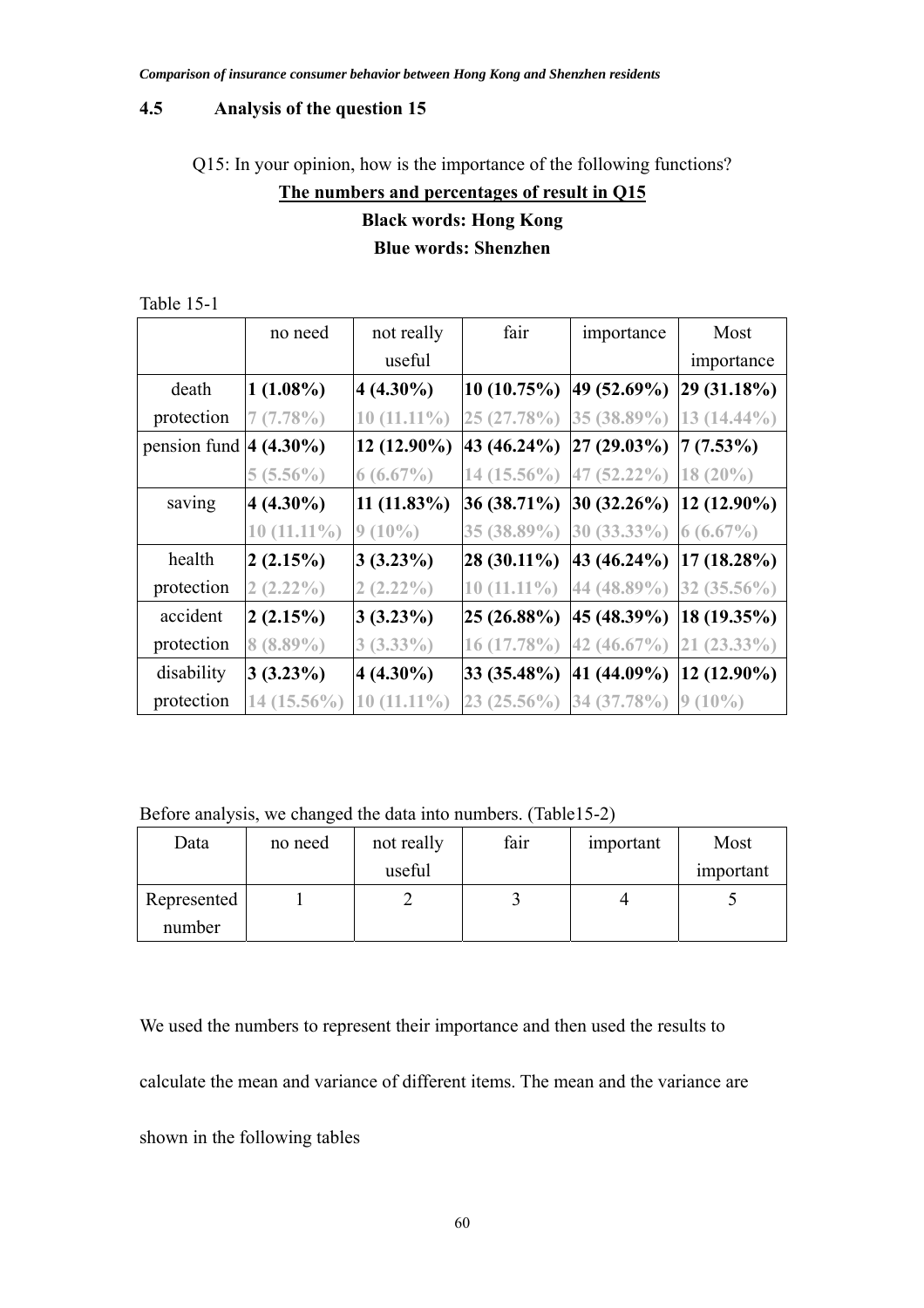# **The statistics in Hong Kong**

Table15-3

| <b>Functions</b><br>of | Death<br>protection | <b>Pension</b><br>fund | <b>Saving</b> | <b>Health</b> | Accident<br>protection   protection   protection | <b>Disability</b> |
|------------------------|---------------------|------------------------|---------------|---------------|--------------------------------------------------|-------------------|
| insurance              |                     |                        |               |               |                                                  |                   |
| Mean                   | 4.1064              | 3.2417                 | 3.3723        | 3.7553        | 3.7979                                           | 3.5883            |
| Variance               | 0.7197              | 0.875                  | 0.9889        | 0.7459        | 0.7437                                           | 0.875             |

# **The statistics in Shenzhen**

Table15-4

| <b>Functions</b><br>of | Death<br>protection | <b>Pension</b><br>fund | <b>Saving</b> | <b>Health</b> | Accident<br>protection   protection   protection | <b>Disability</b> |
|------------------------|---------------------|------------------------|---------------|---------------|--------------------------------------------------|-------------------|
| insurance              |                     |                        |               |               |                                                  |                   |
| Mean                   | 3.4111              | 3.7444                 | 3.1444        | 4.1333        | 3.7222                                           | 3.1556            |
| Variance               | 1.2336              | 1.0688                 | 1.1362        | 0.7407        | 1.2815                                           | 1.5036            |

# **The ranking of different functions before T-test**

Table15-5

| Ranking | <b>Hong Kong</b>      | <b>Shenzhen</b>       |
|---------|-----------------------|-----------------------|
|         | Death protection      | Health protection     |
|         | Accident protection   | Pension fund          |
| 3       | Health protection     | Accident protection   |
| 4       | Disability protection | Death protection      |
|         | Saving                | Disability protection |
| 6       | Pension fund          | Saving                |

We have found the rankings of the different functions. By simple ranking, the death

protection is the most important insurance function in Hong Kong. However, in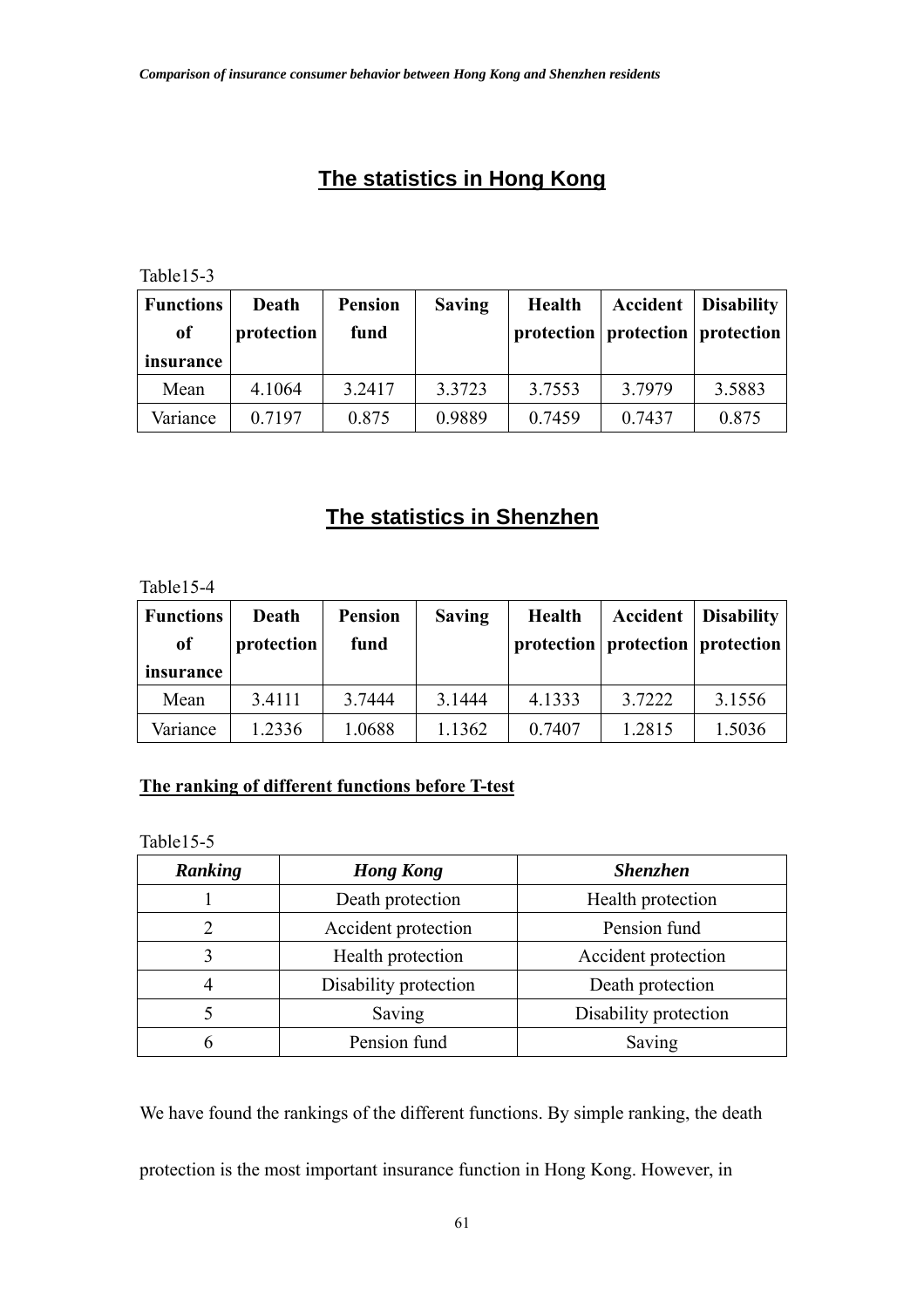Shenzhen, the most important one is Health protection. The attitude of residents in

Hong Kong seems to be different. However, we should use T-test to find out if there is

significant difference between rankings.

# **Hypothesis Testing**

| Ranking                 | <b>Hong Kong</b> |                  | $T$ -test value |                                | <b>Accept or</b> |
|-------------------------|------------------|------------------|-----------------|--------------------------------|------------------|
| 1                       | Death            |                  |                 |                                | reject the       |
|                         | protection       |                  |                 |                                | difference?      |
| $\boldsymbol{2}$        | Accident         | <b>Rank 1 to</b> | 2.889405        | $\alpha$ < t.005               | Accepted         |
|                         | protection       | Rank 2           |                 |                                |                  |
| 3                       | Health           | Rank 2 to        | 0.392025        | $\alpha$ >t.100                | Rejected         |
|                         | protection       | Rank 3           |                 |                                |                  |
| $\overline{\mathbf{4}}$ | Disability       | Rank 3 to        | 1.455114        | t.100 $\alpha$ t.050           | Accepted         |
|                         | protection       | Rank 4           |                 |                                |                  |
| 5                       | Saving           | Rank 4 to        | 1.6252491       | t.100 $\approx$ a $\geq$ t.050 | Accepted         |
|                         |                  | Rank 5           |                 |                                |                  |
| 6                       | Pension Fund     | Rank 6 to        | 0.936685        | $\alpha$ >t.100                | Rejected         |
|                         |                  | Rank 6           |                 |                                |                  |

## Table15-6 Result of T-test in Hong Kong

| Ranking                 | <b>Shenzhen</b> |           | $T$ -test value |                       | <b>Accept or</b> |
|-------------------------|-----------------|-----------|-----------------|-----------------------|------------------|
| 1                       | Health          |           |                 |                       | reject the       |
|                         | protection      |           |                 |                       | difference?      |
| $\overline{2}$          | Pension fund    | Rank 1 to | 2.8318          | $\alpha$ < t.005      | Accepted         |
|                         |                 | Rank 2    |                 |                       |                  |
| 3                       | Accident        | Rank 2 to | 0.1263          | $\alpha$ >t.100       | Rejected         |
|                         | protection      | Rank 3    |                 |                       |                  |
| $\overline{\mathbf{4}}$ | Death           | Rank 3 to | 1.6606          | t.050 $\approx$ t.025 | Accepted         |
|                         | protection      | Rank 4    |                 |                       |                  |
| 5                       | Disability      | Rank 4 to | 1.2471          | $\alpha$ >t.100*      | Accepted         |
|                         | protection      | Rank 5    |                 |                       |                  |
| 6                       | Saving          | Rank 6 to | 0.0056          | $\alpha$ >t.100       | Rejected         |
|                         |                 | Rank 6    |                 |                       |                  |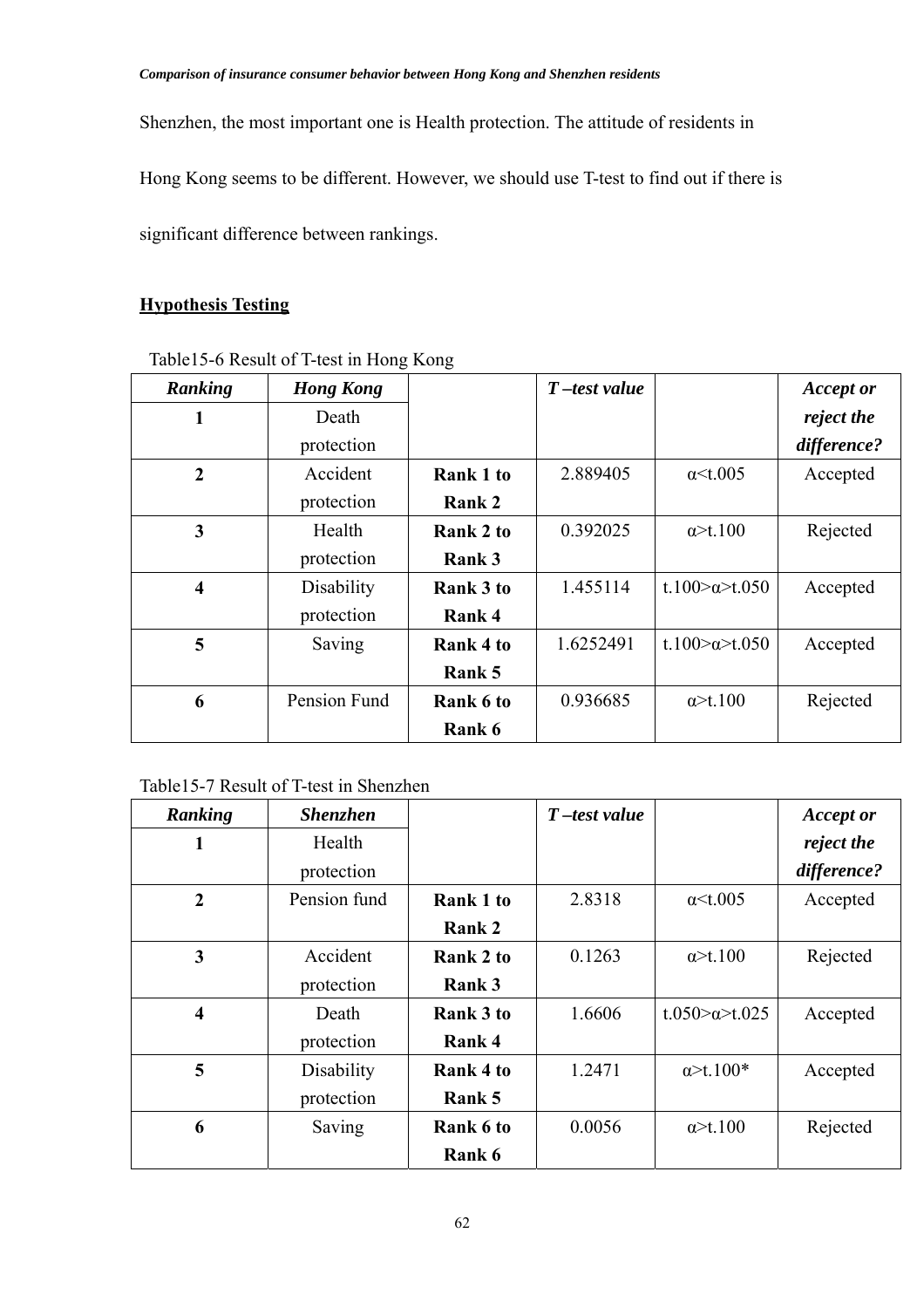After the T test, we can see the result. The most important component in the insurance policy to Hong Kong citizen is the death benefit. They emphasized that the insurance policies would concentrate on the insurance protection, not pension fund and saving. However, the result in Shenzhen is quite different. They emphasized the most important one is Health Protection. Health protection is only the third important component to Hong Kong citizen. "Pension Fund" function is very important to Shenzhen citizen. By the T-test, we accepted that this function is as important as Health protection. Saving and disability protection are not favorable to Hong Kong and Shenzhen citizen. From this result, we can see that the needs in insurance policies to Hong Kong and Shenzhen citizen are quite different.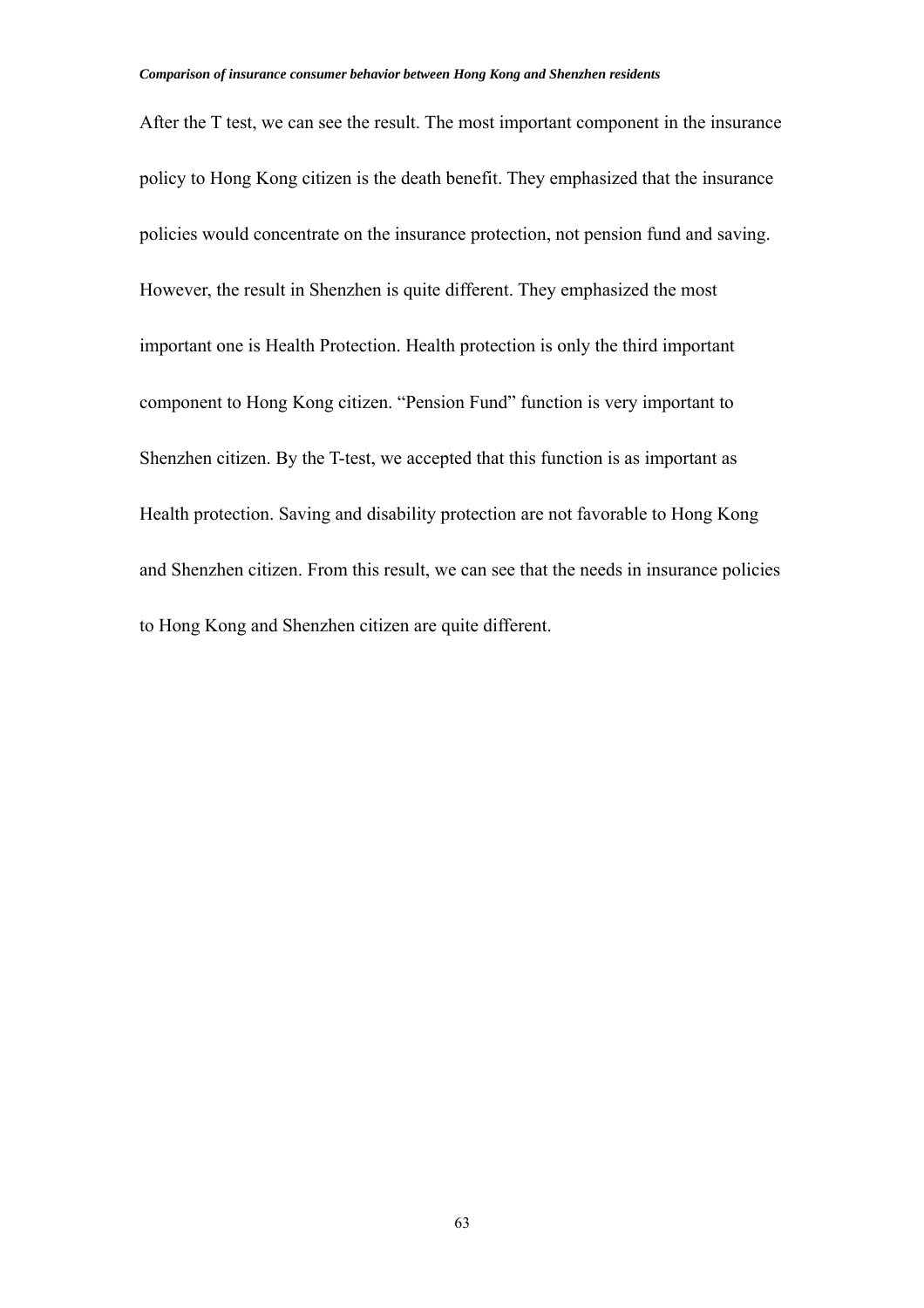## **Output analysis of Question 15 in terms of income**

|                   | No need           | Not really        | Fair          | Importance     | <b>Most</b>    |
|-------------------|-------------------|-------------------|---------------|----------------|----------------|
|                   |                   | useful            |               |                | importance     |
| Death             | $1(1.08\%)$       | $4(4.30\%)$       | 10(10.75%)    | 49 (52.69%)    | 29 (31.18%)    |
| protection        | 7(7.78%)          | $10(11.11\%)$     | 25 (27.78%)   | 35 (38.89%)    | $13(14.44\%)$  |
| <b>Pension</b>    | $4(4.30\%)$       | 12 (12.90%)       | 43 (46.24%)   | $27(29.03\%)$  | $7(7.53\%)$    |
| fund              | $5(5.56\%)$       | $6(6.67\%)$       | 14 (15.56%)   | 47 $(52.22\%)$ | $18(20\%)$     |
| <b>Saving</b>     | $4(4.30\%)$       | $11(11.83\%)$     | 36 (38.71%)   | $30(32.26\%)$  | 12 (12.90%)    |
|                   | $10(11.11\%)$     | $9(10\%)$         | 35 (38.89%)   | 30 (33.33%)    | $6(6.67\%)$    |
| <b>Health</b>     | 2(2.15%)          | $3(3.23\%)$       | 28 (30.11%)   | 43 (46.24%)    | $17(18.28\%)$  |
| protection        | $2(2.22\%)$       | $2(2.22\%)$       | $10(11.11\%)$ | 44 (48.89%)    | 32 $(35.56\%)$ |
| Accident          | 2(2.15%)          | $3(3.23\%)$       | 25 (26.88%)   | 45 (48.39%)    | 18 (19.35%)    |
| protection        | $8(8.89\%)$       | $3(3.33\%)$       | $16(17.78\%)$ | 42 $(46.67\%)$ | $21(23.33\%)$  |
| <b>Disability</b> | $3(3.23\%)$       | $4(4.30\%)$       | 33 (35.48%)   | 41 (44.09%)    | $12(12.90\%)$  |
| protection        | $(15.56\%)$<br>14 | $(11.11\%)$<br>10 | $23(25.56\%)$ | 34 (37.78%)    | $9(10\%)$      |

This is the table used in Q15 analysis

When we use income level (Q21) to identify the preferences of Hong Kong and

Shenzhen citizens, we get new tables in terms of income level. (The data was

analyzed when the sample size is greater than 10.)

| Hong Kong samples' income distribution |                  | Shenzhen samples' income distribution |                 |
|----------------------------------------|------------------|---------------------------------------|-----------------|
| $27(29.03\%)$                          | \$5000 or below  | $15(16.67\%)$                         | \$1000 or below |
| $19(20.43\%)$                          | \$5001-\$10000   | $28(31.11\%)$                         | \$1001-\$2000   |
| $15(16.13\%)$                          | \$10001-\$15000  | $20(22.22\%)$                         | \$2001-\$3000   |
| 23 (24.73%)                            | \$15001-\$20000  | $13(14.44\%)$                         | \$3001-\$4000   |
| $(7.52\%)$<br>7                        | \$20001-\$25000  | $6(6.67\%)$                           | \$4001-\$5000   |
| $(2.15\%)$<br>2                        | \$25001-\$30000  | $3(3.33\%)$                           | \$5001-\$6000   |
| $(0\%)$<br>0                           | \$30000 or above | $5(5.56\%)$                           | \$6000 or above |
|                                        |                  |                                       |                 |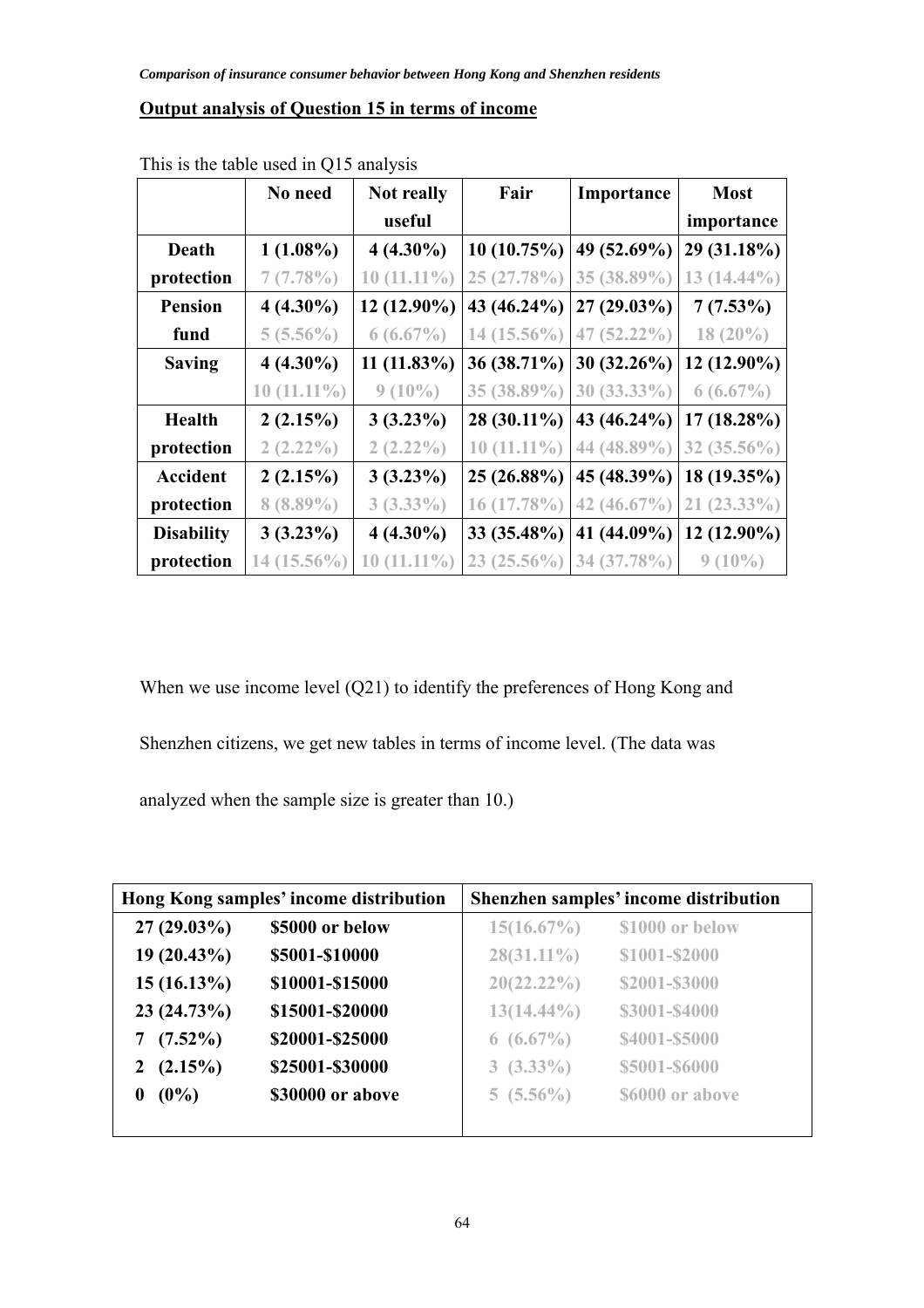The statistics of eight groups are shown on the below. In the next step, we used the hypothesis testing to find out the actual rankings of the different groups in order to get a better result in analyzing. .

## **Hypothesis-testing for Q15 in terns of income level**

**H**<sub>0</sub>:  $\mu$ <sub>x</sub> – $\mu$ <sub>y</sub> = 0

**H**<sub>1</sub>:  $\mu_x - \mu_y \neq 0$ 

$$
t^* = \frac{(X_1 - X_2) - (\mu_1 - \mu_2)}{\sqrt{\frac{S_1^2(n_1 - 1) + S_2(n_2 - 1)}{n_1 + n_2 - 2}} * \sqrt{\frac{1}{n_1} + \frac{1}{n_2}}}
$$

**Then, we found out the degree of freedom (df = n1+n2 -1). We used the T-table to find out the T-test value of different intervals. If the value is**  $\alpha$  **>t.100, we rejected the difference. It means that there is no difference between two rankings. However, if α<t.100, we accepted the difference as there is difference between the two rankings.**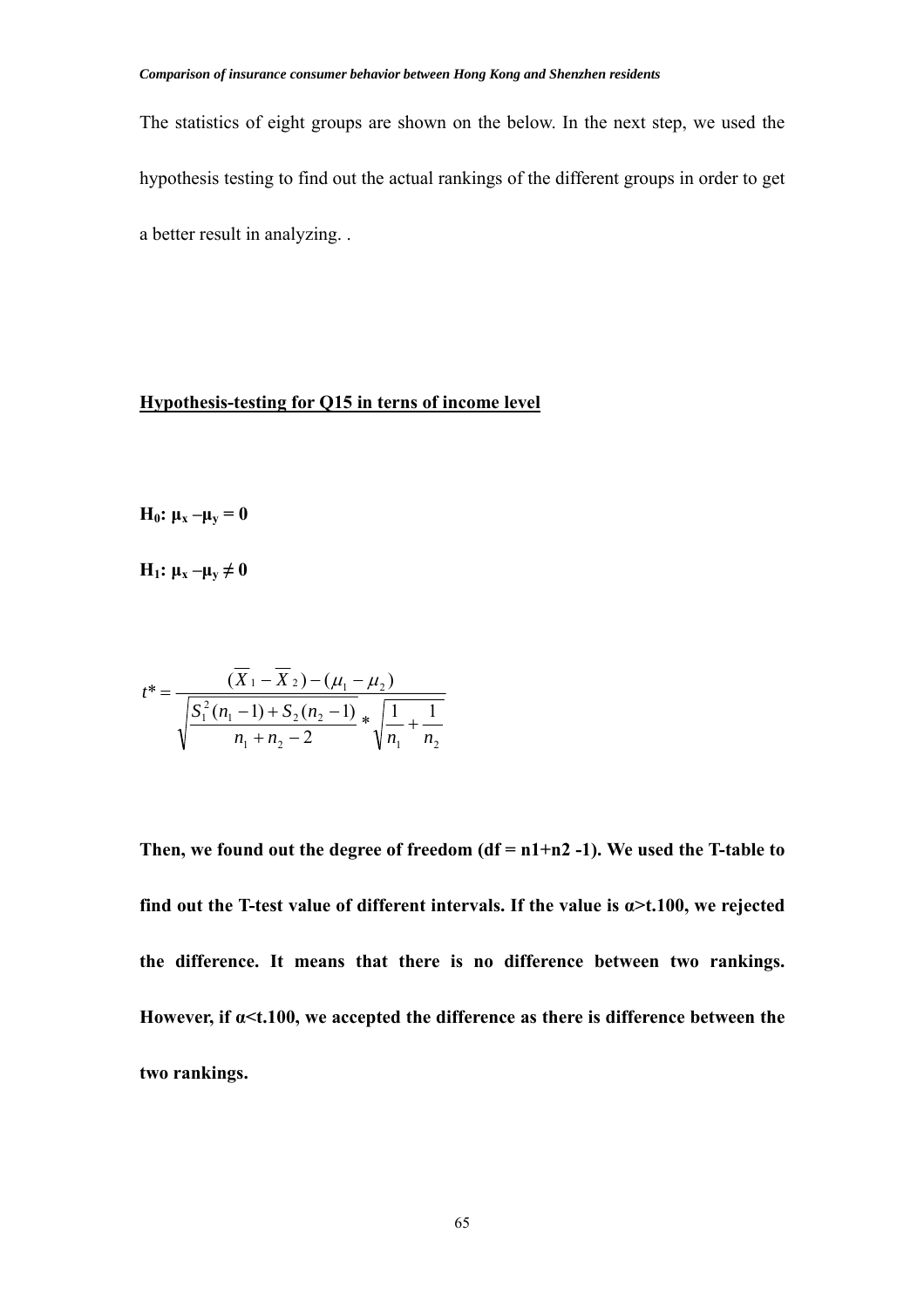## **Hong Kong**

| Income level \$5,000 or below (sample size: 27) |                       |             |                           |  |  |
|-------------------------------------------------|-----------------------|-------------|---------------------------|--|--|
| Ranking                                         | <b>Hong Kong</b>      | <b>Mean</b> | <b>Standard Deviation</b> |  |  |
|                                                 | Accident protection   | 3.8519      | 0.9072                    |  |  |
| 2                                               | Health protection     | 3.8519      | 0.9885                    |  |  |
| 3                                               | Disability protection | 3.7037      | 0.8689                    |  |  |
| $\overline{4}$                                  | Death Protection      | 3.6667      | 0.8771                    |  |  |
| 5                                               | Saving                | 3.4074      | 1.0473                    |  |  |
| 6                                               | Pension fund          | 3.3333      | 1.0742                    |  |  |

| Ranking                 | <b>Hong Kong</b> |           | $T$ -test value |                 | <b>Accept or</b> |
|-------------------------|------------------|-----------|-----------------|-----------------|------------------|
| 1                       | Accident         |           |                 |                 | reject the       |
|                         | protection       |           |                 |                 | difference?      |
| $\overline{2}$          | Health           | Rank 1 to | $\theta$        | $\alpha$ >t.100 | Rejected         |
|                         | protection       | Rank 2    |                 |                 |                  |
| 3                       | Disability       | Rank 2 to | 0.5650          | $\alpha$ >t.100 | Rejected         |
|                         | protection       | Rank 3    |                 |                 |                  |
| $\overline{\mathbf{4}}$ | Death            | Rank 3 to | 0.1455          | $\alpha$ >t.100 | Rejected         |
|                         | Protection       | Rank 4    |                 |                 |                  |
| 5                       | Saving           | Rank 4 to | 0.9713          | $\alpha$ >t.100 | Rejected         |
|                         |                  | Rank 5    |                 |                 |                  |
| 6                       | Pension fund     | Rank 5 to | 0.2644          | $\alpha$ >t.100 | Rejected         |
|                         |                  | Rank 6    |                 |                 |                  |

## **Result**

The testing accepted that all hypothesis. There are no differences between rankings. Then, we used Rank 1 (accident protection) to compare with the following rankings. The result is the same that rejected the difference between rankings. There are no differences to the importance of difference functions as Income level \$5,000 or below.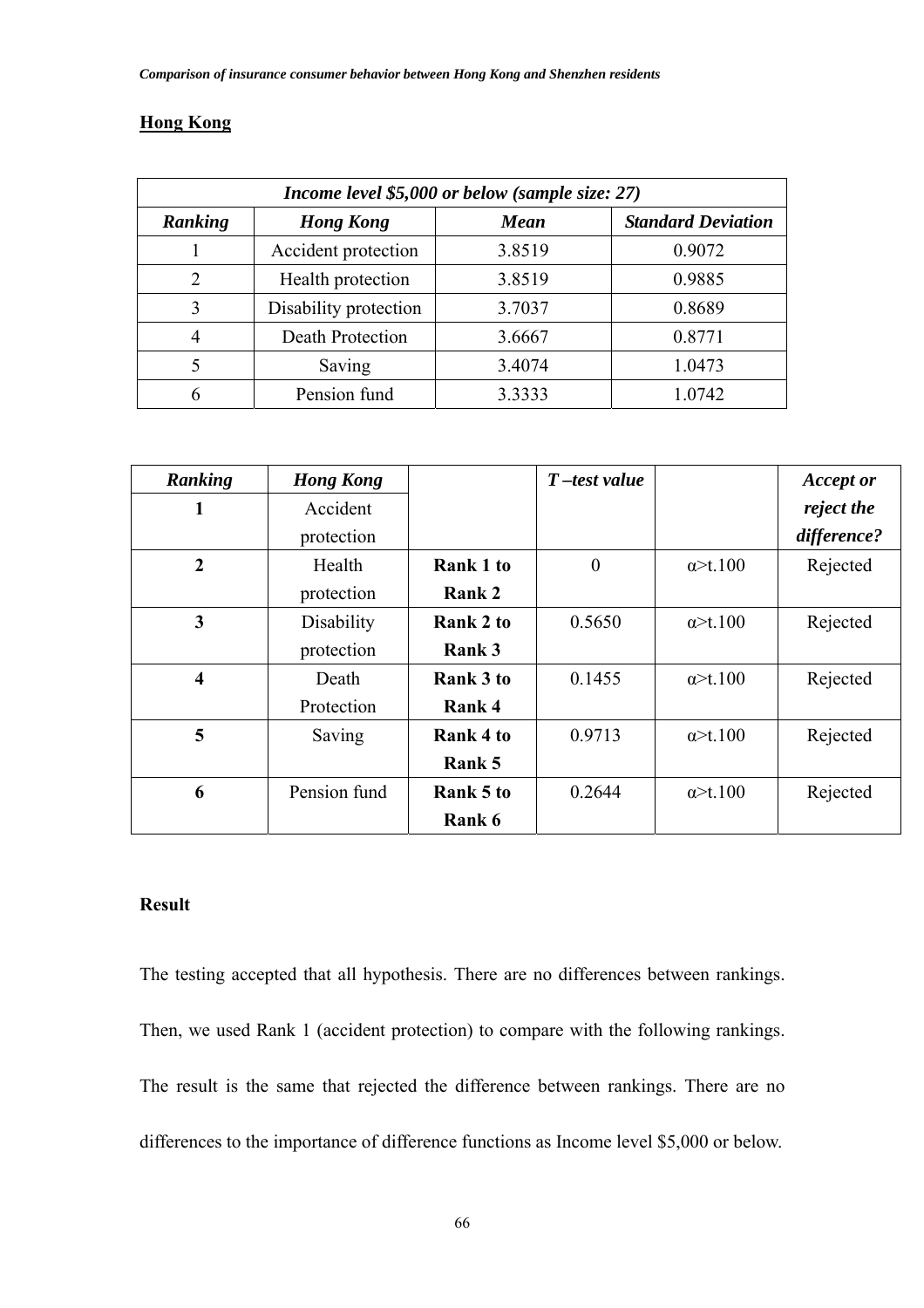| Income level \$5,001 - \$10,000 (sample size: 19) |                       |             |                           |  |  |
|---------------------------------------------------|-----------------------|-------------|---------------------------|--|--|
| Ranking                                           | <b>Hong Kong</b>      | <b>Mean</b> | <b>Standard Deviation</b> |  |  |
|                                                   | Death Protection      | 4.0526      | 0.7058                    |  |  |
| $\mathfrak{D}$                                    | Accident protection   | 3.6842      | 0.8201                    |  |  |
| 3                                                 | Health protection     | 3.4737      | 0.6967                    |  |  |
| $\overline{4}$                                    | Disability protection | 3.4211      | 0.6925                    |  |  |
| 5                                                 | Saving                | 3.1053      | 0.9366                    |  |  |
| 6                                                 | Pension fund          |             | 0.6667                    |  |  |

| Ranking                 | <b>Hong Kong</b> |           | $T$ -test value |                  | <b>Accept or</b> |
|-------------------------|------------------|-----------|-----------------|------------------|------------------|
| 1                       | Death            |           |                 |                  | reject the       |
|                         | Protection       |           |                 |                  | difference?      |
| $\overline{2}$          | Accident         | Rank 1 to | 1.2999          | $\alpha$ >t.100  | Rejected         |
|                         | protection       | Rank 2    |                 |                  |                  |
| 3                       | Health           | Rank 2 to | 0.7450          | $\alpha$ >t.100  | Rejected         |
|                         | protection       | Rank 3    |                 |                  |                  |
| $\overline{\mathbf{4}}$ | Disability       | Rank 3 to | 0.1945          | $\alpha$ >t.100  | Rejected         |
|                         | protection       | Rank 4    |                 |                  |                  |
| 5                       | Saving           | Rank 4 to | 1.0785          | $\alpha$ >t.100  | Rejected         |
|                         |                  | Rank 5    |                 |                  |                  |
| 6                       | Pension fund     | Rank 5 to | 0.3625          | $\alpha > t.100$ | Rejected         |
|                         |                  | Rank 6    |                 |                  |                  |

From the table, the testing rejected the differences between the rankings. However, from Rank 1 to Rank 2, t\* is very near to the accept value. Therefore, we can accept the difference between Rank 1 and Rank 2. Death Protection is the most important function in the Income level \$5,001 - \$10,000.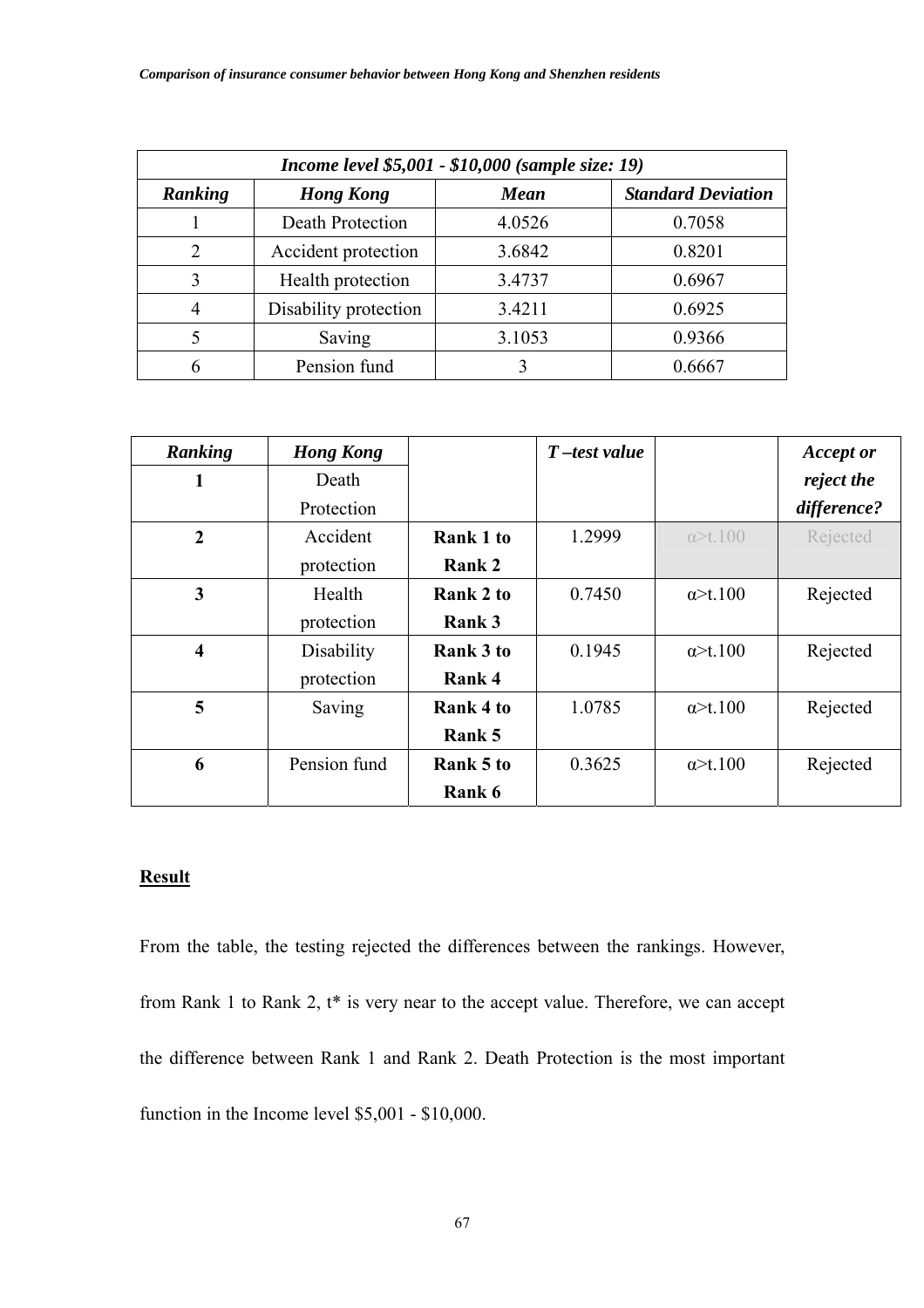| Income level \$10,001 - \$15,000 (sample size: 15) |                          |             |                           |  |  |
|----------------------------------------------------|--------------------------|-------------|---------------------------|--|--|
| Ranking                                            | <b>Hong Kong</b>         | <b>Mean</b> | <b>Standard Deviation</b> |  |  |
|                                                    | Death Protection         | 4.4         | 0.6325                    |  |  |
| $\overline{2}$                                     | <b>Health Protection</b> | 3.9333      | 0.8837                    |  |  |
| 3                                                  | Accident protection      | 3.8667      | 0.7432                    |  |  |
| 4                                                  | Disability protection    | 3.8         | 0.7746                    |  |  |
| 5                                                  | Saving                   | 3.5333      | 0.8338                    |  |  |
|                                                    | Pension fund             | 3.5333      | 0.8338                    |  |  |

| Ranking                 | <b>Hong Kong</b> |                  | $T$ -test value |                                | <b>Accept or</b> |
|-------------------------|------------------|------------------|-----------------|--------------------------------|------------------|
| 1                       | Death            |                  |                 |                                | reject the       |
|                         | Protection       |                  |                 |                                | difference?      |
| $\boldsymbol{2}$        | Health           | Rank 1 to        | 1.4679          | t.100 $\approx$ a $\geq$ t.050 | Accepted         |
|                         | Protection       | Rank 2           |                 |                                |                  |
| 3                       | Accident         | Rank 2 to        | 0.2022          | $\alpha$ >t.100                | Rejected         |
|                         | protection       | Rank 3           |                 |                                |                  |
| $\overline{\mathbf{4}}$ | Disability       | <b>Rank 3 to</b> | 0.2097          | $\alpha$ >t.100                | Rejected         |
|                         | protection       | Rank 4           |                 |                                |                  |
| 5                       | Saving           | Rank 4 to        | 0.8144          | $\alpha$ >t.100                | Rejected         |
|                         |                  | Rank 5           |                 |                                |                  |
| 6                       | Pension fund     | Rank 5 to        | $\theta$        | $\alpha$ >t.100                | Rejected         |
|                         |                  | Rank 6           |                 |                                |                  |

There is only the difference between Rank 1 and Rank 2 accepted in the hypothesis testing.  $T^*$  is in the range t.100 $\approx$ α $\approx$ t.050. From the result, death protection is the most important function to the people in the income level \$10,001 - \$15,000. There are no differences between different rankings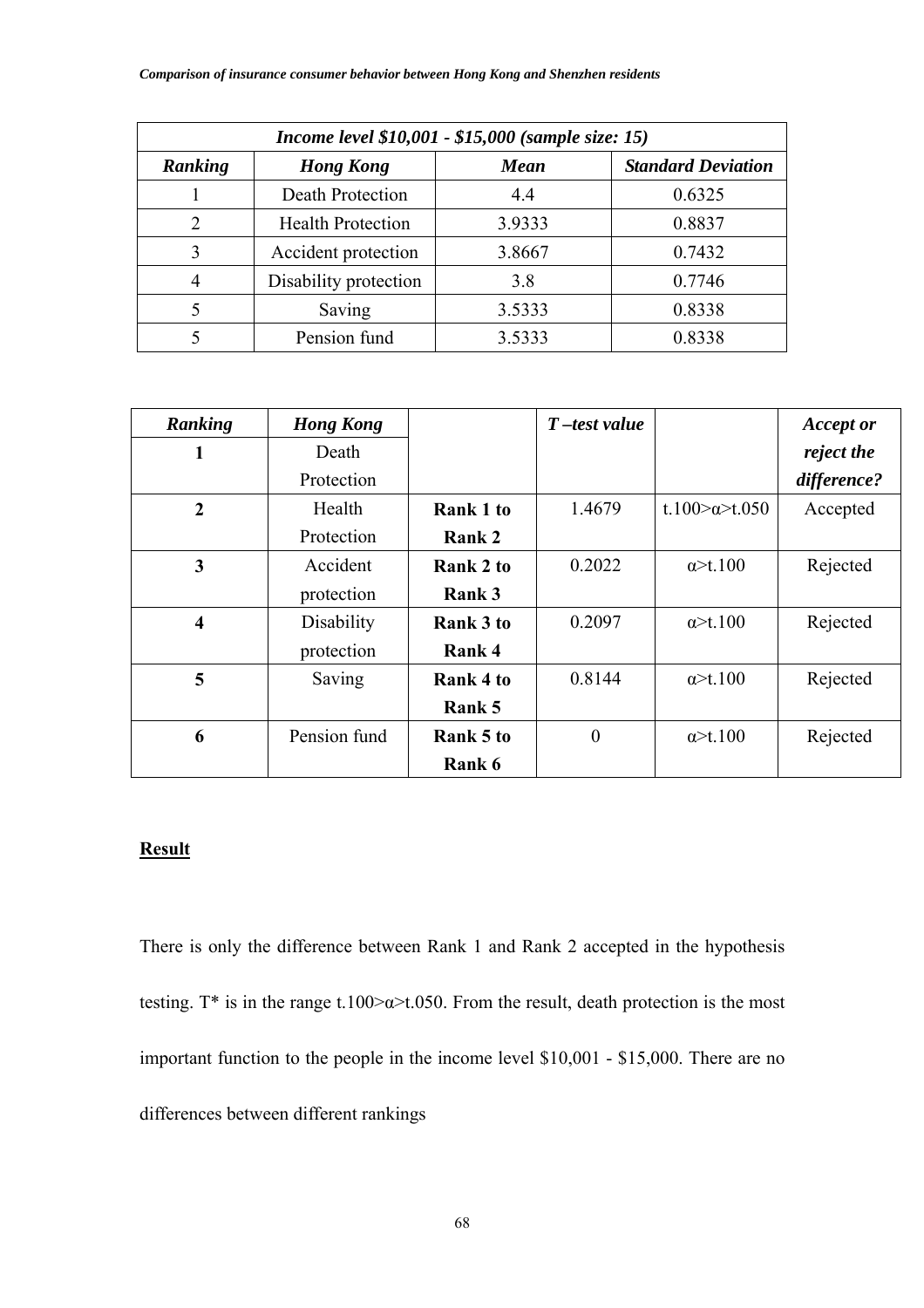| Income level \$15,001 - \$20,000 (sample size: 23) |                       |        |                           |  |  |
|----------------------------------------------------|-----------------------|--------|---------------------------|--|--|
| Ranking                                            | <b>Hong Kong</b>      | Mean   | <b>Standard Deviation</b> |  |  |
|                                                    | Death Protection      | 4.1739 | 0.8869                    |  |  |
| 2                                                  | Accident protection   | 3.6522 | 0.9346                    |  |  |
| 3                                                  | Health protection     | 3.5652 | 0.7878                    |  |  |
| 4                                                  | Saving                | 3.4348 | 1.1211                    |  |  |
| 5                                                  | Disability protection | 3.3915 | 0.9409                    |  |  |
| 6                                                  | Pension fund          | 3.1304 | 1.0137                    |  |  |

| Ranking                 | <b>Hong Kong</b> |                  | $T$ -test value |                        | <b>Accept or</b> |
|-------------------------|------------------|------------------|-----------------|------------------------|------------------|
| 1                       | Death            |                  |                 |                        | reject the       |
|                         | Protection       |                  |                 |                        | difference?      |
| $\overline{2}$          | Accident         | <b>Rank 1 to</b> | 2.2558          | t.025> $\alpha$ >t.010 | Accepted         |
|                         | protection       | Rank 2           |                 |                        |                  |
| 3                       | Health           | Rank 2 to        | 0.3179          | $\alpha$ >t.100        | Rejected         |
|                         | protection       | Rank 3           |                 |                        |                  |
| $\overline{\mathbf{4}}$ | Saving           | <b>Rank 3 to</b> | 0.9137          | $\alpha$ >t.100        | Rejected         |
|                         |                  | Rank 4           |                 |                        |                  |
| 5                       | Disability       | Rank 4 to        | 0.4538          | $\alpha$ >t.100        | Rejected         |
|                         | protection       | Rank 5           |                 |                        |                  |
| 6                       | Pension fund     | Rank 5 to        | 0.9992          | $\alpha$ >t.100        | Rejected         |
|                         |                  | Rank 6           |                 |                        |                  |

There is only the difference between Rank 1 and Rank 2 accepted in the hypothesis testing.  $T^*$  is in the range t.025> $\alpha$ >t.010. By the result, death protection is the most important function to the people in the income level \$10,001 - \$15,000. There are no differences between different rankings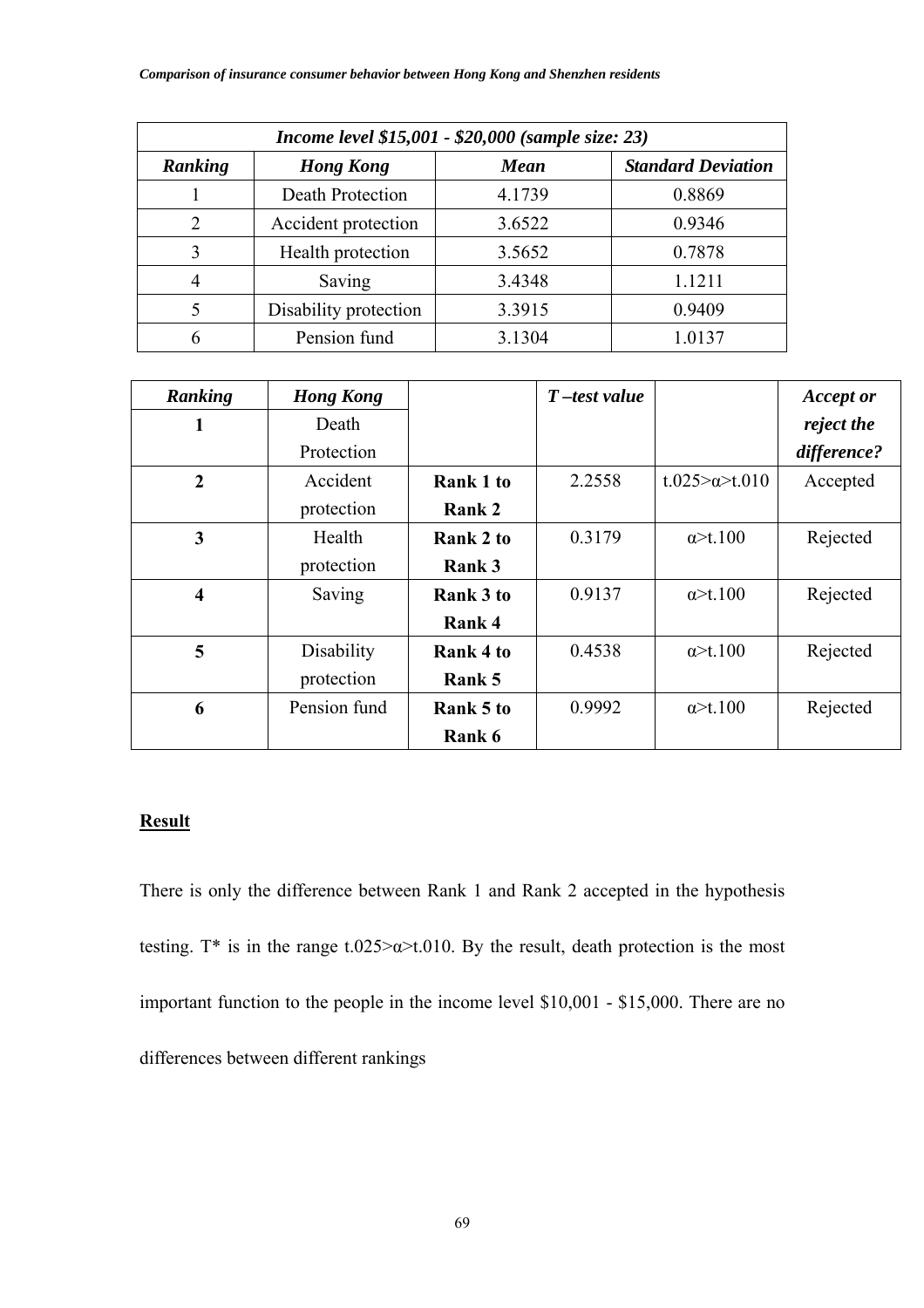### **Shenzhen**

| Income level \$1,000 or below (sample size: 15) |                          |             |                           |  |  |
|-------------------------------------------------|--------------------------|-------------|---------------------------|--|--|
| Ranking                                         | <b>Shenzhen</b>          | <b>Mean</b> | <b>Standard Deviation</b> |  |  |
|                                                 | <b>Health Protection</b> | 4.5333      | 0.5164                    |  |  |
| 2                                               | Accident protection      | 3.6667      | 1.0465                    |  |  |
| 3                                               | Pension protection       | 3.6667      | 1.3973                    |  |  |
| $\overline{4}$                                  | Death protection         | 3.4667      | 1.1872                    |  |  |
| 5                                               | Disability protection    | 3.2667      | 1.2799                    |  |  |
| 6                                               | Saving                   | 2.8667      | 1.1255                    |  |  |

| Ranking                 | <b>Shenzhen</b> |                  | $T$ -test value |                       | <b>Accept or</b> |
|-------------------------|-----------------|------------------|-----------------|-----------------------|------------------|
| 1                       | Health          |                  |                 |                       | reject the       |
|                         | Protection      |                  |                 |                       | difference?      |
| $\overline{2}$          | Accident        | <b>Rank 1 to</b> | 2.6847          | t.010 $\approx$ t.005 | Accepted         |
|                         | protection      | Rank 2           |                 |                       |                  |
| 3                       | Pension         | Rank 2 to        | $\theta$        | $\alpha$ >t.100       | Rejected         |
|                         | protection      | Rank 3           |                 |                       |                  |
| $\overline{\mathbf{4}}$ | Death           | Rank 3 to        | 0.4818          | $\alpha$ >t.100       | Rejected         |
|                         | protection      | Rank 4           |                 |                       |                  |
| 5                       | Disability      | Rank 4 to        | 0.4931          | $\alpha$ >t.100       | Rejected         |
|                         | protection      | Rank 5           |                 |                       |                  |
| 6                       | Saving          | Rank 5 to        | 0.9989          | $\alpha$ >t.100       | Rejected         |
|                         |                 | Rank 6           |                 |                       |                  |

# **Result**

In the income level \$1,000 or below, there is only one difference that can be accepted. That is the difference between Rank 1 and Rank 2. Health protection is the most important function to this group of people. Health insurance is not expensive in China and can give them a better medical treatment.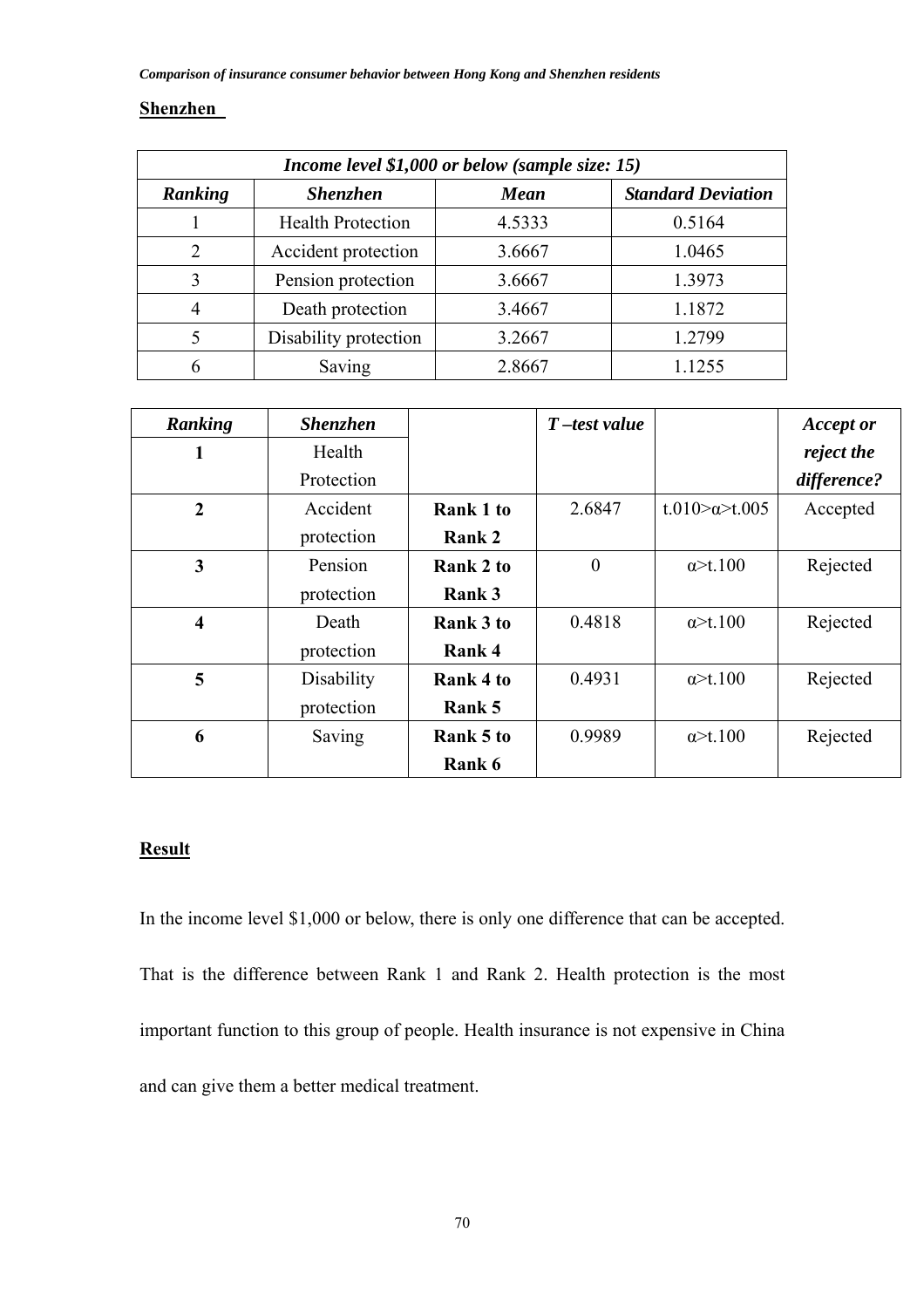| Income level \$1,001 - \$2,000 (sample size: 28) |                          |             |                           |  |  |
|--------------------------------------------------|--------------------------|-------------|---------------------------|--|--|
| Ranking                                          | <b>Shenzhen</b>          | <b>Mean</b> | <b>Standard Deviation</b> |  |  |
|                                                  | <b>Health Protection</b> | 3.8571      | 1.1127                    |  |  |
| $\overline{2}$                                   | Accident protection      | 3.6429      | 1.2536                    |  |  |
| 3                                                | Pension protection       | 3.6071      | 1.1333                    |  |  |
| 4                                                | Saving                   | 3.1071      | 1.0659                    |  |  |
| 5                                                | Death protection         | 3.0357      | 0.9616                    |  |  |
| 6                                                | Disability protection    | 2.8929      | 1.1001                    |  |  |

| Ranking                 | <b>Shenzhen</b> |                  | $T$ -test value |                       | <b>Accept or</b> |
|-------------------------|-----------------|------------------|-----------------|-----------------------|------------------|
| 1                       | Health          |                  |                 |                       | reject the       |
|                         | Protection      |                  |                 |                       | difference?      |
| $\boldsymbol{2}$        | Accident        | <b>Rank 1 to</b> | 0.7369          | $\alpha$ >t.100       | Rejected         |
|                         | protection      | Rank 2           |                 |                       |                  |
| 3                       | Pension         | Rank 2 to        | 0.1226          | $\alpha$ >t.100       | Rejected         |
|                         | protection      | Rank 3           |                 |                       |                  |
| $\overline{\mathbf{4}}$ | Saving          | <b>Rank 3 to</b> | 1.7839          | t.050 $\approx$ t.025 | Accepted         |
|                         |                 | Rank 4           |                 |                       |                  |
| 5                       | Death           | Rank 4 to        | 0.2655          | $\alpha$ >t.100       | Rejected         |
|                         | protection      | Rank 5           |                 |                       |                  |
| 6                       | Disability      | Rank 6 to        | 0.5263          | $\alpha$ >t.100       | Rejected         |
|                         | protection      | Rank 6           |                 |                       |                  |

Due to the result, the first three rankings are having no difference between them. The hypotheses are accepted by the test. In this income group, the need for insurance protection is wider than the lower income group because their income is higher and get afford for more insurance payment.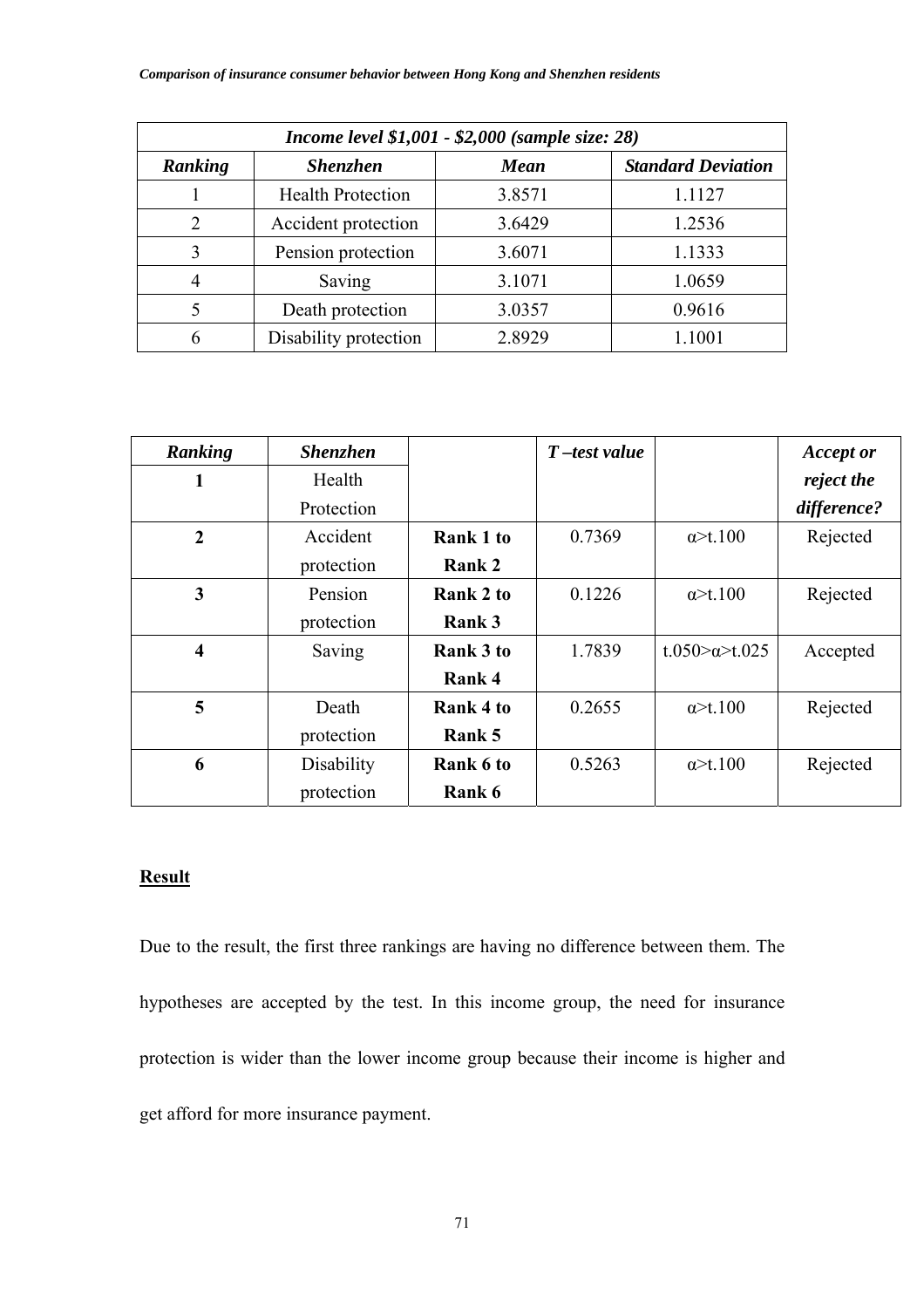| Income level \$2,001 - \$3,000 (sample size: 20) |                          |             |                           |  |  |
|--------------------------------------------------|--------------------------|-------------|---------------------------|--|--|
| Ranking                                          | <b>Shenzhen</b>          | <b>Mean</b> | <b>Standard Deviation</b> |  |  |
|                                                  | <b>Health Protection</b> | 4.15        | 0.5817                    |  |  |
| $\overline{2}$                                   | Pension protection       | 3.75        | 0.8507                    |  |  |
| 3                                                | Death protection         | 3.45        | 1.3169                    |  |  |
| $\overline{4}$                                   | Saving                   | 3.35        | 0.9881                    |  |  |
| 5                                                | Accident protection      | 3.3         | 1.4179                    |  |  |
| 6                                                | Disability protection    | 3.2         | 1.3219                    |  |  |

| Ranking                 | <b>Shenzhen</b> |                  | $T$ -test value |                                | <b>Accept or</b> |
|-------------------------|-----------------|------------------|-----------------|--------------------------------|------------------|
| 1                       | Health          |                  |                 |                                | reject the       |
|                         | Protection      |                  |                 |                                | difference?      |
| $\boldsymbol{2}$        | Pension         | <b>Rank 1 to</b> | 1.4919          | t.100 $\approx$ a $\geq$ t.050 | Accepted         |
|                         | protection      | <b>Rank 2</b>    |                 |                                |                  |
| 3                       | Death           | Rank 2 to        | 0.9133          | $\alpha$ >t.100                | Rejected         |
|                         | protection      | Rank 3           |                 |                                |                  |
| $\overline{\mathbf{4}}$ | Saving          | <b>Rank 3 to</b> | 0.2946          | $\alpha$ >t.100                | Rejected         |
|                         |                 | Rank 4           |                 |                                |                  |
| 5                       | Accident        | Rank 4 to        | 0.1442          | $\alpha$ >t.100                | Rejected         |
|                         | protection      | Rank 5           |                 |                                |                  |
| 6                       | Disability      | Rank 6 to        | 0.2708          | $\alpha$ >t.100                | Rejected         |
|                         | protection      | Rank 6           |                 |                                |                  |

From the result, the most important function in the insurance policy in this income group is Health protection. It is significant that it rejected the hypothesis testing. Other functions are not having significant differences as the test results accepted the hypothesis, as there is no difference between the means.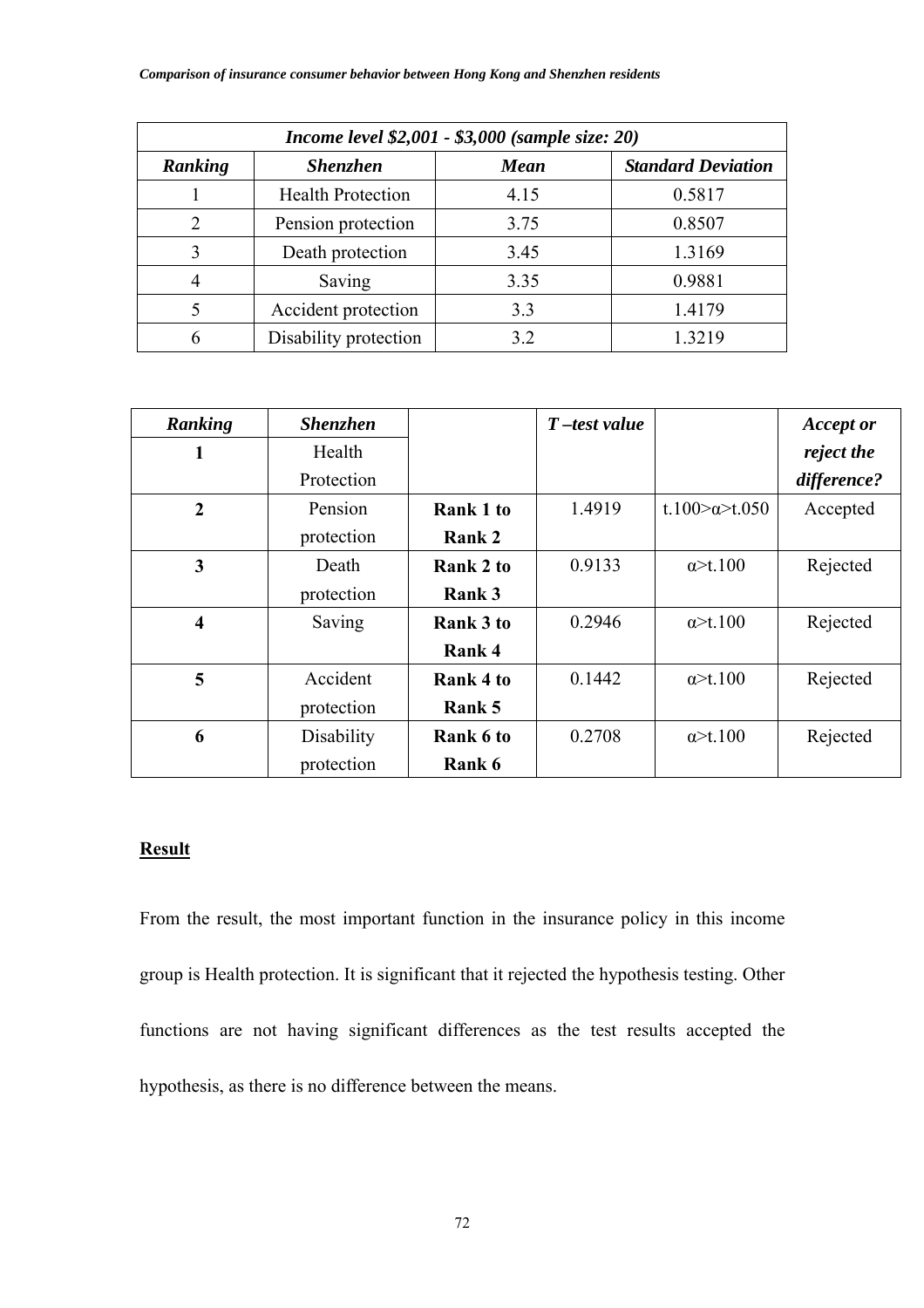| Income level \$3,001 - \$4,000 (sample size: 13) |                       |             |                           |  |  |  |
|--------------------------------------------------|-----------------------|-------------|---------------------------|--|--|--|
| Ranking                                          | <b>Shenzhen</b>       | <b>Mean</b> | <b>Standard Deviation</b> |  |  |  |
|                                                  | Accident protection   | 4.0769      | 0.4935                    |  |  |  |
| $\overline{2}$                                   | Health protection     | 4.0769      | 0.8623                    |  |  |  |
| 3                                                | Pension protection    | 3.9231      | 1.0377                    |  |  |  |
| 4                                                | Death protection      | 3.6154      | 0.8697                    |  |  |  |
| 5                                                | Disability protection | 3.0769      | 0.4935                    |  |  |  |
| 6                                                | Saving                | 2.9231      | 1.1152                    |  |  |  |

| Ranking                 | <b>Shenzhen</b> |                  | $T$ -test value |                                | <b>Accept or</b> |
|-------------------------|-----------------|------------------|-----------------|--------------------------------|------------------|
| 1                       | Accident        |                  |                 |                                | reject the       |
|                         | protection      |                  |                 |                                | difference?      |
| $\overline{2}$          | Health          | <b>Rank 1 to</b> | $\overline{0}$  | $\alpha$ >t.100                | Rejected         |
|                         | protection      | Rank 2           |                 |                                |                  |
| 3                       | Pension         | Rank 2 to        | 0.4023          | $\alpha$ >t.100                | Rejected         |
|                         | protection      | Rank 3           |                 |                                |                  |
| $\overline{\mathbf{4}}$ | Death           | <b>Rank 3 to</b> | 0.8033          | $\alpha$ >t.100                | Rejected         |
|                         | protection      | Rank 4           |                 |                                |                  |
| 5                       | Disability      | Rank 4 to        | 1.6629          | t.100 $\approx$ a $\geq$ t.050 | Accepted         |
|                         | protection      | Rank 5           |                 |                                |                  |
| 6                       | Saving          | Rank 6 to        | 0.4372          | $\alpha$ >t.100                | Rejected         |
|                         |                 | Rank 6           |                 |                                |                  |

In this income group, from the statistics, we can see that the Health protection and accident protection are also the same value in mean and there is no difference between them as the t\* for them is zero. They are the same importance.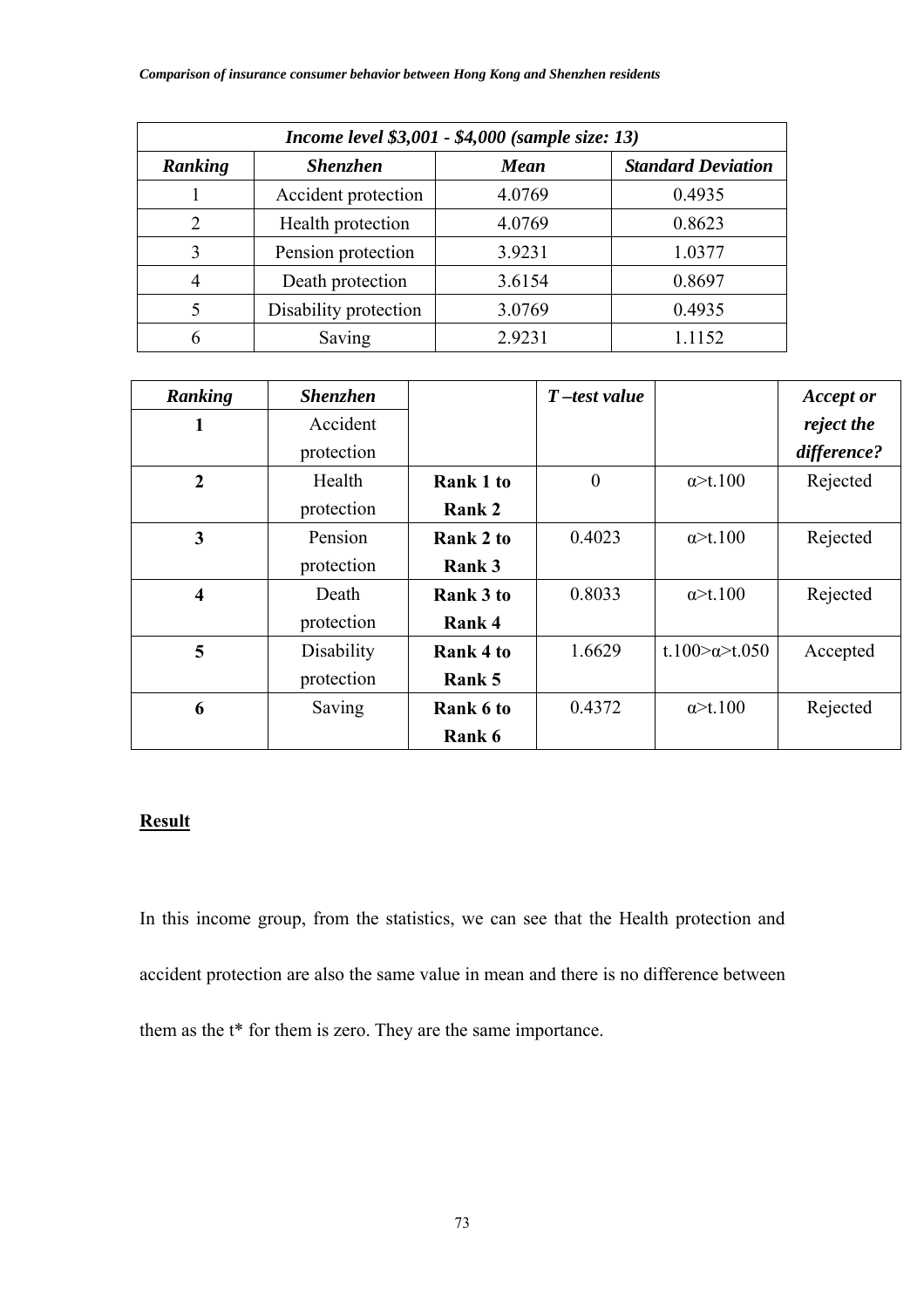#### **Output analysis of Question 15 in terms of income**

There is difference between Hong Kong and Shenzhen residents in terms of income in their insurable needs. In Hong Kong, in all income level that we analysis in this part, Death protection is the most important function. Only in the income group, whose income received is lower than \$5,001, emphasized the accident protection is the most important. We assume that the accident protection is cheaper than death protection and their insurance concept towards death is not well developed.

In Shenzhen, the respondents emphasized the health protection and accident protections are important functions to an insurance policy. Health and accident protections are the term insurances. They are relatively cheaper. In Shenzhen's economy, it is quite expensive to afford life insurance. Therefore, they emphasized that health and accident protection is important and affordable to them.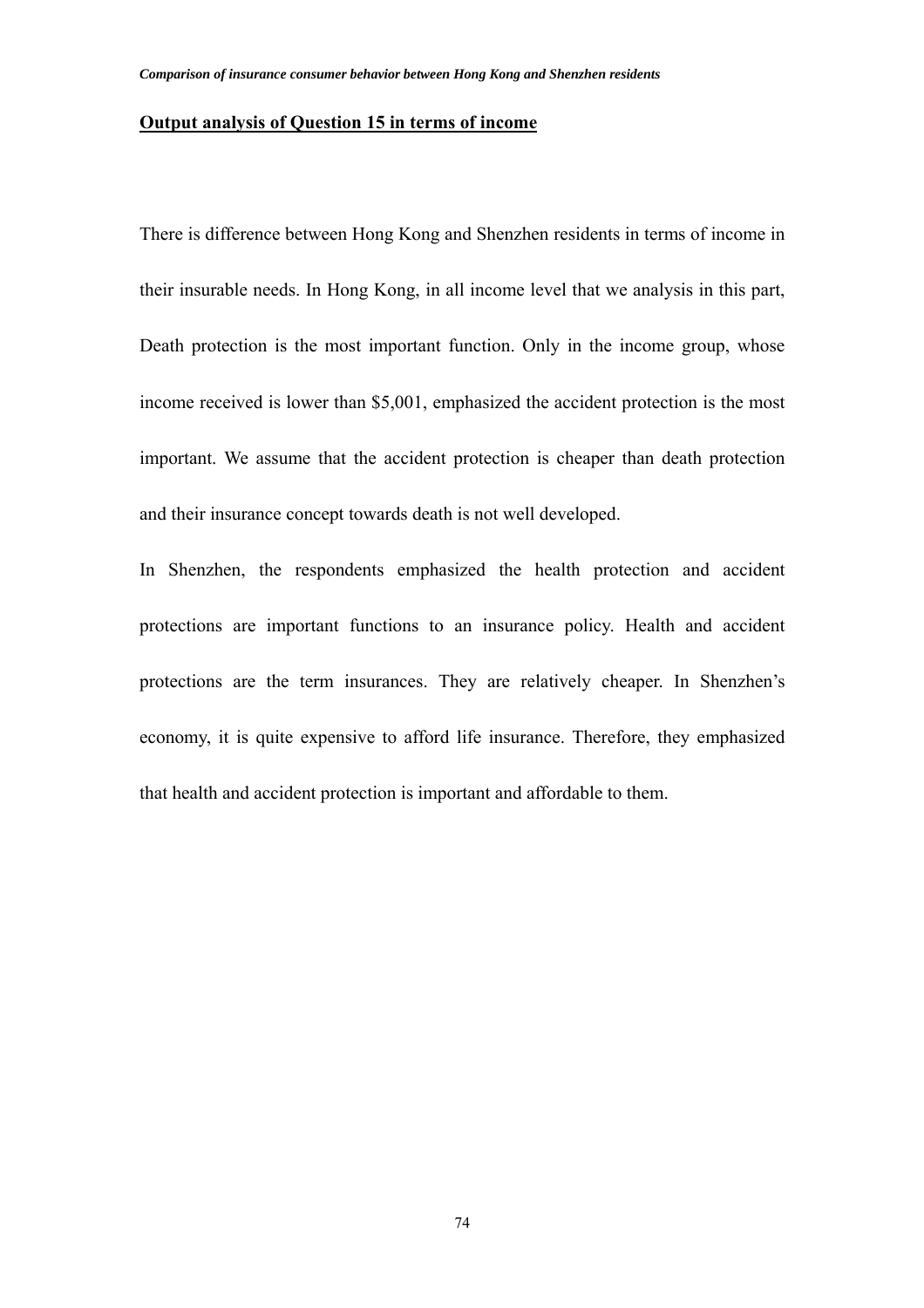### **Analysis of Q15 in terms of Age range**

|                   | No need       | <b>Not really</b> | Fair          | Importance     | <b>Most</b>   |
|-------------------|---------------|-------------------|---------------|----------------|---------------|
|                   |               | useful            |               |                | importance    |
| Death             | $1(1.08\%)$   | $4(4.30\%)$       | 10(10.75%)    | 49 (52.69%)    | 29 (31.18%)   |
| protection        | 7(7.78%)      | $10(11.11\%)$     | 25 (27.78%)   | 35 (38.89%)    | $13(14.44\%)$ |
| <b>Pension</b>    | $4(4.30\%)$   | 12 (12.90%)       | 43 (46.24%)   | 27 (29.03%)    | $7(7.53\%)$   |
| fund              | $5(5.56\%)$   | $6(6.67\%)$       | $14(15.56\%)$ | $47(52.22\%)$  | $18(20\%)$    |
| <b>Saving</b>     | $4(4.30\%)$   | $11(11.83\%)$     | 36 (38.71%)   | $30(32.26\%)$  | $12(12.90\%)$ |
|                   | $10(11.11\%)$ | $9(10\%)$         | 35 (38.89%)   | $30(33.33\%)$  | $6(6.67\%)$   |
| <b>Health</b>     | 2(2.15%)      | $3(3.23\%)$       | 28 (30.11%)   | 43 (46.24%)    | $17(18.28\%)$ |
| protection        | $2(2.22\%)$   | $2(2.22\%)$       | $10(11.11\%)$ | 44 (48.89%)    | $32(35.56\%)$ |
| <b>Accident</b>   | 2(2.15%)      | $3(3.23\%)$       | 25 (26.88%)   | 45 (48.39%)    | $18(19.35\%)$ |
| protection        | $8(8.89\%)$   | $3(3.33\%)$       | 16 (17.78%)   | 42 $(46.67\%)$ | $21(23.33\%)$ |
| <b>Disability</b> | $3(3.23\%)$   | $4(4.30\%)$       | 33 (35.48%)   | 41 (44.09%)    | $12(12.90\%)$ |
| protection        | 14 (15.56%)   | $(11.11\%)$<br>10 | $23(25.56\%)$ | 34 (37.78%)    | $9(10\%)$     |

This is the table used in Q15 analysis

When we use age range (Q20) to identify the preferences of Hong Kong and

Shenzhen citizens, we get new tables in terms of age range. (The data was analyzed

when the sample size is greater than 10.)

|                  | Hong Kong samples' age distribution |             |                  | Shenzhen samples' age distribution |             |  |
|------------------|-------------------------------------|-------------|------------------|------------------------------------|-------------|--|
| $\boldsymbol{0}$ | $(0\%)$                             | $0 - 15$    | $\bf{0}$         | $(0\%)$                            | $0 - 15$    |  |
| 43               | $(46.24\%)$                         | $16 - 25$   | 49               | $(52.13\%)$                        | $16 - 25$   |  |
| 25 <sub>1</sub>  | $(26.88\%)$                         | $26 - 35$   |                  | $36 (27.66\%)$                     | $26 - 35$   |  |
| 16               | $(17.20\%)$                         | $36 - 45$   | 4                | $(14.89\%)$                        | $36 - 45$   |  |
| 9                | $(9.88\%)$                          | $46 - 55$   |                  | $(1.06\%)$                         | $46 - 55$   |  |
| $\bf{0}$         | $(0\%)$                             | 56 or above | $\left( \right)$ | $(0\%)$                            | 56 or above |  |
|                  |                                     |             |                  |                                    |             |  |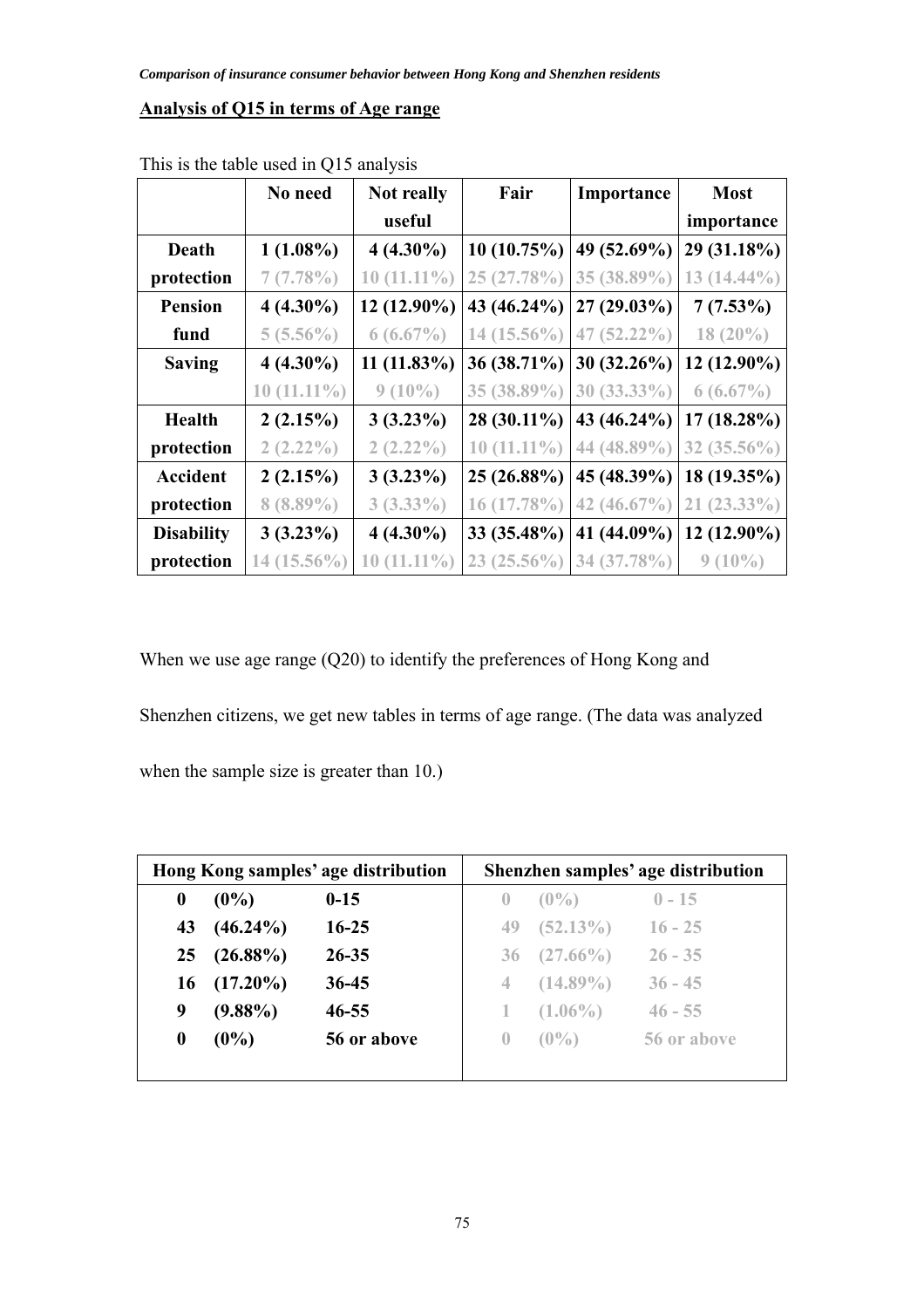The statistics of four groups are shown on the below. In the next step, we used the hypothesis testing to find out the actual rankings of the different groups in order to get a better result in analyzing. .

### **Hypothesis-testing for Q15 in terns of income level**

$$
H_0: \mu_x - \mu_y = 0
$$

**H**<sub>1</sub>:  $\mu_x - \mu_y \neq 0$ 

$$
t^* = \frac{(X_1 - X_2) - (\mu_1 - \mu_2)}{\sqrt{\frac{S_1^2(n_1 - 1) + S_2(n_2 - 1)}{n_1 + n_2 - 2}} * \sqrt{\frac{1}{n_1} + \frac{1}{n_2}}}
$$

**Then, we found out the degree of freedom (df = n1+n2 -1). We used the T-table to find out the T-test value of different intervals. If the value is α>t.100, we rejected the difference. It means that there is no difference between two rankings. However, if α<t.100, we accepted the difference as there is difference between the two rankings.**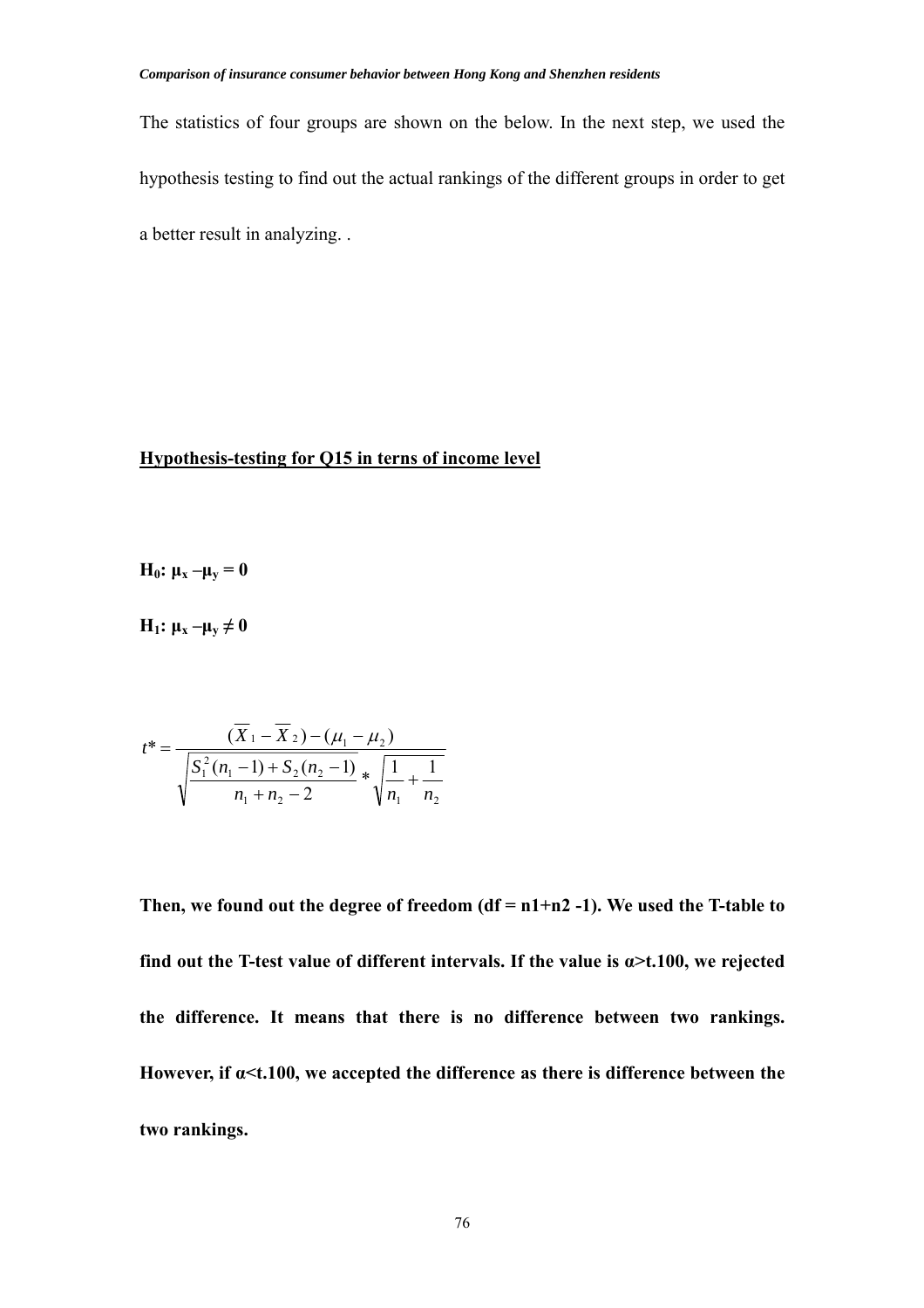## **Hong Kong**

| Age range from 16 - 25 (sample size 43:) |                       |             |                           |  |  |  |
|------------------------------------------|-----------------------|-------------|---------------------------|--|--|--|
| Ranking                                  | <b>Hong Kong</b>      | <b>Mean</b> | <b>Standard Deviation</b> |  |  |  |
|                                          | Death protection      | 3.9535      | 0.7545                    |  |  |  |
| $\mathfrak{D}_{\mathfrak{p}}$            | Health protection     | 3.8837      | 0.6973                    |  |  |  |
| 3                                        | Accident protection   | 3.8605      | 0.7098                    |  |  |  |
| 4                                        | Disability protection | 3.6977      | 0.7726                    |  |  |  |
| 5                                        | Saving                | 3.6047      | 0.6973                    |  |  |  |
| 6                                        | Pension fund          | 3.5814      | 0.7632                    |  |  |  |

| Ranking                 | <b>Hong Kong</b> |                  | $T-test$ |                                | <b>Accept or</b> |
|-------------------------|------------------|------------------|----------|--------------------------------|------------------|
| 1                       | Death            |                  | value    |                                | reject the       |
|                         | protection       |                  |          |                                | difference?      |
| $\overline{2}$          | Health           | <b>Rank 1 to</b> | 1.5189   | t.100 $\approx$ a $\geq$ t.050 | Accepted         |
|                         | protection       | Rank 2           |          |                                |                  |
| 3                       | Accident         | Rank 2 to        | 0.1674   | $\alpha$ >t.100                | Rejected         |
|                         | protection       | Rank 3           |          |                                |                  |
| $\overline{\mathbf{4}}$ | Disability       | Rank 3 to        | 0.3256   | $\alpha$ >t.100                | Rejected         |
|                         | protection       | Rank 4           |          |                                |                  |
| 5                       | Saving           | Rank 4 to        | 0.1689   | $\alpha$ >t.100                | Rejected         |
|                         |                  | Rank 5           |          |                                |                  |
| 6                       | Pension fund     | Rank 5 to        | 1.9904   | t.025> $\alpha$ >t.010         | Accepted         |
|                         |                  | Rank 6           |          |                                |                  |

### **Result**

In this age range, the difference in absolute mean value is not a significant difference as the gaps of the means are not large. After the hypothesis testing, three gap differences are accepted. From Rank 1 to Rank 2, we accepted the difference between. Death protection is the most important in this range.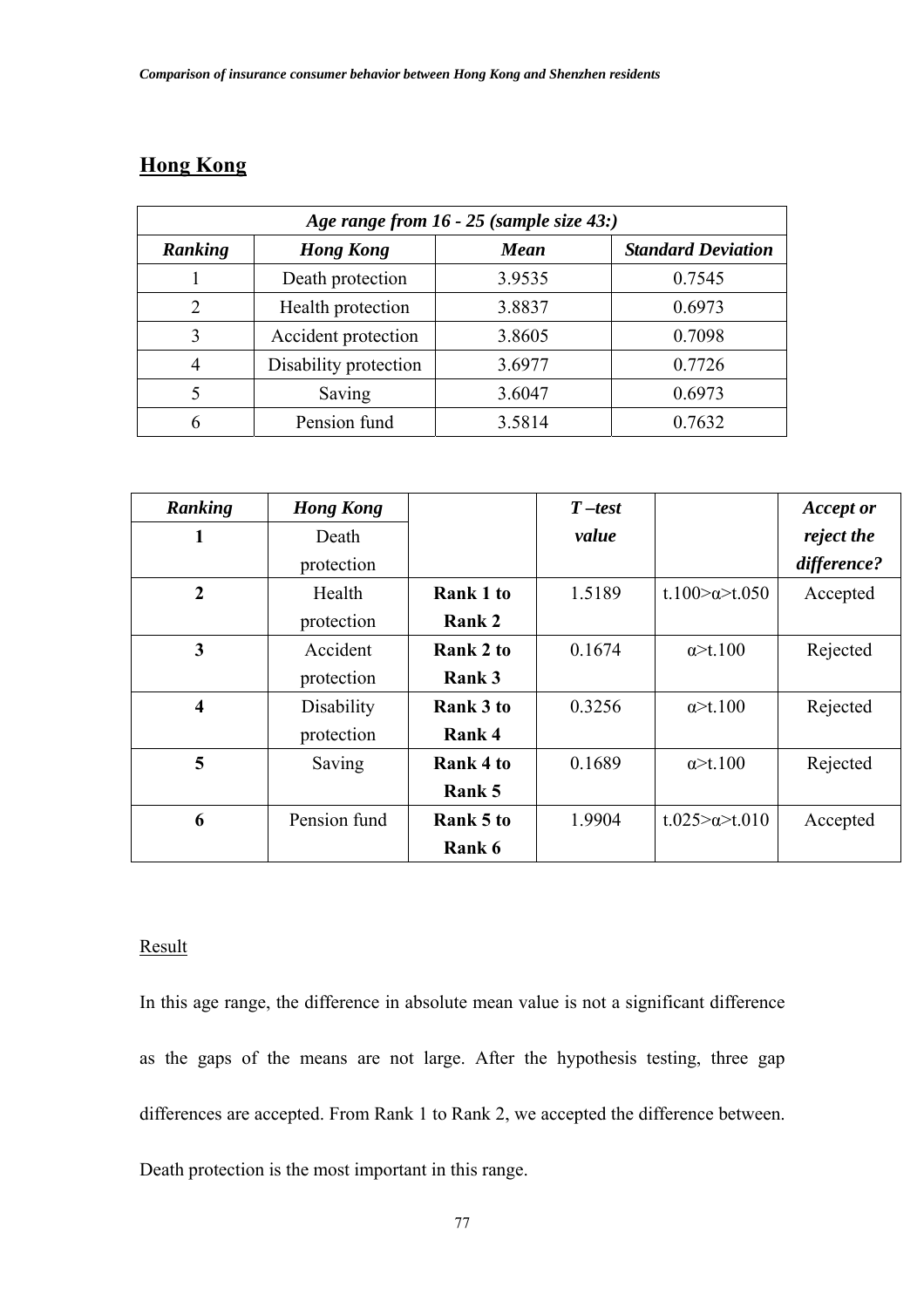| Age range from 26 - 35 (sample size: 25) |                       |             |                           |  |  |  |
|------------------------------------------|-----------------------|-------------|---------------------------|--|--|--|
| Ranking                                  | <b>Hong Kong</b>      | <b>Mean</b> | <b>Standard Deviation</b> |  |  |  |
|                                          | Death protection      | 4.2         | 0.7071                    |  |  |  |
| 2                                        | Accident protection   | 3.88        | 0.6658                    |  |  |  |
| 3                                        | Health protection     | 3.72        | 0.7371                    |  |  |  |
| $\overline{4}$                           | Disability protection | 3.6         | 0.5774                    |  |  |  |
| 5                                        | Saving                | 3.04        | 0.8888                    |  |  |  |
| 6                                        | Pension fund          | 2.96        | 0.7895                    |  |  |  |

| Ranking                 | <b>Hong Kong</b> |           | $T$ -test value |                  | <b>Accept or</b> |
|-------------------------|------------------|-----------|-----------------|------------------|------------------|
| 1                       | Death            |           |                 |                  | reject the       |
|                         | protection       |           |                 |                  | difference?      |
| $\overline{2}$          | Accident         | Rank 1 to | 0.5039          | $\alpha > t.100$ | Rejected         |
|                         | protection       | Rank 2    |                 |                  |                  |
| 3                       | Health           | Rank 2 to | 0.1283          | $\alpha$ >t.100  | Rejected         |
|                         | protection       | Rank 3    |                 |                  |                  |
| $\overline{\mathbf{4}}$ | Disability       | Rank 3 to | 1.0060          | $\alpha$ >t.100  | Rejected         |
|                         | protection       | Rank 4    |                 |                  |                  |
| 5                       | Saving           | Rank 4 to | 0.4789          | $\alpha$ >t.100  | Rejected         |
|                         |                  | Rank 5    |                 |                  |                  |
| 6                       | Pension fund     | Rank 5 to | 0.1203          | $\alpha$ >t.100  | Rejected         |
|                         |                  | Rank 6    |                 |                  |                  |

The result of the testing is not significant in this age range. From Rank 1 to Rank 6, there are no significant differences. However, base on the mean, the death protection is the most important one.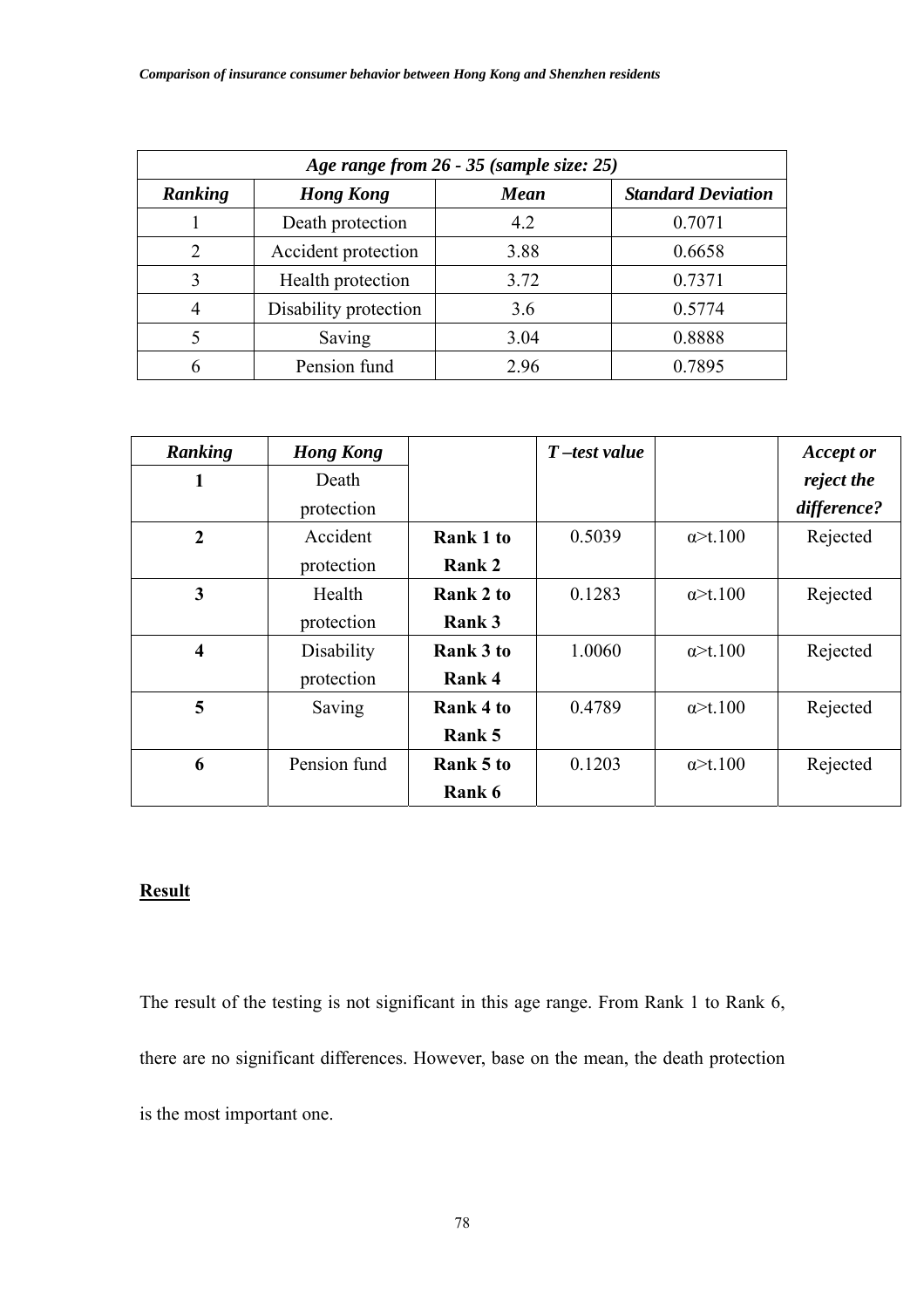## **Shenzhen**

| Age range from 16 - 25 (sample size: 49) |                          |        |                           |  |  |
|------------------------------------------|--------------------------|--------|---------------------------|--|--|
| Ranking                                  | <b>Shenzhen</b>          | Mean   | <b>Standard Deviation</b> |  |  |
|                                          | <b>Health Protection</b> | 4.0204 | 0.9462                    |  |  |
| 2                                        | Accident protection      | 3.7143 | 1.1726                    |  |  |
| 3                                        | Pension fund             | 3.6939 | 1.0449                    |  |  |
| $\overline{4}$                           | Death protection         | 3.4898 | 1.0025                    |  |  |
| 5                                        | Saving                   | 3.1224 | 1.0334                    |  |  |
| 6                                        | Disability protection    | 3 1224 | 1.1481                    |  |  |

| Ranking                 | <b>Shenzhen</b> |                  | $T$ -test value |                                | <b>Accept or</b> |
|-------------------------|-----------------|------------------|-----------------|--------------------------------|------------------|
| 1                       | Health          |                  |                 |                                | reject the       |
|                         | Protection      |                  |                 |                                | difference?      |
| $\overline{2}$          | Accident        | Rank 1 to        | 1.4720          | t.100 $\approx$ a $\geq$ t.050 | Accepted         |
|                         | protection      | Rank 2           |                 |                                |                  |
| 3                       | Pension fund    | Rank 2 to        | 0.0959          | $\alpha$ >t.100                | Rejected         |
|                         |                 | Rank 3           |                 |                                |                  |
| $\overline{\mathbf{4}}$ | Death           | <b>Rank 3 to</b> | 0.9985          | $\alpha$ >t.100                | Rejected         |
|                         | protection      | Rank 4           |                 |                                |                  |
| 5                       | Saving          | Rank 4 to        | 1.8024          | t.050 $\approx$ t.025          | Accepted         |
|                         |                 | Rank 5           |                 |                                |                  |
| 6                       | Disability      | Rank 5 to        | $\overline{0}$  | $\alpha$ >t.100                | Rejected         |
|                         | protection      | Rank 6           |                 |                                |                  |

## **Result**

We accepted the differences in two ranges: Rank 1 to Rank 2 and Rank 4 to Rank 5. Health protection is the most important function in this range. To a large extent, it is related to their needs for insurance towards health protection.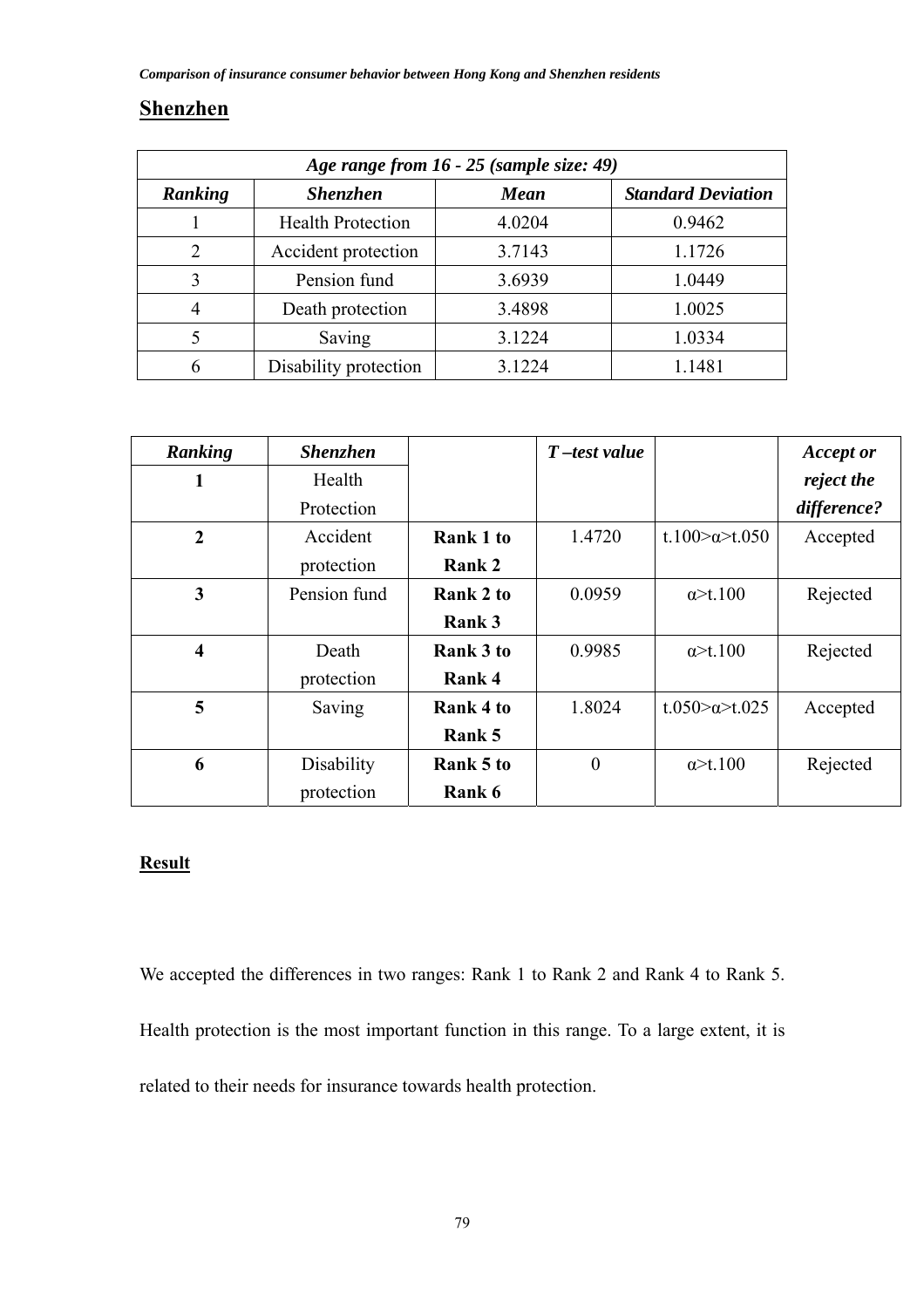| Age range from 26 - 35 (sample size: 36) |                          |             |                           |  |  |  |
|------------------------------------------|--------------------------|-------------|---------------------------|--|--|--|
| Ranking                                  | <b>Shenzhen</b>          | <b>Mean</b> | <b>Standard Deviation</b> |  |  |  |
|                                          | <b>Health Protection</b> | 4.3889      | 0.6449                    |  |  |  |
| $\overline{2}$                           | Pension fund             | 3.7778      | 1.0173                    |  |  |  |
| 3                                        | Accident protection      | 3.6944      | 1.1419                    |  |  |  |
| 4                                        | Death protection         | 3.2778      | 1.2561                    |  |  |  |
| 5                                        | Saving                   | 3.1944      | 1.0642                    |  |  |  |
| 6                                        | Disability protection    | 3.1944      | 1.3902                    |  |  |  |

| Ranking                 | <b>Shenzhen</b> |                  | $T$ -test value |                                | <b>Accept or</b> |
|-------------------------|-----------------|------------------|-----------------|--------------------------------|------------------|
| 1                       | Health          |                  |                 |                                | reject the       |
|                         | Protection      |                  |                 |                                | difference?      |
| $\overline{2}$          | Pension fund    | Rank 1 to        | 2.8439          | $\alpha$ < t.005               | Accepted         |
|                         |                 | Rank 2           |                 |                                |                  |
| 3                       | Accident        | Rank 2 to        | 0.3405          | $\alpha$ >t.100                | Rejected         |
|                         | protection      | Rank 3           |                 |                                |                  |
| $\overline{\mathbf{4}}$ | Death           | <b>Rank 3 to</b> | 1.6142          | t.100 $\approx$ a $\geq$ t.050 | Accepted         |
|                         | protection      | Rank 4           |                 |                                |                  |
| 5                       | Saving          | Rank 4 to        | 0.3285          | $\alpha$ >t.100                | Rejected         |
|                         |                 | Rank 5           |                 |                                |                  |
| 6                       | Disability      | Rank 5 to        | $\overline{0}$  | $\alpha$ >t.100                | Rejected         |
|                         | protection      | Rank 6           |                 |                                |                  |

From the means, Health protection is relatively higher than other functions. After the T test, as the difference between Rank 1 and Rank 2 is accepted, Health protection is proved to be the most important. Pension fund and Accident protection are following the health protection as their importance. The concept of pension fund is better in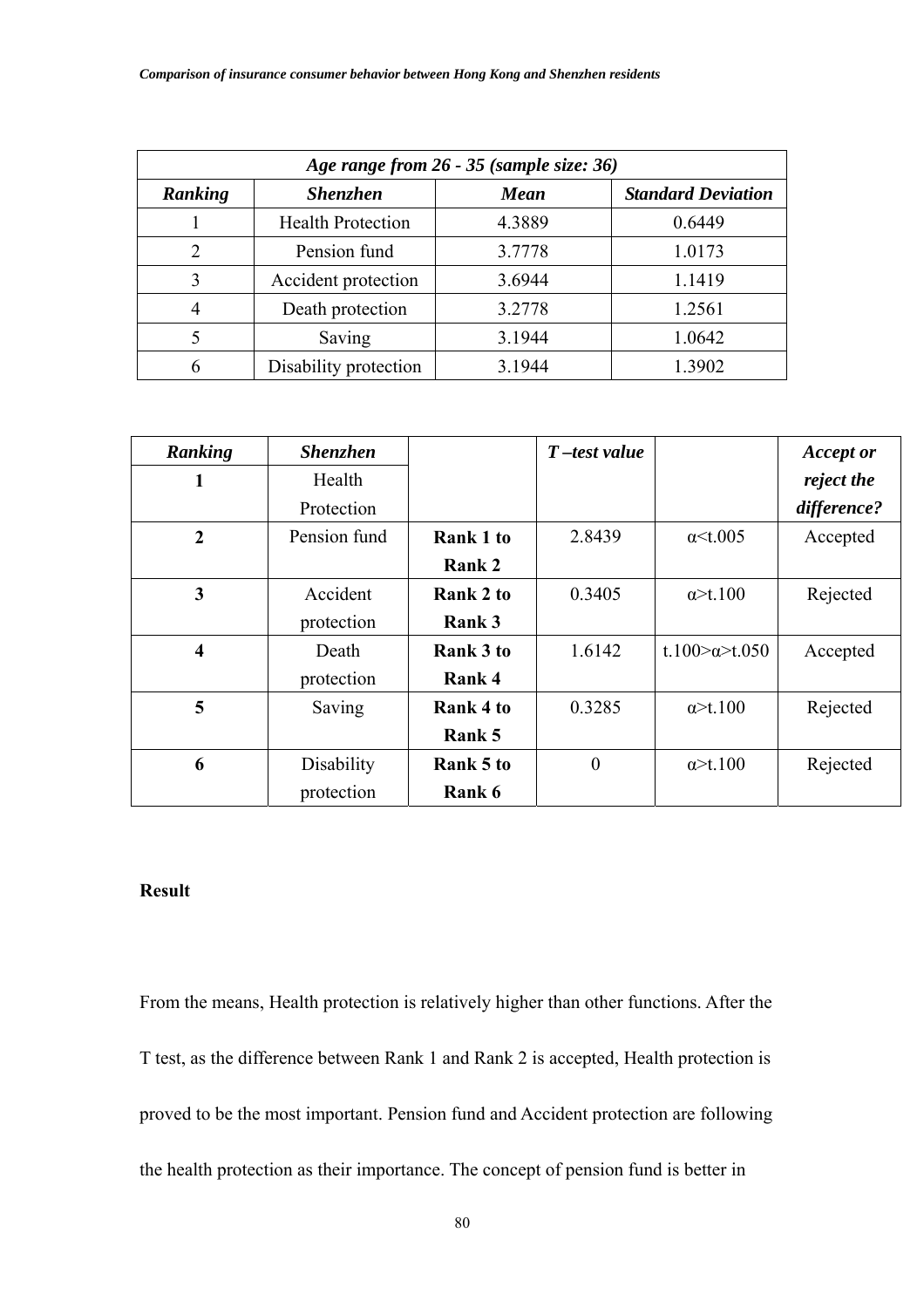Shenzhen. Both age range's sample emphasis that pension fund's importance is

following Health protection.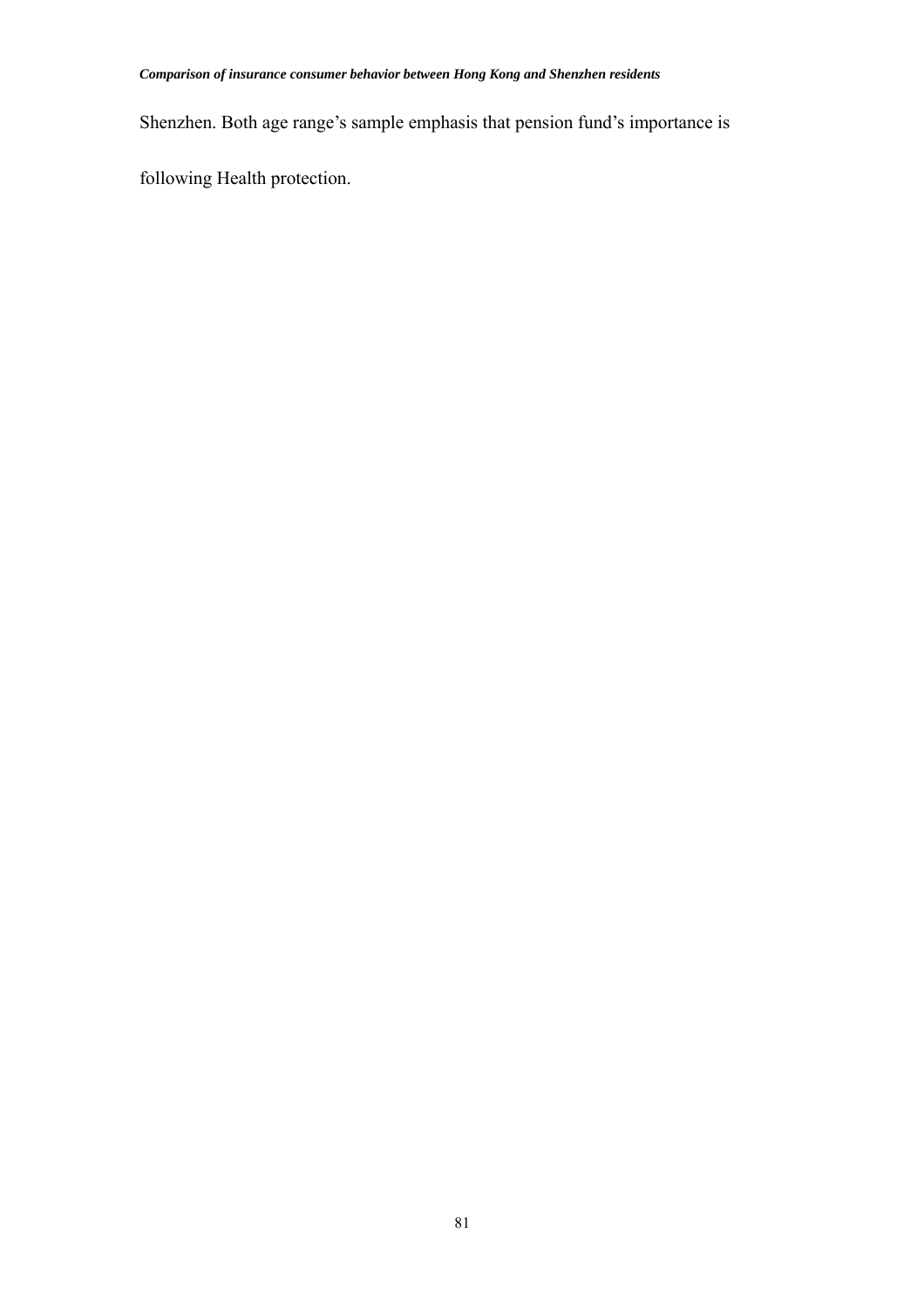#### *Output analysis:*

In Hong Kong, death protection is the most important function of insurance policy as respondents are aged  $16 - 25$  and aged  $26 - 35$ . Accident protection and Health protection are also very important in these two categories. Their means are over 3.6. The output is quite different to Shenzhen. In Shenzhen, the most important function is Health protection. Its mean is over four (important). After hypothesis testing, Health protection is significant important in insurance policy. This is not similar to Hong Kong. In Hong Kong, pension fund are in the Rank 5 or Rank 6. It is the least important one. As a result, the people who aged  $16 - 25$  and aged  $26 - 35$  have different buying behaviors towards insurance.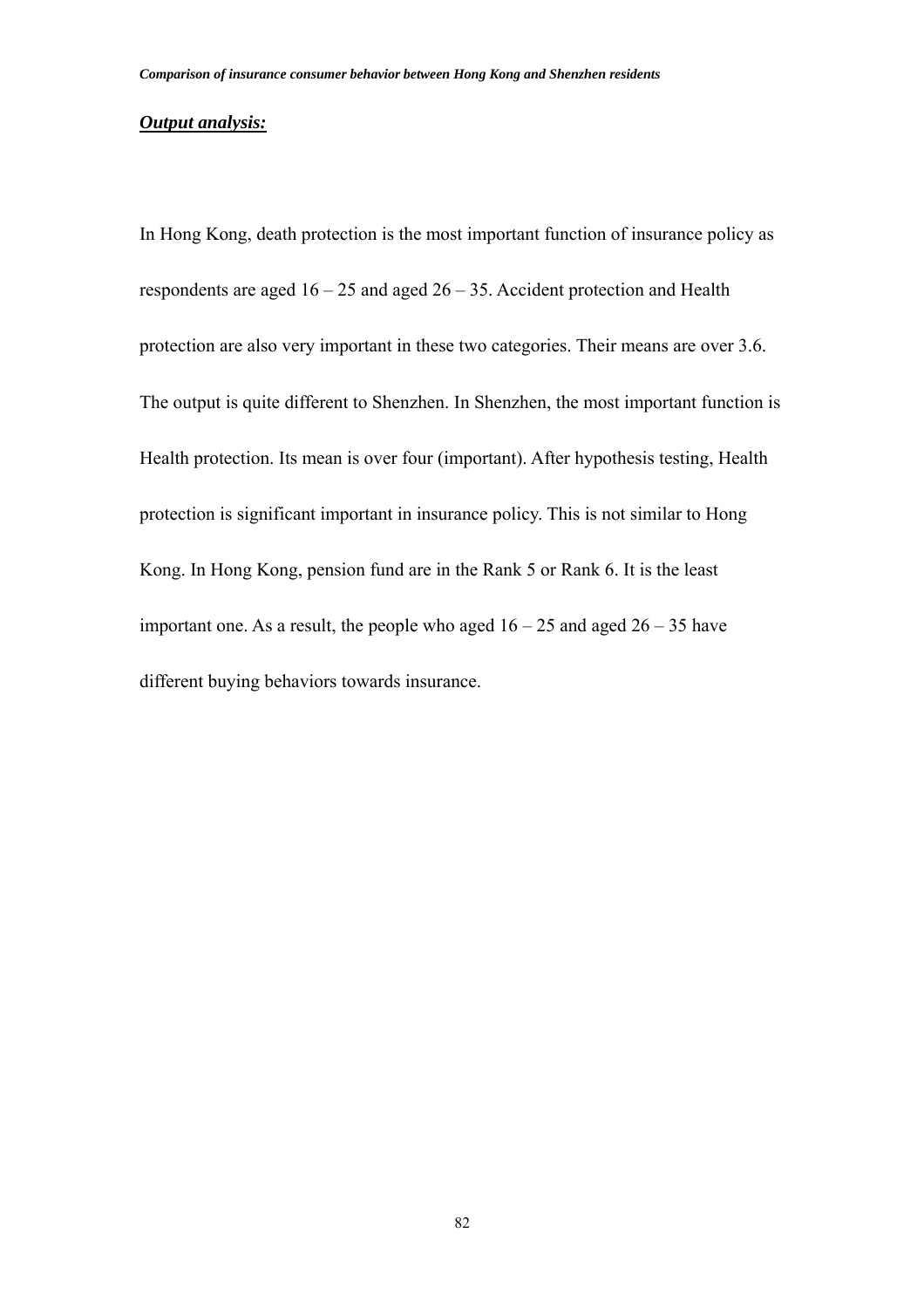### **Analysis of Q15 in terms of education level**

|                   | No need       | <b>Not really</b> | Fair          | Importance     | <b>Most</b>    |
|-------------------|---------------|-------------------|---------------|----------------|----------------|
|                   |               | useful            |               |                | importance     |
| Death             | $1(1.08\%)$   | $4(4.30\%)$       | 10(10.75%)    | 49 (52.69%)    | 29 (31.18%)    |
| protection        | 7(7.78%)      | $10(11.11\%)$     | 25 (27.78%)   | 35 (38.89%)    | $13(14.44\%)$  |
| <b>Pension</b>    | $4(4.30\%)$   | 12 (12.90%)       | 43 (46.24%)   | $27(29.03\%)$  | $7(7.53\%)$    |
| fund              | $5(5.56\%)$   | $6(6.67\%)$       | $14(15.56\%)$ | $47(52.22\%)$  | $18(20\%)$     |
| <b>Saving</b>     | $4(4.30\%)$   | $11(11.83\%)$     | 36 (38.71%)   | $30(32.26\%)$  | 12 (12.90%)    |
|                   | $10(11.11\%)$ | $9(10\%)$         | 35 (38.89%)   | $30(33.33\%)$  | $6(6.67\%)$    |
| <b>Health</b>     | 2(2.15%)      | $3(3.23\%)$       | 28 (30.11%)   | 43 (46.24%)    | $17(18.28\%)$  |
| protection        | $2(2.22\%)$   | $2(2.22\%)$       | $10(11.11\%)$ | 44 (48.89%)    | 32 $(35.56\%)$ |
| <b>Accident</b>   | 2(2.15%)      | $3(3.23\%)$       | 25 (26.88%)   | 45 (48.39%)    | 18 (19.35%)    |
| protection        | $8(8.89\%)$   | $3(3.33\%)$       | 16 (17.78%)   | 42 $(46.67\%)$ | $21(23.33\%)$  |
| <b>Disability</b> | $3(3.23\%)$   | $4(4.30\%)$       | 33 (35.48%)   | 41 (44.09%)    | $12(12.90\%)$  |
| protection        | $14(15.56\%)$ | $10(11.11\%)$     | $23(25.56\%)$ | 34 (37.78%)    | $9(10\%)$      |

This is the table used in Q15 analysis

When we use education level (Q23) to identify the preferences of Hong Kong and Shenzhen citizens, we get new tables in terms of education level. (The data was analyzed when the sample size is greater than 10.)

| Hong Kong samples' education level |                                                   | Shenzhen samples' education level |                         |  |
|------------------------------------|---------------------------------------------------|-----------------------------------|-------------------------|--|
|                                    | $\vert 0 \rangle$ (3.22%) primary school or below | $1(1.11\%)$                       | primary school or below |  |
|                                    | $ 40 (43.01\%)$ secondary school                  | $19(21.11\%)$                     | secondary school        |  |
|                                    | $ 48(51.61%)$ undergraduate                       | $62(68.89\%)$                     | undergraduate           |  |
| $\overline{2}$                     | $(2.15\%)$ post graduate                          | $5(5.56\%)$                       | post-graduate           |  |
|                                    |                                                   |                                   |                         |  |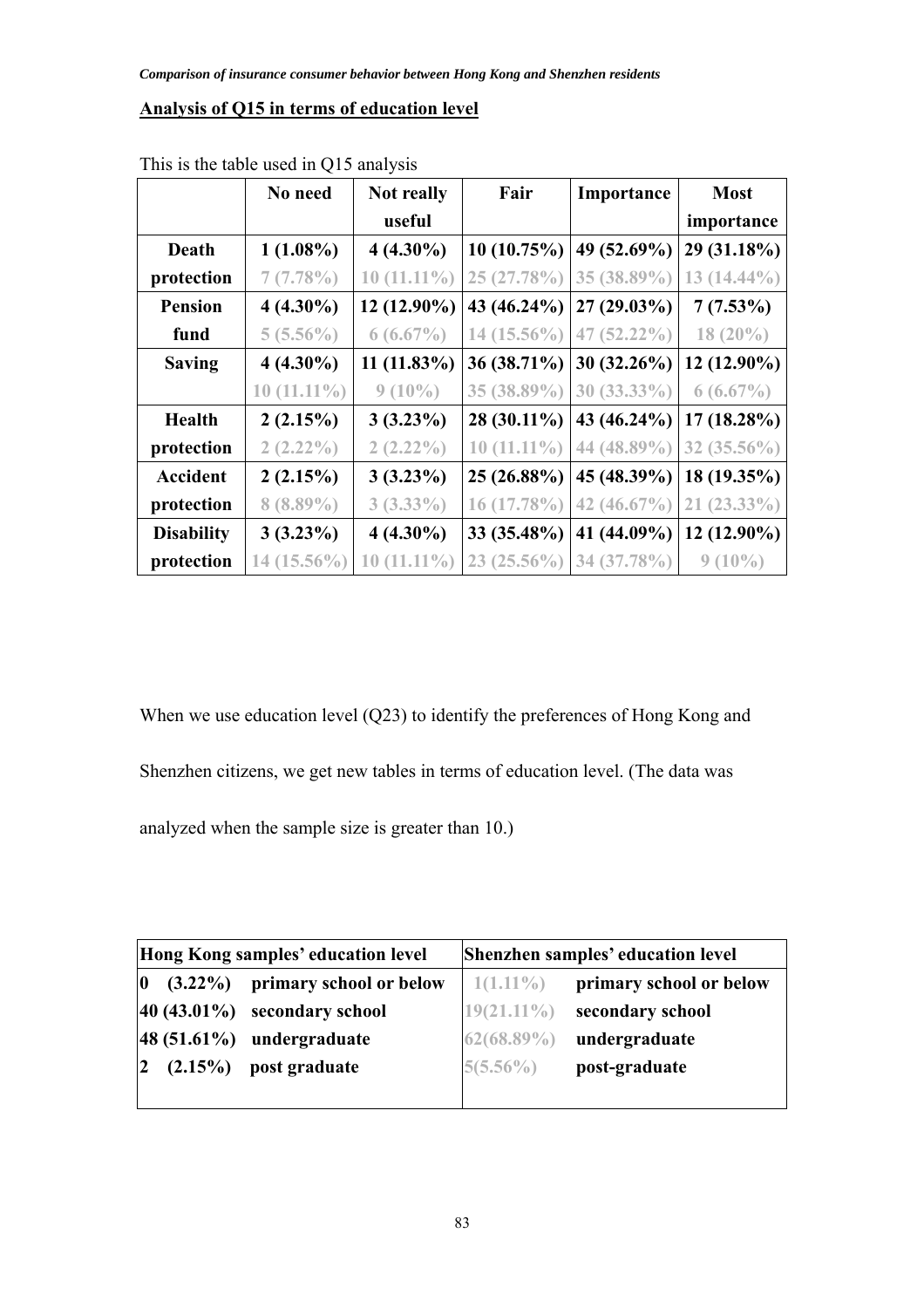The statistics of four groups are shown on the below. In the next step, we used the hypothesis testing to find out the actual rankings of the different groups in order to get a better result in analyzing. .

### **Hypothesis-testing for Q15 in terns of education level**

**H**<sub>0</sub>:  $\mu$ <sub>x</sub> – $\mu$ <sub>y</sub> = 0

**H**<sub>1</sub>:  $\mu_x - \mu_y \neq 0$ 

$$
t^* = \frac{(X_1 - X_2) - (\mu_1 - \mu_2)}{\sqrt{\frac{S_1^2(n_1 - 1) + S_2(n_2 - 1)}{n_1 + n_2 - 2}} * \sqrt{\frac{1}{n_1} + \frac{1}{n_2}}}
$$

**Then, we found out the degree of freedom (df = n1+n2 -1). We used the T-table to find out the T-test value of different intervals. If the value is**  $\alpha$  **>t.100, we rejected the difference. It means that there is no difference between two rankings. However, if α<t.100, we accepted the difference as there is difference between the two rankings.**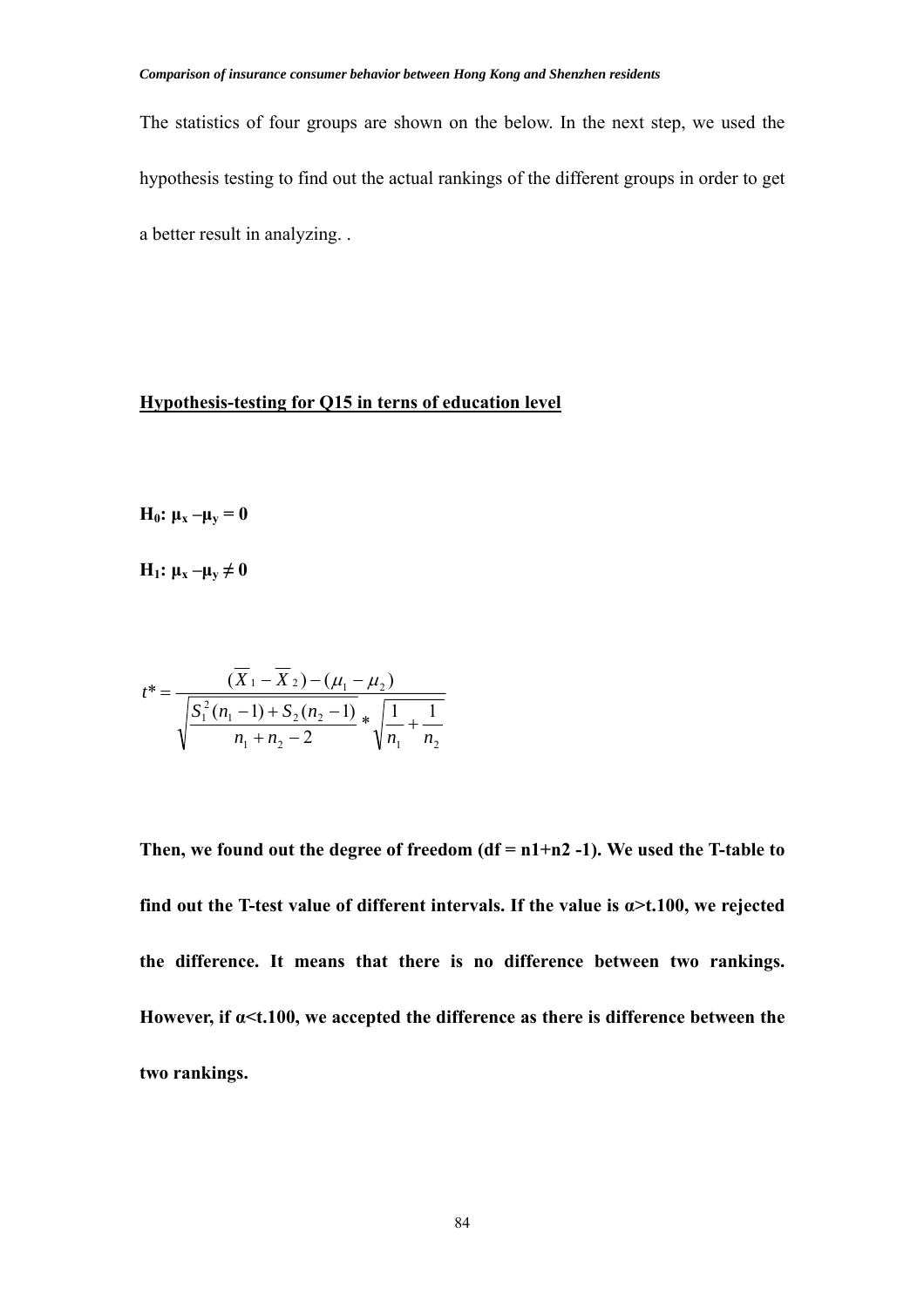# **Hong Kong**

| Secondary educated (sample size 40:) |                       |             |                           |  |  |  |
|--------------------------------------|-----------------------|-------------|---------------------------|--|--|--|
| Ranking                              | <b>Hong Kong</b>      | <b>Mean</b> | <b>Standard Deviation</b> |  |  |  |
|                                      | Death protection      | 4.05        | 0.9323                    |  |  |  |
| $\mathcal{D}$                        | Accident protection   | 3.875       | 0.9388                    |  |  |  |
| 3                                    | Health protection     | 3.75        | 0.8987                    |  |  |  |
| 4                                    | Disability protection | 3.65        | 0.8638                    |  |  |  |
| 5                                    | Saving                | 3.3         | 0.9392                    |  |  |  |
| 6                                    | Pension fund          | 3.175       | 0.9842                    |  |  |  |

| Ranking                 | <b>Hong Kong</b> |                  | $T$ -test value |                                | <b>Accept or</b> |
|-------------------------|------------------|------------------|-----------------|--------------------------------|------------------|
| 1                       | Death            |                  |                 |                                | reject the       |
|                         | protection       |                  |                 |                                | difference?      |
| $\overline{2}$          | Accident         | Rank 1 to        | 0.8091          | $\alpha$ >t.100                | Rejected         |
|                         | protection       | Rank 2           |                 |                                |                  |
| 3                       | Health           | Rank 2 to        | 0.5832          | $\alpha$ >t.100                | Rejected         |
|                         | protection       | Rank 3           |                 |                                |                  |
| $\overline{\mathbf{4}}$ | Disability       | <b>Rank 3 to</b> | 0.4764          | $\alpha$ >t.100                | Rejected         |
|                         | protection       | Rank 4           |                 |                                |                  |
| 5                       | Saving           | Rank 4 to        | 1.6485          | t.100 $\approx$ a $\geq$ t.050 | Accepted         |
|                         |                  | Rank 5           |                 |                                |                  |
| 6                       | Pension fund     | Rank 5 to        | 0.5700          | $\alpha$ >t.100                | Rejected         |
|                         |                  | Rank 6           |                 |                                |                  |

### **Result**

Death protection, health protection, disability protection and accident protection are playing the most important role when residents are secondary educated. In this range, there is no significant difference between the first four functions. The points that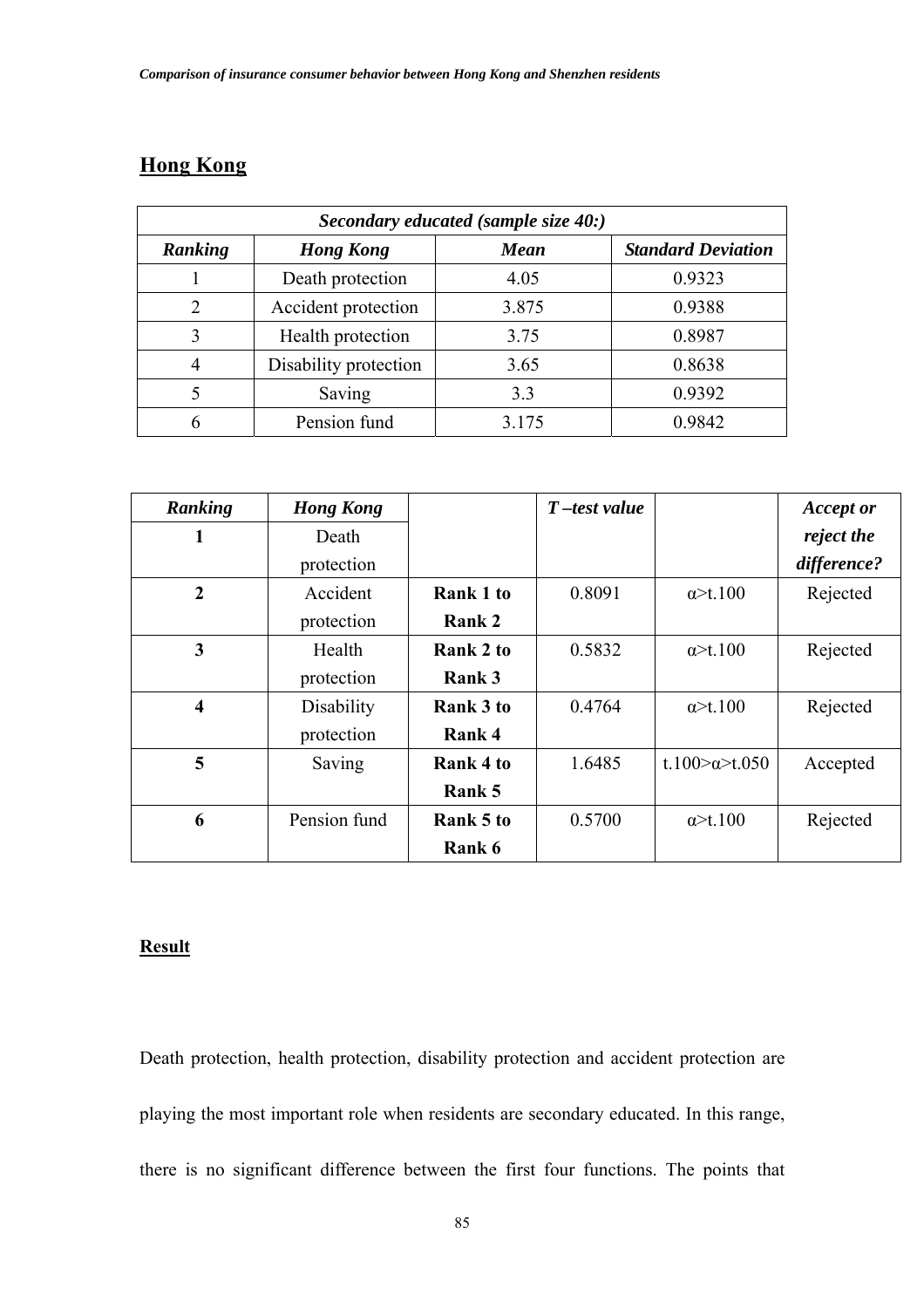rating the importance of functions is relatively high. From death protection to disability protection, the means are from 3.65 to 4.05. It means that the functions are important when a people want to buy insurance.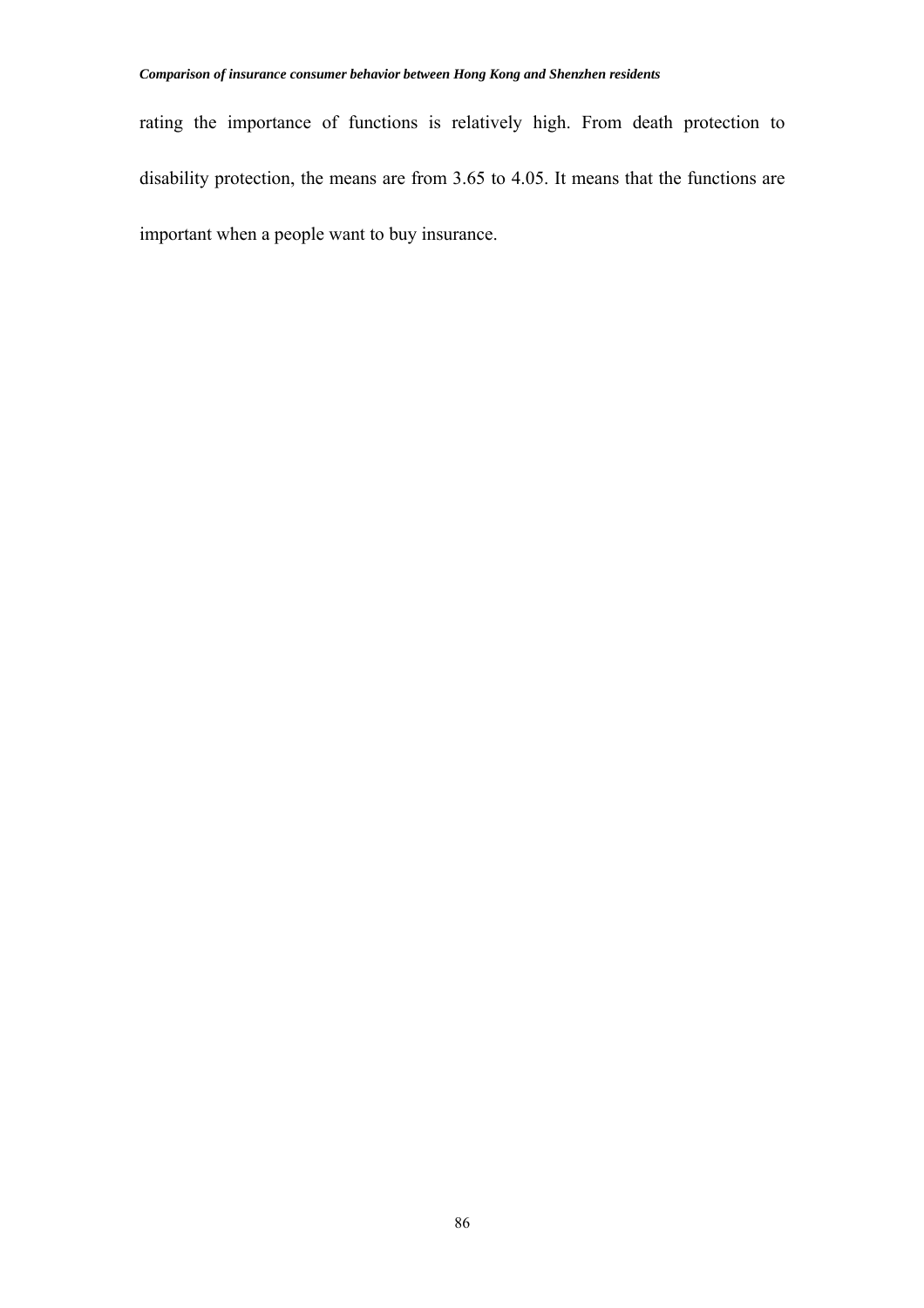| <b>Tertiary educated (sample size: 48)</b>                              |                       |        |        |  |  |
|-------------------------------------------------------------------------|-----------------------|--------|--------|--|--|
| <b>Standard Deviation</b><br>Ranking<br><b>Mean</b><br><b>Hong Kong</b> |                       |        |        |  |  |
|                                                                         | Death protection      | 4.1042 | 0.8053 |  |  |
| $\overline{2}$                                                          | Accident protection   | 3.7917 | 0.7978 |  |  |
| 3                                                                       | Health protection     | 3.75   | 0.7855 |  |  |
| $\overline{4}$                                                          | Disability protection | 3.5833 | 0.8208 |  |  |
| 5                                                                       | Saving                | 3.5208 | 1.0704 |  |  |
| 6                                                                       | Pension fund          | 3.3125 | 0.8292 |  |  |

| Ranking                 | <b>Hong Kong</b> |               | $T$ -test value |                       | <b>Accept or</b> |
|-------------------------|------------------|---------------|-----------------|-----------------------|------------------|
| 1                       | Death            |               |                 |                       | reject the       |
|                         | protection       |               |                 |                       | difference?      |
| $\boldsymbol{2}$        | Accident         | Rank 1 to     | 1.9456          | t.050 $\approx$ t.025 | Accepted         |
|                         | protection       | <b>Rank 2</b> |                 |                       |                  |
| 3                       | Health           | Rank 2 to     | 0.2296          | $\alpha$ >t.100       | Rejected         |
|                         | protection       | Rank 3        |                 |                       |                  |
| $\overline{\mathbf{4}}$ | Disability       | Rank 3 to     | 1.1349          | $\alpha$ >t.100       | Rejected         |
|                         | protection       | Rank 4        |                 |                       |                  |
| 5                       | Saving           | Rank 4 to     | 0.3149          | $\alpha$ >t.100       | Rejected         |
|                         |                  | Rank 5        |                 |                       |                  |
| 6                       | Pension fund     | Rank 5 to     | 1.0471          | $\alpha$ >t.100       | Rejected         |
|                         |                  | Rank 6        |                 |                       |                  |

We only accepted the difference from the Rank 1 to Rank 2. It means that the Death protection must be the most important function in the insurance policy when people are tertiary educated in Hong Kong. The hypothesis testing in other rankings are accepted. There are no differences in other rankings.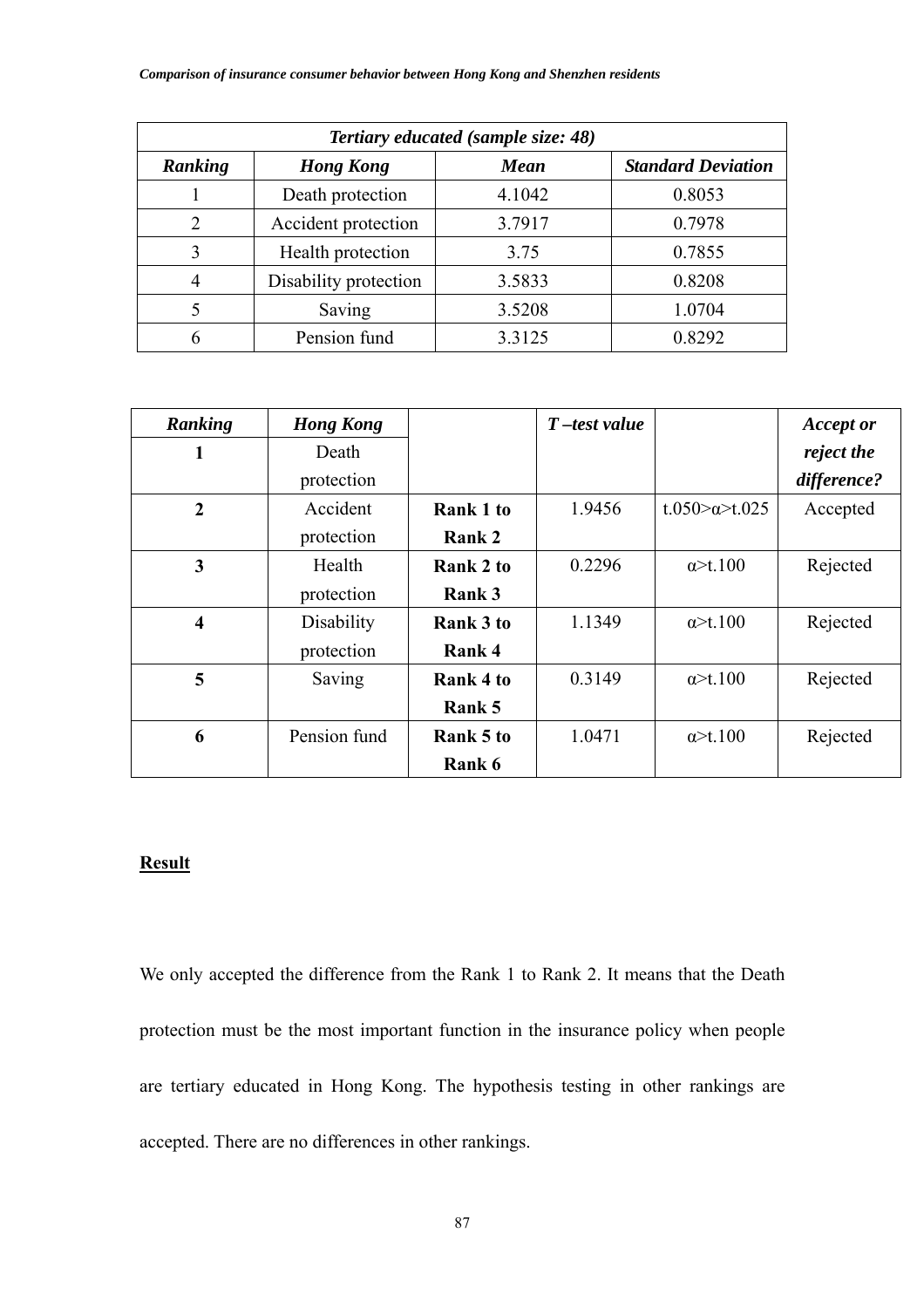## **Shenzhen**

| Secondary educated (sample size: 19) |                       |             |                           |  |  |
|--------------------------------------|-----------------------|-------------|---------------------------|--|--|
| Ranking                              | <b>Shenzhen</b>       | <b>Mean</b> | <b>Standard Deviation</b> |  |  |
|                                      | Health protection     | 4.1053      | 0.9941                    |  |  |
| 2                                    | Accident protection   | 3.8421      | 1.0145                    |  |  |
| 3                                    | Pension fund          | 3.6316      | 1.1648                    |  |  |
| 4                                    | Death protection      | 3.5263      | 1.1723                    |  |  |
| 5                                    | Disability protection | 3.3682      | 1.2566                    |  |  |
| 6                                    | Saving                | 3.3158      | 1.1572                    |  |  |

| Ranking                 | <b>Shenzhen</b> |           | $T$ -test value |                 | <b>Accept or</b> |
|-------------------------|-----------------|-----------|-----------------|-----------------|------------------|
| 1                       | Health          |           |                 |                 | reject the       |
|                         | protection      |           |                 |                 | difference?      |
| $\overline{2}$          | Accident        | Rank 1 to | 0.8095          | $\alpha$ >t.100 | Rejected         |
|                         | protection      | Rank 2    |                 |                 |                  |
| 3                       | Pension fund    | Rank 2 to | 0.5585          | $\alpha$ >t.100 | Rejected         |
|                         |                 | Rank 3    |                 |                 |                  |
| $\overline{\mathbf{4}}$ | Death           | Rank 3 to | 0.2715          | $\alpha$ >t.100 | Rejected         |
|                         | protection      | Rank 4    |                 |                 |                  |
| 5                       | Disability      | Rank 4 to | 0.4422          | $\alpha$ >t.100 | Rejected         |
|                         | protection      | Rank 5    |                 |                 |                  |
| 6                       | Saving          | Rank 5 to | 0.1470          | $\alpha$ >t.100 | Rejected         |
|                         |                 | Rank 6    |                 |                 |                  |

## **Result**

In Shenzhen, the Health protection has the highest value in mean value. However, the hypothesis testing to all rankings are accepted when respondents are single. The importance of health protection and accident protection are the same. The pension fund and death protection are also very important when they are secondary educated.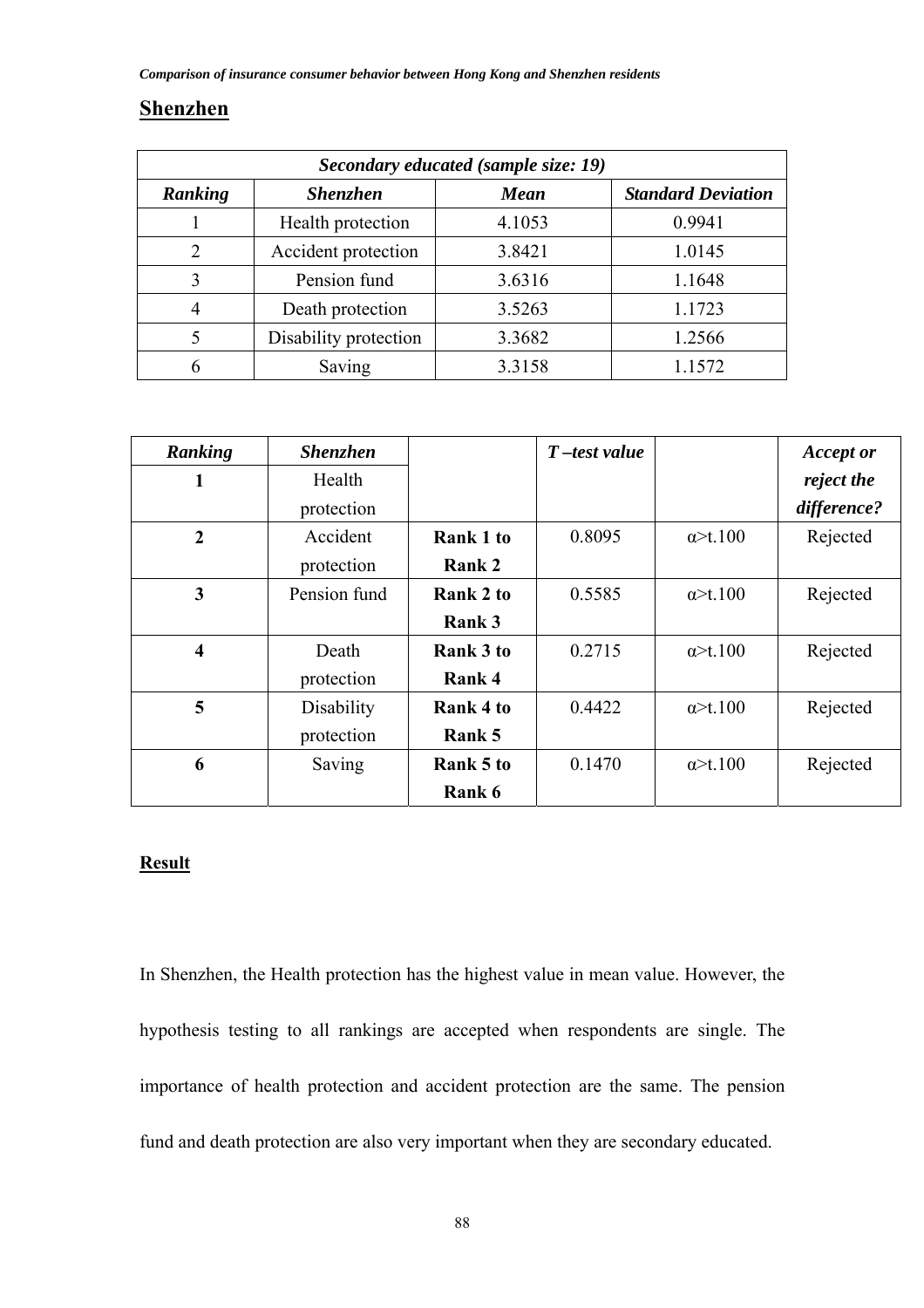| Tertiary educated (sample size: 62)                                    |                          |        |        |  |  |  |
|------------------------------------------------------------------------|--------------------------|--------|--------|--|--|--|
| Ranking<br><b>Standard Deviation</b><br><b>Shenzhen</b><br><b>Mean</b> |                          |        |        |  |  |  |
|                                                                        | <b>Health Protection</b> | 4.1613 | 0.8530 |  |  |  |
| $\overline{2}$                                                         | Pension fund             | 3.7419 | 1.0548 |  |  |  |
| 3                                                                      | Accident protection      | 3.6935 | 1.2359 |  |  |  |
| $\overline{4}$                                                         | Death protection         | 3.4355 | 1.1396 |  |  |  |
| 5                                                                      | Saving                   | 3.1613 | 1.2173 |  |  |  |
| 6                                                                      | Disability protection    | 3.0806 | 1.0604 |  |  |  |

| Ranking                 | <b>Shenzhen</b> |                  | $T$ -test value |                                | <b>Accept or</b> |
|-------------------------|-----------------|------------------|-----------------|--------------------------------|------------------|
| 1                       | Health          |                  |                 |                                | reject the       |
|                         | Protection      |                  |                 |                                | difference?      |
| $\overline{2}$          | Pension fund    | Rank 1 to        | 2.4298          | t.010 $\approx$ t.005          | Accepted         |
|                         |                 | Rank 2           |                 |                                |                  |
| 3                       | Accident        | Rank 2 to        | 0.2559          | $\alpha$ >t.100                | Rejected         |
|                         | protection      | Rank 3           |                 |                                |                  |
| $\overline{\mathbf{4}}$ | Death           | <b>Rank 3 to</b> | 1.3395          | t.100 $\approx$ a $\geq$ t.050 | Accepted         |
|                         | protection      | Rank 4           |                 |                                |                  |
| 5                       | Saving          | Rank 4 to        | 1.4292          | t.100 $\approx$ a $\geq$ t.050 | Accepted         |
|                         |                 | Rank 5           |                 |                                |                  |
| 6                       | Disability      | Rank 5 to        | 0.4279          | $\alpha$ >t.100                | Rejected         |
|                         | protection      | Rank 6           |                 |                                |                  |

In Shenzhen, health protection is the most important function when they are tertiary educated. The testing between Rank 1 and Rank 2 is rejected. There is difference between them. The next important one is pension fund and accident protection. The least important one is disability protection.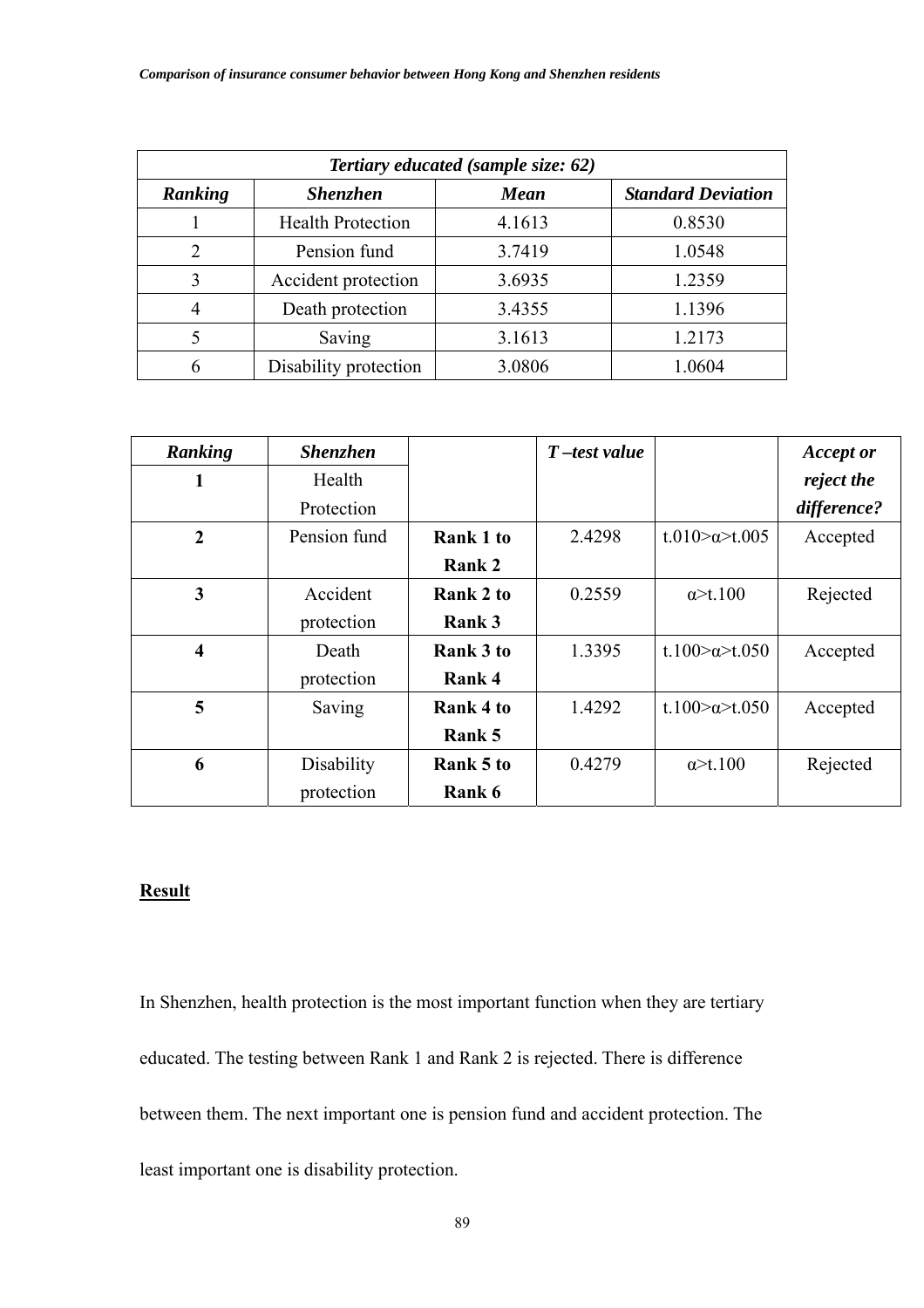#### *Output analysis:*

By the outcomes, educational level is not a significant to influence people's attitude towards insurance. When the education level is higher, the acceptance of insurance would be higher. However, this situation is not shown in the result of analysis. Therefore, to considering the importance of insurance functions, educational level is not a contributory factor.

In Hong Kong, death protection is also the most important function in insurance policy. This is quite different to respondents in Shenzhen. The Shenzhen respondents emphasized the health protection is the most important one. The behaviors between two places are different.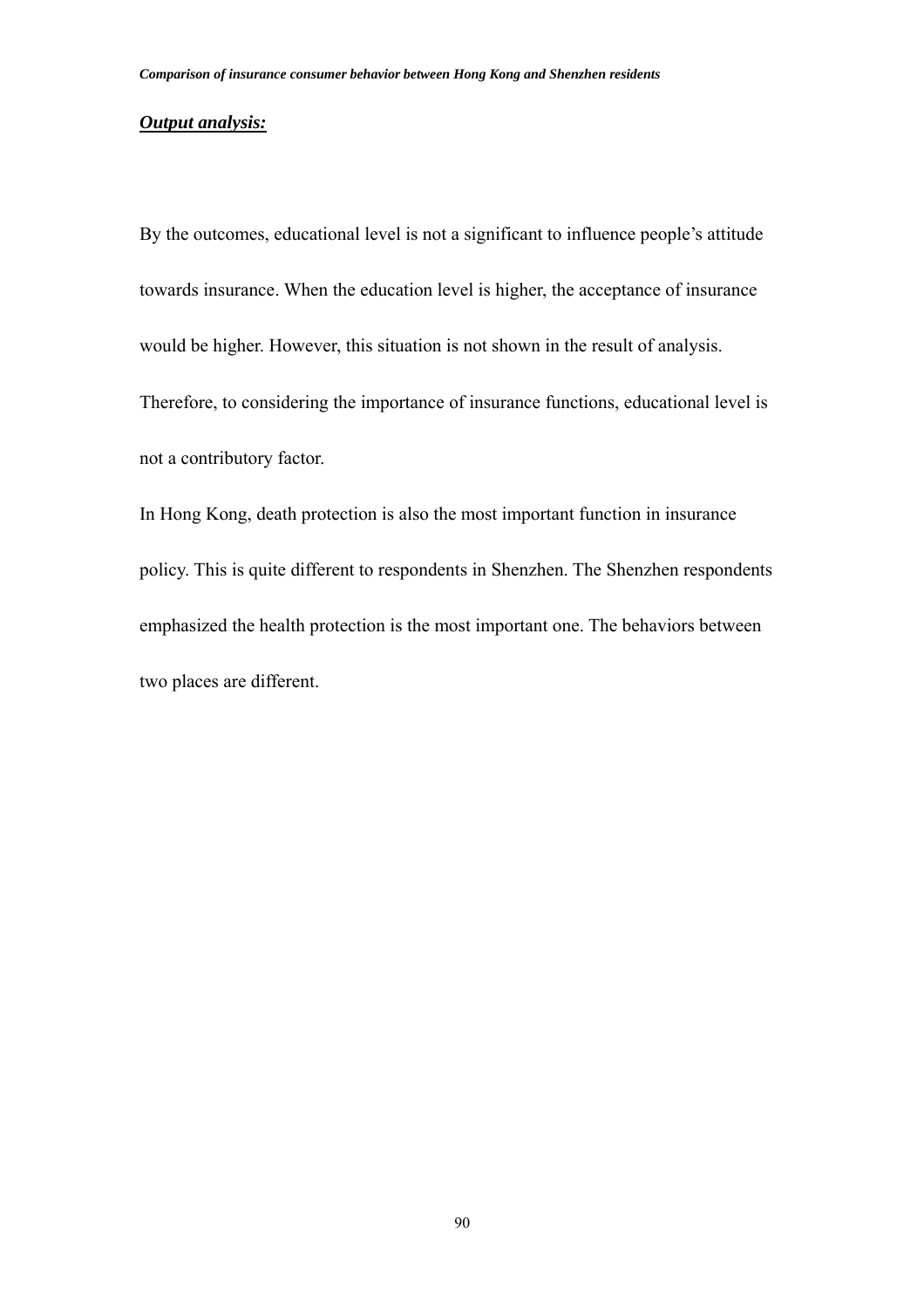### **Analysis of Q15 in terms of marital status**

|                   | No need           | Not really        | Fair          | Importance     | <b>Most</b>   |
|-------------------|-------------------|-------------------|---------------|----------------|---------------|
|                   |                   | useful            |               |                | importance    |
| Death             | $1(1.08\%)$       | $4(4.30\%)$       | 10(10.75%)    | 49 (52.69%)    | 29 (31.18%)   |
| protection        | 7(7.78%)          | $10(11.11\%)$     | 25 (27.78%)   | 35 (38.89%)    | $13(14.44\%)$ |
| <b>Pension</b>    | $4(4.30\%)$       | 12 (12.90%)       | 43 (46.24%)   | $27(29.03\%)$  | $7(7.53\%)$   |
| fund              | $5(5.56\%)$       | $6(6.67\%)$       | 14 (15.56%)   | $47(52.22\%)$  | $18(20\%)$    |
| <b>Saving</b>     | $4(4.30\%)$       | $11(11.83\%)$     | 36 (38.71%)   | $30(32.26\%)$  | $12(12.90\%)$ |
|                   | $10(11.11\%)$     | $9(10\%)$         | 35 (38.89%)   | $30(33.33\%)$  | $6(6.67\%)$   |
| <b>Health</b>     | 2(2.15%)          | $3(3.23\%)$       | 28 (30.11%)   | 43 (46.24%)    | $17(18.28\%)$ |
| protection        | $2(2.22\%)$       | $2(2.22\%)$       | $10(11.11\%)$ | 44 (48.89%)    | 32 (35.56%)   |
| <b>Accident</b>   | 2(2.15%)          | $3(3.23\%)$       | 25 (26.88%)   | 45 (48.39%)    | 18 (19.35%)   |
| protection        | $8(8.89\%)$       | $3(3.33\%)$       | $16(17.78\%)$ | 42 $(46.67\%)$ | $21(23.33\%)$ |
| <b>Disability</b> | $3(3.23\%)$       | $4(4.30\%)$       | 33 (35.48%)   | 41 (44.09%)    | $12(12.90\%)$ |
| protection        | $(15.56\%)$<br>14 | $(11.11\%)$<br>10 | $23(25.56\%)$ | 34 (37.78%)    | $9(10\%)$     |

This is the table used in Q15 analysis

When we use marital status (Q19) to identify the preferences of Hong Kong and Shenzhen citizens, we get new tables in terms of marriage status. (The data was analyzed when the sample size is greater than 10.)

| Hong Kong samples' marital status |                     |  | Shenzhen samples' marital status |                            |  |  |
|-----------------------------------|---------------------|--|----------------------------------|----------------------------|--|--|
|                                   | 59 (60.22%) Single  |  |                                  | 33 $(36.67\%)$ Single      |  |  |
|                                   | 34 (35.48%) Married |  |                                  | 56 (62.22%) <b>Married</b> |  |  |
|                                   | 4 (1.07%) Divorced  |  |                                  | 1 $(1.11\%)$ Divorced      |  |  |
|                                   |                     |  |                                  |                            |  |  |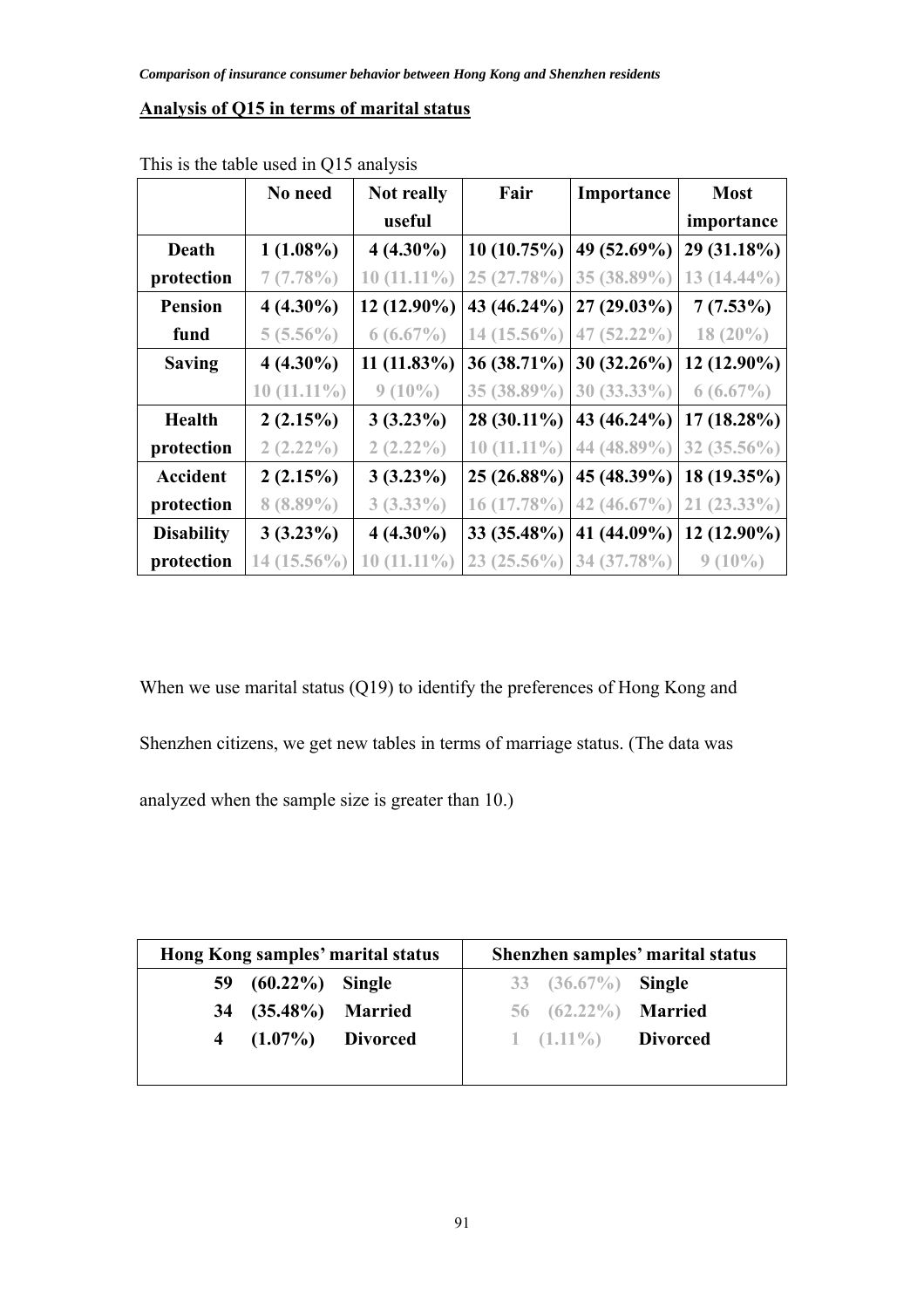The statistics of four groups are shown on the below. In the next step, we used the hypothesis testing to find out the actual rankings of the different groups in order to get a better result in analyzing. .

### **Hypothesis-testing for Q15 in terns of marital status**

**H**<sub>0</sub>:  $\mu$ <sub>x</sub> – $\mu$ <sub>y</sub> = 0

**H**<sub>1</sub>:  $\mu_x - \mu_y \neq 0$ 

$$
t^* = \frac{(X_1 - X_2) - (\mu_1 - \mu_2)}{\sqrt{\frac{S_1^2(n_1 - 1) + S_2(n_2 - 1)}{n_1 + n_2 - 2}} * \sqrt{\frac{1}{n_1} + \frac{1}{n_2}}}
$$

**Then, we found out the degree of freedom (df = n1+n2 -1). We used the T-table to find out the T-test value of different intervals. If the value is**  $\alpha$  **>t.100, we rejected the difference. It means that there is no difference between two rankings. However, if α<t.100, we accepted the difference as there is difference between the two rankings.**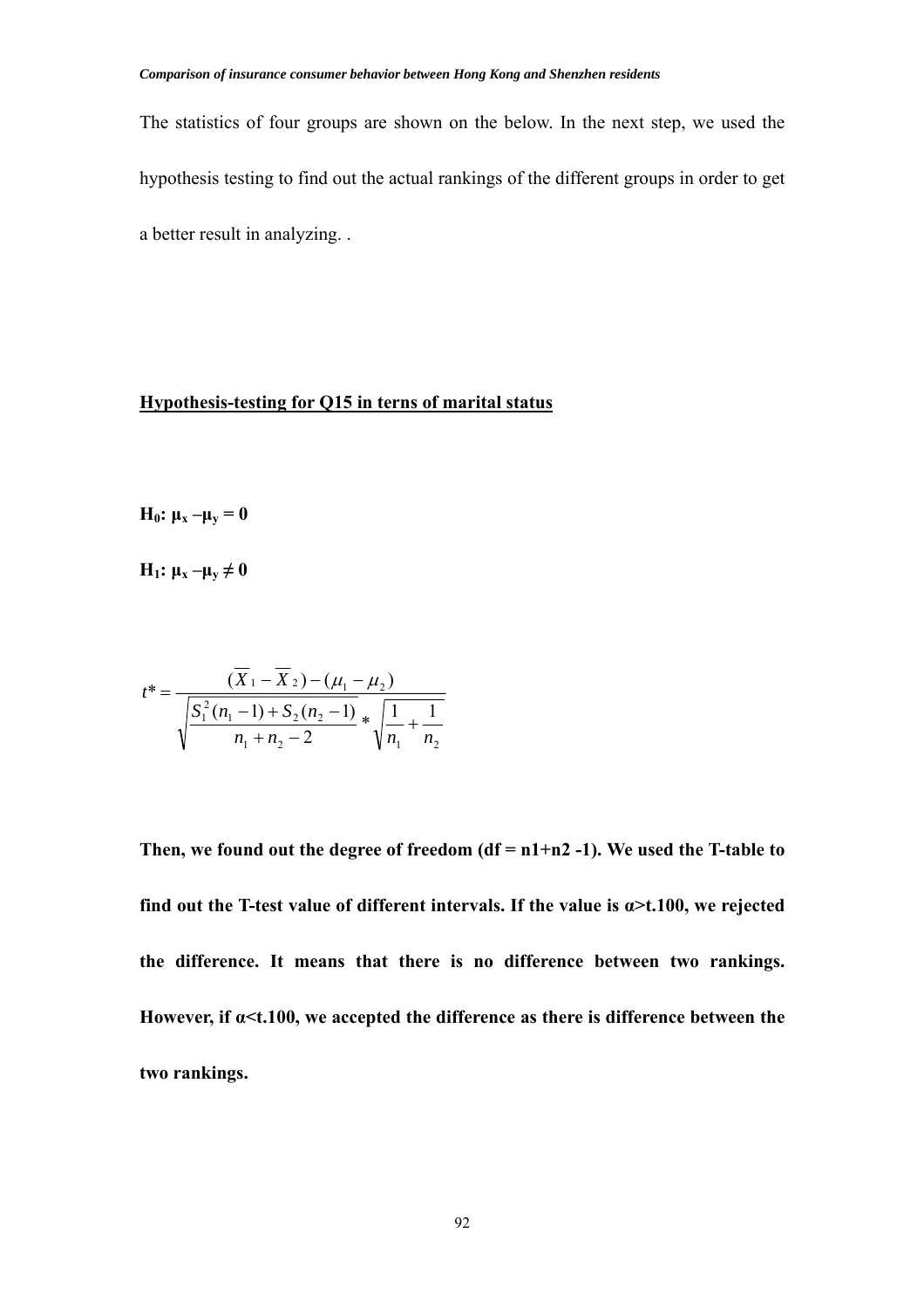# **Hong Kong**

| Single (sample size 59:) |                       |             |                           |  |  |  |
|--------------------------|-----------------------|-------------|---------------------------|--|--|--|
| Ranking                  | <b>Hong Kong</b>      | <b>Mean</b> | <b>Standard Deviation</b> |  |  |  |
|                          | Death protection      | 4.2727      | 0.9108                    |  |  |  |
| 2                        | Accident protection   | 3.8484      | 1.0344                    |  |  |  |
| 3                        | Health protection     | 3.8182      | 1.0141                    |  |  |  |
| 4                        | Disability protection | 3.6969      | 0.9515                    |  |  |  |
| 5                        | Saving                | 3.3939      | 1.0589                    |  |  |  |
| 6                        | Pension fund          | 3.0303      | 0.0150                    |  |  |  |

| Ranking                 | <b>Hong Kong</b> |                  | $T$ -test value |                        | <b>Accept or</b> |
|-------------------------|------------------|------------------|-----------------|------------------------|------------------|
| 1                       | Death            |                  |                 |                        | reject the       |
|                         | protection       |                  |                 |                        | difference?      |
| $\overline{2}$          | Accident         | <b>Rank 1 to</b> | 1.7476          | t.050 $\approx$ t.025  | Accepted         |
|                         | protection       | Rank 2           |                 |                        |                  |
| 3                       | Health           | Rank 2 to        | 0.1212          | $\alpha$ >t.100        | Rejected         |
|                         | protection       | Rank 3           |                 |                        |                  |
| $\overline{\mathbf{4}}$ | Disability       | Rank 3 to        | 0.4970          | $\alpha$ >t.100        | Rejected         |
|                         | protection       | Rank 4           |                 |                        |                  |
| 5                       | Saving           | Rank 4 to        | 1.2276          | $\alpha$ >t.100        | Rejected         |
|                         |                  | Rank 5           |                 |                        |                  |
| 6                       | Pension fund     | Rank 5 to        | 2.0156          | t.025> $\alpha$ >t.010 | Accepted         |
|                         |                  | Rank 6           |                 |                        |                  |

### **Result**

From the testing, the difference between Rank 1 and Rank 2 is accepted. Health protection is the most important function when people are single. The mean is high and above 4. The standard deviation is not high, so that the range is not wide. Pension fund is the lowest in the ranking.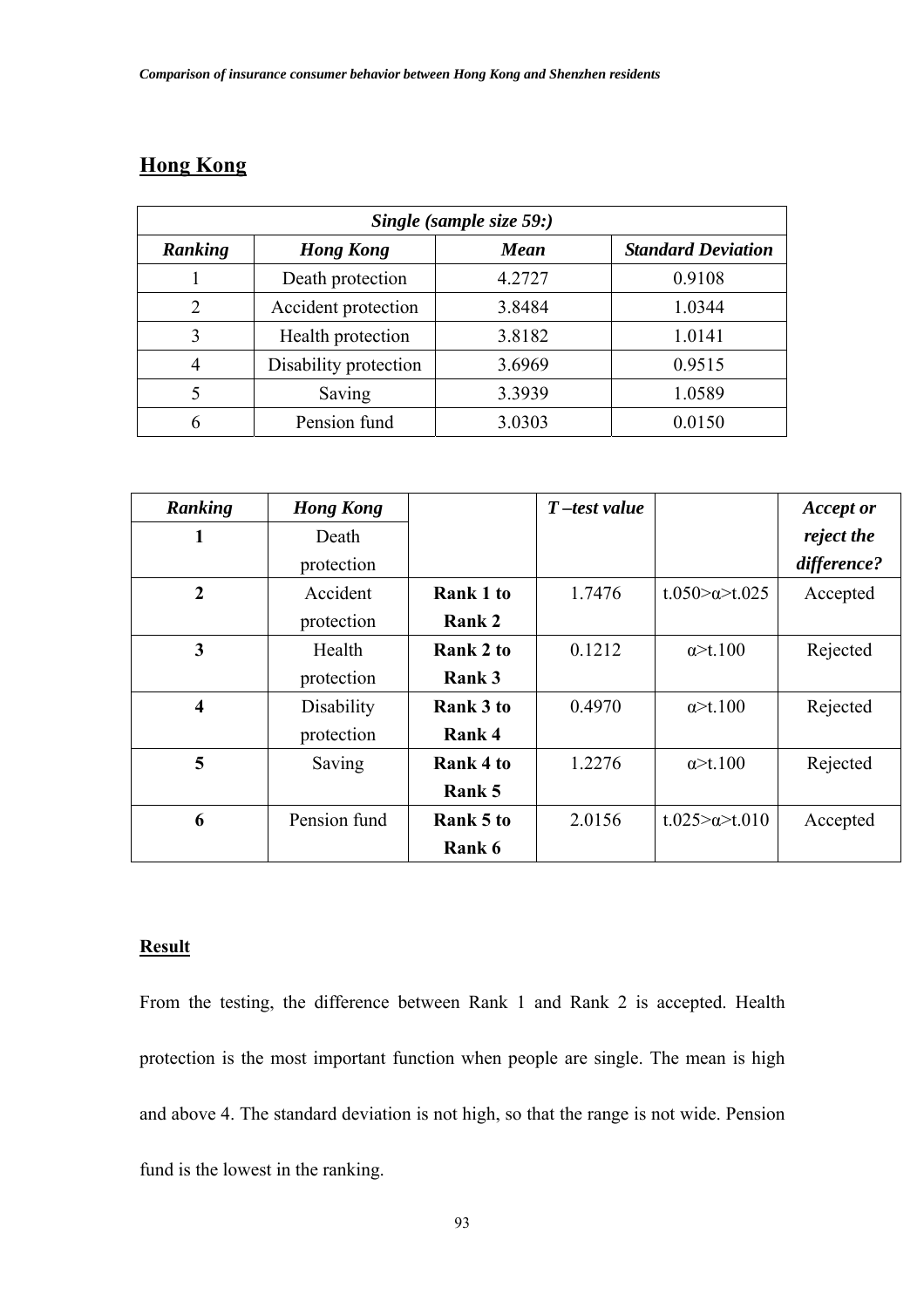| Married (sample size: 33) |                       |             |                           |  |  |  |
|---------------------------|-----------------------|-------------|---------------------------|--|--|--|
| Ranking                   | <b>Hong Kong</b>      | <b>Mean</b> | <b>Standard Deviation</b> |  |  |  |
|                           | Death protection      | 4.0508      | 0.7052                    |  |  |  |
| 2                         | Accident protection   | 3.8136      | 0.6816                    |  |  |  |
| 3                         | Health protection     | 3.7627      | 0.7032                    |  |  |  |
| 4                         | Disability protection | 3.6102      | 0.7196                    |  |  |  |
| 5                         | Saving                | 3.4068      | 0.9307                    |  |  |  |
| 6                         | Pension fund          | 3.3729      | 0.8073                    |  |  |  |

| Ranking                 | <b>Hong Kong</b> |                  | $T$ -test value |                      | <b>Accept or</b> |
|-------------------------|------------------|------------------|-----------------|----------------------|------------------|
| 1                       | Death            |                  |                 |                      | reject the       |
|                         | protection       |                  |                 |                      | difference?      |
| $\overline{2}$          | Accident         | <b>Rank 1 to</b> | 1.5472          | t.100 $\alpha$ t.050 | Accepted         |
|                         | protection       | <b>Rank 2</b>    |                 |                      |                  |
| 3                       | Health           | Rank 2 to        | 0.3322          | $\alpha$ >t.100      | Rejected         |
|                         | protection       | Rank 3           |                 |                      |                  |
| $\overline{\mathbf{4}}$ | Disability       | <b>Rank 3 to</b> | 0.9820          | $\alpha$ >t.100      | Rejected         |
|                         | protection       | Rank 4           |                 |                      |                  |
| 5                       | Saving           | Rank 4 to        | 1.2162          | $\alpha$ >t.100      | Rejected         |
|                         |                  | Rank 5           |                 |                      |                  |
| 6                       | Pension fund     | Rank 5 to        | 0.1975          | $\alpha$ >t.100      | Rejected         |
|                         |                  | Rank 6           |                 |                      |                  |

Death protection is also the most important function in the insurance policy when people are married in Hong Kong. Except this range, all other differences are rejected as there are no differences between rankings.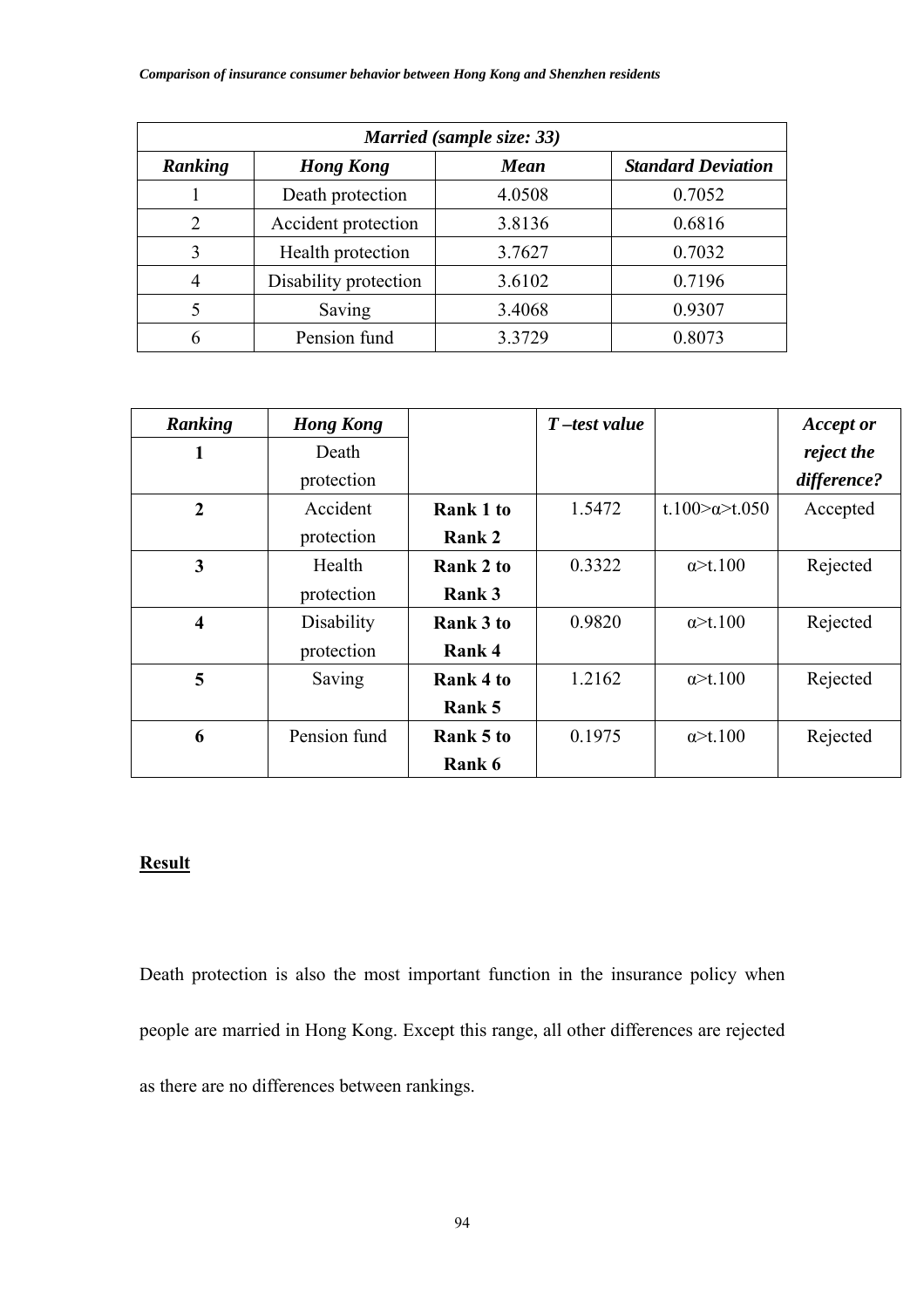## **Shenzhen**

|                | Single (sample size: 33) |        |                           |  |  |  |  |
|----------------|--------------------------|--------|---------------------------|--|--|--|--|
| Ranking        | <b>Shenzhen</b>          | Mean   | <b>Standard Deviation</b> |  |  |  |  |
|                | Health protection        | 4.2424 | 0.7513                    |  |  |  |  |
| $\overline{2}$ | Accident protection      | 3.9393 | 1.0289                    |  |  |  |  |
| 3              | Pension fund             | 3.9090 | 0.7513                    |  |  |  |  |
| $\overline{4}$ | Death protection         | 3.3636 | 1.1677                    |  |  |  |  |
| 5              | Disability protection    | 3.3333 | 1.2416                    |  |  |  |  |
| h              | Saving                   | 3.1212 | 1 1 1 1 2                 |  |  |  |  |

| Ranking                 | <b>Shenzhen</b> |                  | $T$ -test value |                                | <b>Accept or</b> |
|-------------------------|-----------------|------------------|-----------------|--------------------------------|------------------|
| 1                       | Health          |                  |                 |                                | reject the       |
|                         | protection      |                  |                 |                                | difference?      |
| $\overline{2}$          | Accident        | Rank 1 to        | 1.3049          | t.100 $\approx$ a $\geq$ t.050 | Accepted         |
|                         | protection      | Rank 2           |                 |                                |                  |
| 3                       | Pension fund    | Rank 2 to        | 0.1305          | $\alpha$ >t.100                | Rejected         |
|                         |                 | Rank 3           |                 |                                |                  |
| $\overline{\mathbf{4}}$ | Death           | <b>Rank 3 to</b> | 2.2647          | t.025 $\approx$ t.010          | Accepted         |
|                         | protection      | Rank 4           |                 |                                |                  |
| 5                       | Disability      | Rank 4 to        | 0.1121          | $\alpha$ >t.100                | Rejected         |
|                         | protection      | Rank 5           |                 |                                |                  |
| 6                       | Saving          | Rank 5 to        | 0.7943          | $\alpha$ >t.100                | Rejected         |
|                         |                 | Rank 6           |                 |                                |                  |

## **Result**

Health protection is the most important function in this category. The mean value of this is very high. The hypothesis is rejected as there is difference between Rank 1 and Rank 2. Following the health protection is pension fund and accident protection. From the table, they are the same as the difference between them is rejected.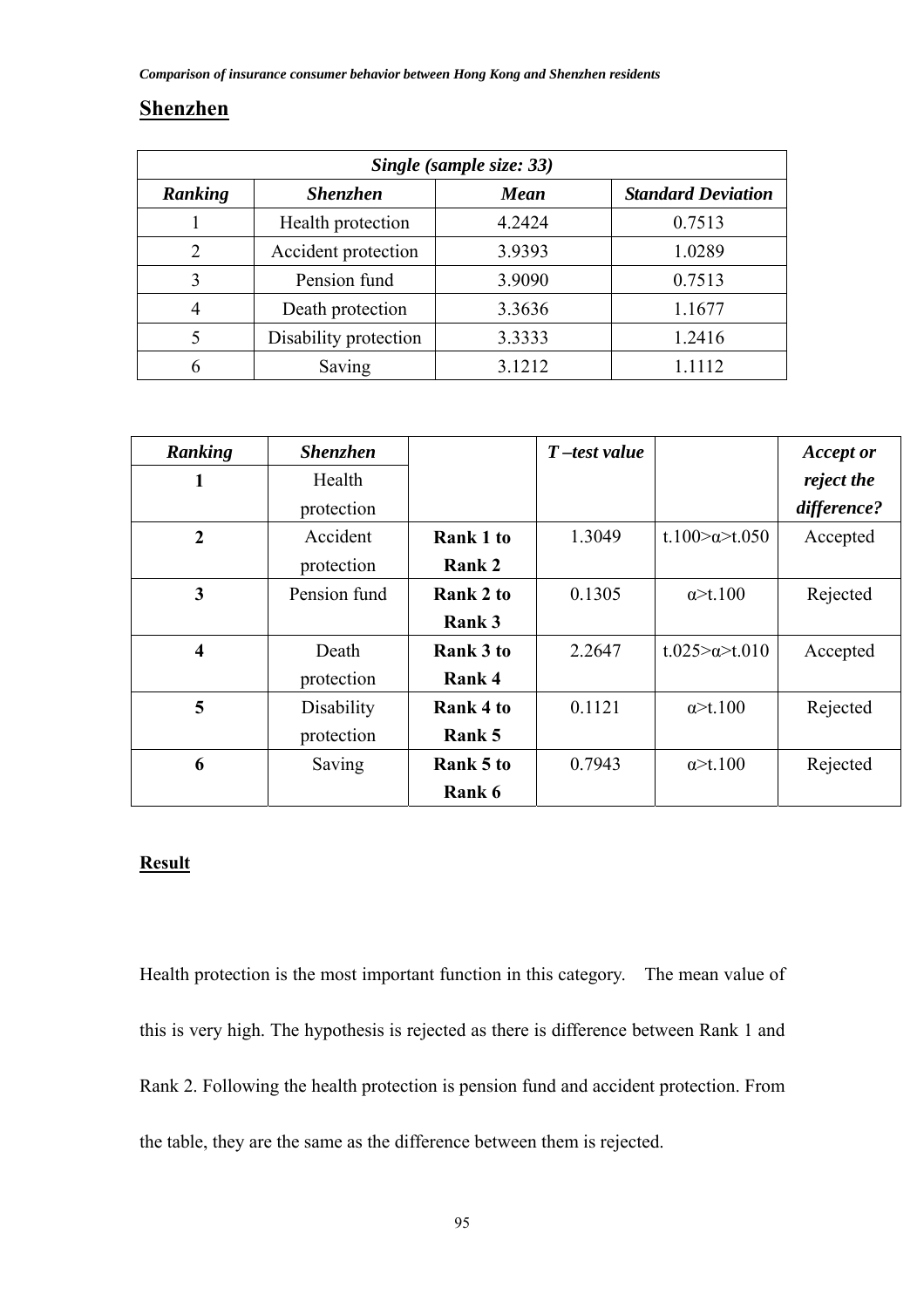| Married (sample size: 56) |                          |             |                           |  |  |  |
|---------------------------|--------------------------|-------------|---------------------------|--|--|--|
| Ranking                   | <b>Shenzhen</b>          | <b>Mean</b> | <b>Standard Deviation</b> |  |  |  |
|                           | <b>Health Protection</b> | 4.0536      | 0.9228                    |  |  |  |
| $\overline{2}$            | Pension fund             | 3.625       | 1.0368                    |  |  |  |
| 3                         | Accident protection      | 3.5893      | 1.2027                    |  |  |  |
| $\overline{4}$            | Death protection         | 3.4286      | 1.0931                    |  |  |  |
| 5                         | Saving                   | 3.1429      | 1.0519                    |  |  |  |
| 6                         | Disability protection    | 3.0179      | 1.1983                    |  |  |  |

| Ranking                 | <b>Shenzhen</b> |                  | $T$ -test value |                          | <b>Accept or</b> |
|-------------------------|-----------------|------------------|-----------------|--------------------------|------------------|
| 1                       | Health          |                  |                 |                          | reject the       |
|                         | Protection      |                  |                 |                          | difference?      |
| $\overline{2}$          | Pension fund    | Rank 1 to        | 2.2912          | $t.025 > \alpha > t.010$ | Accepted         |
|                         |                 | Rank 2           |                 |                          |                  |
| 3                       | Accident        | Rank 2 to        | 0.1785          | $\alpha$ >t.100          | Rejected         |
|                         | protection      | Rank 3           |                 |                          |                  |
| $\overline{\mathbf{4}}$ | Death           | <b>Rank 3 to</b> | 0.7937          | $\alpha$ >t.100          | Rejected         |
|                         | protection      | Rank 4           |                 |                          |                  |
| 5                       | Saving          | Rank 4 to        | 2.0303          | t.025 $\approx$ t.010    | Accepted         |
|                         |                 | Rank 5           |                 |                          |                  |
| 6                       | Disability      | Rank 5 to        | 0.6236          | $\alpha$ >t.100          | Rejected         |
|                         | protection      | Rank 6           |                 |                          |                  |

Health protection is the most important function in this category. The mean value of this is very high. The hypothesis is rejected, as there is difference between Rank 1 and Rank 2. Saving and disability protection are the least important function in this category.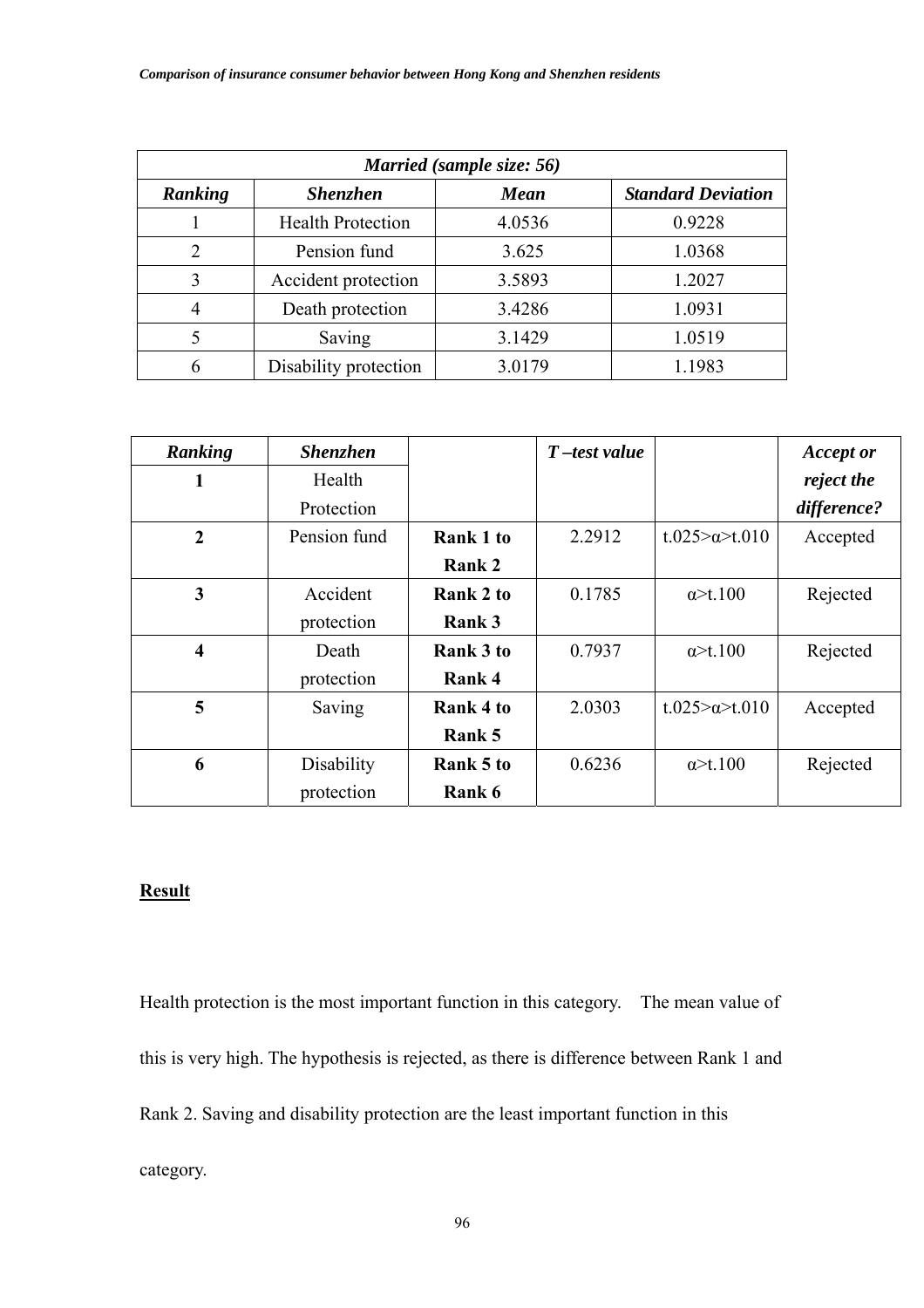#### *Output analysis:*

There is no significant difference to identify that marital status is an important factors to the functions of insurance. Whatever single or married, the most important function in Hong Kong is the death protection. Therefore, we do not need to identify a people who is married or not in the importance of the types of insurance. Shenzhen have a similar condition to Hong Kong. However, their difference is in the most important function. In Shenzhen, Health protection is the most important to the residents and pension fund is very important to them.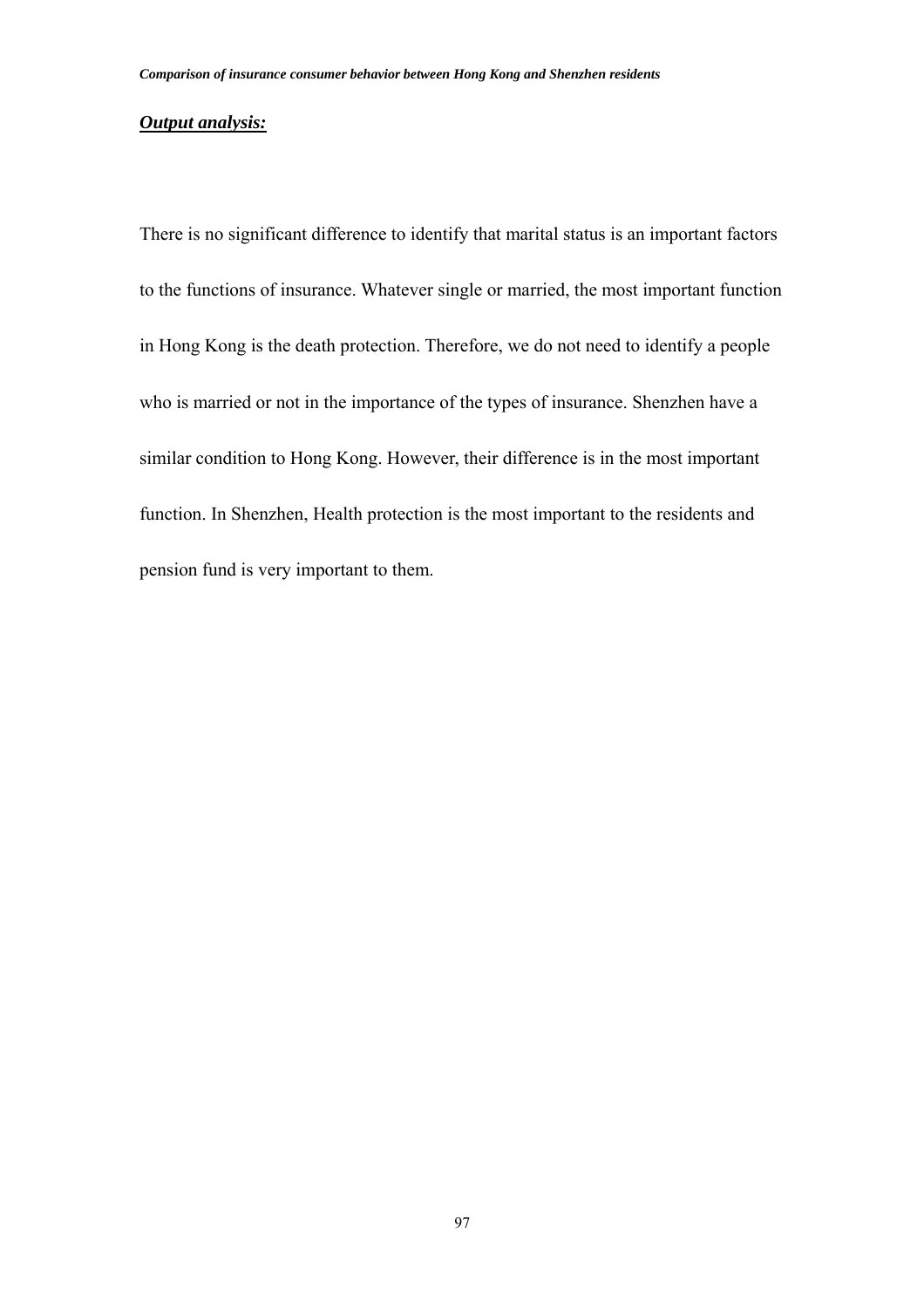### **Overall Analysis of Question 15**

After using the specify analysis in terms of age range, income level, education level and marital status, we found that there is significant difference only in terms of income level . When we put the data and run  $T$  – test in terms of age range, education level and marital status, the Death Protection is the most important function in Hong Kong and the Health Protection is the most important function in Shenzhen. In Shenzhen, We have two significant results. The first is found in terms of income level. The low income group decided to have Accident Protection rather than Death Protection. We assume that they cannot afford a higher payment which the policy with Death Protection function is more expensive than non – life like Accident Protection. The second finding is about Pension fund. Pension fund is a significant result. In the two places, their attitude towards this function is quite different. Most of the Hong Kong residents does not like the pension fund function. However, this function is favorite to the Shenzhen residents. Their retirement planning is better than Hong Kong residents by using insurance.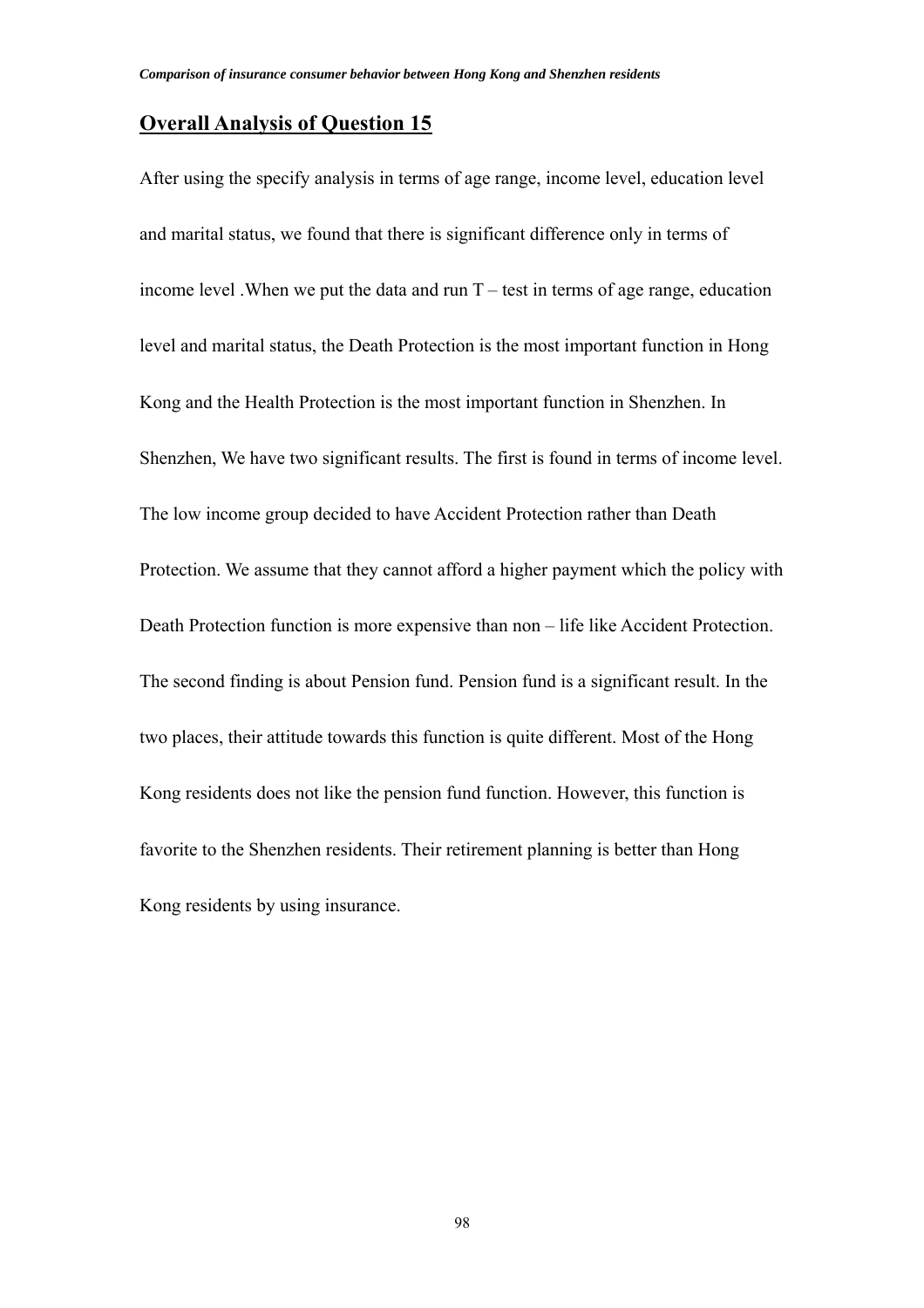# **4.6 Output analysis of Q17**

| <b>HONGKONG</b>                             | Single         | $\%$  | <b>Married</b> | $\frac{0}{0}$ | <b>Divorced</b> | $\frac{6}{6}$ |
|---------------------------------------------|----------------|-------|----------------|---------------|-----------------|---------------|
| area of protection covered                  | 34             | 57.63 | 17             | 51.52         |                 | 100.00        |
| reputation of company                       | 30             | 50.85 | 13             | 39.39         | $\theta$        | 0.00          |
| profession of salesperson                   | 24             | 40.68 | 14             | 42.42         | $\mathbf 0$     | 0.00          |
| attitude of salesperson                     | 16             | 27.12 | 7              | 21.21         |                 | 100.00        |
| premium                                     | 47             | 79.66 | 23             | 69.70         | $\theta$        | 0.00          |
| insured sum                                 | 29             | 49.15 | 17             | 51.52         | $\overline{0}$  | 0.00          |
| relative's opinion                          | 7              | 11.86 | 5              | 15.15         | $\overline{0}$  | 0.00          |
| operation situation of insurance<br>company | $\overline{7}$ | 11.86 | 4              | 12.12         | $\theta$        | 0.00          |
| others                                      | $\mathbf 0$    | 0.00  | $\Omega$       |               | $\overline{0}$  | 0.00          |

# **The factors people consider when buying insurance (In term of marital status)**

| <b>SHENZHEN</b>                             | Single         | $\%$  | <b>Married</b> | $\frac{6}{6}$ | <b>Divorced</b> | $\frac{0}{0}$ |
|---------------------------------------------|----------------|-------|----------------|---------------|-----------------|---------------|
| area of protection covered                  | 8              | 24.24 | 31             | 55.36         |                 | 100.00        |
| reputation of company                       | 25             | 75.76 | 42             | 75.00         |                 | 100.00        |
| profession of salesperson                   | 9              | 27.27 | 16             | 28.57         |                 | 100.00        |
| attitude of salesperson                     | 5              | 15.15 | 13             | 23.21         |                 | 100.00        |
| premium                                     | 16             | 48.48 | 22             | 39.29         |                 | 100.00        |
| insured sum                                 | 15             | 45.45 | 30             | 53.57         |                 | 100.00        |
| relative's opinion                          | 6              | 18.18 | 5              | 8.93          | $\overline{0}$  | 0.00          |
| operation situation of insurance<br>company | 12             | 36.36 | 20             | 35.71         | 0               | 0.00          |
| <b>lothers</b>                              | $\overline{0}$ | 0.00  | $\overline{2}$ | 3.57          | $\theta$        | 0.00          |

In the above tables, we can see that most Hong Kong single residents would concern more on the premium than other factors. There is about 79.66% of the Hong Kong respondents who is single answering that premium is the most important factor. In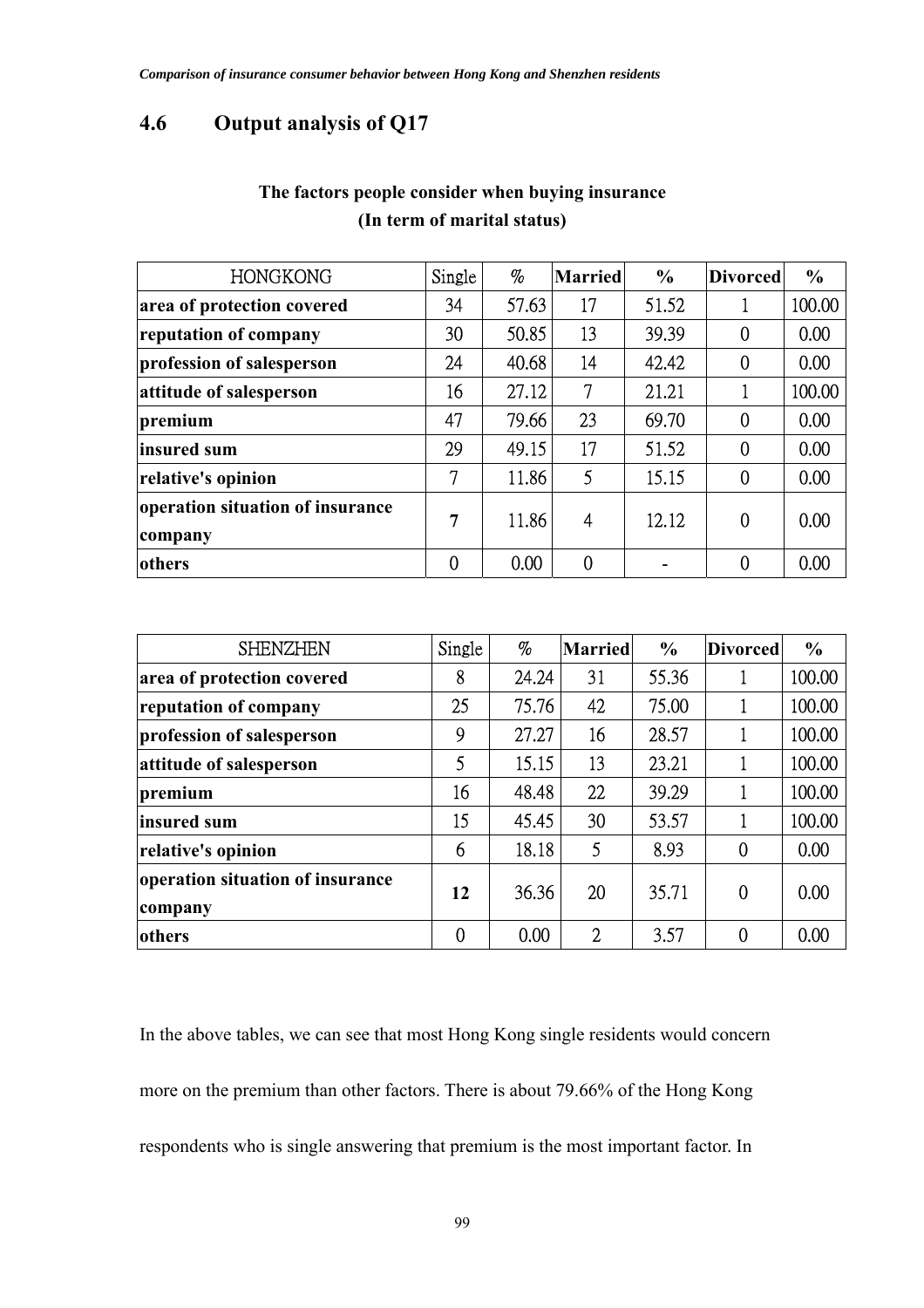contrast, in Shenzhen, only 48.48% of the Shenzhen respondents who is single answering that the premium is the main factor. Besides, most Shenzhen residents, about 75.76%, think that the reputation of the company is the main factor they need to consider when deciding to buy insurance. This finding shows that Hong Kong people are normally concern more on the dollar amount when buying insurance but the counterparts in Shenzhen would fear about the bankruptcy of company, so they concern more on the reputation of company when buying insurance.

When talking about the married people, the result is very similar to the counterparts of single person in both areas. In Hong Kong, most married people (69.7%) concern on the amount of premium. Then, the following are the insured sum and the area of protection covered; both contain 51.52% of the Hong Kong married respondents. In Shenzhen, 75% of the married respondents would think about the reputation of the company first when deciding to buy insurance. Then, 55.36% of the Shenzhen married respondents would think about the area of protection covered; the third large factor is the insured sum, which conducts 53.57% of the respondents. Therefore, in the data, we can know that Hong Kong people are concerning the dollar amount most but Shenzhen people would concern more on the security of the money they put to the insurance company. This may be the result of Hong Kong people always viewing insurance as saving but Shenzhen people viewing insurance as a protection to their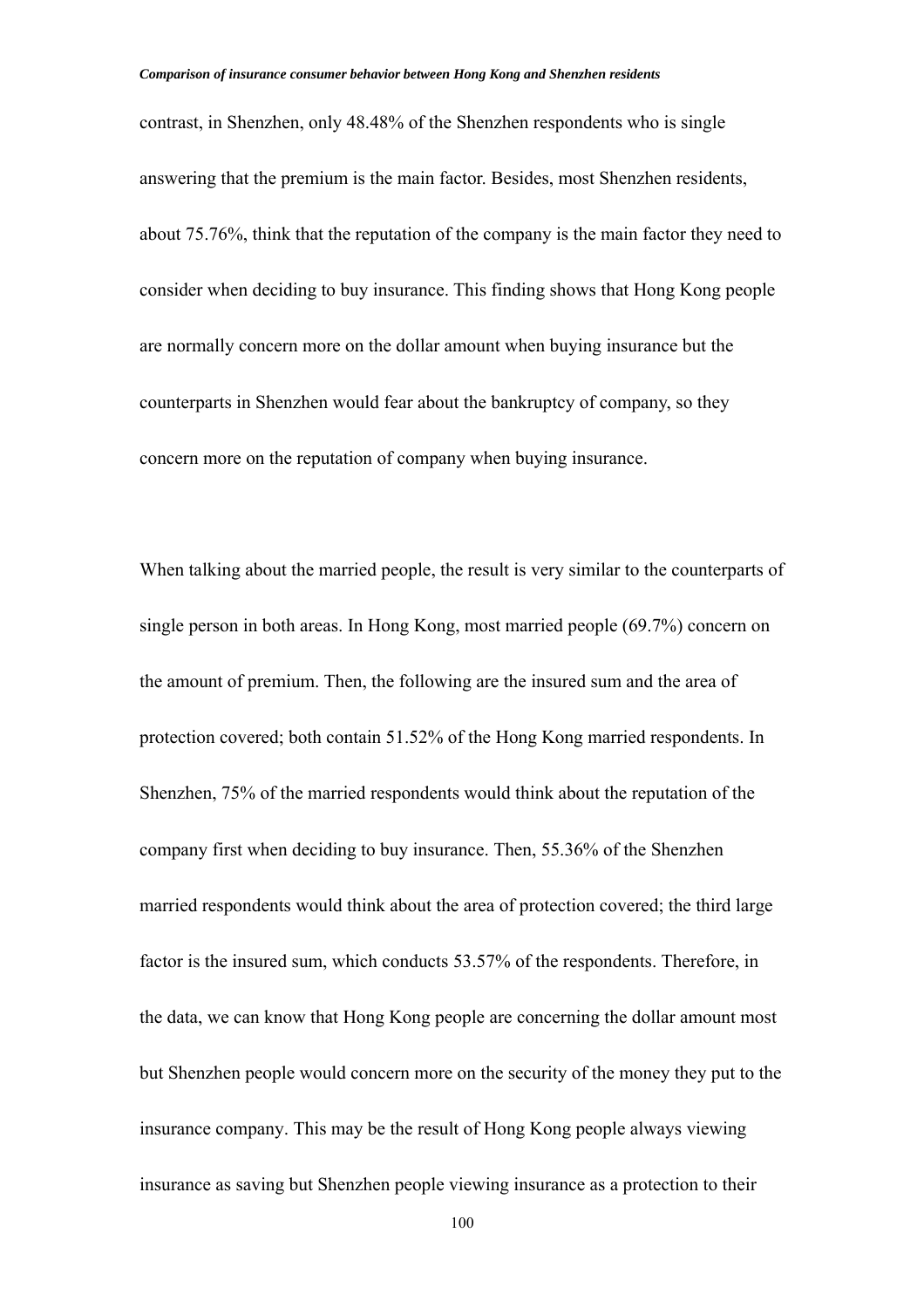life or family's living etc.

Because the number of divorced people in both areas is too few, i.e, the simple size is too little; we cannot do analysis which is representative and reasonable. Therefore, we escape the analyses of the divorced people to their deciding factors on buying insurance.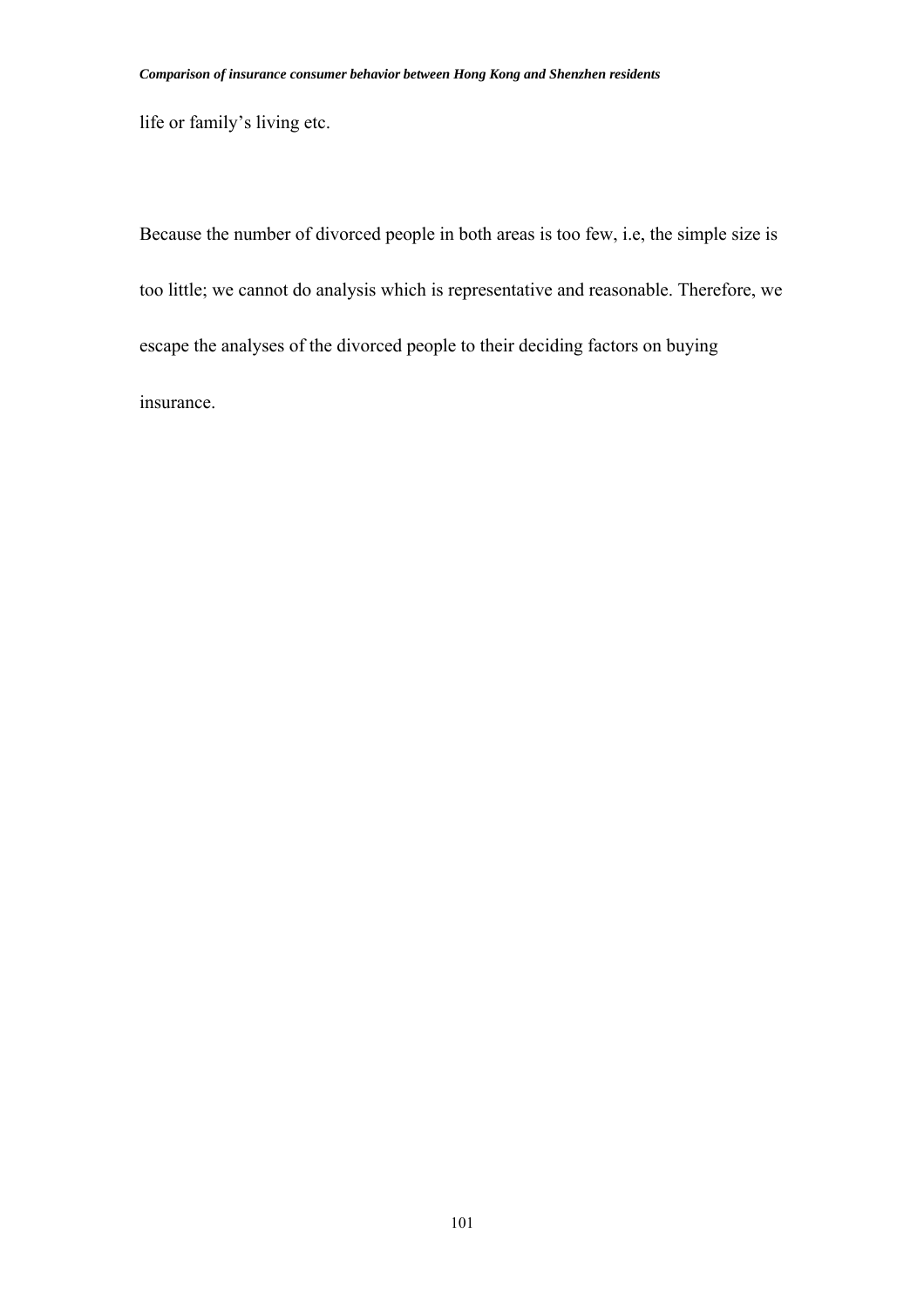# **The factors people consider when buying insurance (In term of educational level)**

| <b>HONG</b>       | primar                  | $\frac{0}{0}$    | secondary               | $\frac{0}{0}$ | undergradua             | $\frac{0}{0}$ | post-gradu       | $\frac{0}{0}$    | other            | $\frac{0}{0}$    |
|-------------------|-------------------------|------------------|-------------------------|---------------|-------------------------|---------------|------------------|------------------|------------------|------------------|
| <b>KONG</b>       | ${\bf y}$               |                  | school                  |               | te                      |               | ate              |                  | ${\bf S}$        |                  |
|                   | school                  |                  |                         |               |                         |               |                  |                  |                  |                  |
|                   | or                      |                  |                         |               |                         |               |                  |                  |                  |                  |
|                   | below                   |                  |                         |               |                         |               |                  |                  |                  |                  |
| area of           |                         |                  |                         |               |                         |               |                  |                  |                  |                  |
| protection        | $\mathbf{1}$            | 33.33            | 20                      | 50.00         | 30                      | 62.50         | $\boldsymbol{0}$ | $\boldsymbol{0}$ | $\boldsymbol{0}$ | $\boldsymbol{0}$ |
| covered           |                         |                  |                         |               |                         |               |                  |                  |                  |                  |
| Reputatio         |                         |                  |                         |               |                         |               |                  |                  |                  |                  |
| n of              | $\mathbf{1}$            | 33.33            | 20                      | 50.00         | 21                      | 43.75         | $\mathbf{1}$     | 50               | $\boldsymbol{0}$ | $\boldsymbol{0}$ |
| company           |                         |                  |                         |               |                         |               |                  |                  |                  |                  |
| <b>Profession</b> |                         |                  |                         |               |                         |               |                  |                  |                  |                  |
| <sub>of</sub>     | $\mathbf{1}$            | 33.33            | 15                      | 37.50         | 21                      | 43.75         | $\boldsymbol{0}$ | $\boldsymbol{0}$ | $\boldsymbol{0}$ | $\bf{0}$         |
| salesperso        |                         |                  |                         |               |                         |               |                  |                  |                  |                  |
| $\mathbf n$       |                         |                  |                         |               |                         |               |                  |                  |                  |                  |
| attitude of       |                         |                  |                         |               |                         |               |                  |                  |                  |                  |
| salesperso        | $\mathbf{1}$            | 33.33            | 9                       | 22.50         | 12                      | 25.00         | $\mathbf{1}$     | 50               | $\boldsymbol{0}$ | $\boldsymbol{0}$ |
| $\mathbf n$       |                         |                  |                         |               |                         |               |                  |                  |                  |                  |
| Premium           | $\mathbf{1}$            | 33.33            | 30                      | 75.00         | 39                      | 81.25         | $\boldsymbol{0}$ | $\boldsymbol{0}$ | $\boldsymbol{0}$ | $\boldsymbol{0}$ |
| <b>Insured</b>    | $\overline{\mathbf{3}}$ | 100.0            | 17                      | 42.50         | 26                      | 54.17         | $\boldsymbol{0}$ | $\bf{0}$         | $\boldsymbol{0}$ | $\boldsymbol{0}$ |
| sum               |                         | $\boldsymbol{0}$ |                         |               |                         |               |                  |                  |                  |                  |
| relative's        | $\mathbf{1}$            | 33.33            | $\overline{7}$          | 17.50         | $\overline{\mathbf{4}}$ | 8.33          | $\boldsymbol{0}$ | $\boldsymbol{0}$ | $\boldsymbol{0}$ | $\boldsymbol{0}$ |
| opinion           |                         |                  |                         |               |                         |               |                  |                  |                  |                  |
| Operation         |                         |                  |                         |               |                         |               |                  |                  |                  |                  |
| situation         |                         |                  |                         |               |                         |               |                  |                  |                  |                  |
| <sub>of</sub>     | $\mathbf{1}$            | 33.33            | $\overline{\mathbf{4}}$ | 10.00         | 6                       | 12.50         | $\boldsymbol{0}$ | $\boldsymbol{0}$ | $\boldsymbol{0}$ | $\boldsymbol{0}$ |
| insurance         |                         |                  |                         |               |                         |               |                  |                  |                  |                  |
| company           |                         |                  |                         |               |                         |               |                  |                  |                  |                  |
| <b>Others</b>     | $\boldsymbol{0}$        | 0.00             | $\boldsymbol{0}$        | 0.00          | $\boldsymbol{0}$        | 0.00          | $\boldsymbol{0}$ | $\boldsymbol{0}$ | $\pmb{0}$        | $\boldsymbol{0}$ |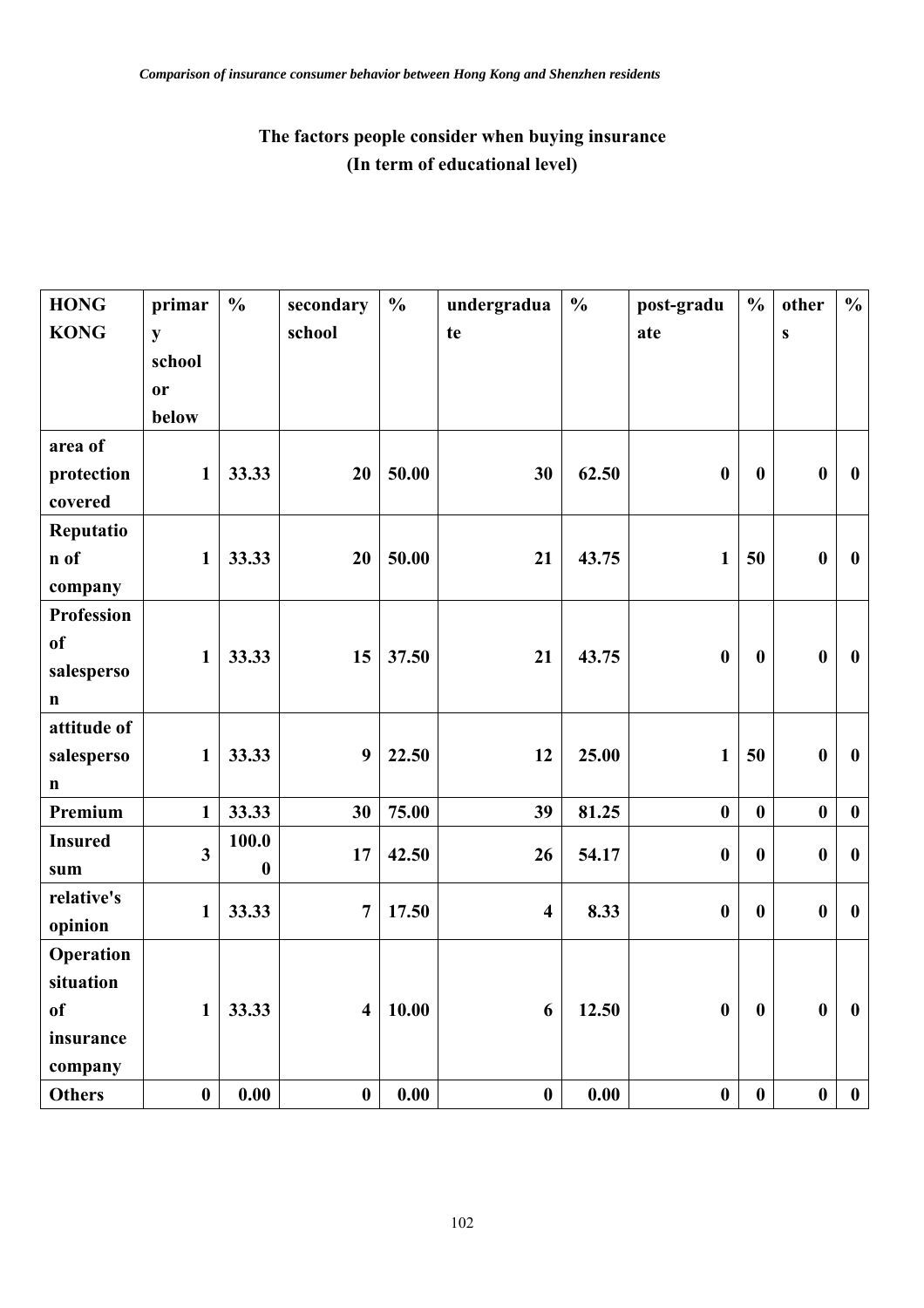| <b>SHEN</b>      | primar              | $\frac{0}{0}$    | seconda                 | $\frac{0}{0}$ | undergrad    | $\frac{0}{0}$ | post-gradu              | $\frac{0}{0}$    | other            | $\frac{0}{0}$ |
|------------------|---------------------|------------------|-------------------------|---------------|--------------|---------------|-------------------------|------------------|------------------|---------------|
| <b>ZHEN</b>      | y                   |                  | ry                      |               | uate         |               | ate                     |                  | ${\bf S}$        |               |
|                  | school<br><b>or</b> |                  | school                  |               |              |               |                         |                  |                  |               |
|                  | below               |                  |                         |               |              |               |                         |                  |                  |               |
| area of          |                     |                  |                         |               |              |               |                         |                  |                  |               |
| protection       | $\boldsymbol{0}$    | 0.00             | $\overline{7}$          | 36.84         | 31           | 50.00         | $\overline{2}$          | 40               | $\boldsymbol{0}$ | 0.00          |
| covered          |                     |                  |                         |               |              |               |                         |                  |                  |               |
| Reputatio        |                     |                  |                         |               |              |               |                         |                  |                  |               |
| n of             | $\mathbf{1}$        | 100.0            | 12                      | 63.16         | 50           | 80.65         | $\overline{\mathbf{4}}$ | 80               | $\mathbf{1}$     | 33.3          |
| company          |                     | $\boldsymbol{0}$ |                         |               |              |               |                         |                  |                  | $\mathbf{3}$  |
| <b>Professio</b> |                     |                  |                         |               |              |               |                         |                  |                  |               |
| n of             | $\boldsymbol{0}$    | 0.00             | $\overline{\mathbf{4}}$ | 21.05         | 17           | 27.42         | $\overline{2}$          | 40               | $\mathbf{3}$     | 100.          |
| salesperso       |                     |                  |                         |               |              |               |                         |                  |                  | $\bf{00}$     |
| $\mathbf n$      |                     |                  |                         |               |              |               |                         |                  |                  |               |
| attitude         |                     |                  |                         |               |              |               |                         |                  |                  |               |
| <sub>of</sub>    | $\boldsymbol{0}$    | 0.00             | $\overline{\mathbf{3}}$ | 15.79         | 14           | 22.58         | $\mathbf{1}$            | 20               | $\mathbf{1}$     | 33.3          |
| salesperso       |                     |                  |                         |               |              |               |                         |                  |                  | $\mathbf{3}$  |
| $\mathbf n$      |                     |                  |                         |               |              |               |                         |                  |                  |               |
| Premium          | $\mathbf{1}$        | 100.0            | 11                      | 57.89         | 24           | 38.71         | $\mathbf{2}$            | 40               | $\mathbf{1}$     | 33.3          |
|                  |                     | $\boldsymbol{0}$ |                         |               |              |               |                         |                  |                  | $\mathbf{3}$  |
| <b>Insured</b>   | $\boldsymbol{0}$    | 0.00             | 10                      | 52.63         | 32           | 51.61         | $\overline{\mathbf{3}}$ | 60               | $\mathbf{1}$     | 33.3          |
| sum              |                     |                  |                         |               |              |               |                         |                  |                  | $\mathbf{3}$  |
| relative's       | $\boldsymbol{0}$    | 0.00             | $\mathbf{3}$            | 15.79         | 6            | 9.68          | $\mathbf{1}$            | 20               | $\mathbf{1}$     | 33.3          |
| opinion          |                     |                  |                         |               |              |               |                         |                  |                  | $\mathbf{3}$  |
| Operation        |                     |                  |                         |               |              |               |                         |                  |                  |               |
| situation        |                     |                  |                         |               |              |               |                         |                  |                  | 33.3          |
| of               | $\boldsymbol{0}$    | 0.00             | $\boldsymbol{9}$        | 47.37         | 20           | 32.26         | $\overline{2}$          | 40               | $\mathbf{1}$     | $\mathbf{3}$  |
| insurance        |                     |                  |                         |               |              |               |                         |                  |                  |               |
| company          |                     |                  |                         |               |              |               |                         |                  |                  |               |
| <b>Others</b>    | $\boldsymbol{0}$    | 0.00             | $\boldsymbol{0}$        | 0.00          | $\mathbf{2}$ | 3.23          | $\pmb{0}$               | $\boldsymbol{0}$ | $\boldsymbol{0}$ | 0.00          |

In the above tables, we can see that the data about which factors they would consider when buying insurance. In table c, we can see that people whose educational level below secondary school would more concern the premium. This count about 75% of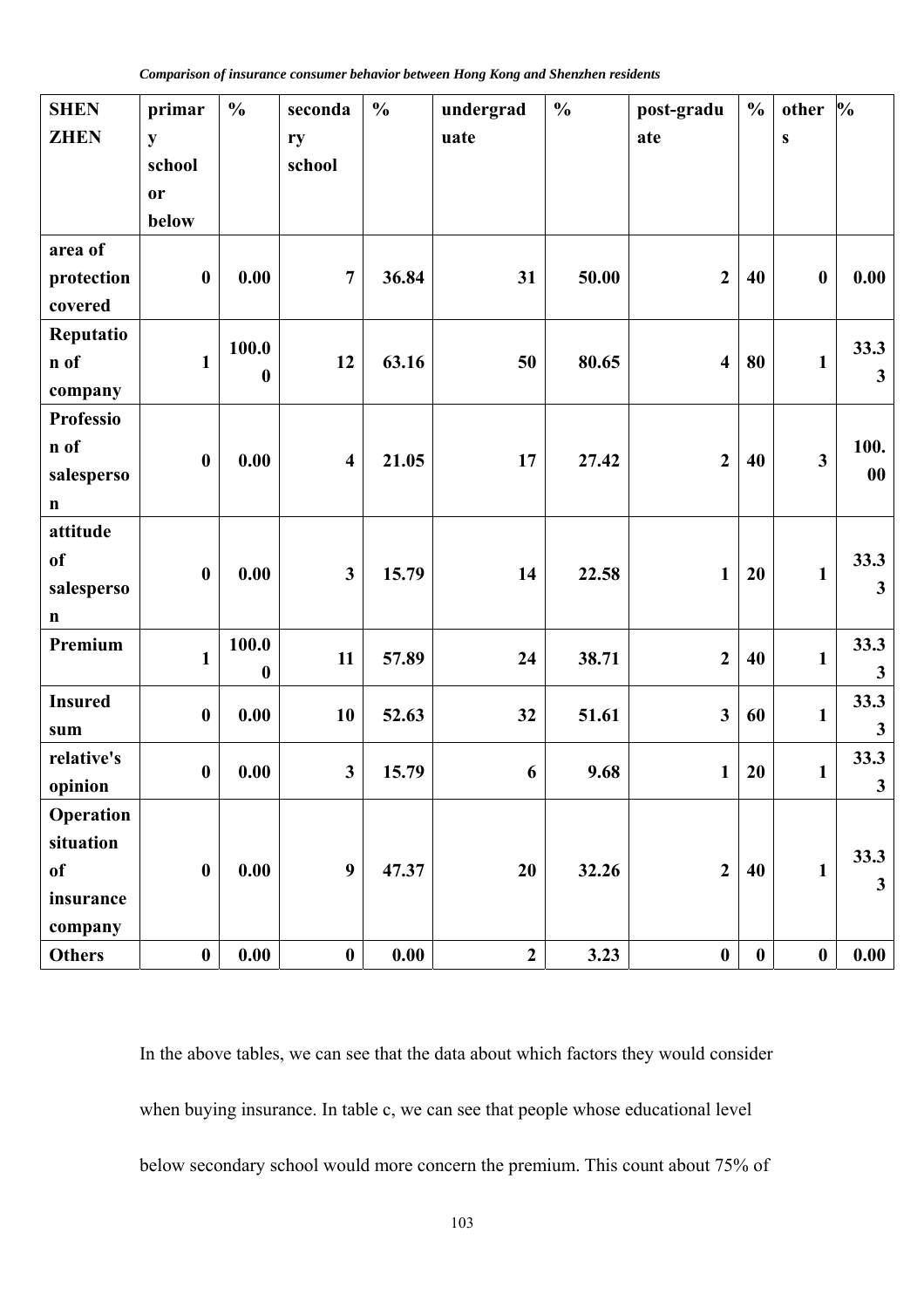the total respondent whose have secondary school level. The second large factors are both the area of protection coved and the reputation of company. Both are counted for 50%. In Shenzhen, 63.16% of the respondents whose have secondary school level answer that the reputation of the company is the main consideration factor for them. The second large factor is the premium which is counted for 57.89%. They result can strong support our analysis that Hong Kong people would more concern about the money amount than other factors. This may be as the result they viewing insurance as a saving product.

When talking about the people who have undergraduate level, in Hong Kong, 81.25% of the respondents say that the premium is the most important factor for them when buying an insurance product. The second large is the area of protection covered which is counted for 62.5% of the respondents. The result is by our limitation that the simple size is mainly from our friends who is studying in the college. Most of them are full time student. So, when they decide to buy an insurance product, they would concern on the dollar amount first, due to limited pocket money to them. On the other hand, in Shenzhen, most people who have undergraduate level (80.65%) would firstly concern about the reputation of company and the second large factor is the insured sum which is counted for 51.61%. The result is following the rule of the Shenzhen's data showed above that the main factor is the reputation of company. But the interesting point is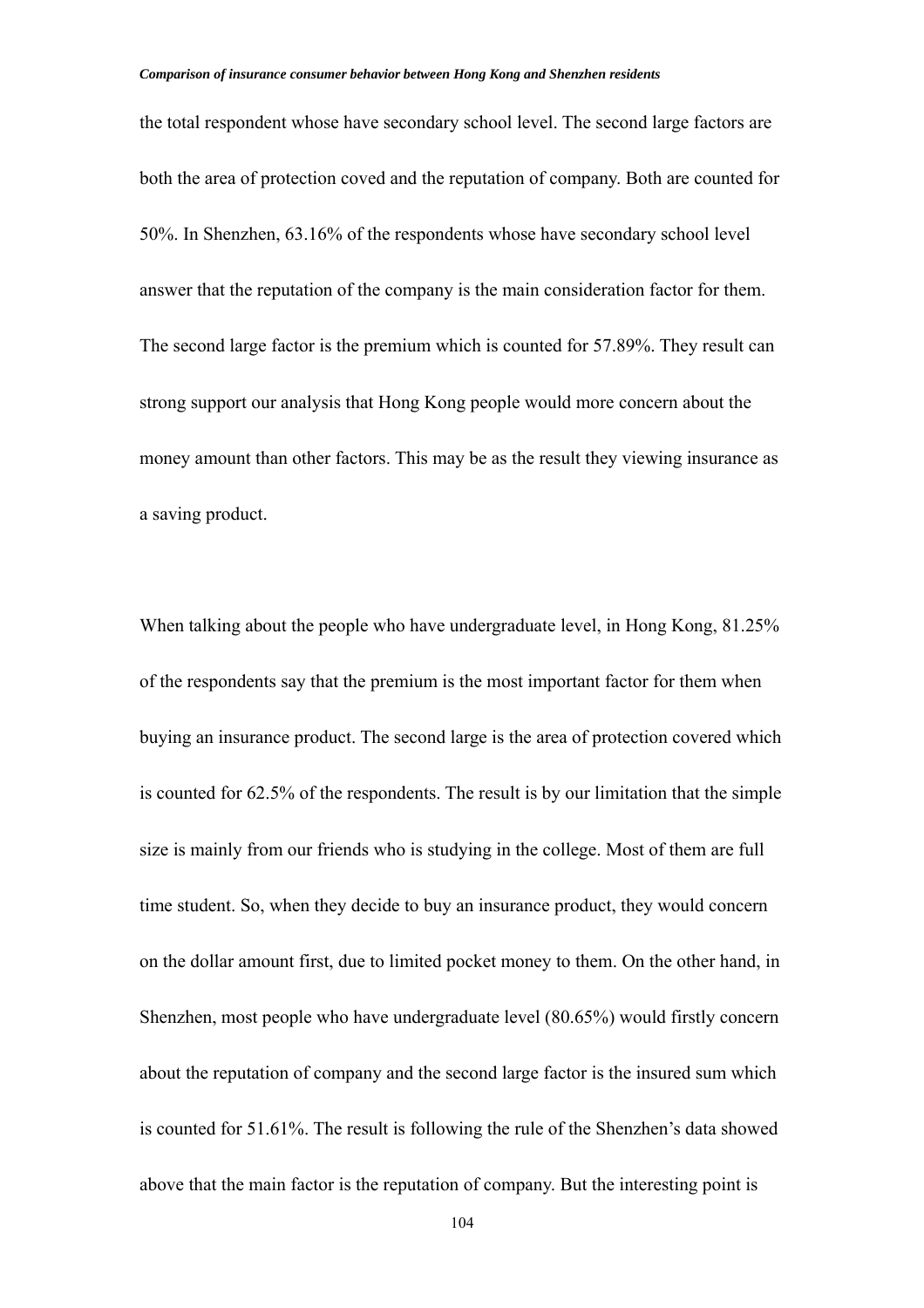that there is a dramatic drop in the factor 'the premium', when comparing this to the counterpart of the people who have secondary school level. There are 57.89% of the Shenzhen residents who have secondary school level think that the premium is the main factor; but there are only 38.71% of the Shenzhen residents who have undergraduate level choosing this. This may be that the higher the education level, the less importance of the premium as a factor to affect their choice when buying insurance. It is because when they have a higher educational level, it is expected that they can earn more money. Therefore,, they can save more extra money to buy insurance. As they are able to pay more, they would request more other services or functions in their insurance products. Therefore, the premium would not be the main factor for the people who have undergraduate level when they are deciding to buy an insurance product.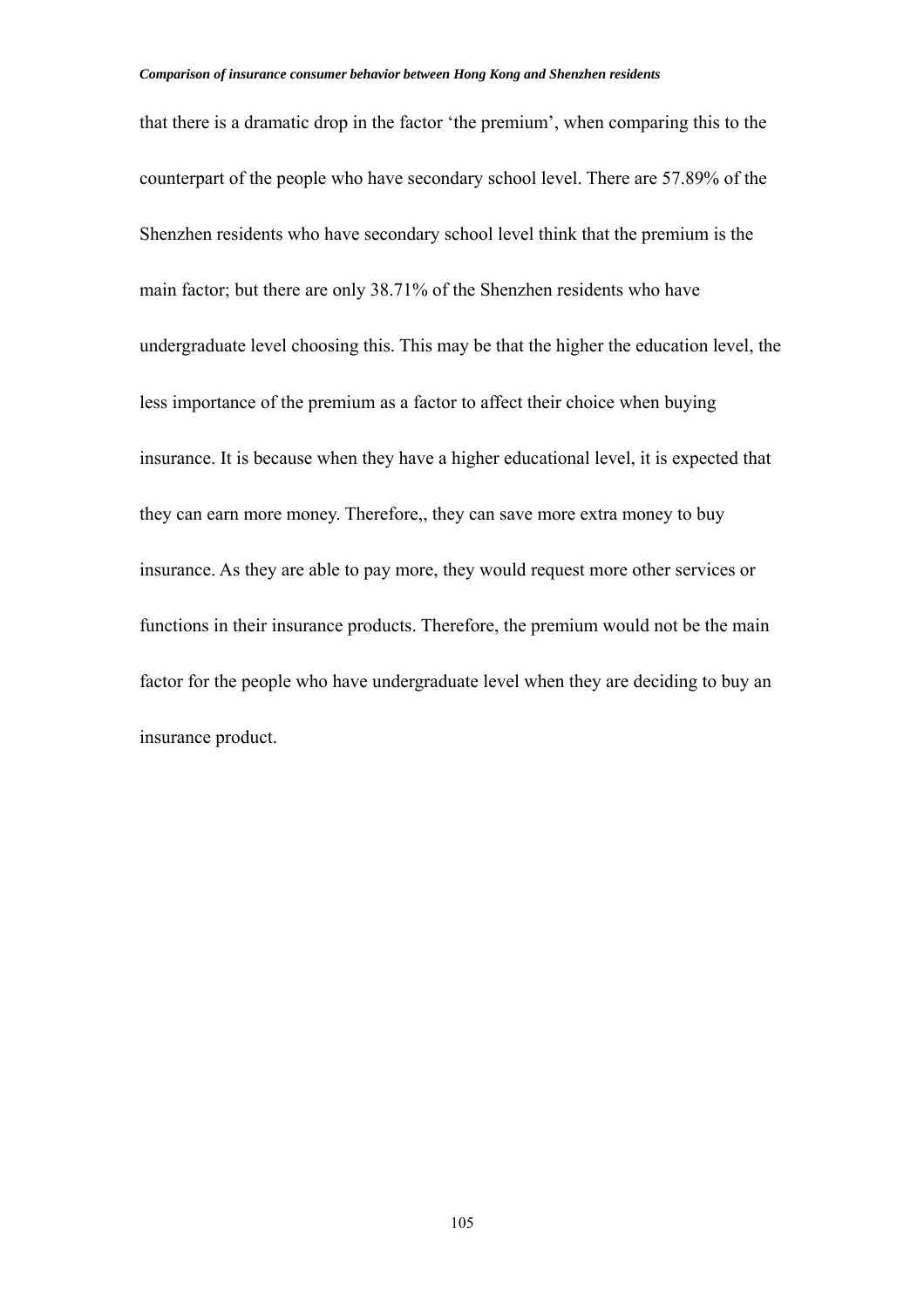| <b>HONG KONG</b>                                   | \$5000 or<br>below | $\frac{0}{0}$    | $$5001 -$<br>\$10000    | $\frac{0}{0}$    | $$10001 -$<br>\$15000 | $\frac{0}{0}$ |
|----------------------------------------------------|--------------------|------------------|-------------------------|------------------|-----------------------|---------------|
| Area of protection covered                         | 13                 | 48.15            | 12                      | 63.16            | 10                    | 66.67         |
| <b>Reputation of company</b>                       | 15                 | 55.56            | <b>10</b>               | 52.63            | 1                     | 6.67          |
| <b>Profession of salesperson</b>                   | 8                  | 29.63            | 6                       | 31.58            | 7                     | 46.67         |
| <b>Attitude of salesperson</b>                     | $\boldsymbol{4}$   | 14.81            | $\overline{\mathbf{4}}$ | 21.05            | 3                     | 20            |
| Premium                                            | 18                 | 66.67            | 16                      | 84.21            | 12                    | 80            |
| <b>Insured sum</b>                                 | 11                 | 40.74            | 9                       | 47.37            | 10                    | 66.67         |
| <b>Relative's opinion</b>                          | 1                  | 3.70             | 5                       | 26.32            | 1                     | 6.67          |
| <b>Operation situation of insurance</b><br>company | 3                  | 11.11            | $\overline{2}$          | 10.53            | 1                     | 6.67          |
| <b>Others</b>                                      | $\boldsymbol{0}$   | $\boldsymbol{0}$ | $\boldsymbol{0}$        | $\boldsymbol{0}$ | $\bf{0}$              | 0             |

# **The factors people consider when buying insurance**

| <b>HONG KONG</b>                                   | \$15001-<br>\$20000 | $\frac{6}{6}$ | \$20001-<br>25000       | $\frac{0}{0}$    | \$25001-<br>\$30000 | $\frac{0}{0}$    | \$30001<br><sub>or</sub><br>above | $\frac{0}{0}$    |
|----------------------------------------------------|---------------------|---------------|-------------------------|------------------|---------------------|------------------|-----------------------------------|------------------|
| Area of protection covered                         | 11                  | 44            | $\overline{\mathbf{4}}$ | 57.14            | 1                   | 50               | $\boldsymbol{0}$                  | $\mathbf 0$      |
| <b>Reputation of company</b>                       | 12                  | 48            | 3                       | 42.85            | 1                   | 50               | $\boldsymbol{0}$                  | 0                |
| <b>Profession of salesperson</b>                   | 9                   | 36            | 5                       | 71.43            | $\overline{2}$      | 100              | $\mathbf{0}$                      | $\mathbf 0$      |
| <b>Attitude of salesperson</b>                     | 8                   | 32            | 3                       | 42.86            | 1                   | 50               | $\boldsymbol{0}$                  | $\mathbf{0}$     |
| Premium                                            | 19                  | 76            | $\overline{\mathbf{4}}$ | 57.14            | $\boldsymbol{0}$    | $\boldsymbol{0}$ | $\boldsymbol{0}$                  | 0                |
| <b>Insured sum</b>                                 | 10                  | 40            | 4                       | 57.14            | 1                   | 50               | $\boldsymbol{0}$                  | $\mathbf 0$      |
| <b>Relative's opinion</b>                          | 5                   | 20            | $\boldsymbol{0}$        | $\bf{0}$         | $\boldsymbol{0}$    | $\boldsymbol{0}$ | $\boldsymbol{0}$                  | $\mathbf 0$      |
| <b>Operation situation of</b><br>insurance company | $\boldsymbol{4}$    | 16            | 1                       | 14.29            | $\boldsymbol{0}$    | $\boldsymbol{0}$ | $\boldsymbol{0}$                  | $\boldsymbol{0}$ |
| <b>Others</b>                                      | $\boldsymbol{0}$    | $\bf{0}$      | $\boldsymbol{0}$        | $\boldsymbol{0}$ | $\boldsymbol{0}$    | $\boldsymbol{0}$ | $\boldsymbol{0}$                  |                  |

### **(In term of income level)**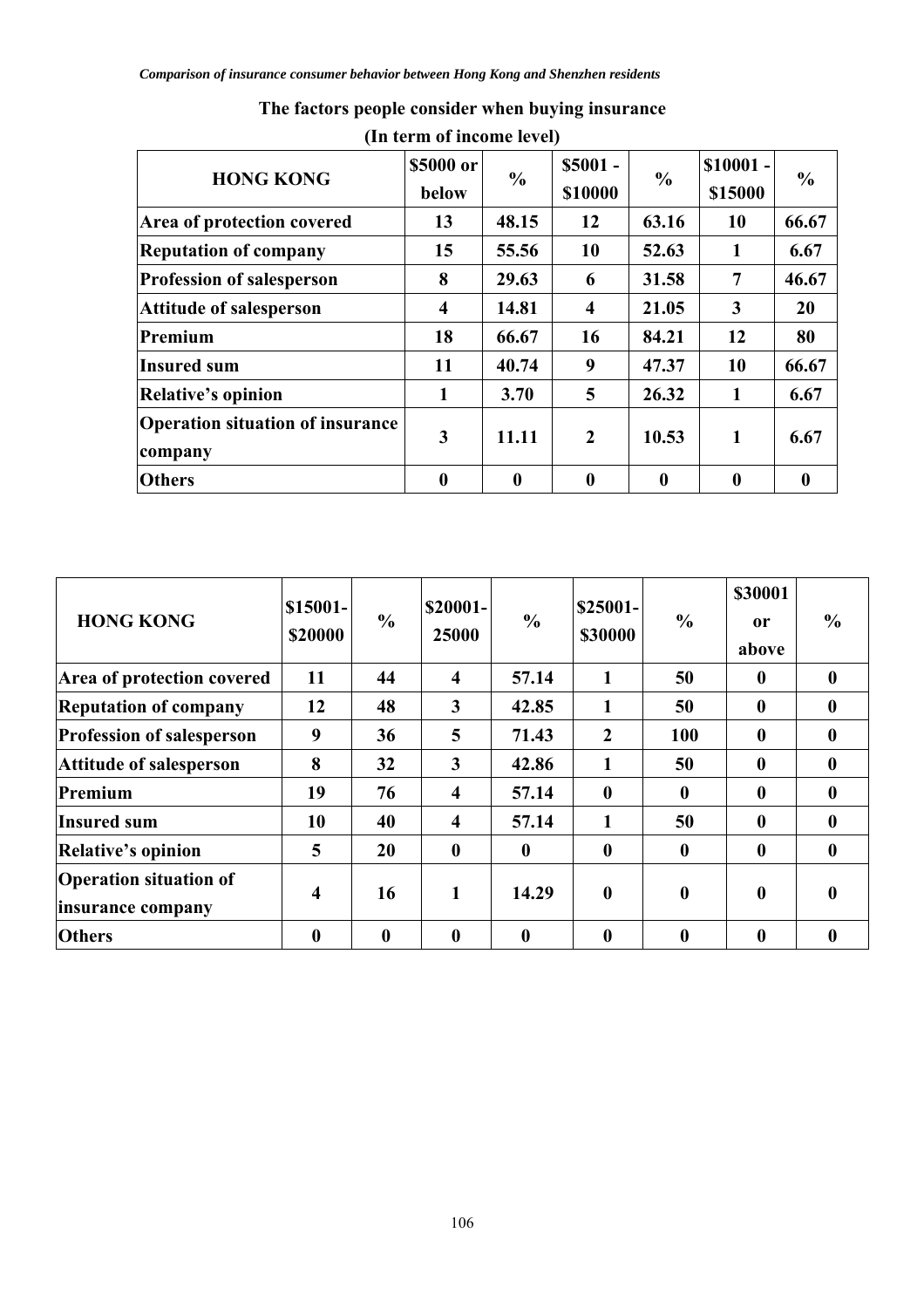| <b>SHENZEHN</b>                             | \$1000 or<br>below | $\frac{0}{0}$ | $$1001 -$<br>\$2000     | $\frac{0}{0}$    | $$2001 -$<br>\$3000 | $\frac{6}{9}$ |  |
|---------------------------------------------|--------------------|---------------|-------------------------|------------------|---------------------|---------------|--|
| area of protection covered                  | 7                  | 46.67         | 16                      | 57.14            | 10                  | 50            |  |
| reputation of company                       | 10                 | 66.67         | 23                      | 82.14            | 14                  | 70            |  |
| profession of salesperson                   | 3                  | 20            | 7                       | 25               | 9                   | 45            |  |
| attitude of salesperson                     | 1                  | 6.67          | 8                       | 28.57            | 5                   | 25            |  |
| Premium                                     | $\overline{4}$     | 26.67         | 14                      | 50               | 7                   | 35            |  |
| insured sum                                 | 8                  | 53.33         | 17                      | 60.71            | 10                  | 50            |  |
| relative's opinion                          | 3                  | 20            | $\overline{\mathbf{4}}$ | 14.29            | 1                   | 5             |  |
| operation situation of insurance<br>company | $\boldsymbol{2}$   | 13.33         | 14                      | 50               | 8                   | 40            |  |
| <b>Others</b>                               | $\mathbf{1}$       | 6.67          | $\bf{0}$                | $\boldsymbol{0}$ |                     | 5             |  |

| <b>SHENZHEN</b>                             | \$3001-<br><b>\$4000</b> | $\frac{0}{0}$    | <b>\$4001-</b><br>5000 | $\frac{0}{0}$    | $$5001-$<br><b>\$6000</b> | $\frac{0}{0}$ | \$6001<br>or<br>above   | $\frac{0}{0}$    |
|---------------------------------------------|--------------------------|------------------|------------------------|------------------|---------------------------|---------------|-------------------------|------------------|
| area of protection covered                  | $\boldsymbol{2}$         | 15.38            | $\overline{2}$         | 33.33            | 1                         | 33.33         | 2                       | 40               |
| reputation of company                       | 9                        | 69.23            | 5                      | 83.33            | $\mathbf{3}$              | 100           | 4                       | 80               |
| profession of salesperson                   | $\overline{2}$           | 15.38            | 1                      | 16.67            | 1                         | 33.33         | $\overline{\mathbf{3}}$ | 60               |
| attitude of salesperson                     | $\overline{2}$           | 15.38            | 1                      | 16.67            | 1                         | 33.33         | 1                       | 20               |
| Premium                                     | 8                        | 61.54            | $\mathbf{3}$           | 50               | 1                         | 33.33         | $\overline{2}$          | 40               |
| insured sum                                 | $\overline{\mathbf{4}}$  | 30.77            | $\overline{2}$         | 33.33            | 1                         | 33.33         | 4                       | 80               |
| relative's opinion                          | $\overline{2}$           | 15.38            | 1                      | 16.67            | $\boldsymbol{0}$          | $\bf{0}$      | $\boldsymbol{0}$        | $\boldsymbol{0}$ |
| operation situation of<br>insurance company | $\overline{2}$           | 15.38            | $\overline{2}$         | 33.33            | $\overline{2}$            | 66.67         | $\overline{2}$          | 40               |
| others                                      | $\bf{0}$                 | $\boldsymbol{0}$ | $\mathbf{0}$           | $\boldsymbol{0}$ | $\bf{0}$                  | $\bf{0}$      | $\mathbf{0}$            | $\bf{0}$         |

In Hong Kong, premium is very important to people based on different income levels. Except the range from \$20,001 - \$25,000, the percentages of the choice are over 66%. However, in the exception range (\$20,001 - \$25,000), there is only 57.14% choose this as important factor. By our assumption, this choice is not outstanding. The importance is the same as others.

However, in Shenzhen, reputation is the most important factor for residents to buying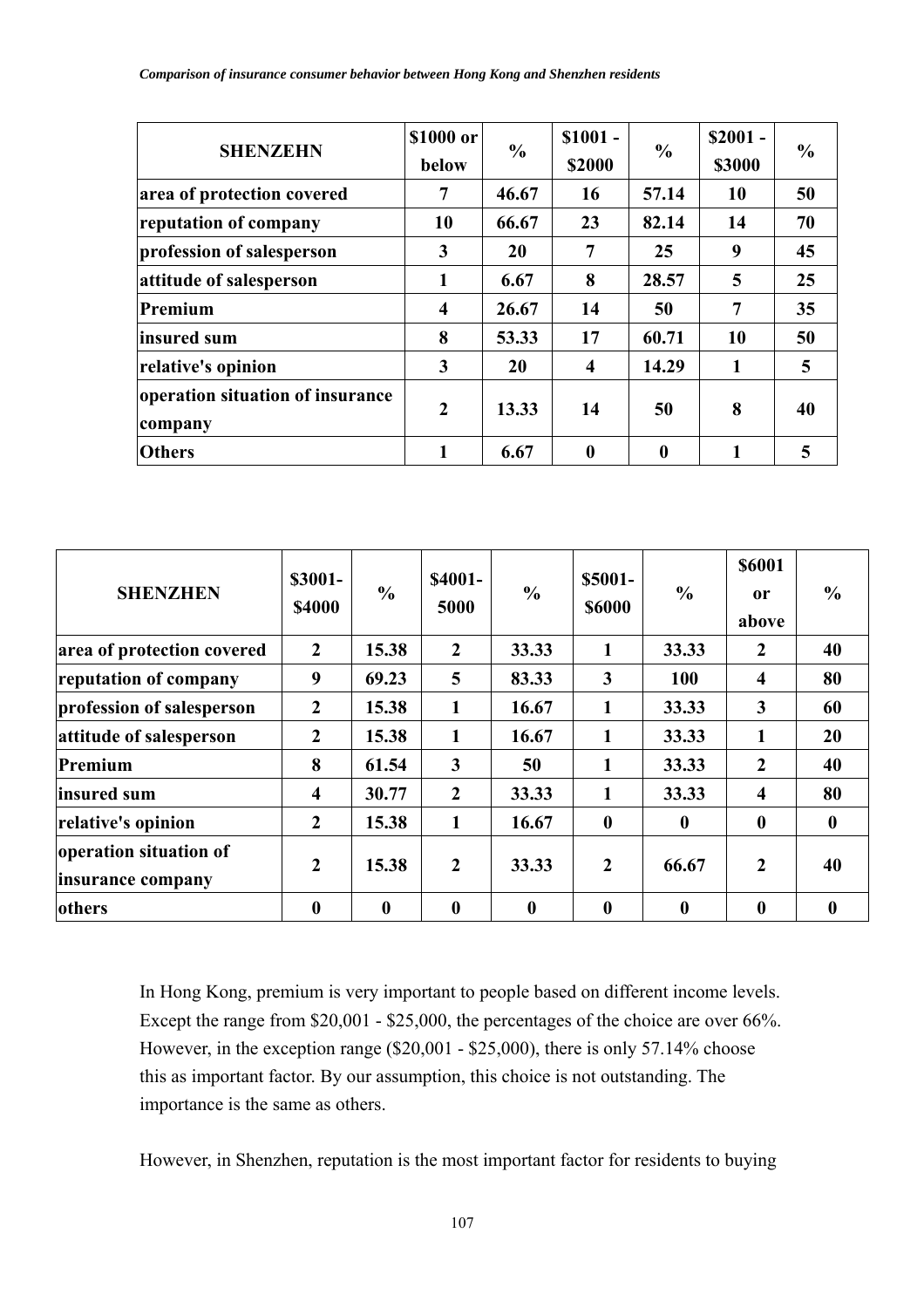insurance. The percentages are over 66% in each income group. The premium is not an essential factor for them. Maybe their intentions towards insurance are different from Hong Kong residents. Most of the Shenzhen residents are intended to buy health and accident insurance from Q15. Therefore, the premiums of them are relatively lower than life insurance as mentioned in Chapter 2.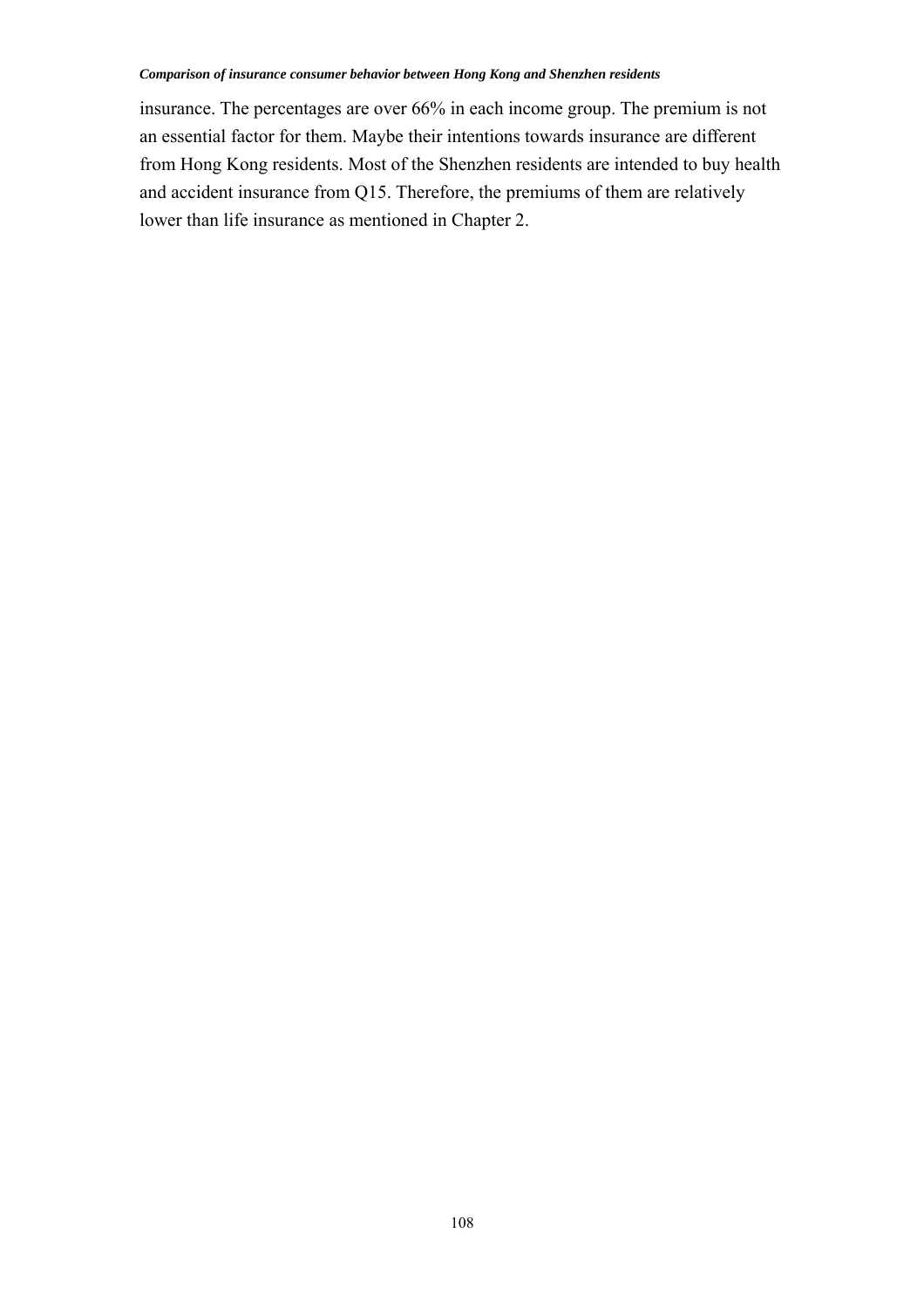| <b>HONG KONG</b>                                   | $18 - 25$ | $\frac{6}{9}$    | $26 - 35$        | $\frac{0}{0}$    | $36 - 45$        | $\frac{6}{6}$    | $46 - 55$           | $\frac{6}{6}$    |
|----------------------------------------------------|-----------|------------------|------------------|------------------|------------------|------------------|---------------------|------------------|
| Area of protection covered                         | 23        | 53.49            | 14               | 56               | 10               | 62.5             | 4                   | 44.44            |
| <b>Reputation of company</b>                       | 24        | 55.81            | 11               | 44               | 3                | 18.75            | $\boldsymbol{4}$    | 44.44            |
| <b>Profession of salesperson</b>                   | 14        | 32.56            | 13               | 52               | 6                | 37.5             | $\overline{\bf{4}}$ | 44.44            |
| <b>Attitude of salesperson</b>                     | 10        | 23.26            | 5                | 20               | 6                | 37.5             | 2                   | 22.22            |
| Premium                                            | 33        | 76.44            | 19               | 76               | 12               | 75               | 5                   | 55.56            |
| <b>Insured sum</b>                                 | 19        | 44.19            | 14               | 56               | 7                | 43.75            | 5                   | 55.56            |
| <b>Relative's opinion</b>                          | 7         | 16.28            | $\overline{2}$   | 8                | $\mathbf{2}$     | 12.5             |                     | 11.11            |
| <b>Operation situation of</b><br>insurance company | 7         | 16.28            | $\boldsymbol{0}$ | $\boldsymbol{0}$ | 3                | 18.75            |                     | 11.11            |
| <b>Others</b>                                      | $\bf{0}$  | $\boldsymbol{0}$ | $\boldsymbol{0}$ | $\boldsymbol{0}$ | $\boldsymbol{0}$ | $\boldsymbol{0}$ | $\mathbf{0}$        | $\boldsymbol{0}$ |

# **The factors people consider when buying insurance (In term of age range)**

| <b>SHENZHEN</b>                                    | $18 - 25$ | $\frac{0}{0}$ | $26 - 35$ | $\frac{0}{0}$ | $36 - 45$        | $\frac{0}{0}$    | $46 - 55$        | $\frac{6}{6}$    |
|----------------------------------------------------|-----------|---------------|-----------|---------------|------------------|------------------|------------------|------------------|
| Area of protection covered                         | 29        | 59.18         | 11        | 30.56         | $\bf{0}$         | $\bf{0}$         | $\boldsymbol{0}$ | $\boldsymbol{0}$ |
| <b>Reputation of company</b>                       | 37        | 75.51         | 28        | 77.78         | $\boldsymbol{2}$ | 66.67            | 1                | 50               |
| <b>Profession of salesperson</b>                   | 15        | 30.61         | 10        | 27.78         | 1                | 33.33            | $\boldsymbol{0}$ | $\mathbf{0}$     |
| <b>Attitude of salesperson</b>                     | 11        | 22.45         | 8         | 22.22         | $\mathbf{0}$     | $\bf{0}$         | $\mathbf{0}$     | $\mathbf{0}$     |
| Premium                                            | 19        | 38.78         | 17        | 47.22         | $\overline{2}$   | 66.67            | 1                | 50               |
| <b>Insured sum</b>                                 | 29        | 59.18         | 15        | 41.67         | 1                | 33.33            | 1                | 50               |
| <b>Relative's opinion</b>                          | 6         | 12.24         | 5         | 13.89         | $\mathbf{0}$     | $\bf{0}$         | $\mathbf{0}$     | $\bf{0}$         |
| <b>Operation situation of</b><br>insurance company | 19        | 38.78         | 12        | 33.33         | 1                | 33.33            | $\bf{0}$         | $\bf{0}$         |
| <b>Others</b>                                      | 1         | 2.04          | 1         | 2.78          | $\boldsymbol{0}$ | $\boldsymbol{0}$ | $\bf{0}$         | $\bf{0}$         |

 Compare with the two places, the most important factors to buy insurance are different when we grouped the sample in different age range. To Hong Kong residents, Premium got the highest involvement in the questionnaires. Generally, the percentages are over 70%. However, when the age is higher, until 46 – 55, the statistics changed. People in this age range mentioned the insured sum and premium are also important. Commonly speaking, the people in this group, the financial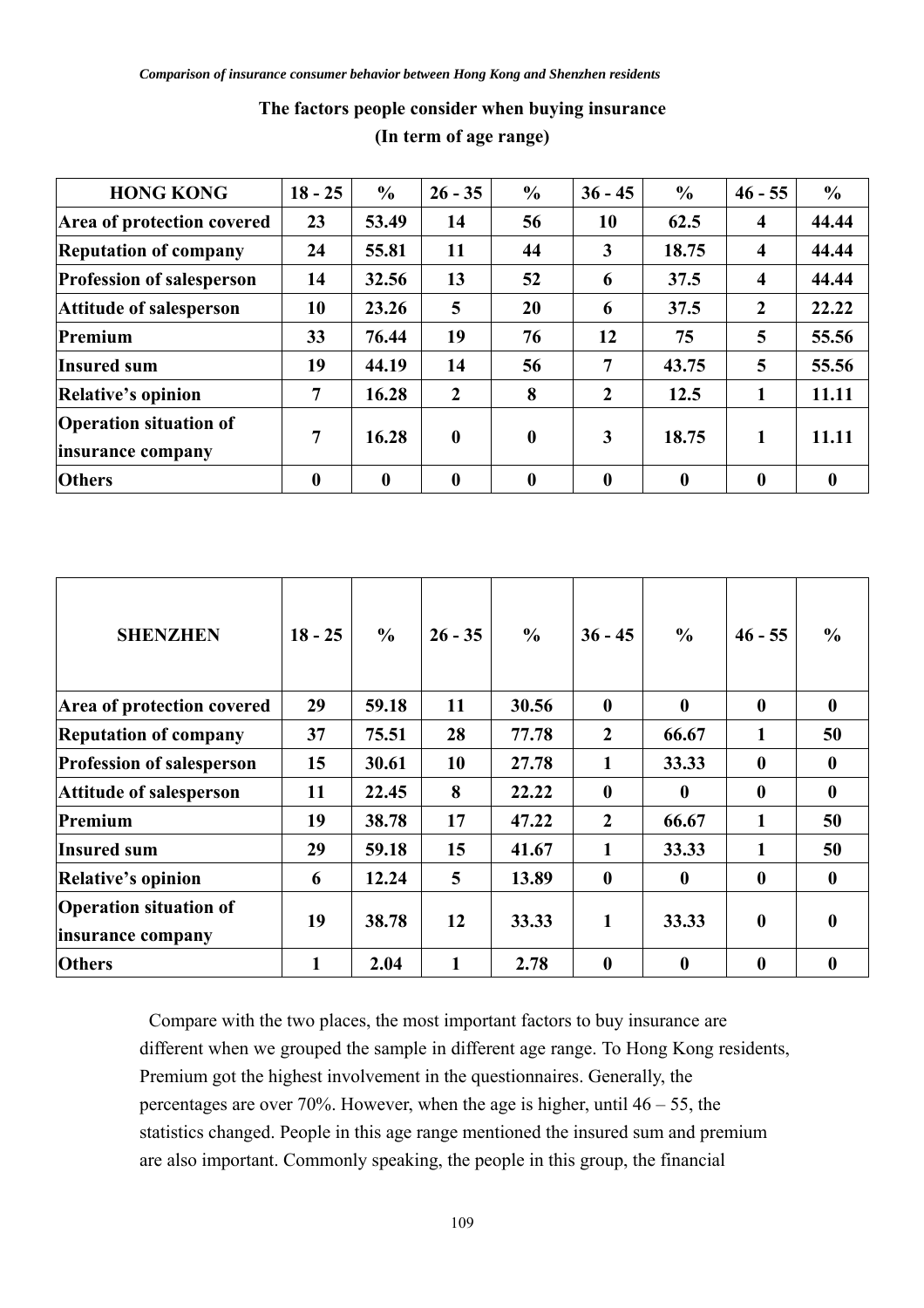affordability is higher and the less concern about their financial in buying insurance. However, in Shenzhen, the most important one is the reputation of the company. When they buy the insurance policy, they will concern the reputation of the companies. Traditionally, Chinese like to concern more on reputation as their knowledge is not good to the industry. The premium is also very important to them when they decided to buy an insurance policy. The second important in Hong Kong is the area of policy covered. Everyone knows that we must fully clear about the area covered in the policy before we accepted it.

Compare with two places, the acceptance of insurance and the legal concern of them are different. Other factors they thought to buy insurance are less important that those talked in the above paragraph.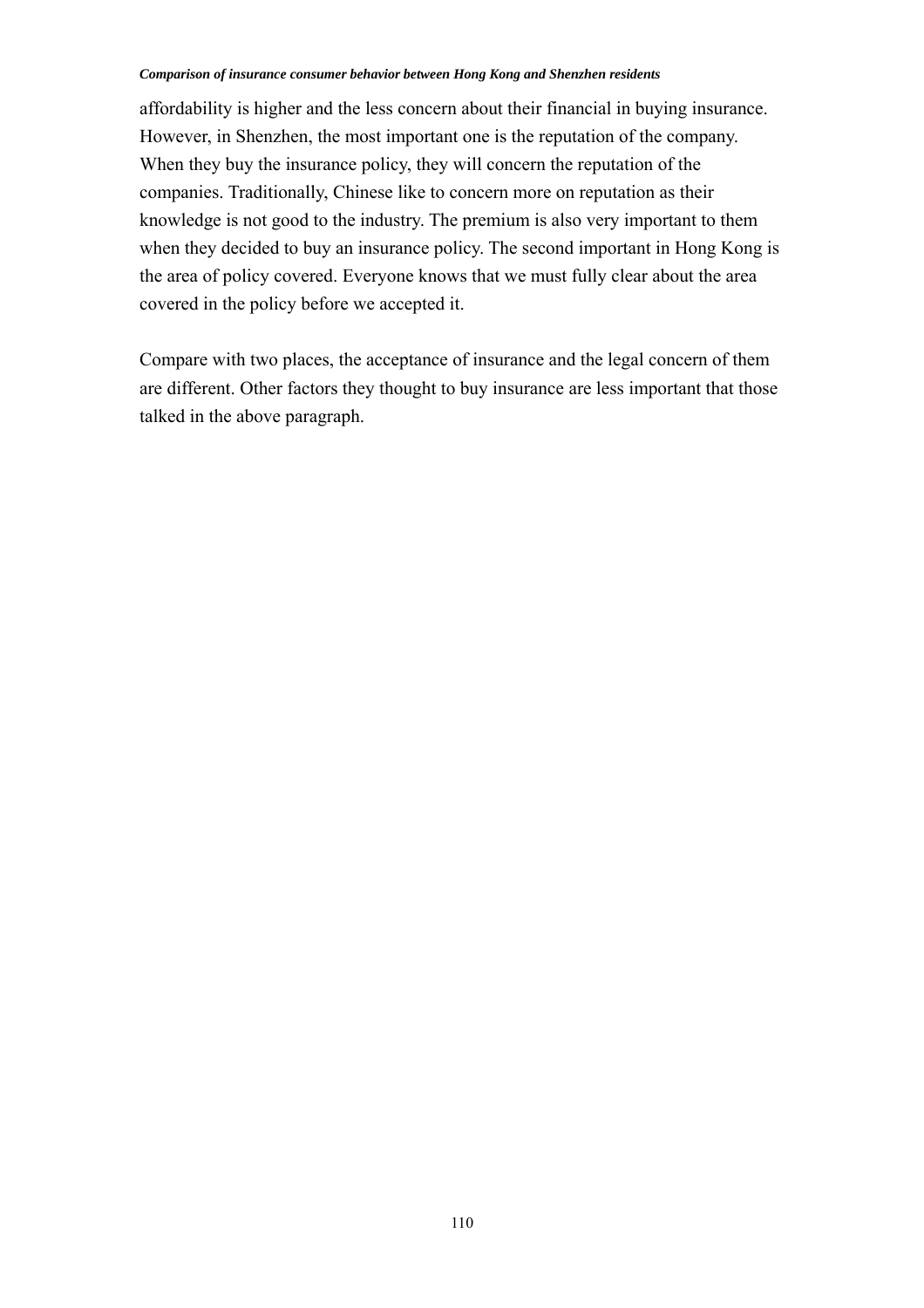# **Chapter Five Recommendations and Limitations**

# **5.1 Conclusion and Recommendation**

Through China have been paying much efforts on open-door policy, socialism market economy is deeply rooted among people. While improving living standard and obtaining lots of information from the external environment, Shenzhen residents become more sensitive to the risks coming along with it. On the other hand, in Hong Kong, a river apart from Shenzhen, insurance industry has been developed for several decades. But the insurance sense has just been building on residents' mind since last two decades. Recently, there are more than 100000 people traveling between Hong Kong and Shenzhen everyday. As so, we want to know whether there is a difference in buying behaviors on insurance between these two areas. Then, we have done this research. Although it is so close between two areas in location, there is still some difference in the residents' buying behaviors on insurance products. It may be the result of different social security system in these areas. As the study reflects, Hong Kong residents demand greater in life and health insurance that demand less for property insurance. However, Shenzhen resident's demand greater in property insurance, apart from life and health insurance. We also find that understanding of insurance functions will influence people's buying of insurance. For example, most Hong Kong residents view insurance as a saving product that would make them to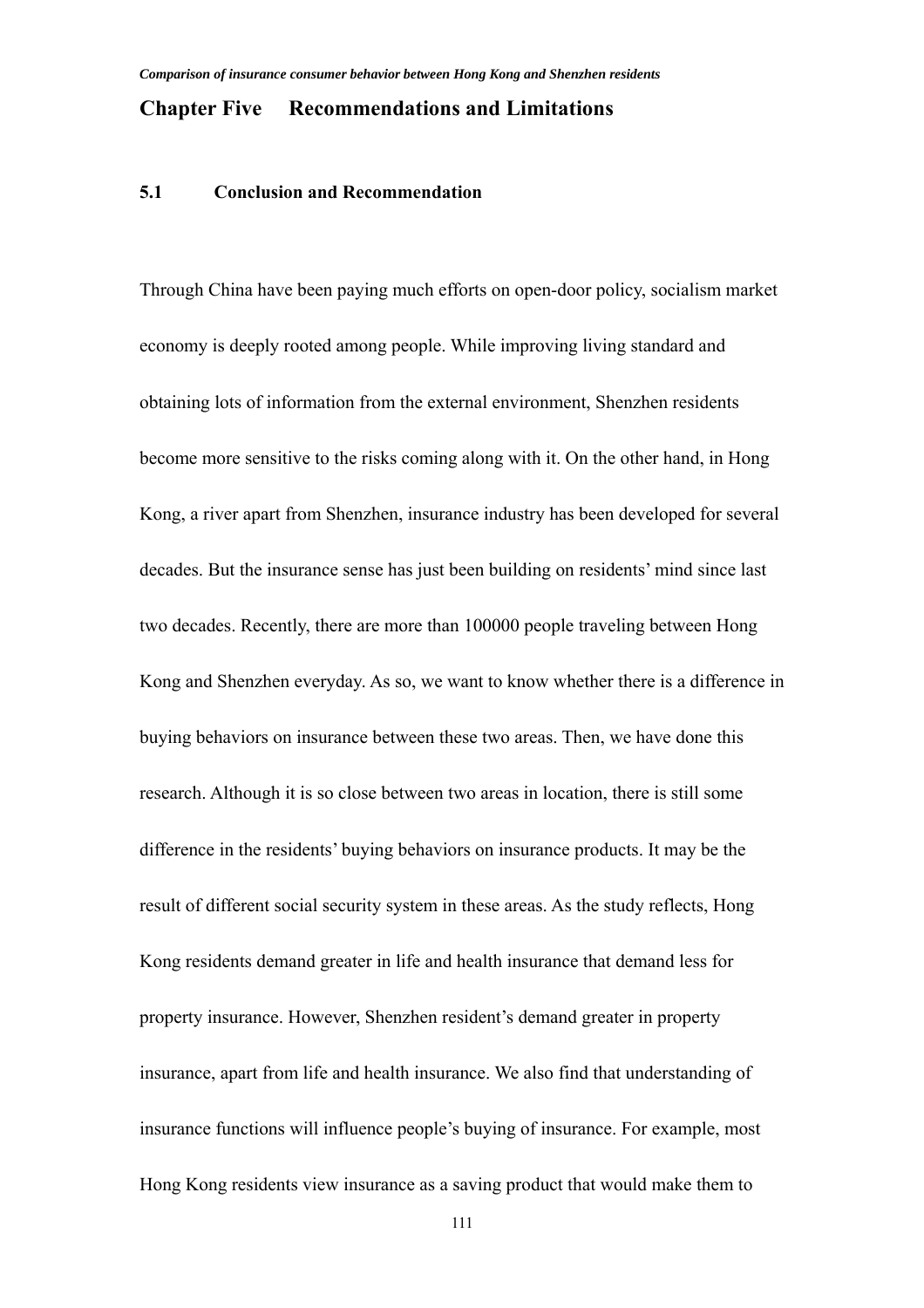concentrate on buying life insurance. On the other hand, Shenzhen residents often view insurance as a product to tackle risk or a mean to be a supplement of society welfare system.

According the above analysis, we think it is important to do some things as follows:

## **1. To strengthen advertising and publicizing**

By a macro's view, the government needs to hold some seminars about insurance so that residents would know deeply about the nature of insurance, the operation of an insurance company and the legal knowledge of insurance etc. Then, the insurance sense of insurance must be improved greatly. By a micro's view, an insurance company needs to enhance the company's own prestige and appeal to the customers through broadcast stations, TV programs, newspapers, magazines or internet to strengthen people's understanding of the sense and functions of insurance as well as to make them know the latest insurance information as soon as possible.

# **2. To strengthen the variety of insurance products**

There are different risks, from both internal environment and external environment, faced by the daily operation of an insurance company, especially

112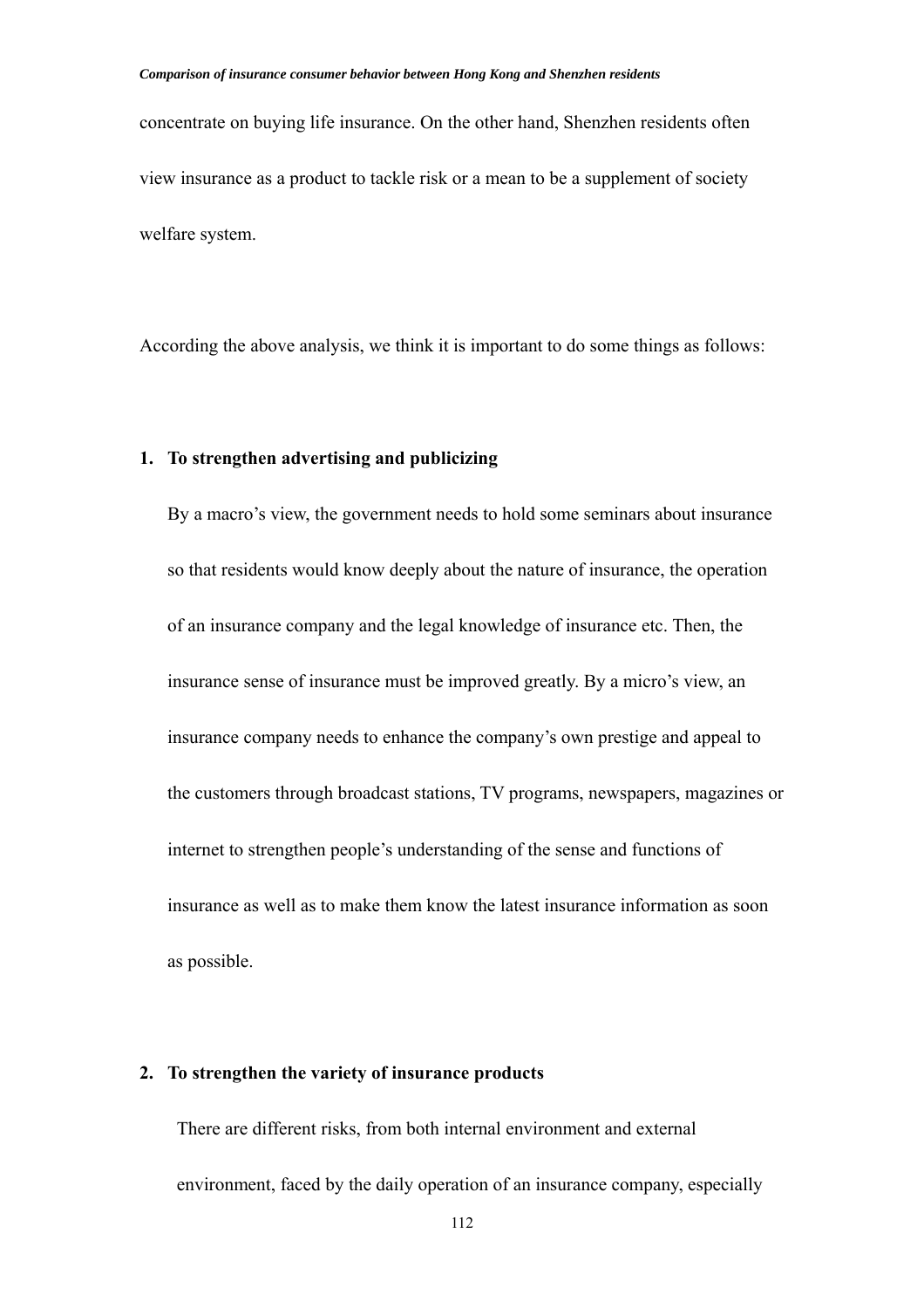market risk. A successful company would adjust its direction pf operation very soon, in order to meet different consumer's demand. Therefore, when an insurance company provides different kinds of insurance to the public, it can succeed easily. Apart from this, as the insurance sense among residents can be changed easily, an insurance company needs to evaluate the products provided periodically in order to meet customers' needs. So, an insurance company needs to strengthen the choice of its products for potential customers in order to attract different kind of customers who have different insurance senses as well.

## **3. To strengthen the quality of insurance intermediate**

As the behavior of an insurance intermediate would affect the image of an insurance company deeply, every insurance company needs to manage its staff carefully. As an insurance intermediate is the front-line staff of an insurance company toward its customers, agent's behaviors would be extremely important. If agent's behavior is good, the reputation of the company, as well as the reputation of the insurance industry, would improve greatly, vice versa. By the survey, most Shenzhen residents think that the reputation of an insurance company is the main consideration for them. It seems that most residents are still skeptical the reliability of an insurance company at present. So, an insurance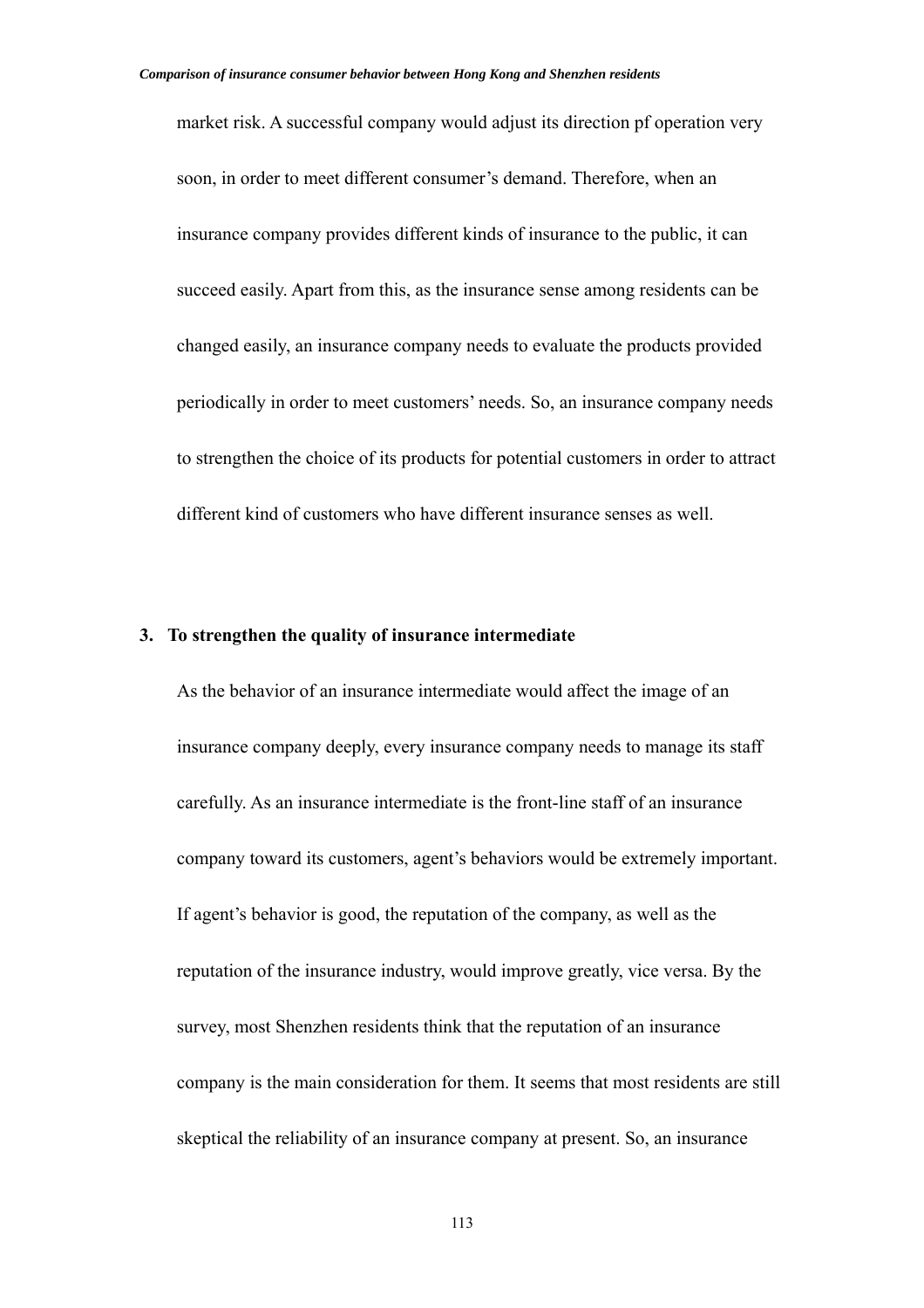company needs to manage its staff very well in order to strengthen the quality of

staff. Then, people's buying behaviors on insurance must be changed very soon.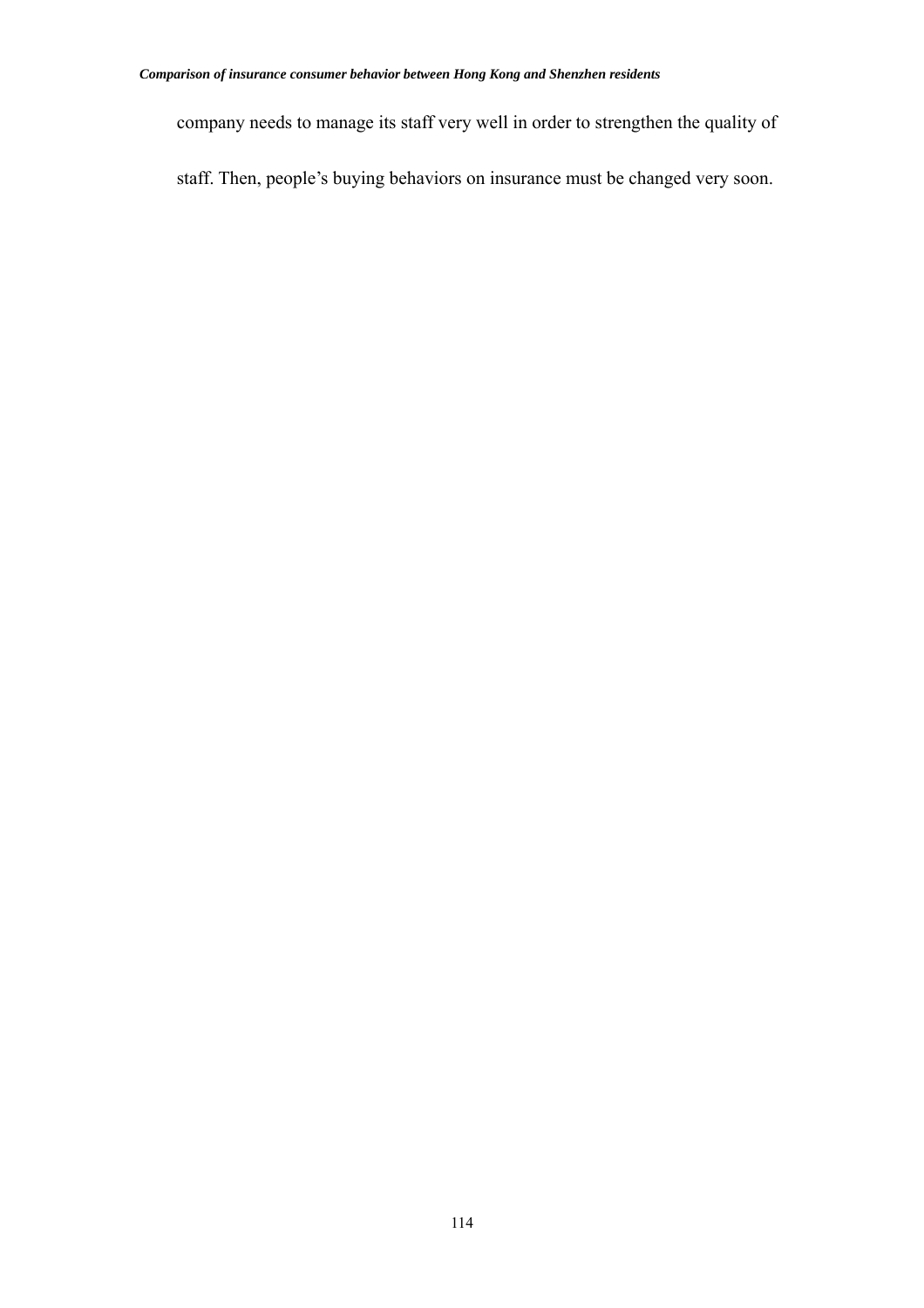## **5.2 Limitations**

# **1. Limitation on Sample Size**

The sample size of our project is smaller than our estimation. We estimated we should have 150 questionnaires in each place before doing survey. However, we can only receive 90 copies in Shenzhen and 93 copies in Hong Kong. We faced many difficulties like rejection or delay to do when we did the survey in Shenzhen. As a result, the sample size of our project is not good and worse than our estimation.

#### **2. Sample concentrated in limited age group and income group in Hong Kong**

In this project, the main distribution method is face-to-face survey. However, it is very difficult in Hong Kong because the property management companies rejected us to do survey in many places. Then, many of the survey in Hong Kong are our friends and friends of our friends. Most of them are fresh graduates or students. Their income is not high. The data is concentrated in the income group (\$5,000 or below) and age group  $(18 - 25)$ .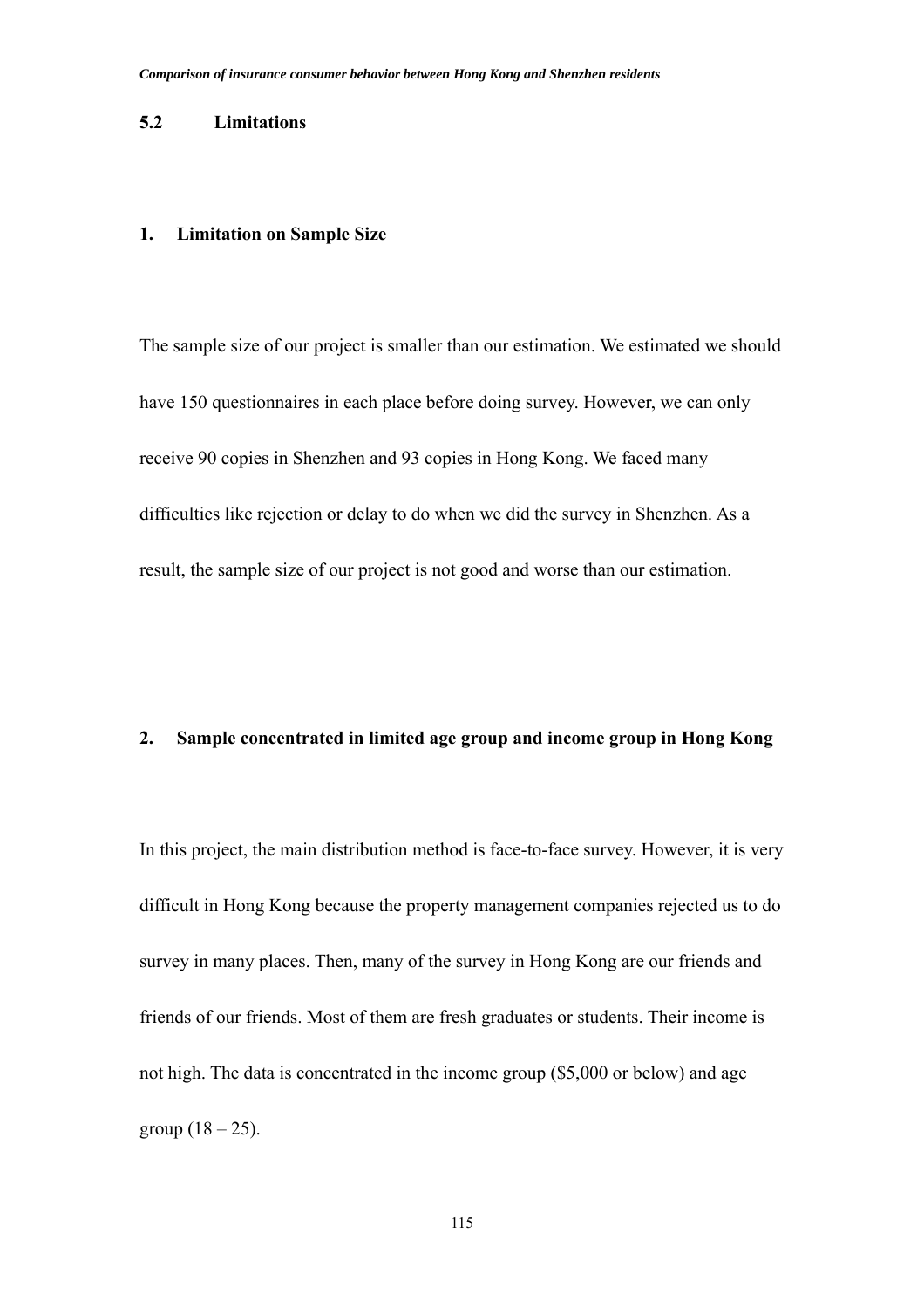## **3. The acceptance of insurance concept**

The insurance concept is very weak in both places. When we distributed or asked them to do our questionnaires, they rejected because they treated us as sales agents. With this difficulty, we cannot receive more questionnaires. The weak in concept restricted our survey when face-to-face interview.

# **4. Time limitation**

Half of our questionnaires are distributed in Shenzhen. Therefore, we needed to go to do the survey. We have gone for 3 days and the result is 90 copies received. Went to Shenzhen is costly and time is limited. Also, we felt that we were not safety if we stayed longer in the street. Therefore, we stopped when the questionnaires received met 90 copies.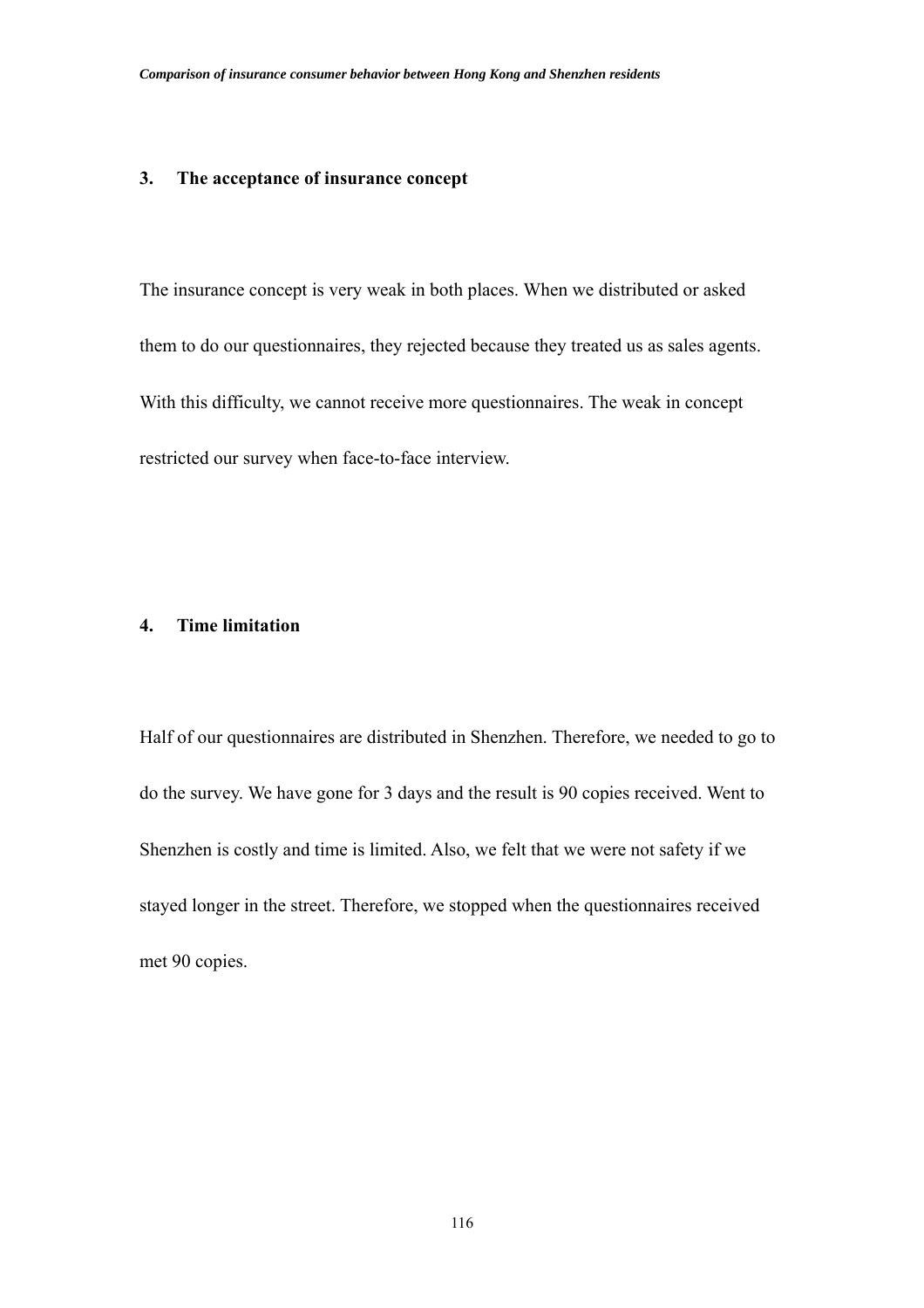# **Reference**

# Book:

- 1. George E. Rejda, (2001), *Principles of Risk Management and Insurance*, 7th edition, pp. 20-32
- 2. Oliver H. M. Yau, (1994), *Consumer Behaviour in China-Customer satisfaction and cultural values,* pp.215-218

# Journal:

- 3. Daniel S. Putler, (1992), " Incorporating Reference Price Effects into a Theory of Consumer Choice," *Marketing Science*, Vol. 11, No. 3, pp. 287-309
- 4. Oh, H., (1999), "Service quality, customer satisfaction and customer value: a holistic perspective," *International Journal of Hospitality Management,* Vol. 18, pp.67-82
- 5. Richard Murphy, (2002), "The correlative relationship between value, price & cost," *Journal of American Academy of Business, Cambridge, Hollywood,* Vol. 2, pp. 204-209
- 6. Bolton, R.N. and Drew, J.H., (1991), "A multistage model of customers' assessment of service quality and value," *Journal of Consumer Research,* Vol. 17 (March), pp.375-384
- *7.* Alan C.B. Tse, (2001), "How much more are consumers willing to pay for a higher level of service? A preliminary survey", *The Journal of Services Marketing,* Vol. 15
- 8. Jakia Kivela, Rovert Inbakaran, John Reece, (2000), "Consumer research in the restaurant environment. Part 3: analysis, findings and conclusions", *International Journal of Contemporary Hospitality Management,* Vol. 12, pp.13-30
- 9. Genf Cui & Qiming Liu, (2001), "Executive Insights: Emerging Market Segments in a Transitional Economy: A Study of Urban Consumers in China", *Journal of International Marketing,* Vol.9, pp.84
- 10. Tao Sun; Qimei Chen; Fang Tammy & Liang Stella, (2000), "A Tale of Two Cities—A Buying Behavior Perspective", *Advances in Consumer Research,*  Vol.27, pp156-166
- 11. Renbao Chen; Kie Ann Wong & Hong Chew Lee, (2001), "Age, Period, and Cohort effects on life insurance purchases in the U.S.", *The Journal of Risk and Insurance,* Vol. 68, No.2, pp.303-328
- 12. Buck Peng Tang, (2001), "The relationship between lifestyles and sources of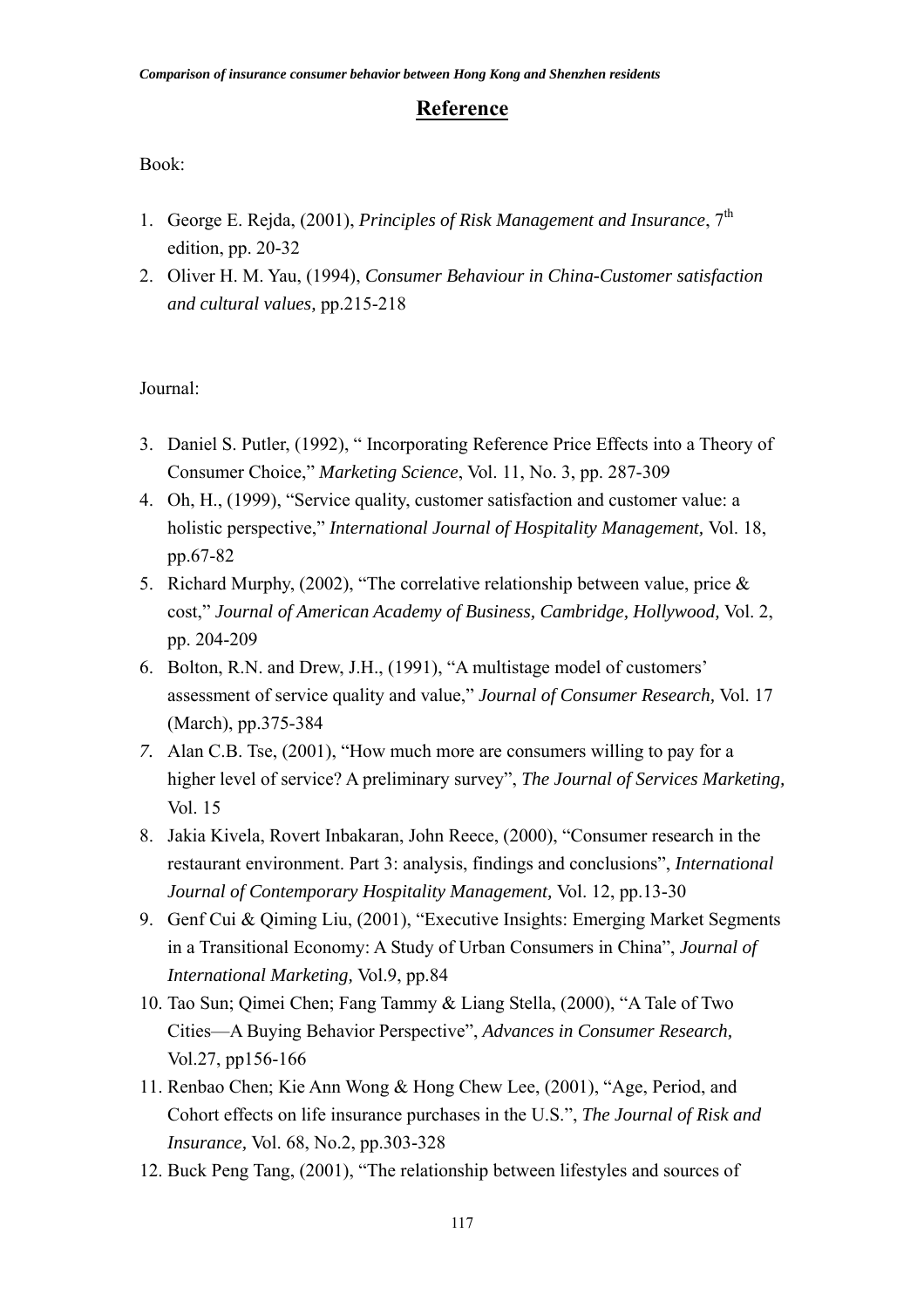customer value: An empirical study of the life insurance industry in Singapore", *Services Marketing Quarterly,* Vol. 23 (1), pp.39-58

13. Hannu Kuusela & Mark T. Spence, (1998), "How consumers select life insurance policies: A Protocol Analysis", *Journal of Professional Services Marketing,* Vol. 18 (1), pp.49-63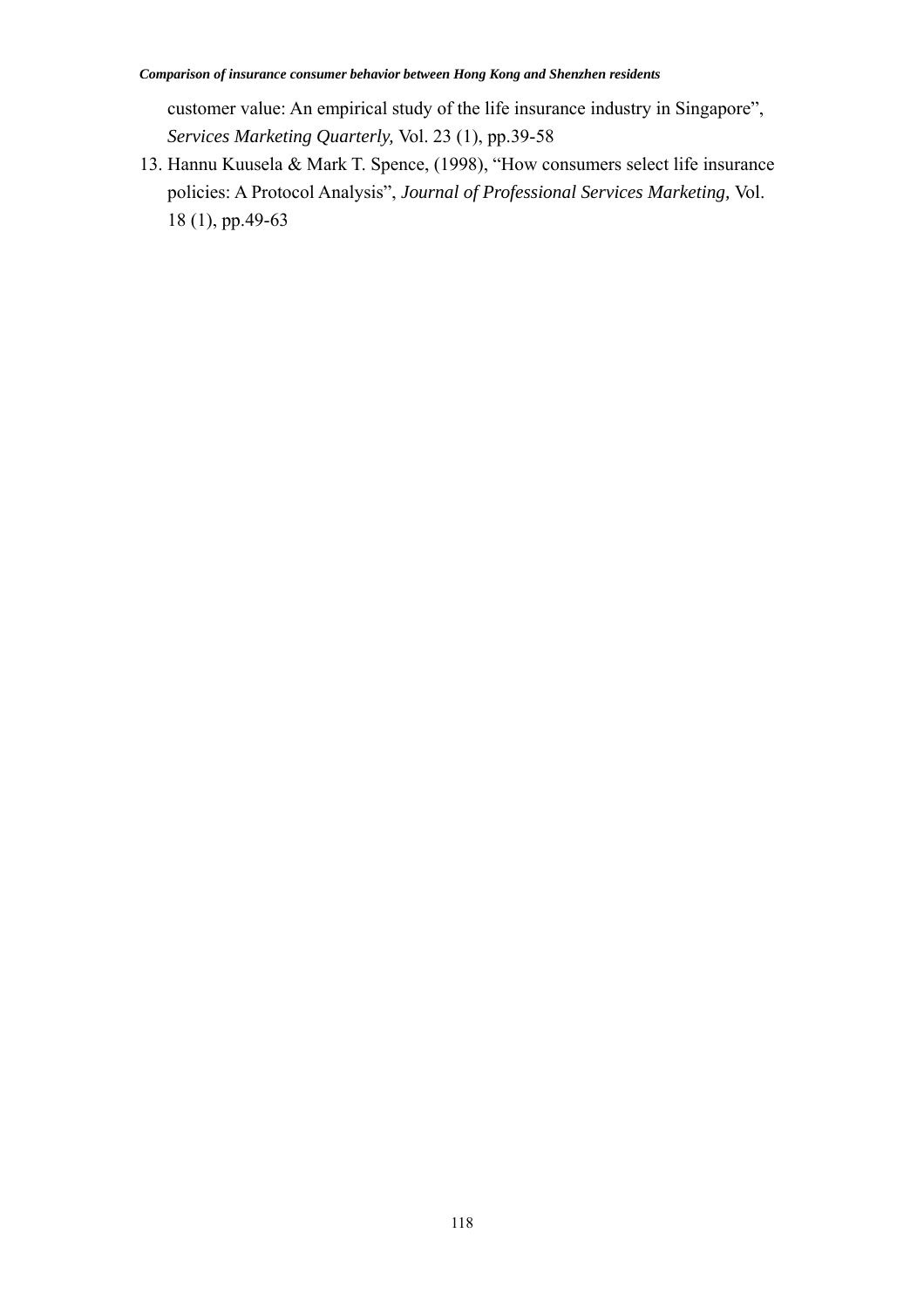# Appendix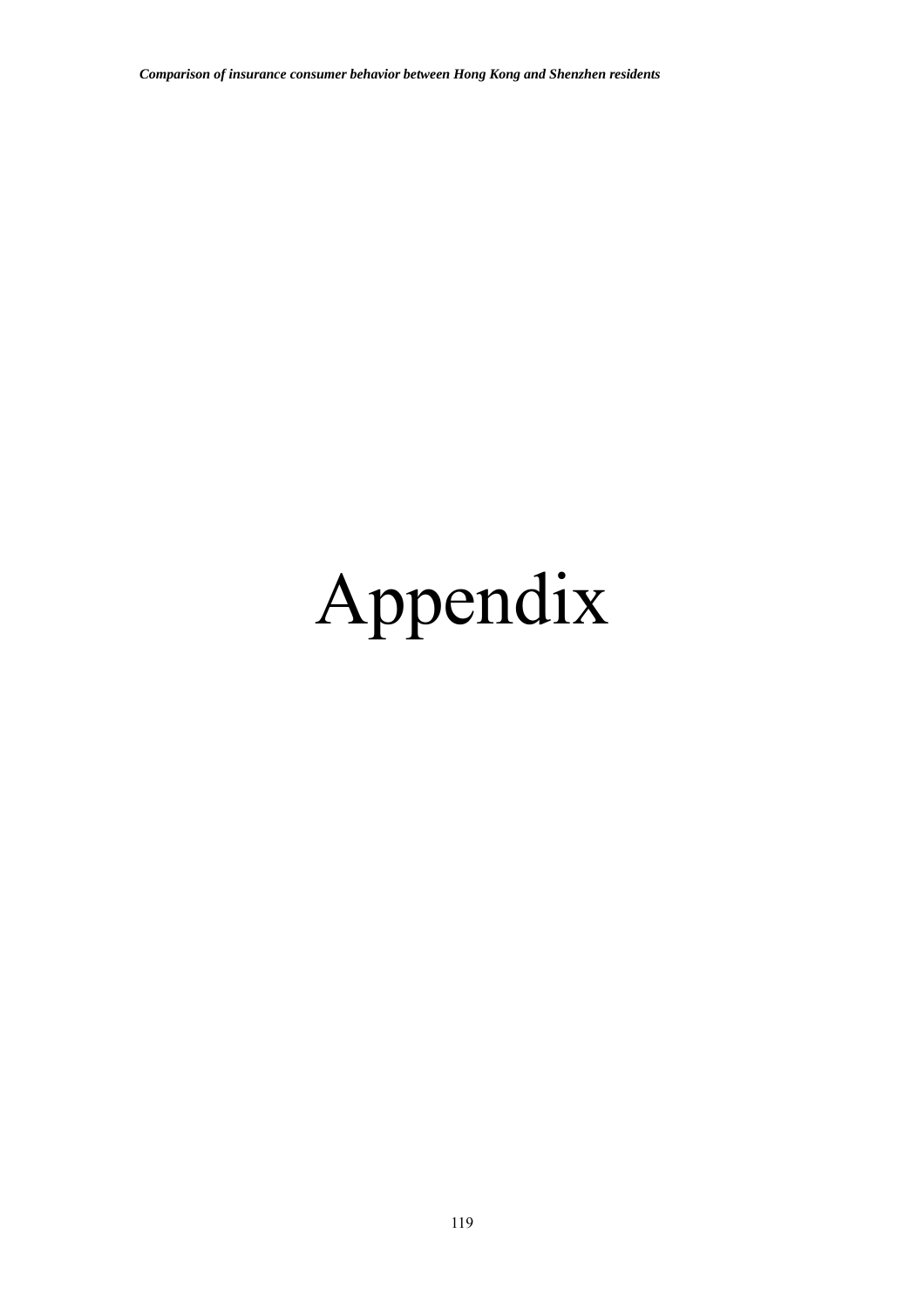# Hong Kong English Questionnaire

Hello, we are final students of Hong Kong Lingnan University who are doing a survey about comparing the consumption behaviour on insurance products among Hong Kong resident and Shenzhen resident. Your opinion is helping us most to conduct our project. Please fill in all the questions as follows. Don't worry that your information is only for academic purpose. Thank you very much!

## Part I : attitude on insurance

| Q1: Are you Hong Kong resident?                 |                                                                 |          |                  |
|-------------------------------------------------|-----------------------------------------------------------------|----------|------------------|
| Yes                                             | No                                                              |          |                  |
| Q2: Do your family and you buy any insurance?   |                                                                 |          |                  |
|                                                 |                                                                 |          |                  |
| Yes                                             | <b>No</b>                                                       |          |                  |
|                                                 | Q3: How many insurance products are your family totally owning? |          |                  |
| $\mathbf 1$                                     | $2$ to $4$                                                      | 3 to 6   |                  |
| 6 above                                         |                                                                 |          |                  |
|                                                 | Q4: Who is the member your insurance product for?               |          |                  |
| self                                            | spouse                                                          | children |                  |
| parent                                          | other:____________                                              |          |                  |
| Q5: What kind of insurance product did you buy? |                                                                 |          |                  |
| Life insurance                                  | accident insurance                                              |          | health insurance |
| property insurance other:                       |                                                                 |          |                  |

Q6: Which company did your insurance product from?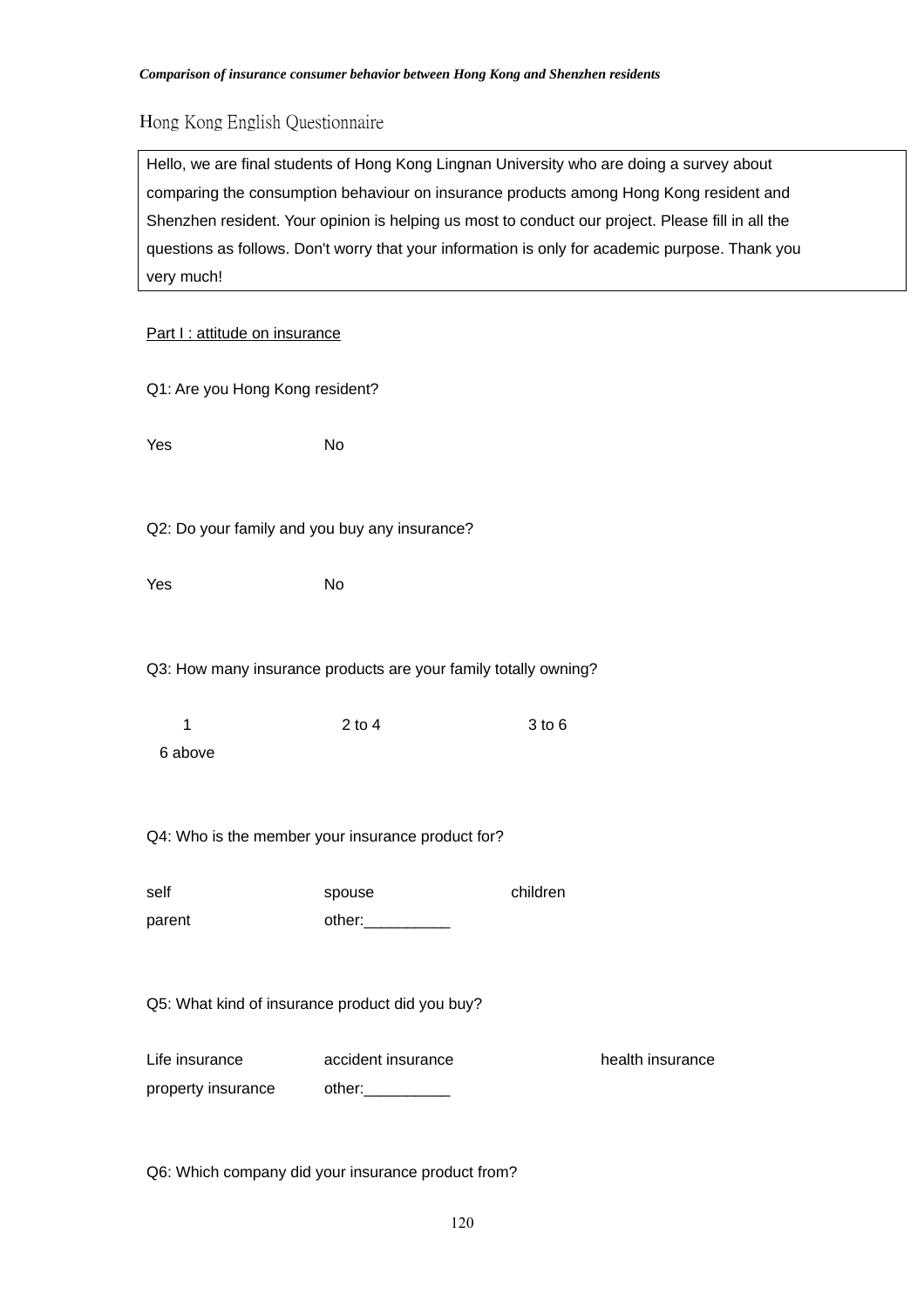| Prudential<br><b>AXA</b><br>AIA                  | Manulife<br>HengSeng Life Insurance<br>Others:______________                             | <b>ING</b>                  | <b>HSBC Life Insurance</b> |                          |
|--------------------------------------------------|------------------------------------------------------------------------------------------|-----------------------------|----------------------------|--------------------------|
| Q7: Why did you choose this company?             |                                                                                          |                             |                            |                          |
| referring from relatives<br>others:_____________ | local company foreign company good reputation                                            | established for a long time |                            | influenced by mass media |
|                                                  | Q8: How did you know the product of this company?                                        |                             |                            |                          |
| relative                                         | friend                                                                                   | family member               |                            |                          |
| neighbour                                        | television                                                                               | film                        |                            |                          |
| radio                                            | magazine / newspaper                                                                     |                             | road show                  |                          |
| internet                                         | others:_____________                                                                     |                             |                            |                          |
| whole life insurance                             | Q9: According to your insurance product, what type of insurance is it?<br>term insurance |                             |                            |                          |
| Q10: What paying methods are you using?          |                                                                                          |                             |                            |                          |
| monthly payment                                  | seasonally payment                                                                       |                             |                            | semi-annual payment      |
| annual payment                                   | paid once for all                                                                        |                             |                            |                          |
|                                                  | Q11: How much did you pay for the product each month?                                    |                             |                            |                          |
| below \$200                                      | \$201-\$500                                                                              | \$501-\$1000                |                            |                          |
| \$1001-\$2000                                    | \$2001-\$3000                                                                            | \$3001-\$4000               |                            |                          |

above \$4000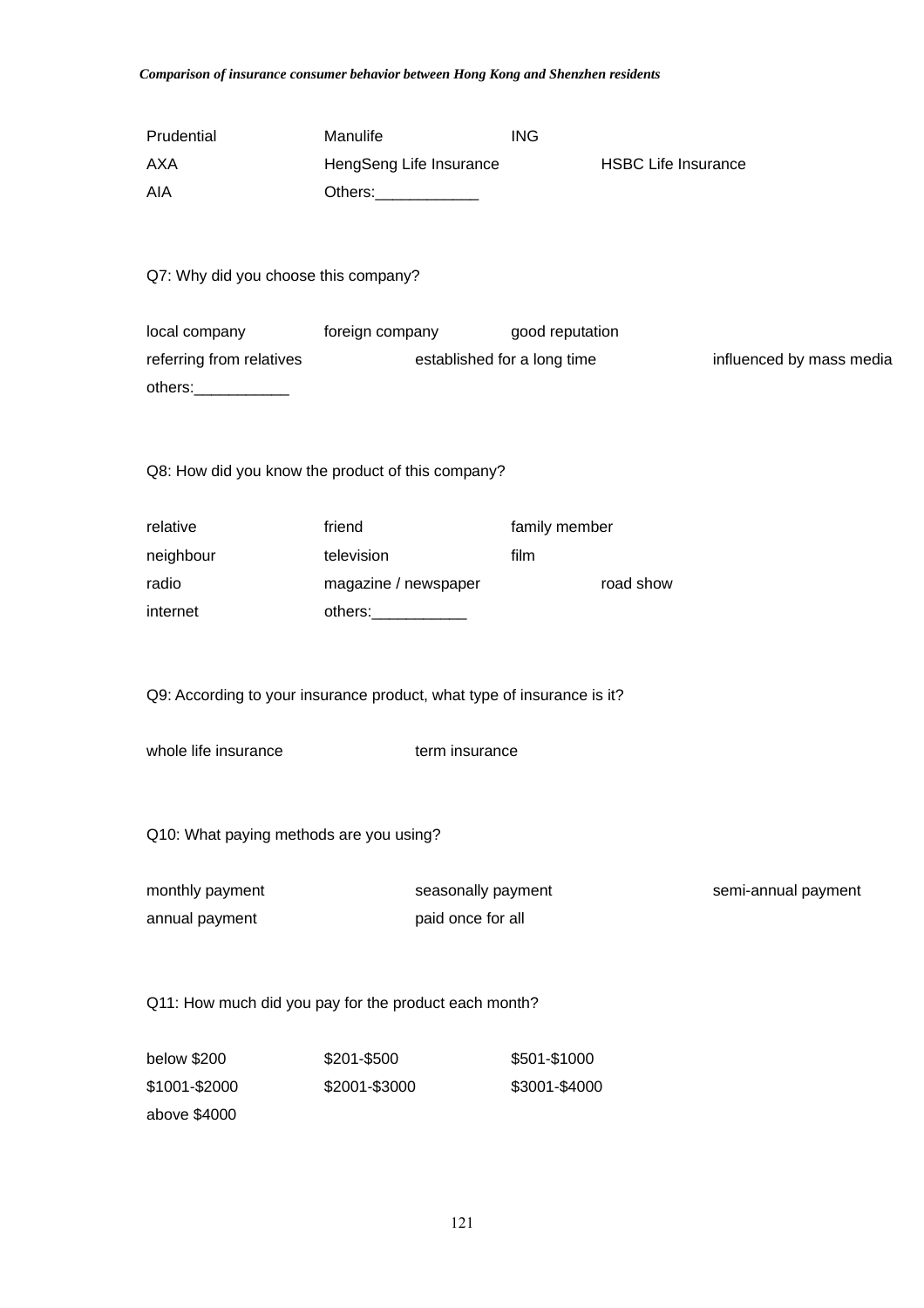| Comparison of insurance consumer behavior between Hong Kong and Shenzhen residents             |                    |                             |      |                                  |                |
|------------------------------------------------------------------------------------------------|--------------------|-----------------------------|------|----------------------------------|----------------|
| Q12: If your salary is risen, what insurance will you buy then?                                |                    |                             |      |                                  |                |
| life insurance                                                                                 | accident insurance |                             |      | health insurance                 |                |
| property insurance                                                                             |                    |                             |      |                                  |                |
| Q13: What functions do your present insurance product have?                                    |                    |                             |      |                                  |                |
| death protection                                                                               |                    | pension fund                |      |                                  | saving         |
| accident protection                                                                            |                    | others:_________________    |      |                                  |                |
| Q14: In your opinion, what is the main objective of buying insurance?                          |                    |                             |      |                                  |                |
| protecting family member                                                                       |                    | for saving                  |      | trendy                           |                |
| referring by relative, so I need to have once                                                  |                    |                             |      | everybody own an policy, so do I |                |
| no idea                                                                                        |                    | others:____________________ |      |                                  |                |
| Q15: in your opinion, how is the importance of the following functions?                        |                    |                             |      |                                  |                |
| no need                                                                                        | not really useful  |                             | fair | importance                       | Most important |
| death protection                                                                               |                    |                             |      |                                  |                |
| pension fund                                                                                   |                    |                             |      |                                  |                |
| saving                                                                                         |                    |                             |      |                                  |                |
| health protection                                                                              |                    |                             |      |                                  |                |
| accident protection                                                                            |                    |                             |      |                                  |                |
| disability protection                                                                          |                    |                             |      |                                  |                |
| Q16: You think what is the age for an resident to buy his/her insurance which is the suitable? |                    |                             |      |                                  |                |

no need 0-18 19-30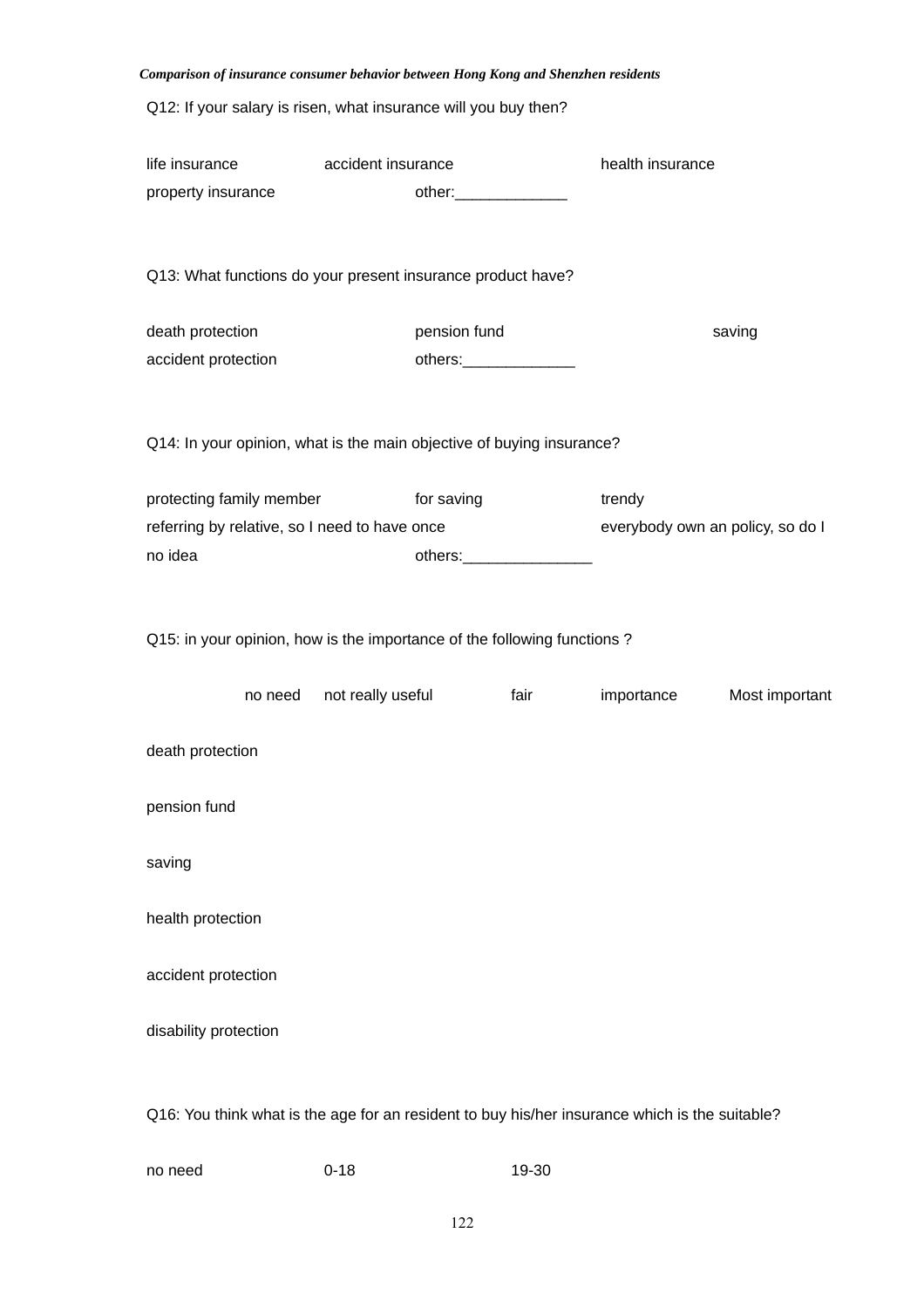|                                   |                                          | Comparison of insurance consumer behavior between Hong Kong and Shenzhen residents    |             |
|-----------------------------------|------------------------------------------|---------------------------------------------------------------------------------------|-------------|
| $31 - 40$                         | 41-50                                    | above 50                                                                              |             |
|                                   |                                          |                                                                                       |             |
|                                   |                                          | Q17: When you are deciding to buy insurance, what factors would you need to consider? |             |
|                                   | (you can give more than 1 answer)        |                                                                                       |             |
| the area of protection covered    |                                          | the reputation of company                                                             |             |
| the profession of salesperson     |                                          | the attitude of salesperson                                                           | the premium |
| the insured sum                   |                                          | the relative's opinion                                                                |             |
|                                   | the operation level of insurance company | others: www.astername.com                                                             |             |
|                                   |                                          |                                                                                       |             |
|                                   |                                          |                                                                                       |             |
| Part II : Personal Information    |                                          |                                                                                       |             |
|                                   |                                          |                                                                                       |             |
| Q18: What is your gender?         |                                          |                                                                                       |             |
|                                   |                                          |                                                                                       |             |
| male                              | female                                   |                                                                                       |             |
|                                   |                                          |                                                                                       |             |
|                                   |                                          |                                                                                       |             |
| Q19: What is your marital status? |                                          |                                                                                       |             |
|                                   |                                          |                                                                                       |             |
| Single                            | Married                                  | Divorced                                                                              |             |
|                                   |                                          |                                                                                       |             |
| Q20: What is your age?            |                                          |                                                                                       |             |
|                                   |                                          |                                                                                       |             |
|                                   |                                          |                                                                                       |             |
|                                   |                                          |                                                                                       |             |
|                                   |                                          |                                                                                       |             |
| Q21: What is your monthly salary? |                                          |                                                                                       |             |
| below \$5000                      | \$5000-\$10000                           | \$10001-\$15000                                                                       |             |
| \$15001-\$20000                   | \$20001-\$25000                          | \$25001-\$30000                                                                       |             |
|                                   |                                          |                                                                                       |             |

above \$30000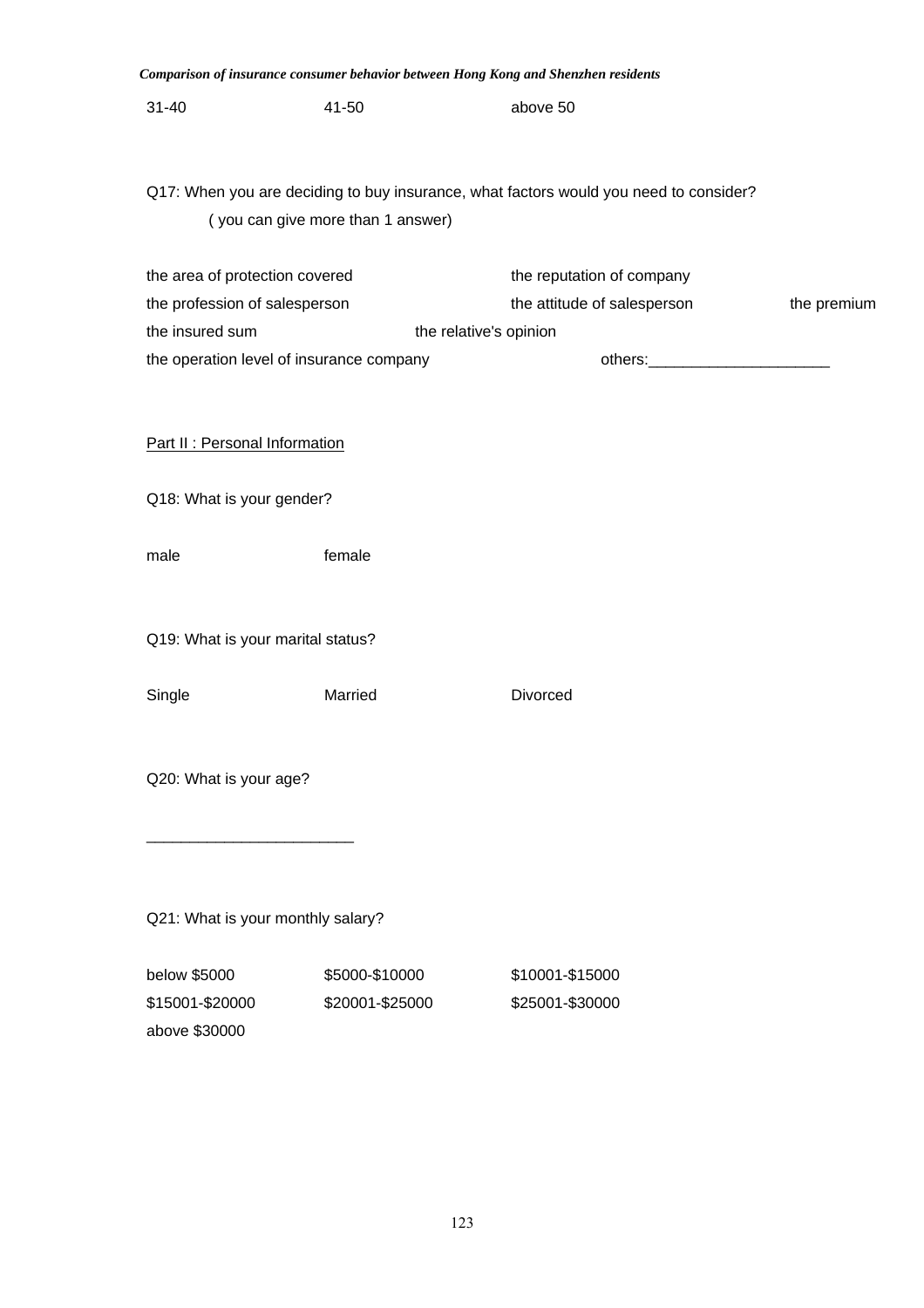Q22: What is your occupation?

|                                       |                    |                               | art                    |
|---------------------------------------|--------------------|-------------------------------|------------------------|
| academic researcher                   | advertiser         |                               | worker                 |
| product manager                       |                    | lawyer or relative occupation | retired                |
|                                       |                    |                               | mass media             |
| administrative officer                | sales intermediate |                               | worker                 |
| secretary / administrative assistance |                    | investment consultant         |                        |
| customer service officer              | student            |                               | engineer               |
| accountant or relative occupation     |                    | clerk                         | self-employed          |
| CEO                                   | civil servant      |                               | human resource officer |
| others:                               |                    |                               |                        |

Q23: What is your education level?

\_\_\_\_\_\_\_\_\_\_\_\_\_\_\_\_\_\_\_\_\_\_\_\_\_\_\_\_\_\_\_\_\_

| primary school or below | secondary school | undergraduate |
|-------------------------|------------------|---------------|
| post-graduated          | PHD or above     | others:       |

Q24: How many people you need to take care in economical view?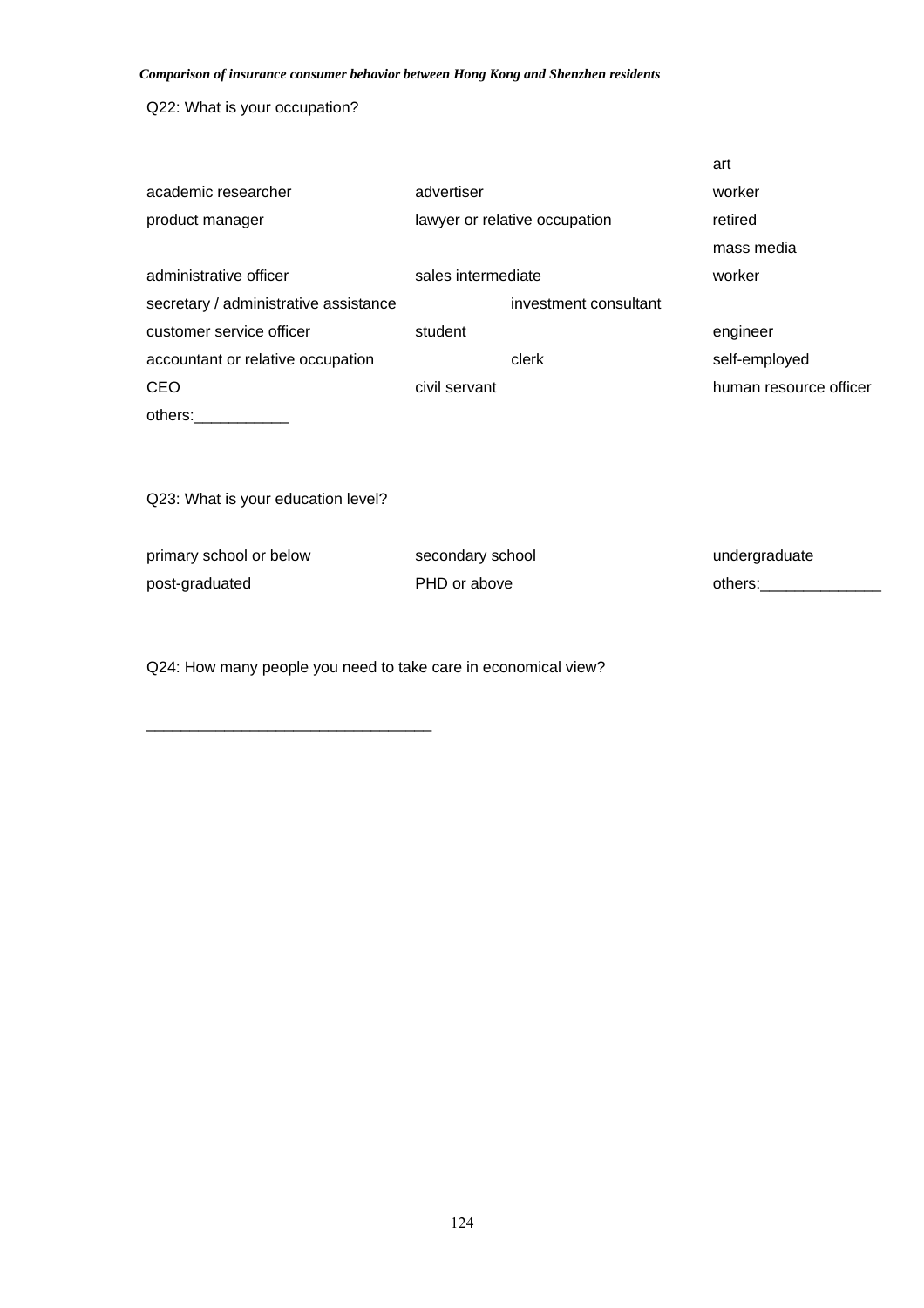Shenzhen English Questionnaire

Hello, we are final students of Hong Kong Lingnan University who are doing a survey about comparing the consumption behaviour on insurance products among Hong Kong resident and Shenzhen resident. Your opinion is helping us most to conduct our project. Please fill in all the questions as follows. Don't worry that your information is only for academic purpose. Thank you very much!

| Part I : attitude on insurance                                  |                                                   |          |                  |  |  |
|-----------------------------------------------------------------|---------------------------------------------------|----------|------------------|--|--|
| Q1: Are you Shenzhen resident?                                  |                                                   |          |                  |  |  |
| Yes                                                             | No                                                |          |                  |  |  |
| Q2: Do your family and you buy any insurance?                   |                                                   |          |                  |  |  |
| Yes                                                             | <b>No</b>                                         |          |                  |  |  |
| Q3: How many insurance products are your family totally owning? |                                                   |          |                  |  |  |
| 1<br>6 above                                                    | $2$ to $4$                                        | 3 to 6   |                  |  |  |
|                                                                 | Q4: Who is the member your insurance product for? |          |                  |  |  |
| self<br>parent                                                  | spouse<br>other:                                  | children |                  |  |  |
|                                                                 | Q5: What kind of insurance product did you buy?   |          |                  |  |  |
| Life insurance<br>property insurance                            | accident insurance                                |          | health insurance |  |  |

Q6: Which company did your insurance product from?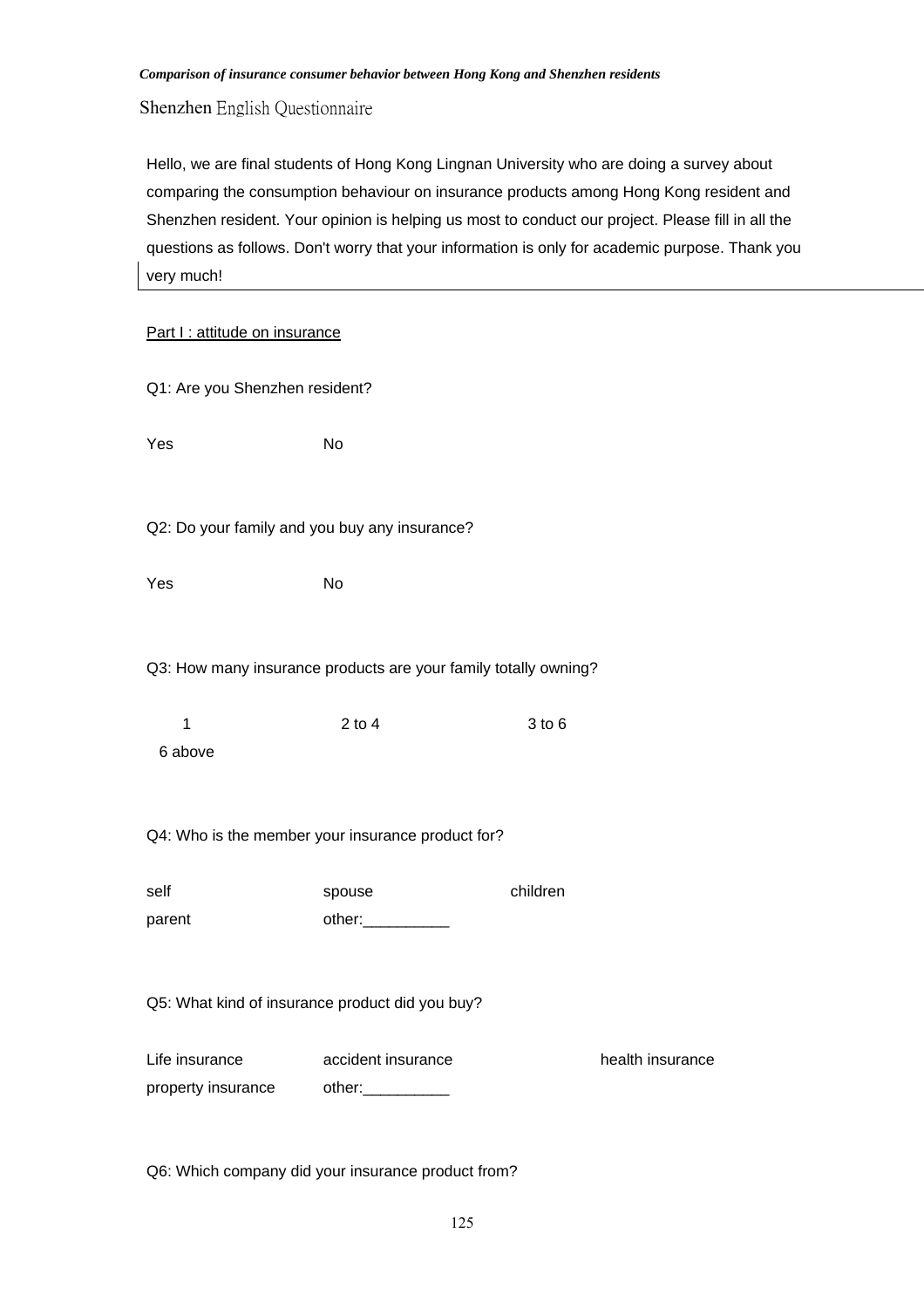| China Life Insurance<br>The Pacific Insurance                                     | AIA                                                                  |                                         | China Ping An Insurance                        |           |                          |
|-----------------------------------------------------------------------------------|----------------------------------------------------------------------|-----------------------------------------|------------------------------------------------|-----------|--------------------------|
| Q7: Why did you choose this company?                                              |                                                                      |                                         |                                                |           |                          |
| local company foreign company<br>referring from relatives<br>others:_____________ |                                                                      |                                         | good reputation<br>established for a long time |           | influenced by mass media |
| Q8: How did you know the product of this company?                                 |                                                                      |                                         |                                                |           |                          |
| relative<br>neighbour<br>radio<br>internet                                        | friend<br>television<br>magazine / newspaper<br>others:_____________ |                                         | family member<br>film                          | road show |                          |
| Q9: According to your insurance product, what type of insurance is it?            |                                                                      |                                         |                                                |           |                          |
| whole life insurance                                                              |                                                                      | term insurance                          |                                                |           |                          |
| Q10: What paying methods are you using?                                           |                                                                      |                                         |                                                |           |                          |
| monthly payment<br>annual payment                                                 |                                                                      | seasonally payment<br>paid once for all |                                                |           | semi-annual payment      |
| Q11: How much did you pay for the product each month?                             |                                                                      |                                         |                                                |           |                          |
| below \$200<br>\$1001-\$2000<br>above \$4000                                      | \$201-\$500<br>\$2001-\$3000                                         |                                         | \$501-\$1000<br>\$3001-\$4000                  |           |                          |

Q12: If your salary is risen, what insurance will you buy then?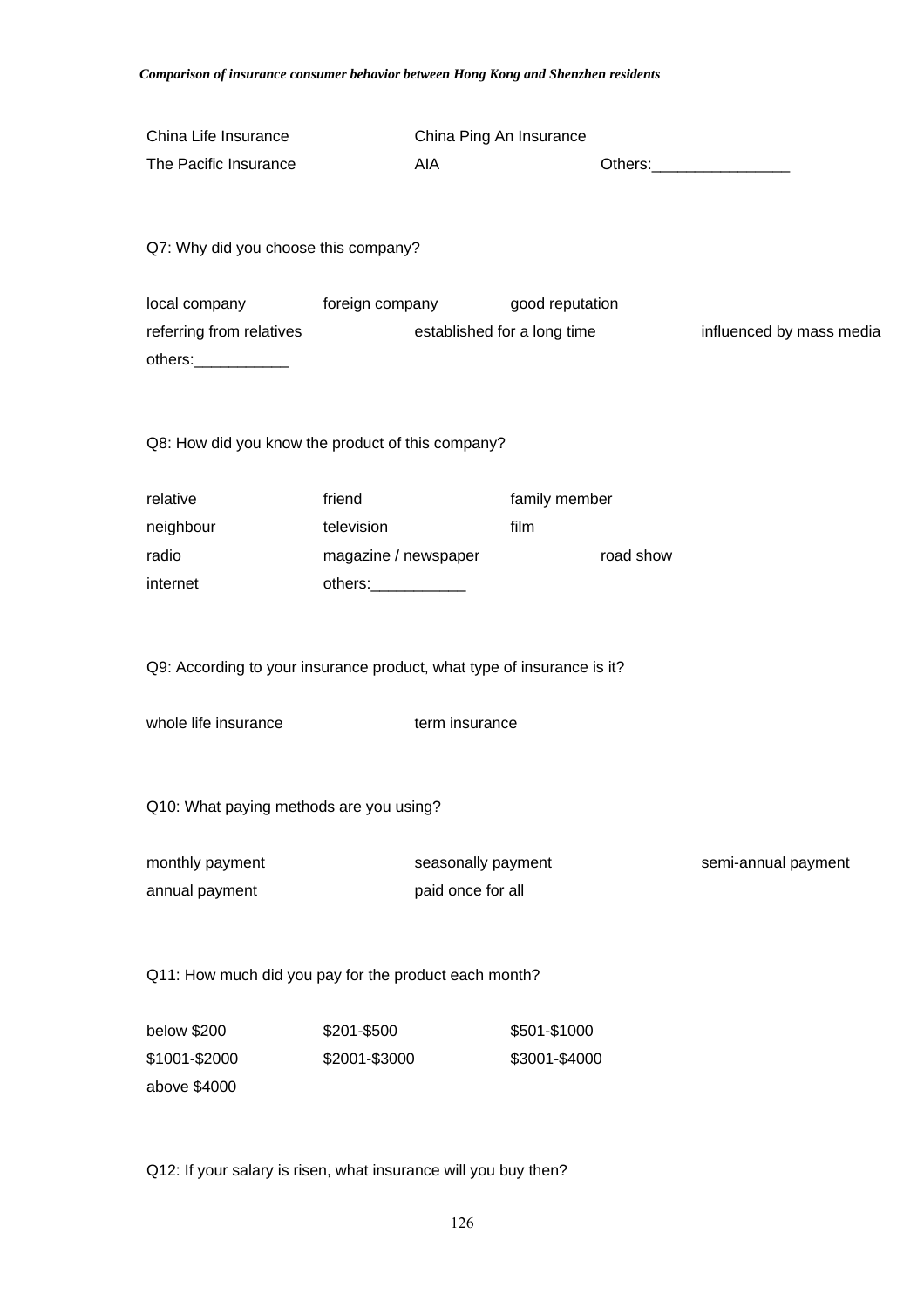| life insurance                                                                                 | accident insurance |                                |            | health insurance                 |            |
|------------------------------------------------------------------------------------------------|--------------------|--------------------------------|------------|----------------------------------|------------|
| property insurance                                                                             |                    | other:________________         |            |                                  |            |
|                                                                                                |                    |                                |            |                                  |            |
|                                                                                                |                    |                                |            |                                  |            |
| Q13: What functions do your present insurance product have?                                    |                    |                                |            |                                  |            |
| death protection                                                                               |                    | pension fund                   |            | saving                           |            |
| accident protection                                                                            |                    | others:_________________       |            |                                  |            |
|                                                                                                |                    |                                |            |                                  |            |
|                                                                                                |                    |                                |            |                                  |            |
| Q14: In your opinion, what is the main objective of buying insurance?                          |                    |                                |            |                                  |            |
| protecting family member for saving                                                            |                    |                                | trendy     |                                  |            |
| referring by relative, so I need to have once                                                  |                    |                                |            | everybody own an policy, so do I |            |
| no idea                                                                                        |                    | others:_______________________ |            |                                  |            |
|                                                                                                |                    |                                |            |                                  |            |
|                                                                                                |                    |                                |            |                                  |            |
| Q15: in your opinion, how is the importance of the following functions?                        |                    |                                |            |                                  |            |
|                                                                                                |                    |                                |            |                                  |            |
|                                                                                                |                    |                                |            |                                  | most       |
| no need                                                                                        | not really useful  | fair                           | importance |                                  | importance |
| death protection                                                                               |                    |                                |            |                                  |            |
|                                                                                                |                    |                                |            |                                  |            |
| pension fund                                                                                   |                    |                                |            |                                  |            |
|                                                                                                |                    |                                |            |                                  |            |
| saving                                                                                         |                    |                                |            |                                  |            |
|                                                                                                |                    |                                |            |                                  |            |
| health protection                                                                              |                    |                                |            |                                  |            |
| accident protection                                                                            |                    |                                |            |                                  |            |
|                                                                                                |                    |                                |            |                                  |            |
| disability protection                                                                          |                    |                                |            |                                  |            |
|                                                                                                |                    |                                |            |                                  |            |
|                                                                                                |                    |                                |            |                                  |            |
| Q16: You think what is the age for an resident to buy his/her insurance which is the suitable? |                    |                                |            |                                  |            |
|                                                                                                |                    |                                |            |                                  |            |

| no need | $0 - 18$ | 19-30 |
|---------|----------|-------|
|         |          |       |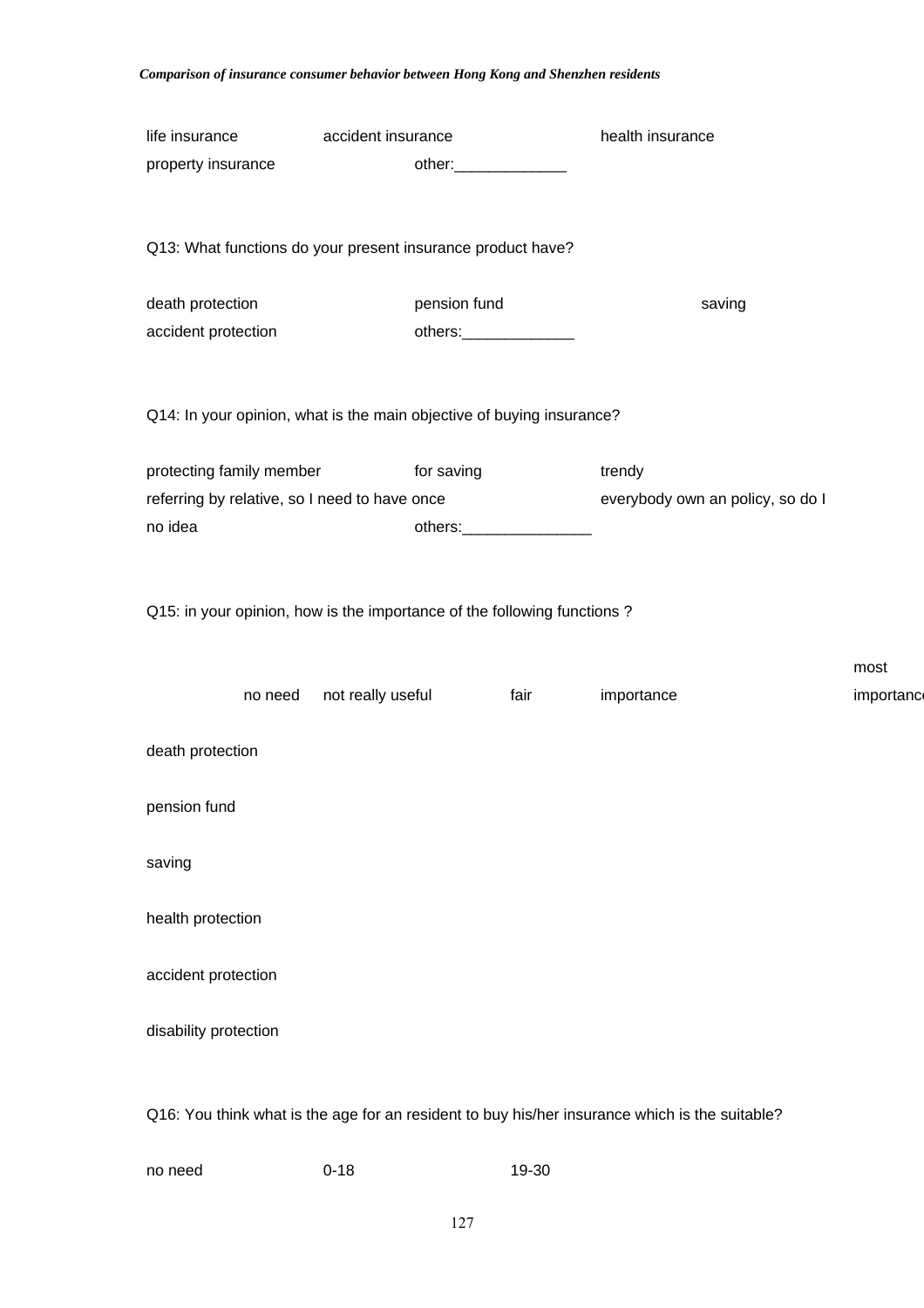| Comparison of insurance consumer behavior between Hong Kong and Shenzhen residents    |                                   |                             |            |            |  |  |  |  |  |
|---------------------------------------------------------------------------------------|-----------------------------------|-----------------------------|------------|------------|--|--|--|--|--|
| $31 - 40$                                                                             | 41-50                             | above 50                    |            |            |  |  |  |  |  |
|                                                                                       |                                   |                             |            |            |  |  |  |  |  |
| Q17: When you are deciding to buy insurance, what factors would you need to consider? |                                   |                             |            |            |  |  |  |  |  |
|                                                                                       | (you can give more than 1 answer) |                             |            |            |  |  |  |  |  |
| the area of protection covered                                                        |                                   | the reputation of company   |            |            |  |  |  |  |  |
| the profession of salesperson                                                         |                                   | the attitude of salesperson |            | the premiu |  |  |  |  |  |
| the insured sum                                                                       | the relative's opinion            |                             |            |            |  |  |  |  |  |
| the operation level of insurance company                                              |                                   |                             |            |            |  |  |  |  |  |
|                                                                                       |                                   |                             |            |            |  |  |  |  |  |
| Part II : Personal Information                                                        |                                   |                             |            |            |  |  |  |  |  |
| Q18: What is your gender?                                                             |                                   |                             |            |            |  |  |  |  |  |
| male                                                                                  | female                            |                             |            |            |  |  |  |  |  |
|                                                                                       |                                   |                             |            |            |  |  |  |  |  |
| Q19: What is your marital status?                                                     |                                   |                             |            |            |  |  |  |  |  |
|                                                                                       |                                   |                             |            |            |  |  |  |  |  |
| Single                                                                                | Married                           | Divorced                    |            |            |  |  |  |  |  |
|                                                                                       |                                   |                             |            |            |  |  |  |  |  |
| Q20: What is your date of birth?                                                      |                                   |                             |            |            |  |  |  |  |  |
|                                                                                       |                                   |                             |            |            |  |  |  |  |  |
|                                                                                       |                                   |                             |            |            |  |  |  |  |  |
| Q21: What is your monthly salary?                                                     |                                   |                             |            |            |  |  |  |  |  |
|                                                                                       |                                   |                             |            |            |  |  |  |  |  |
| below \$1000                                                                          | \$1000-\$2000                     | \$2001-\$3000               |            |            |  |  |  |  |  |
| \$3001-\$4000                                                                         | \$4001-\$5000                     | \$5001-\$6000               |            |            |  |  |  |  |  |
| above \$6000                                                                          |                                   |                             |            |            |  |  |  |  |  |
| Q22: What is your occupation?                                                         |                                   |                             |            |            |  |  |  |  |  |
| academic researcher                                                                   | advertiser                        |                             | art worker |            |  |  |  |  |  |
|                                                                                       |                                   |                             |            |            |  |  |  |  |  |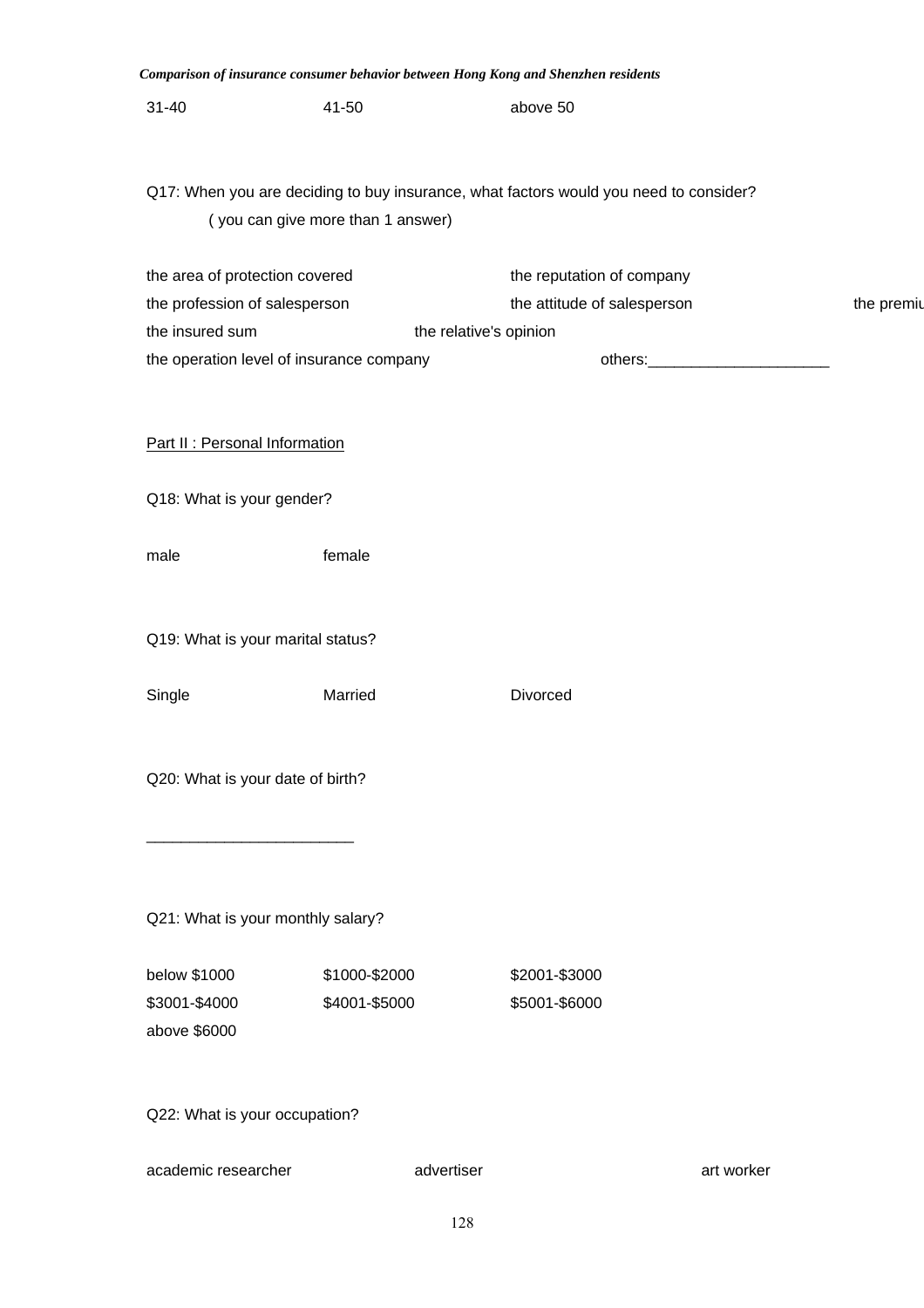| product manager                       | lawyer or relative occupation |                       | retired                |
|---------------------------------------|-------------------------------|-----------------------|------------------------|
| administrative officer                | sales intermediate            |                       | mass media worker      |
| secretary / administrative assistance |                               | investment consultant |                        |
| customer service officer              | student                       |                       | engineer               |
| accountant or relative occupation     |                               | clerk                 | self-employed          |
| <b>CEO</b>                            | civil servant                 |                       | human resource officer |
| others:                               |                               |                       |                        |

Q23: What is your education level?

\_\_\_\_\_\_\_\_\_\_\_\_\_\_\_\_\_\_\_\_\_\_\_\_\_\_\_\_\_\_\_\_\_

primary school or below secondary school example and undergraduate post-graduated PHD or above others:\_\_\_\_\_\_\_\_\_\_\_\_\_\_

Q24: How many people you need to take care in economical view?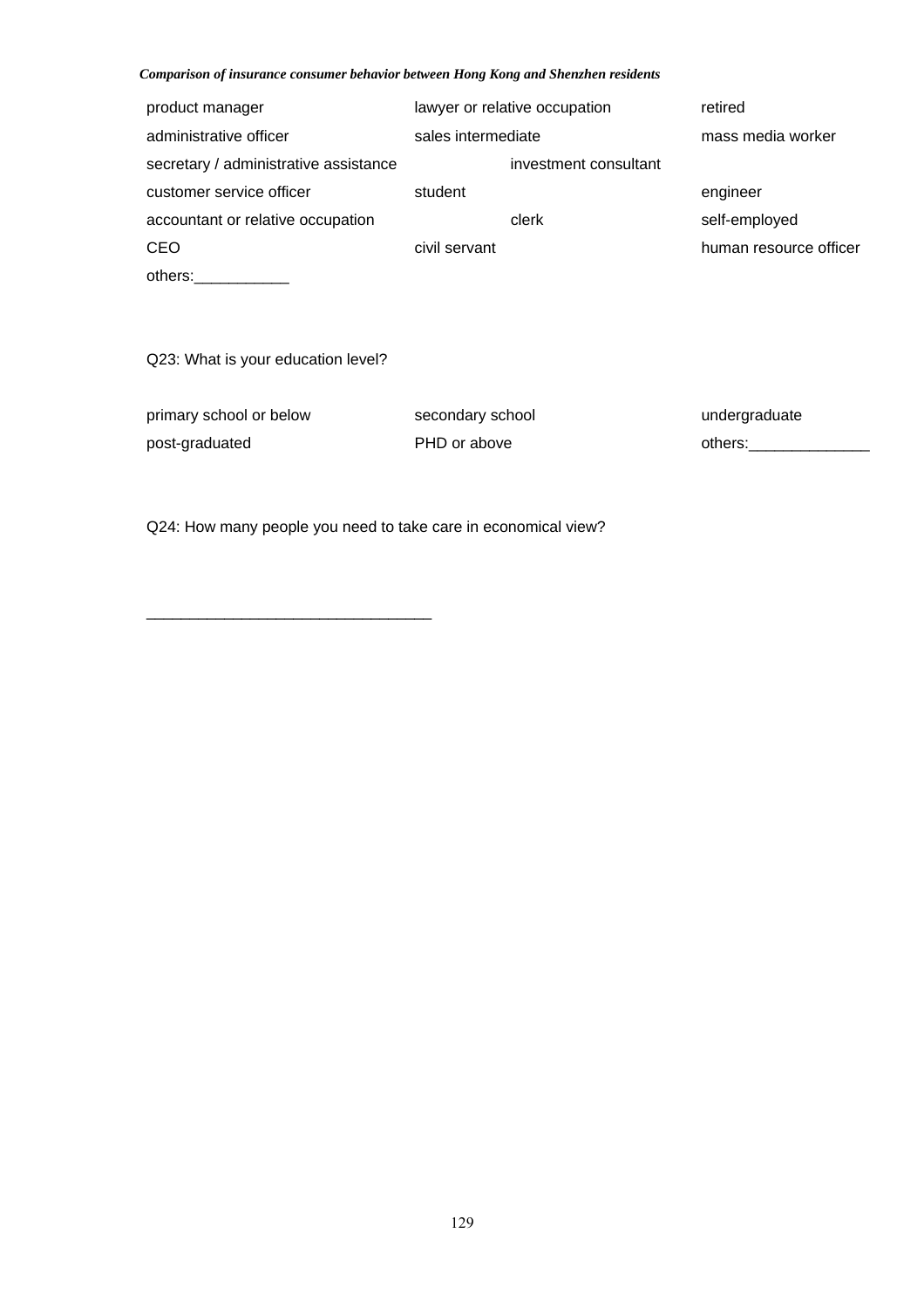Hong Kong Chinese Questionnaire

你好,我們是香港嶺南大學風險及保險管理系三年級學生,我們現正作一份關於 "香港居民與深圳居民對購買保險的態度比較"的論文,為這份論文作一些意見 調查。敬請閣下能夠抽空完成以下的問卷,多謝各位。

# 第一部份: 保險態度

- 1 你是否香港居民? 口 是 日 百 百 百
- 2 你及家中的成員有沒有購買保險? 口 有 >問題 3 口 沒有 >問題 14
- 3 你及家中的成員總共擁有多少份保單? 口 一份 口 二至四份 口 五至六份 口 六份以上

4 你是替家中誰人購買保險? 口 本人 口 配偶 口 孩子 口 父母 口 其他 :

5 你購買的保險是甚麼類型的保險? 口 人壽保險 口 意外傷害保險 口 健康保險 口 財產保險 口 其他 : \_\_\_\_\_\_

# 6 你從那家保險公司購買保險? 口 英國保誠保險 口 宏利保險 口 安泰人壽 口 國衞保險 口 恆生人壽 口 匯豐人壽

|  | 口 幽偏依厥 | 口   凶工八冊 |  |
|--|--------|----------|--|
|  | 口 友邦保險 | 口 其他     |  |

7 你為甚麼會選擇以上的保險公司購買保險?

| 口中資公司 | 口 外資公司 | 口 具名氣  |
|-------|--------|--------|
| 口親友介紹 | 口 歷史悠久 | 口 傳媒影響 |

口 其他 : \_\_\_\_\_\_\_

8 你從何得知該公司的產品?

| 口親友  | 口 朋友   | 口 家人   |
|------|--------|--------|
| 口 鄰居 | 口 雷視   | 口 雷影   |
| 口 電台 | 口 報章雜誌 | 口 街頭攤位 |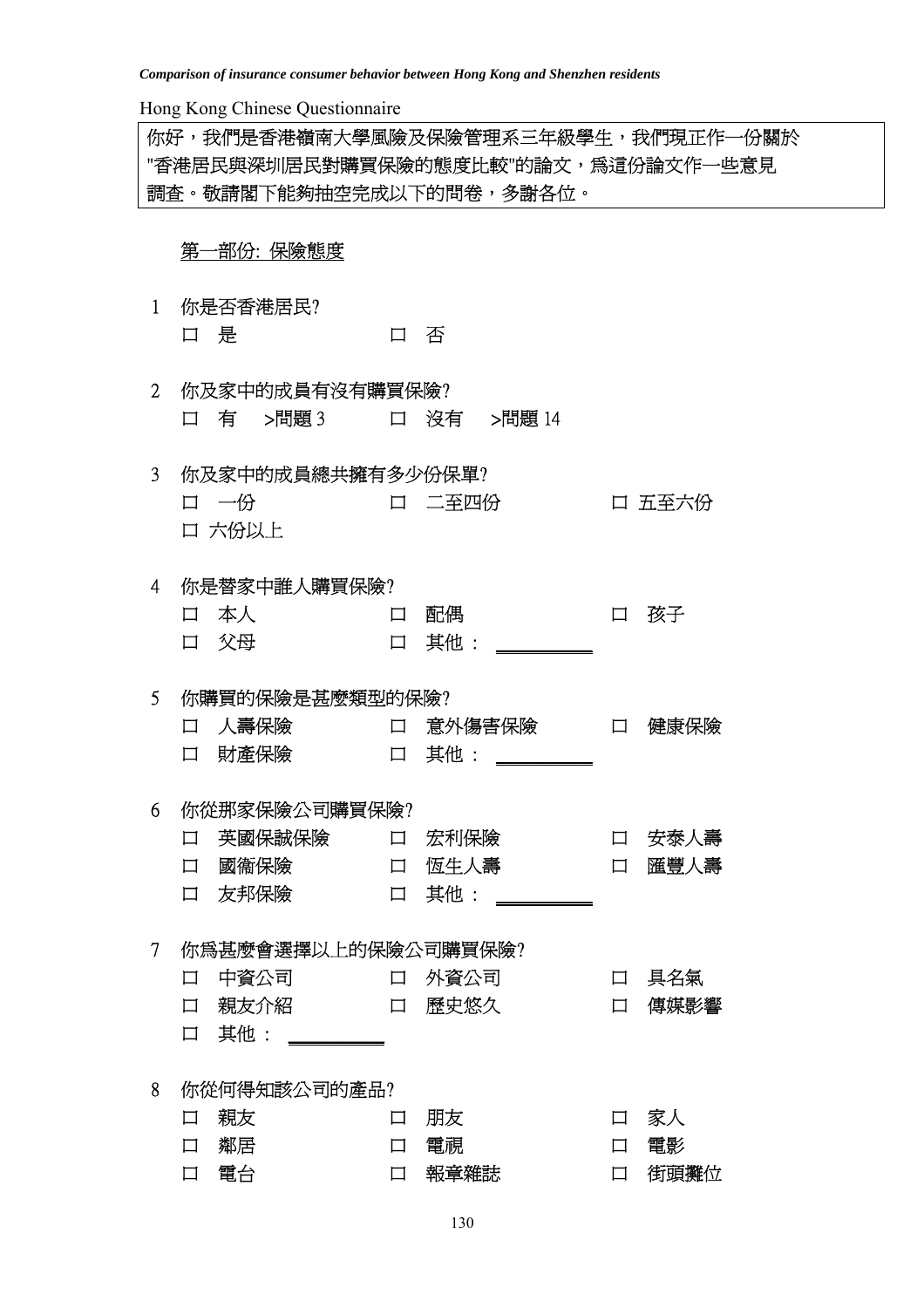|    | Comparison of insurance consumer behavior between Hong Kong and Shenzhen residents |                                               |              |        |           |        |        |  |  |  |  |
|----|------------------------------------------------------------------------------------|-----------------------------------------------|--------------|--------|-----------|--------|--------|--|--|--|--|
|    | 互聯網<br>口                                                                           | $\Box$                                        | 其他: ________ |        |           |        |        |  |  |  |  |
| 9  | 你所買的保險屬於以下那一種?                                                                     |                                               |              |        |           |        |        |  |  |  |  |
|    | 終身保險<br>□                                                                          | 定期保險<br>$\Box$                                |              |        |           |        |        |  |  |  |  |
| 10 | 你付的保費的形式是以下那種?                                                                     |                                               |              |        |           |        |        |  |  |  |  |
|    | 月供<br>口                                                                            | 季供<br>$\Box$                                  |              | $\Box$ | 半年供       |        |        |  |  |  |  |
|    | 年供<br>口                                                                            | 一次清繳<br>$\Box$                                |              |        |           |        |        |  |  |  |  |
| 11 | 你每個月的月費大概是多少?                                                                      |                                               |              |        |           |        |        |  |  |  |  |
|    | 囗                                                                                  | 200元以下    口 201元 - 500元   口 501元 - 1000元      |              |        |           |        |        |  |  |  |  |
|    | $\Box$                                                                             | 1001元 - 2000元 口 2001元 - 3000元 口 3001元 - 4000元 |              |        |           |        |        |  |  |  |  |
|    | 4000 元以上<br>$\Box$                                                                 |                                               |              |        |           |        |        |  |  |  |  |
| 12 | 如果工資增加,你會買甚麼保險?                                                                    |                                               |              |        |           |        |        |  |  |  |  |
|    | 人壽保險<br>口                                                                          | $\Box$                                        | 意外傷害保險       | $\Box$ | 健康保險      |        |        |  |  |  |  |
|    | 財產保險<br>口                                                                          | 其他:<br>$\Box$                                 |              |        |           |        |        |  |  |  |  |
|    |                                                                                    |                                               |              |        |           |        |        |  |  |  |  |
| 13 | 你現在所買的保險,具有下列那種功能?                                                                 |                                               |              |        |           |        |        |  |  |  |  |
|    | 死亡保障<br>囗                                                                          | 養老金<br>$\Box$                                 |              | 囗      | 理財儲蓄      |        |        |  |  |  |  |
|    | 意外保障<br>口                                                                          | 其他:<br>$\Box$                                 |              |        |           |        |        |  |  |  |  |
| 14 | 你購買保險最重要的目的是: (只可選一項)                                                              |                                               |              |        |           |        |        |  |  |  |  |
|    | 保障家人<br>口                                                                          | 儲蓄(養老金)<br>口                                  |              | 口      | 時尙        |        |        |  |  |  |  |
|    | 親友推薦<br>口                                                                          | 人有我有<br>$\Box$                                |              | 口      | 不清楚       |        |        |  |  |  |  |
|    | 其他:<br>$\Box$                                                                      |                                               |              |        |           |        |        |  |  |  |  |
| 15 | 你認爲一份好的保險單,下列功能的重要性是:                                                              |                                               |              |        |           |        |        |  |  |  |  |
|    |                                                                                    | 不需要                                           | 不重要          |        | 普通        | 重要     | 最重要    |  |  |  |  |
|    | i) 死亡保障                                                                            | 囗                                             | 口            |        | 口         | □      | 口      |  |  |  |  |
|    | ii) 養老金                                                                            | 口                                             | 口            |        | 囗         | □      | 口      |  |  |  |  |
|    | iii) 理財儲蓄                                                                          | $\Box$                                        | 口            |        | $\Box$    | □      | $\Box$ |  |  |  |  |
|    | iv) 健康保障                                                                           | $\Box$                                        | 口            |        | $\Box$    | П      | $\Box$ |  |  |  |  |
|    | v) 意外傷殘保障                                                                          | $\Box$                                        | $\Box$       |        | $\Box$    | $\Box$ | 口      |  |  |  |  |
|    | vi) 殘疾保障                                                                           | $\Box$                                        | $\Box$       |        | $\Box$    | $\Box$ | $\Box$ |  |  |  |  |
| 16 | 你認爲一個普通市民應從那個年齡開始購買保險?                                                             |                                               |              |        |           |        |        |  |  |  |  |
|    | 不需要<br>口                                                                           | $0 - 18$ 歳<br>$\Box$                          |              | $\Box$ | 19 - 30 歳 |        |        |  |  |  |  |
|    | 31-40歳<br>$\Box$                                                                   | 41-50 歳<br>$\Box$                             |              | 口      | 50 歳以上    |        |        |  |  |  |  |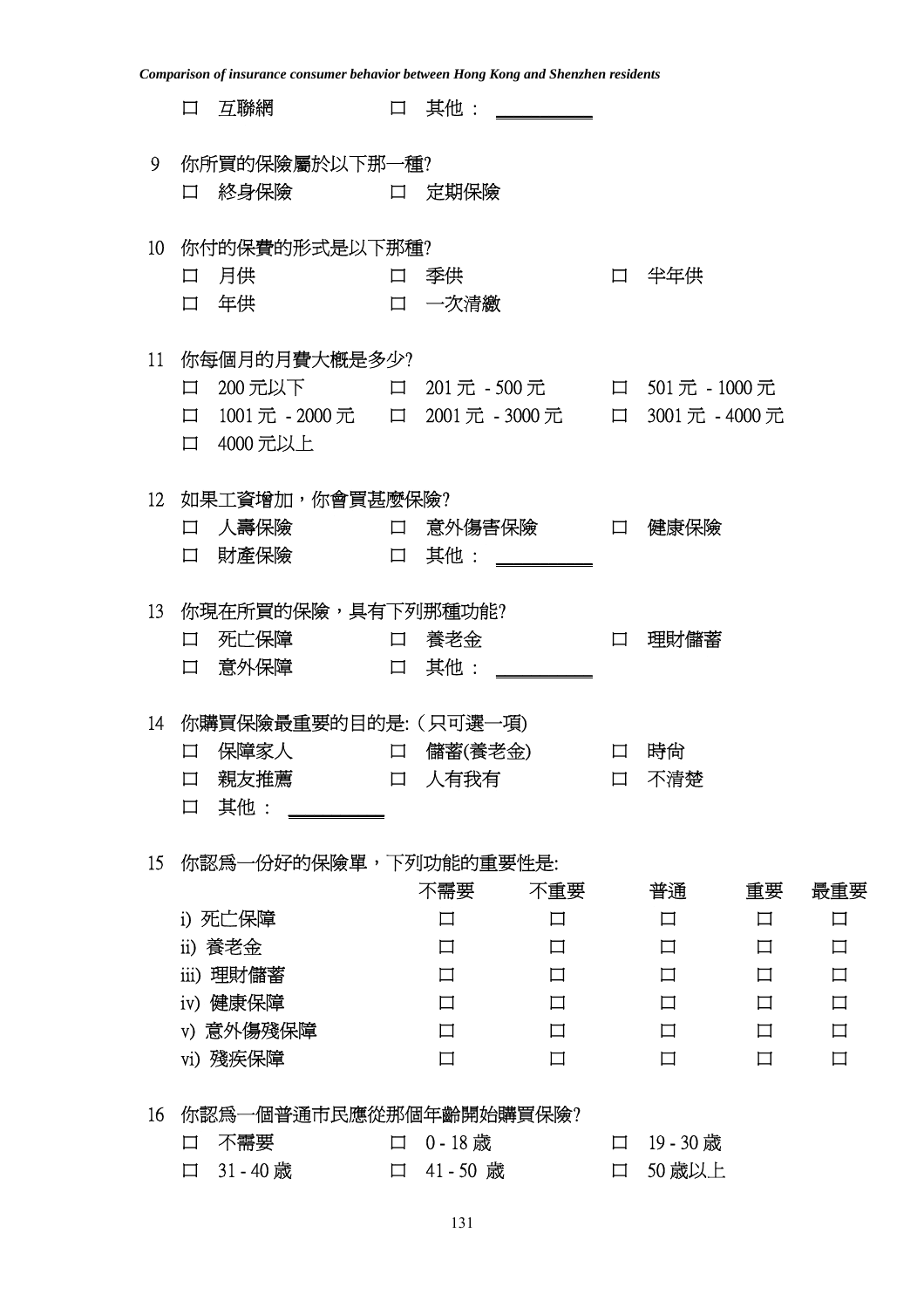| 17 | 你購買一份保單時,你會考慮的因素是下列那些? |              |        |                                                               |                  | (可選多過一項)               |  |  |  |
|----|------------------------|--------------|--------|---------------------------------------------------------------|------------------|------------------------|--|--|--|
|    | 口                      |              |        | 保障的幅蓋範圍  口 公司的信譽                                              | 口<br>識           | 從業員的專業知                |  |  |  |
|    | 口                      | 從業員的態度       |        | 口 保費                                                          | 口                | 賠償金額                   |  |  |  |
|    | 口                      |              |        | 親友的意見    口 公司的營運情況                                            | 口                | 其他:                    |  |  |  |
|    |                        |              |        |                                                               |                  |                        |  |  |  |
|    | 第二部份: 個人資料             |              |        |                                                               |                  |                        |  |  |  |
| 18 | 姓別:                    | 男<br>$\Box$  |        | 女<br>$\Box$                                                   |                  |                        |  |  |  |
| 19 | 婚姻情況:                  |              |        |                                                               |                  |                        |  |  |  |
|    | 已婚<br>口                |              | $\Box$ | 未婚                                                            | 口                | 已離婚                    |  |  |  |
| 20 | 年齡:                    |              |        |                                                               |                  |                        |  |  |  |
|    |                        |              |        |                                                               |                  |                        |  |  |  |
| 21 | 每月入息:                  |              |        |                                                               |                  |                        |  |  |  |
|    | $\Box$                 | 5000 元以下     |        | 口 5000元 - 10000元                                              | 口<br>元           | 10001元 - 15000         |  |  |  |
|    |                        |              |        |                                                               | 口                | 25001 元 - 30000        |  |  |  |
|    | $\Box$                 |              |        | 15001元 - 20000元 口 20001元 - 25000元                             | 元                |                        |  |  |  |
|    | 30000元 以上<br>口         |              |        |                                                               |                  |                        |  |  |  |
| 22 | 職業:                    |              |        |                                                               |                  |                        |  |  |  |
|    | 學術研究<br>口              |              | $\Box$ | 廣告行銷                                                          | 口                | 藝術工作者                  |  |  |  |
|    | 專業/產品經理<br>□           |              | $\Box$ | 法律相關行業                                                        | □                | 退体                     |  |  |  |
|    | 口                      | 行政管理         |        | 口 業務/中介人員                                                     | $\Box$           | 傳播及公共關係                |  |  |  |
|    | $\Box$                 |              |        | 秘書/行政助理   口 顧問及分析師                                            |                  | 口 客戶服務                 |  |  |  |
|    | 學生<br>口                | しんじょう ロー 工程師 |        |                                                               | $\Box$           | 金融及會計                  |  |  |  |
|    | 文員<br>$\Box$           |              |        | 口 自資公司/自僱                                                     |                  | 口 管理階層                 |  |  |  |
|    | 公務員<br>口               |              |        | 口 人力資源及訓練                                                     | $\Box$           | 其他: _______            |  |  |  |
|    |                        |              |        |                                                               |                  |                        |  |  |  |
| 23 | 教育程度:                  |              |        |                                                               |                  |                        |  |  |  |
|    |                        |              |        | ロ 小學或文盲 ロ 中學 ロ インストリック 中學 しんしょう しょうしょう<br>口 碩士及硏究生    口 博士或以上 | $\Box$<br>$\Box$ | 大專及大學<br>其他: _________ |  |  |  |
|    |                        |              |        |                                                               |                  |                        |  |  |  |
|    |                        |              |        | 24 經濟上需要供養的人數(包括自己): _____________                            |                  |                        |  |  |  |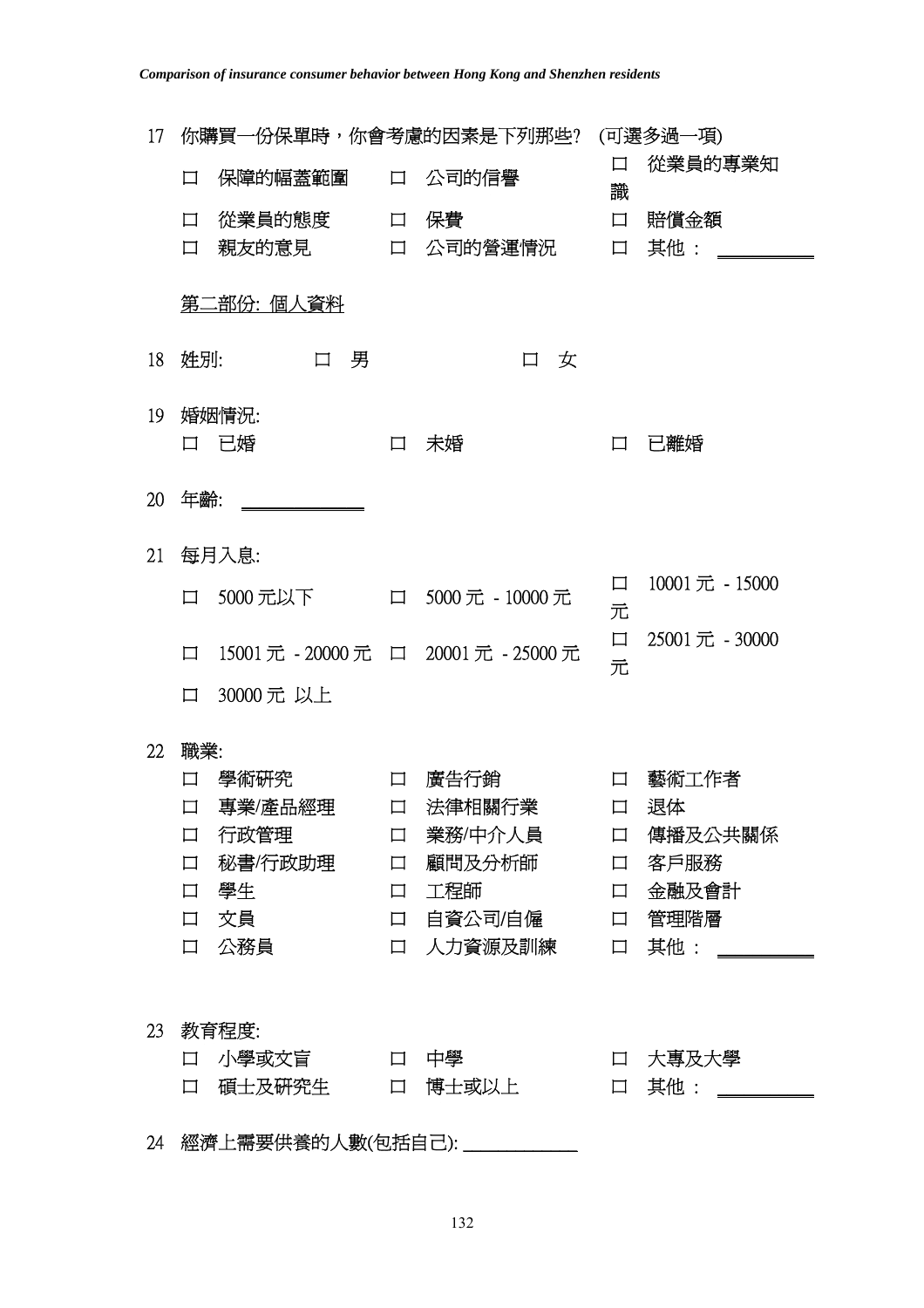|                    | Shenzhen Chinese Questionnaire |                                     |
|--------------------|--------------------------------|-------------------------------------|
| $\bar{\mathbf{u}}$ |                                | $\boldsymbol{\theta}$               |
|                    |                                |                                     |
|                    | $\bullet$                      |                                     |
| $\,1\,$            | $\boldsymbol{\mathcal{C}}$     |                                     |
| $\sqrt{2}$         | $\overline{3}$<br>$\, >$       | $\boldsymbol{\eta}$<br>14<br>$\geq$ |
| $\mathfrak{Z}$     |                                | $\boldsymbol{\mathcal{C}}$          |
|                    |                                |                                     |
| $\overline{4}$     |                                | $\boldsymbol{\mathcal{L}}$          |
| $\mathfrak{S}$     |                                | $\boldsymbol{\mathcal{C}}$          |
|                    |                                |                                     |
| $\boldsymbol{6}$   |                                | $\boldsymbol{\mathcal{P}}$          |
|                    |                                |                                     |
| $\overline{7}$     |                                | $\overline{\mathcal{L}}$            |
|                    | $\ddot{\cdot}$                 |                                     |
| $\bf 8$            |                                | $\overline{\mathfrak{c}}$           |

# Shenzhen Chinese Questionnaire

133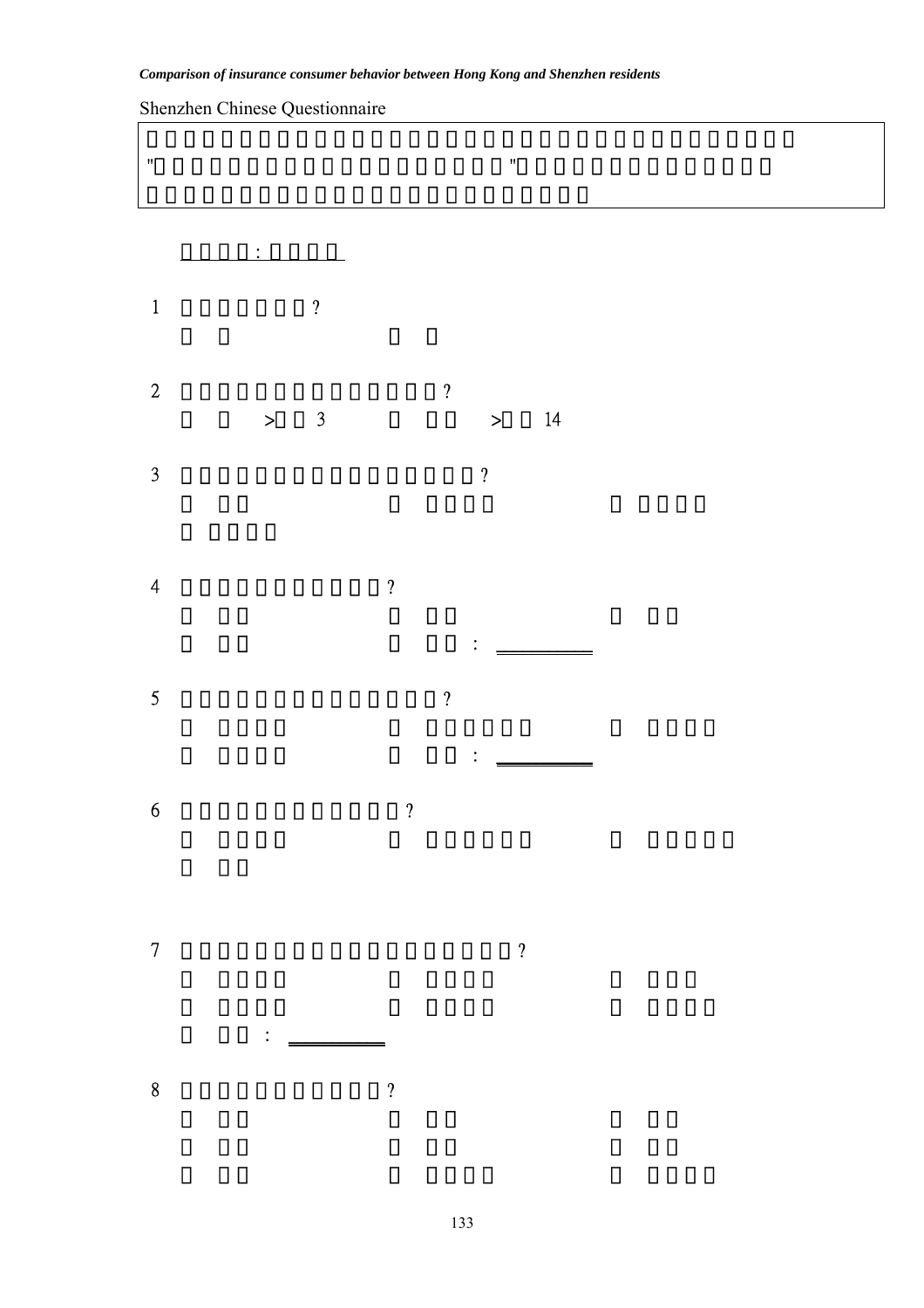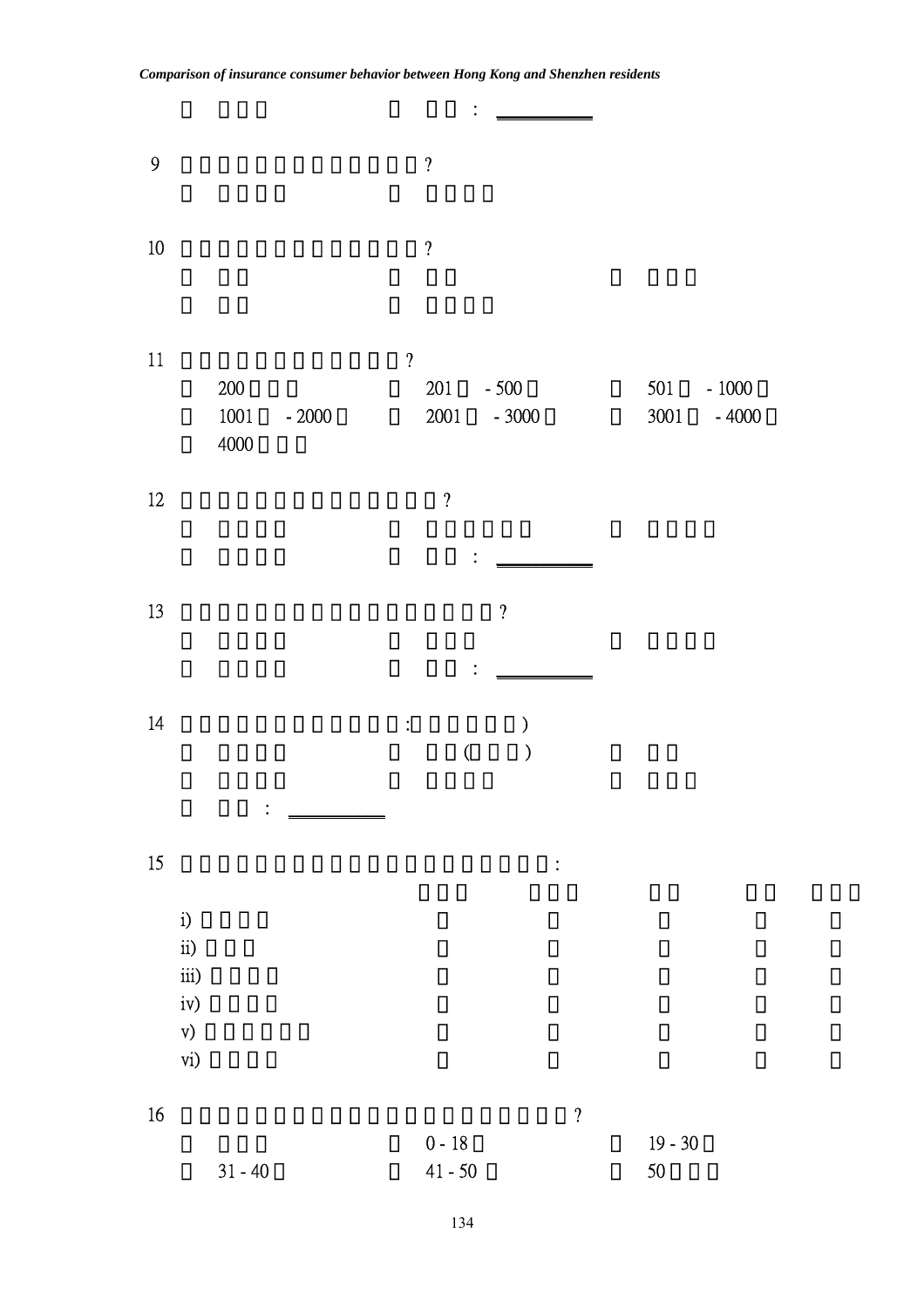| $17\,$ |                             |                      | $\boldsymbol{\mathcal{C}}$<br>$\overline{\mathcal{L}}$                                                                                                                                                                                                                                                    |                  | $\mathcal{E}$      |
|--------|-----------------------------|----------------------|-----------------------------------------------------------------------------------------------------------------------------------------------------------------------------------------------------------------------------------------------------------------------------------------------------------|------------------|--------------------|
|        |                             |                      |                                                                                                                                                                                                                                                                                                           |                  |                    |
|        |                             |                      |                                                                                                                                                                                                                                                                                                           | $\bullet$        |                    |
|        | ٠                           |                      |                                                                                                                                                                                                                                                                                                           |                  |                    |
| 18     | $\ddot{\cdot}$              |                      |                                                                                                                                                                                                                                                                                                           |                  |                    |
| 19     | $\ddot{\cdot}$              |                      |                                                                                                                                                                                                                                                                                                           |                  |                    |
|        |                             |                      |                                                                                                                                                                                                                                                                                                           |                  |                    |
| $20\,$ |                             |                      |                                                                                                                                                                                                                                                                                                           |                  |                    |
| 21     |                             |                      |                                                                                                                                                                                                                                                                                                           |                  |                    |
|        | $1000\,$<br>3001<br>$-4000$ | $1000\,$<br>4001     | $-2000$<br>$-5000$                                                                                                                                                                                                                                                                                        | $2001\,$<br>5001 | $-3000$<br>$-6000$ |
|        | 6000                        |                      |                                                                                                                                                                                                                                                                                                           |                  |                    |
| 22     | $\ddot{\cdot}$              |                      |                                                                                                                                                                                                                                                                                                           |                  |                    |
|        | $\sqrt{\phantom{a}}$        |                      |                                                                                                                                                                                                                                                                                                           |                  |                    |
|        |                             | $\sqrt{\phantom{a}}$ |                                                                                                                                                                                                                                                                                                           |                  |                    |
|        | $\sqrt{\phantom{a}}$        |                      |                                                                                                                                                                                                                                                                                                           |                  |                    |
|        |                             |                      | $\overline{I}$                                                                                                                                                                                                                                                                                            |                  |                    |
|        |                             |                      |                                                                                                                                                                                                                                                                                                           | $\ddot{\cdot}$   |                    |
|        |                             |                      |                                                                                                                                                                                                                                                                                                           |                  |                    |
| 23     | $\ddot{\cdot}$              |                      |                                                                                                                                                                                                                                                                                                           |                  |                    |
|        |                             |                      |                                                                                                                                                                                                                                                                                                           |                  |                    |
| 24     | $\overline{(\ }$            |                      | $\frac{1}{2}$ : $\frac{1}{2}$ : $\frac{1}{2}$ : $\frac{1}{2}$ : $\frac{1}{2}$ : $\frac{1}{2}$ : $\frac{1}{2}$ : $\frac{1}{2}$ : $\frac{1}{2}$ : $\frac{1}{2}$ : $\frac{1}{2}$ : $\frac{1}{2}$ : $\frac{1}{2}$ : $\frac{1}{2}$ : $\frac{1}{2}$ : $\frac{1}{2}$ : $\frac{1}{2}$ : $\frac{1}{2}$ : $\frac{1$ |                  |                    |